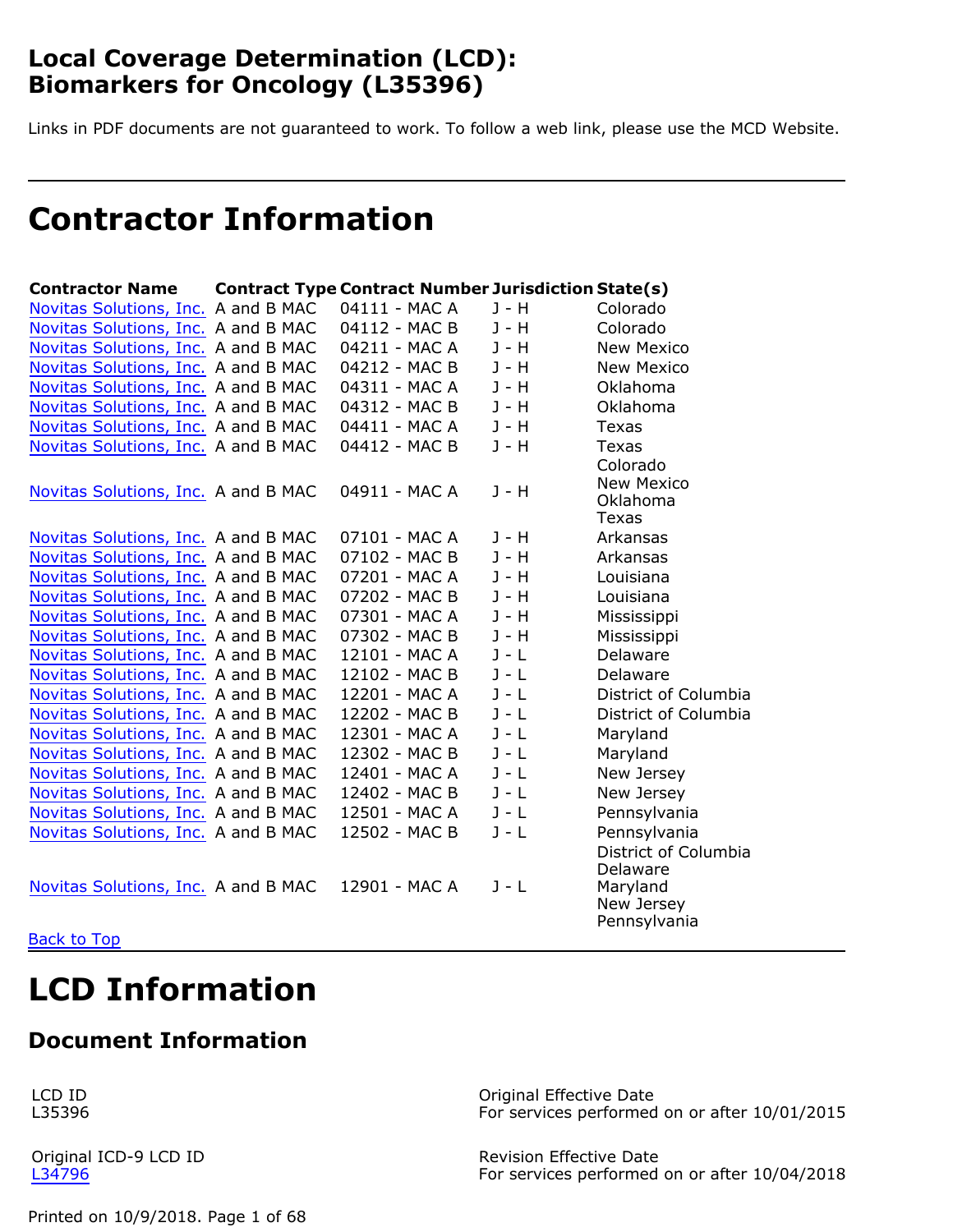LCD Title Biomarkers for Oncology

Proposed LCD in Comment Period N/A

Source Proposed LCD [DL35396](http://localcoverage.cms.gov/mcd_archive/m_d.asp?id=36739)

AMA CPT / ADA CDT / AHA NUBC Copyright Statement CPT only copyright 2002-2018 American Medical Association. All Rights Reserved. CPT is a registered trademark of the American Medical Association. Applicable FARS/DFARS Apply to Government Use. Fee schedules, relative value units, conversion factors and/or related components are not assigned by the AMA, are not part of CPT, and the AMA is not recommending their use. The AMA does not directly or indirectly practice medicine or dispense medical services. The AMA assumes no liability for data contained or not contained herein.

The Code on Dental Procedures and Nomenclature (Code) is published in Current Dental Terminology (CDT). Copyright © American Dental Association. All rights reserved. CDT and CDT-2016 are trademarks of the American Dental Association.

UB-04 Manual. OFFICIAL UB-04 DATA SPECIFICATIONS MANUAL, 2014, is copyrighted by American Hospital Association ("AHA"), Chicago, Illinois. No portion of OFFICIAL UB-04 MANUAL may be reproduced, sorted in a retrieval system, or transmitted, in any form or by any means, electronic, mechanical, photocopying, recording or otherwise, without prior express, written consent of AHA." Health Forum reserves the right to change the copyright notice from time to time upon written notice to Company.

CMS National Coverage Policy

This LCD supplements but does not replace, modify or supersede existing Medicare applicable National Coverage Determinations (NCDs) or payment policy rules and regulations for biomarkers for oncology services. Federal statute and subsequent Medicare regulations regarding provision and payment for medical services are lengthy. They are not repeated in this LCD. Neither Medicare payment policy rules nor this LCD replace, modify or supersede applicable state statutes regarding medical practice or other health practice professions acts, definitions and/or scopes of practice. All providers who report services for Medicare payment must fully understand and follow all existing laws, regulations and rules for Medicare payment for biomarkers for oncology services and must properly submit only valid claims for them. Please review and understand them and apply the medical necessity provisions in the policy within the context of the manual rules. Relevant CMS manual instructions and policies may be found in the following Internet-Only Manuals (IOMs) published on the CMS Web site.

#### **IOM Citations:**

- CMS IOM Publication 100.02, *Medicare Benefit Policy Manual*, Chapter 15, Section 80.1, 80.1.1, 80.1.2, 80.1.3, Laboratory services must meet applicable requirements of CLIA
	- CMS IOM Publication 100-08, *Medicare Program Integrity Manual*, Chapter 3
		- Section 3.4.1.3 Diagnosis Code Requirements
		- Section 3.6.2.3 Limitation of Liability Determinations

Revision Ending Date N/A

Retirement Date N/A

Notice Period Start Date 10/13/2016

Notice Period End Date 11/30/2016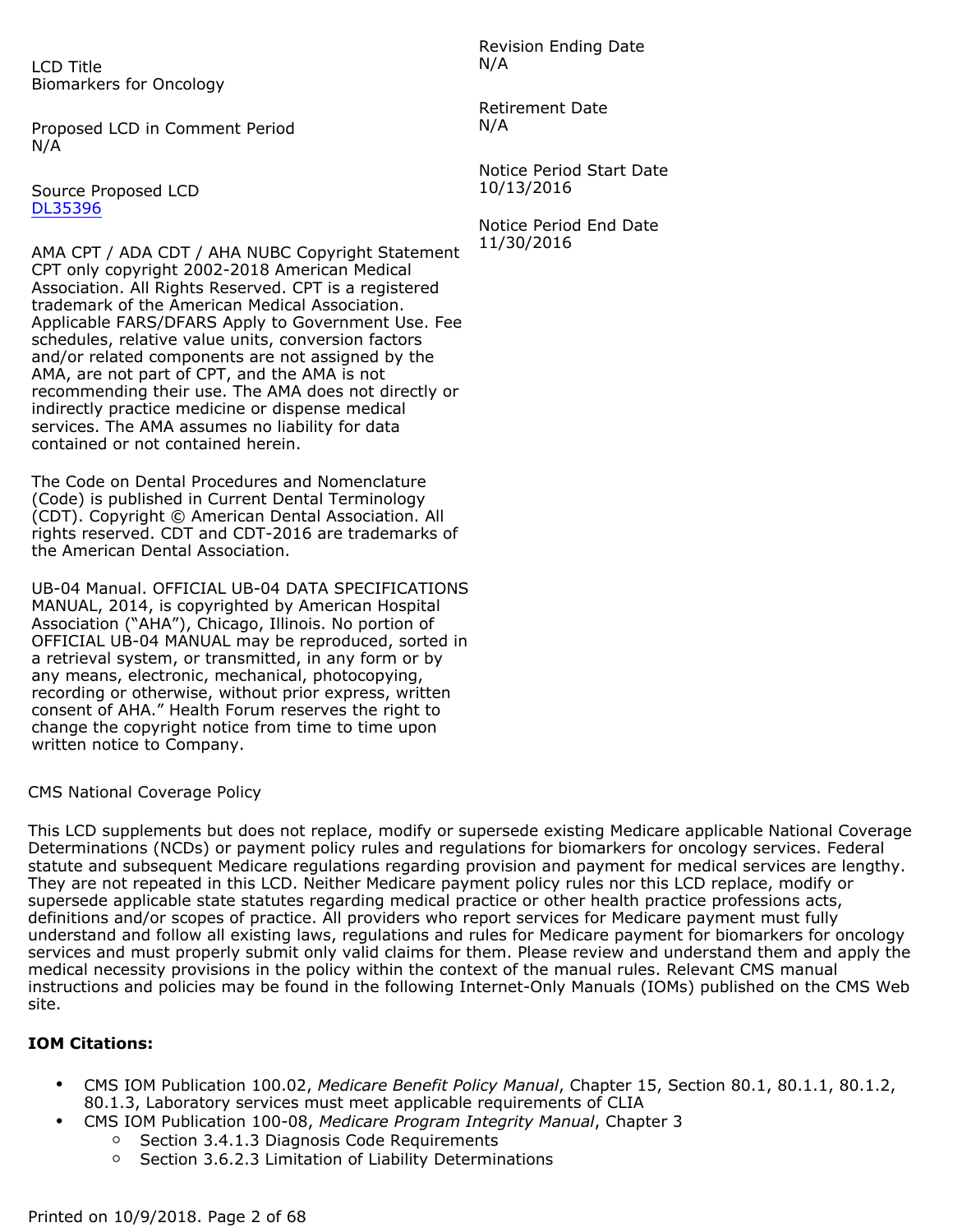#### **Social Security Act (Title XVIII) Standard References:**

- Title XVIII of the Social Security Act, Section 1862(a)(1)(A) states that no Medicare payment shall be made for items or services which are not reasonable and necessary for the diagnosis or treatment of illness or injury.
- Title XVIII of the Social Security Act, Section 1862(a)(7). This section excludes routine physical examinations.
- Title XVIII of the Social Security Act, Section 1833(e) states that no payment shall be made to any provider for any claim that lacks the necessary information to process the claim.

#### **Federal Register References:**

• 42 CFR, Section 410.32(d)(3) Diagnostic x-ray tests, diagnostic laboratory tests, and other diagnostic tests: Conditions. Diagnostic laboratory tests

#### Coverage Guidance **Coverage Indications, Limitations, and/or Medical Necessity**

**Notice:** It is not appropriate to bill Medicare for services that are not covered (as described by this entire LCD) as if they are covered. When billing for non-covered services, use the appropriate modifier.

Compliance with the provisions in this policy may be monitored and addressed through post payment data analysis and subsequent medical review audits.

#### **History/Background and/or General Information**

The emergence of personalized laboratory medicine has been characterized by a multitude of testing options which can more precisely pinpoint management needs of individual patients. As a result, the growing compendium of products described as biomarkers requires careful evaluation by both clinicians and laboratorians as to what testing configurations are reasonable and necessary under the Medicare Act. There are a plethora of burgeoning tools, including both gene-based (genomic) and protein-based (proteomic) assay formats, in tandem with more conventional (longstanding) flow cytometric, cytogenetic, etc. biomarkers. Classified somewhat differently, there are highly-diverse approaches ranging from single mutation biomarkers to multiple biomarker platforms, the latter of which often depend upon sophisticated biomathematical interpretative algorithms.

The term "biomarker" refers to a broad subcategory of medical signs (i.e., objective indications of medical state observed from outside the patient) which can be measured accurately and reproducibly. Medical signs stand in contrast to medical symptoms, which are limited to indications of health or illness perceived by the patient. In 1998, the National Institute of Health (NIH), defined a biomarker as: "a characteristic that is objectively measured and evaluated as an indicator of normal biologic processes pathogenic processes, or pharmacologic response to a therapeutic intervention."

This current LCD focuses upon selected testing in oncology, with some emphasis upon applying the revised 2016 CPT molecular coding format. The LCD primarily applies to molecular biomarker testing, but does involve some other types of related biomarker testing, such as proteomics.

There are separate Local Coverage Determinations (LCDs) that address other biomarkers, which include a multitude of assays which are not specifically discussed below. (Please refer to the Novitas website at www.novitas-solutions.com for a complete listing of LCDs.)

Local Medicare coverage of such biomarkers must be predicated upon four fundamental principles:

- 1. First, the biomarkers must have proven clinical validity/utility (CVU).
- 2. Second, to support the medical necessity of the service, there must be acceptance/uptake of specific testing into patient management. **It is essential that physicians be familiar enough with all specific biomarkers, which they order, such that all test results may become clinically actionable.**
- 3. Third, providers managing oncological conditions must demonstrate that the use of biomarkers will be used to assist in the management/treatment of the beneficiary.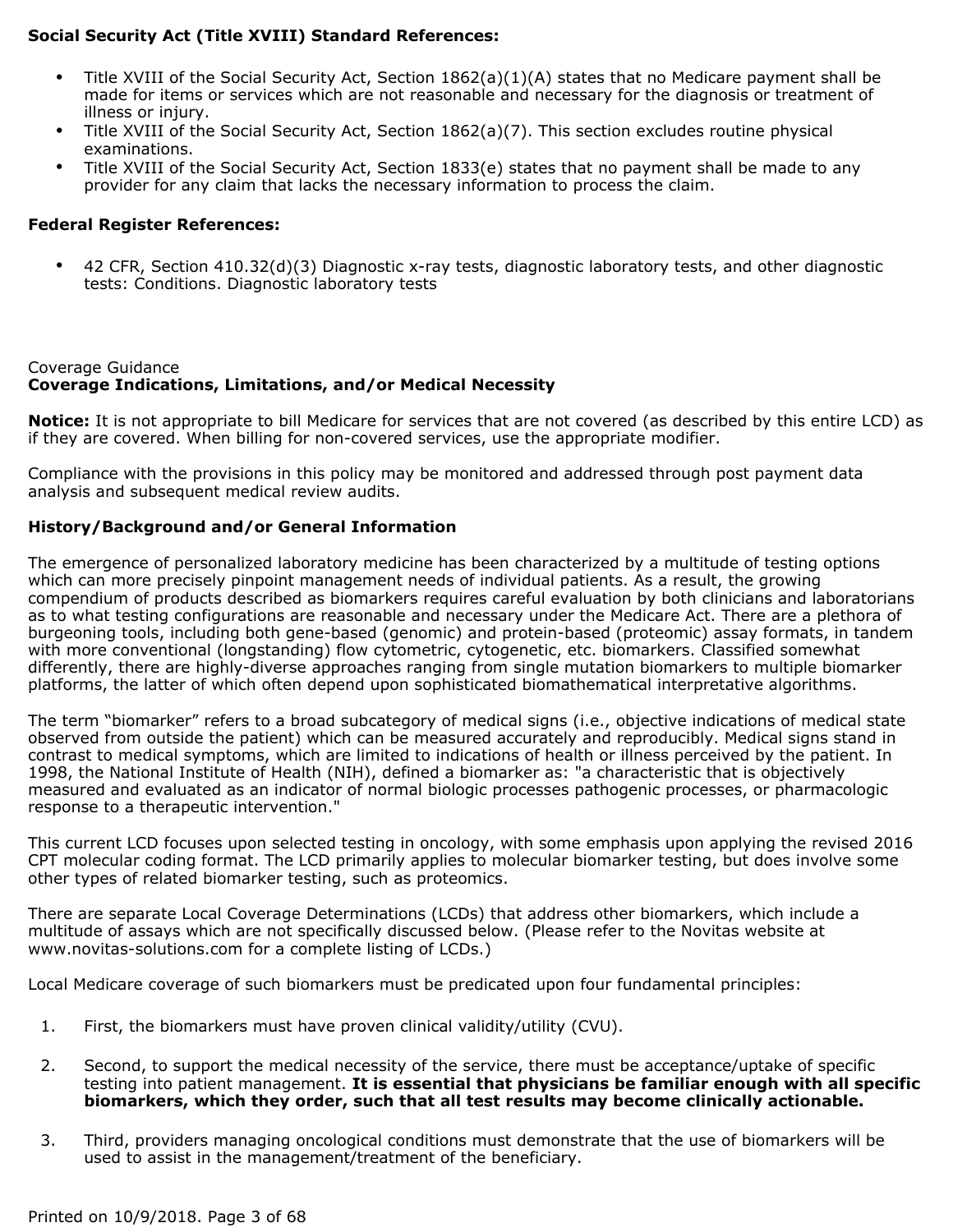4. Peer-reviewed full manuscript evidence is required to support combination panels for multiple biomarkers, particularly regarding their alleged composite clinical validity/utility. For example; such potential billing for multiple, diverse biomarkers (e.g., diagnostic/monitoring/prognostic/predictive) can only achieve medical necessity when it is clearly evident how each requested biomarker can be individually contributory.

It is useful to categorize oncology biomarkers into functional clusters which reflect both (1) The predominant intent of testing (with the caveat that individual assays may cross over into more than one category) and (2) The relative evidentiary expectations:

- 1. Oncology Biomarkers Used for Diagnosis/Classification/Monitoring/Surveillance: These types of assays are supportable by case-control sensitivity/specificity studies, with appropriate designs in place to minimize the extent of bias and confounding.
- 2. Oncology Biomarkers Used for Prognosis/Prediction: Oncology biomarkers used for prognosis/prediction (i.e., a predictive biomarker is associated with response [benefit] or lack of response to a particular therapy, relative to other available therapy, whereas a prognostic biomarker provides information on the likely outcome of the disease in an untreated individual).

There is a complex and diverse set of study methods which can drive the robust formulation of evidence for such esoteric testing, which are well-summarized by Deverka et al. at the Center for Medical Technology Policy, but there are currently NO standardized thresholds or benchmarks for evaluating the CVU/medical necessity of emerging biomarkers. However, the following sources (although not exhaustive and complete) may help support CVU when requesting reconsideration for coverage of biomarkers that are not included in this LCD:

- 1. FDA labeling documentation.
- 2. National Comprehensive Cancer Network (NCCN) Biomarkers Compendium recommendations, particularly where Category 1 evidence is noted.
- 3. Findings from well-established, independent technology assessments (e.g., Evaluation of Genomic Applications in Practice and Prevention [EGAPP], Agency for Healthcare Research and Quality [AHRQ], Blue Cross and Blue Shield Association Technology Evaluation Center [BCBSA TEC] and the Cochrane Collaboration).
- 4. Other independent, objective evaluations or systematic literature reviews, which can substantively contribute to the evidence base, including, but not restricted to, emerging National Institutes of Health (National Cancer Institute) guidelines for the accrual of genomics/proteomics clinical validity/utility evidence. Although there is not a prescriptive format for such systematic reviews, the documentation (submitted to Novitas) for reconsideration purposes should include the following three elements:
	- Some type of recurring/periodic Committee structure, which is comprised of at least qualified biomathematicians/methodologists, molecular pathology laboratory specialists and relevant clinicians (e.g., oncologists).
	- Evidence of active sharing of the critical evaluations in a manner that enables sufficiently broad input into this process, and a feasibly wide acceptance of this process by representative molecular pathology stakeholders. There is no preference between such a Committee being based at a single site, or even rotating among several sites.
	- Transparency of the biomarker evaluations via minutes (or a summary of minutes).

#### **Covered Indications**

#### **MOLECULAR TESTS**

Covered clinical types of application(s) are identified below as diagnostic (DX), prognostic (PROG) or predictive (PRED).

1. Colorectal Cancer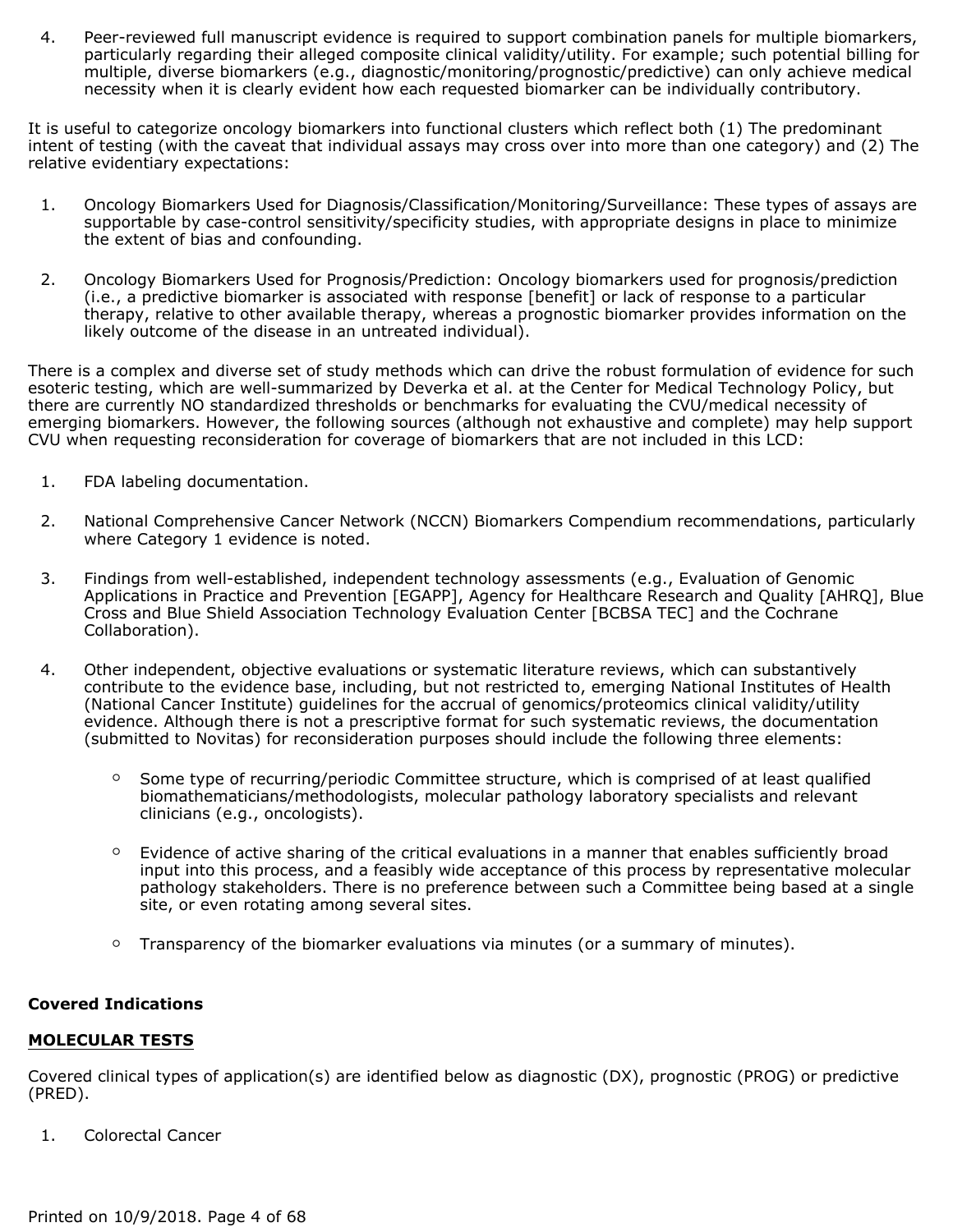- KRAS (12/13) PRED of resistance to an anti-EGFR agent
- KRAS codon 61 PRED of resistance to an anti-EGFR agent
- KRAS codon 146 PRED of resistance to an anti-EGFR agent
- NRAS PRED of resistance to an anti-EGFR agent
- BRAF PRED of resistance to an anti-EGFR agent + DX (sporadic vs. Lynch syndrome)
- PIK3CA PRED of resistance to an anti-EGFR agent + PROG for local recurrence
- MSI by PCR PRED of 5-FU resistance + DX
- MLH1 promoter hypermethylation PRED of 5-FU resistance + DX
- mRNA (oncotype-Colon) PRED for the recurrence risk for patients with Stage II colon cancer (CPT code 81525)
- Hereditary colon cancer disorders (CPT codes 81435 and 81436)
- $\circ$  Sept9 (CPT code 81327)

#### ColonSeq®

This testing provides information to the patient and provider regarding potential treatment options and implications for RAS and BRAF mutations.

Please refer to A52986-Biomarkers for Oncology regarding coding and billing information.

- 2. Non-Small Cell Lung Cancer (NSCLC)
	- EGFR- PRED of anti-EGFR response
	- KRAS (12/13) PRED of anti-EGFR resistance
	- KRAS codon 61 PRED of anti-EGFR resistance
	- KRAS codon 146 PRED of anti-EGFR resistance
	- BRAF PROG + PRED for anti-RAF inhibitor

ThermoFisher Oncomine DX Target Test for Non-Small Cell Lung Cancer (NSCLC) is a 23 gene panel including a 3 gene target test (companion test) approved by the FDA in June 2017 for NSCLC from tissue specimens. It can simultaneously identify the three gene variants that are a key to targeted therapy selection: BRAF and ROS1, and EGFR. The targeted therapies are dabrafenib (Tafinlar) in combination with trametinib (Mekinist), crizotinib (Xalkori), and gefitinib (Iressa), respectively. These three drugs are approved therapies for NSCLC patients with the above gene variants. Oncomine DX Target Test is the only FDA approved companion test that detects ROS1 fusions and that detects BRAF V600E, but it does not detect ALK fusions.

The literature does appear to show clinical validity for all tests and utility for the companion testing. Clinical trials ongoing for the remainder of the panel and as such will not be addressed here. Decision on coverage is based on the companion testing only.

#### LungSeq®

Testing for genetic alteration in these genes can determine targeted therapy options that have the potential to decrease tumor burden, decrease syjptoms, increase survival, and dramatically improve the quality of life for patients with specific genetic alterations.

Please refer to A52986-Biomarkers for Oncology regarding coding and billing information.

- 3. Melanoma
	- BRAF PRED of response to Vemurafenib
	- KIT PRED of response to Imatinib (TKI)
	- NRAS PROG + PRED for anti-MEK inhibitor

#### 4. Uveal Melanoma

- GNAQ PROG
- GNA11 PROG
- 5. Brain
	- BRAF PRED
	- EGFR PRED
	- MGMT PRED
	- IDH1 DX + PROG
	- IDH2 DX + PROG
	- PIK3CA PRED
	- PTEN PRED
	- CIMP PRED
- 6. Thyroid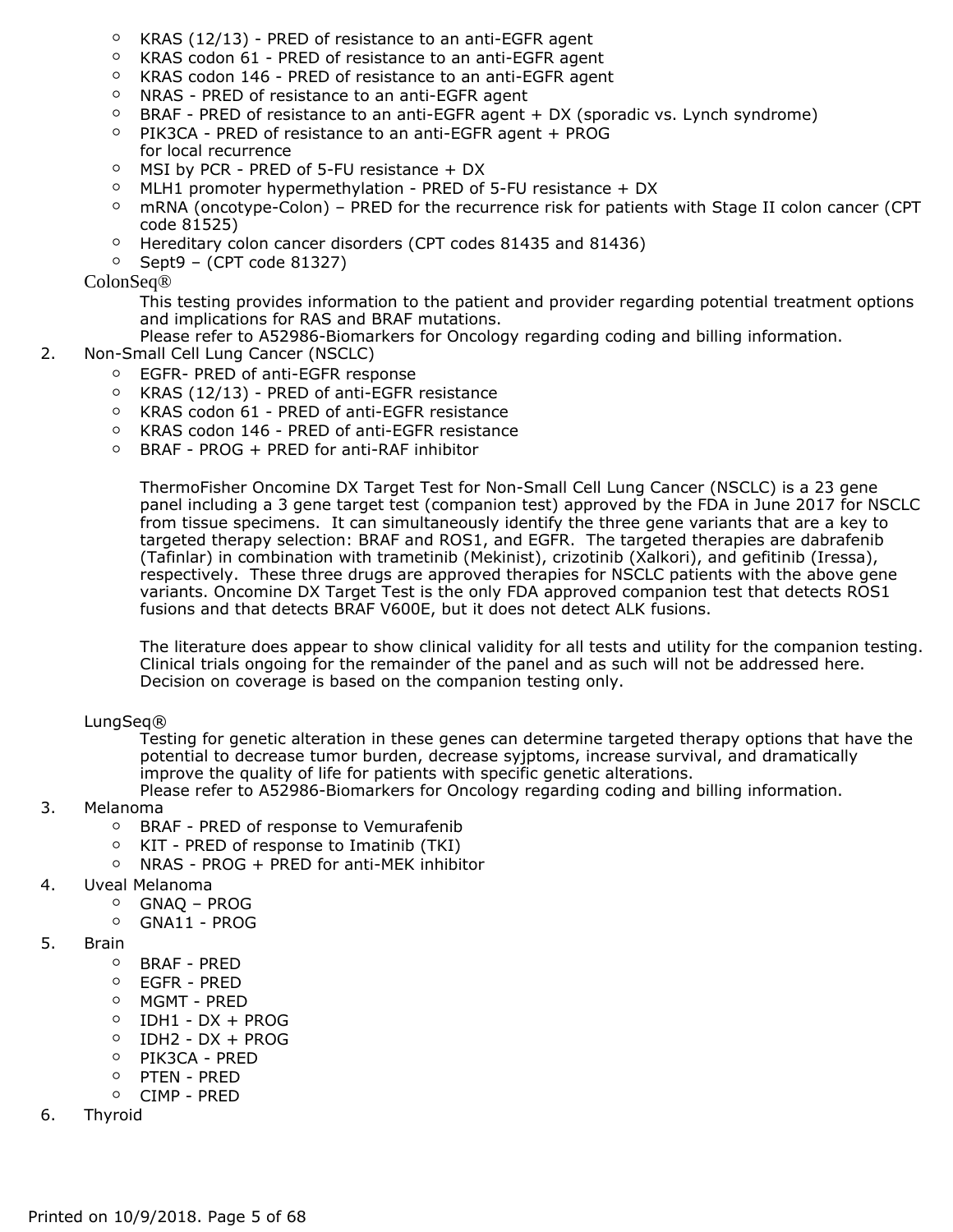- BRAF DX + PRED
- KRAS PRED for Selumetinib
- HRAS PRED for Selumetinib
- NRAS PRED for Selumetinib
- PIK3CA PRED
- RET DX
- PAX8/PPARG- DX

ThyraMIR Thyroid (CPT 81479) miRNA classifier (aPCR based microRNA gene expression classifier) (PRED) evaluates the expression levels of 10miRNA genes within an FNA biopsy: miR-29b-1-5p, miR-31-5p, miR-138-1-3p, miR-139-5p, miR-146b-5p, miR-155, miR-204-5p, miR-222-3p, miR-375, and miR-551b-3p.

CPT code 81545, oncology Thyroid, provides gene expression analysis of 142 genes utilizing fine needle aspirate, algorithm reported as a categorical result.(Afirma - PRED).

ThyraMIR is used as a companion test to ThyGenX when ThyGenX results are inconclusive.

- ThyraMIR, ThyGenX (CPT 81445) and Afirma services will be considered reasonable and necessary for patients with any of the following conditions:
	- An indeterminate pathology on fine needle aspiration
	- Patients with one or more thyroid nodules with a history or characteristics suggesting malignancy such as:
		- Nodule growth over time
		- Family history of thyroid cancer
		- Hoarseness, difficulty swallowing or breathing
		- History of exposure to ionizing radiation
		- Hard nodule compared with rest of gland consistency
		- Presence of cervical adenopathy
- RosettaGX Reveal thyroid MicroRNA test, an assay used for the classification of indeterminate thyroid nodules, will be considered reasonable and necessary when the conditions outlined above for ThyraMIR, ThyGenX and Afirma are met.
- ThyroSeq is a test utilized to better define the need for thyroid surgery and the type of such surgery. ThyroSeq will be considered reasonable and necessary when the conditions outlined above for ThyraMir, ThyGenX and Afirma are met.
- 7. Ovary/Fallopian Tube/Peritoneum
	- AKT1 PRED for PI3K/AKT/mTOR inhibitors
	- BRAF DX + PROG
	- KRAS DX + PROG
	- MLH1 promoter hypermethylation DX
	- MSI by PCR DX
	- PIK3CA PRED for PI3K/AKT/mTOR inhibitors
	- PTEN PRED for PI3K/AKT/mTOR inhibitors
	- $\circ$  TP53 DX + PROG
- 8. Uterus
	- AKT1 PRED for PI3K/AKT/mTOR inhibitors
	- BRAF PRED
	- KRAS PRED
	- MLH1 promoter hypermethylation DX
	- MSI by PCR DX
	- PIK3CA PRED for PI3K/AKT/mTOR inhibitors
	- PTEN PRED for PI3K/AKT/mTOR inhibitors + DX + PROG
	- TP53 DX + PROG
- 9. Urinary Tract
	- FGFR3 PROG
	- MSI by PCR DX
	- MLH1 promoter hypermethylation DX
- 10. Prostate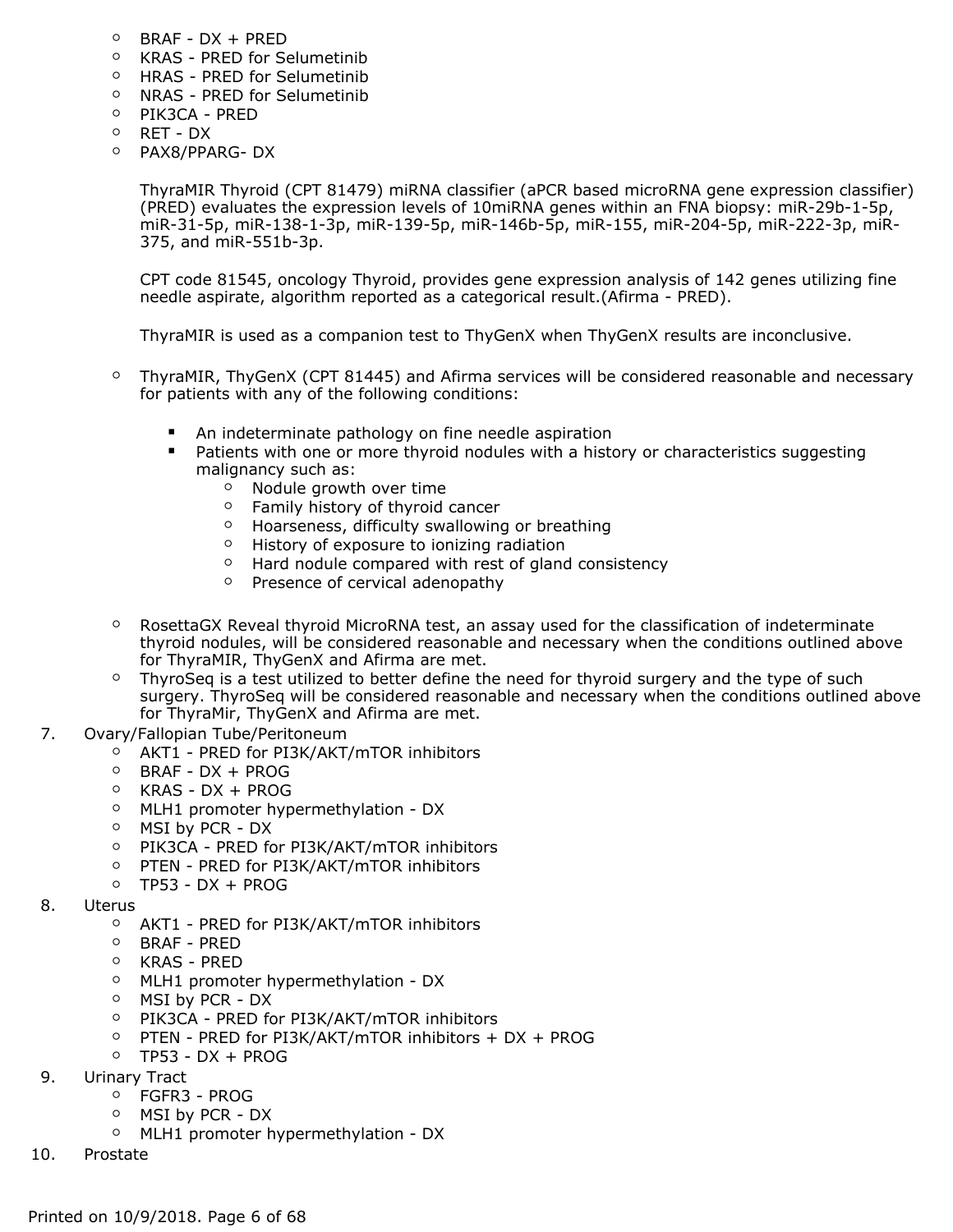- The PROGENSA® PCA3 Assay (PRED) is an FDA-approved, automated molecular test (assay) that helps physicians determine the need for repeat prostate biopsies in men who have had a previous negative biopsy.
- PTEN PROG and THER
- RB1 DX and PROG
- TP53 PROG
- 11. Gastrointestinal Stromal Tumor
	- KIT PRED for Sumatinib + DX
	- PDGFRA PRED for Sumatinib + DX
- 12. Cancer of Unknown Primary (CUP)

Molecular testing (via CPT code 81479), using the Rosetta Cancer Origin Test™ (PROG), is considered reasonable and necessary in the pathologic diagnoses of CUP when a conventional surgical pathology/imaging work-up is unable to identify a primary neoplastic site. Other applications of this technology are considered not reasonable and necessary and are considered investigational in the use of diagnosis of specific tumor types such as NSCLC and renal cancers.

TUO CTID (Cancer Type ID) (DX) represented by CPT code 81540 is considered reasonable and necessary in the pathologic diagnoses of CUP when a conventional surgical pathology/imaging work -up is unable to identify a primary neoplastic site. Other applications of this technology are considered not reasonable and necessary and are considered investigational in the use of diagnosis of specific tumor types such as NSCLC and renal cancers.

#### 13. Leukemias and Lymphomas

- Acute lymphoid leukemia (ALL)
	- BCR/ABL1 DX
	- ABL1 (kinase domain) PROG
	- IGH DX
	- TCRB DX
	- TCRG DX
	- TP53 PROG
	- MLL/AF4 DX
	- E2A/PBX1 DX
	- ETV6/RUNX1 DX
- Acute myeloid leukemia (AML, and including acute promyelocytic leukemia): All PROG, except where noted below.
	- PML/RARA DX
	- RUNX1/RUNX1T1 DX
	- CBFB/MYH11 DX
	- FLT3 ITD
	- **•** FLT3 D835
	- NPM1
	- KRAS
	- NRAS
	- KIT
	- CEBPA
	- IDH1
	- IDH2
	- DNMT3A
	- $\blacksquare$  JAK2 (p.V617F)
	- $\blacksquare$  JAK2 (exon 12)
	- MPL
	- DEK/CAN DX
	- ASXL1
	- EZH2
	- TET2
	- PML/RARalpha (CPT code 81316)
- Hairy cell leukemia
	- IGH somatic hypermutation PROG
	- IGH DX
- Aplastic anemia
	- TCRB DX
	- TCRG DX
- Burkitt's lymphoma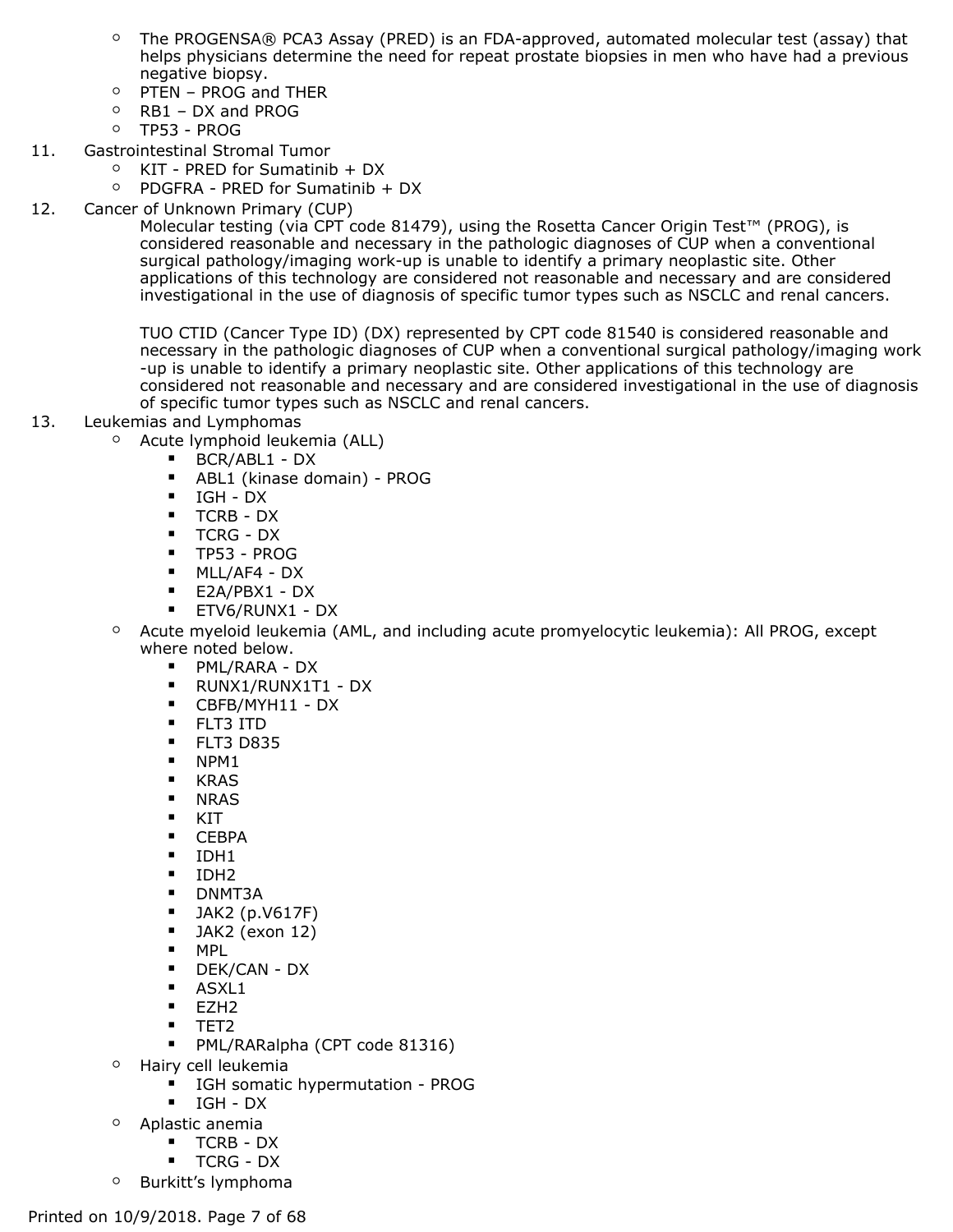- IGH DX
- TP53 PROG
- Myeloproliferative diseases (MPD essential thrombocytosis [ET], myelofibrosis & polycythemia vera [PV])
	- BCR/ABL1 DX
	- JAK2 (p.V617F) DX
	- $\blacksquare$  JAK2 (exon 12) DX
	- MPL DX
	- CALR DX
	- CSF3R DX
	- ASXL1 PROG
	- TET2 PROG
	- EZH2 PROG
	- Calr (exon 9) (CPT code 81219)
- Chronic myeloid leukemia (CML) and chronic myelomonocytic leukemia (CMML)
	- KRAS PROG
	- NRAS PROG
	- BCR/ABL1 DX
	- ABL1 (kinase domain) PRED for Imatinib
	- FLT3 ITD PROG
	- FLT3 D835 PROG
	- KIT PROG
	- JAK2 (p.V617F) PROG
	- JAK2 (exon 12) PROG
- Chronic lymphoid leukemia (CLL)
	- IGH DX
	- IGH somatic hypermutation PROG
	- TP53 PROG
	- IGH direct probe method (CPT code 81262)
- Follicular lymphoma
	- IGH/BCL2 DX (CPT code 81401 or 81402)
- Hypereosinophilia Syndrome (HES)
	- KIT (including p.D816V) PROG + DX
	- **•** FIP1L1/PDGFRA Fusion DX
- Mantle cell lymphoma
	- CCND1/IGH DX
- Mastocytosis
	- KIT (including p.D816V) PROG + DX
	- FIP1L1/PDGFRA Fusion DX
	- TCRG DX
- T-cell prolymphocytic leukemia
	- TCRB DX
	- TCRG DX
- Myelodysplastic syndrome (MDS): All below biomarkers are PROG.
	- FLT3 ITD
	- **•** FLT3 D835
	- NPM1
	- KRAS
	- NRAS
	- KIT
	- CEBPA
	- IDH1
	- IDH2
	- DNMT3A
	- $\blacksquare$  JAK2 (p.V617F)
	- JAK2 (exon 12)
	- MPL
	- ASXL1
	- EZH2
	- TET2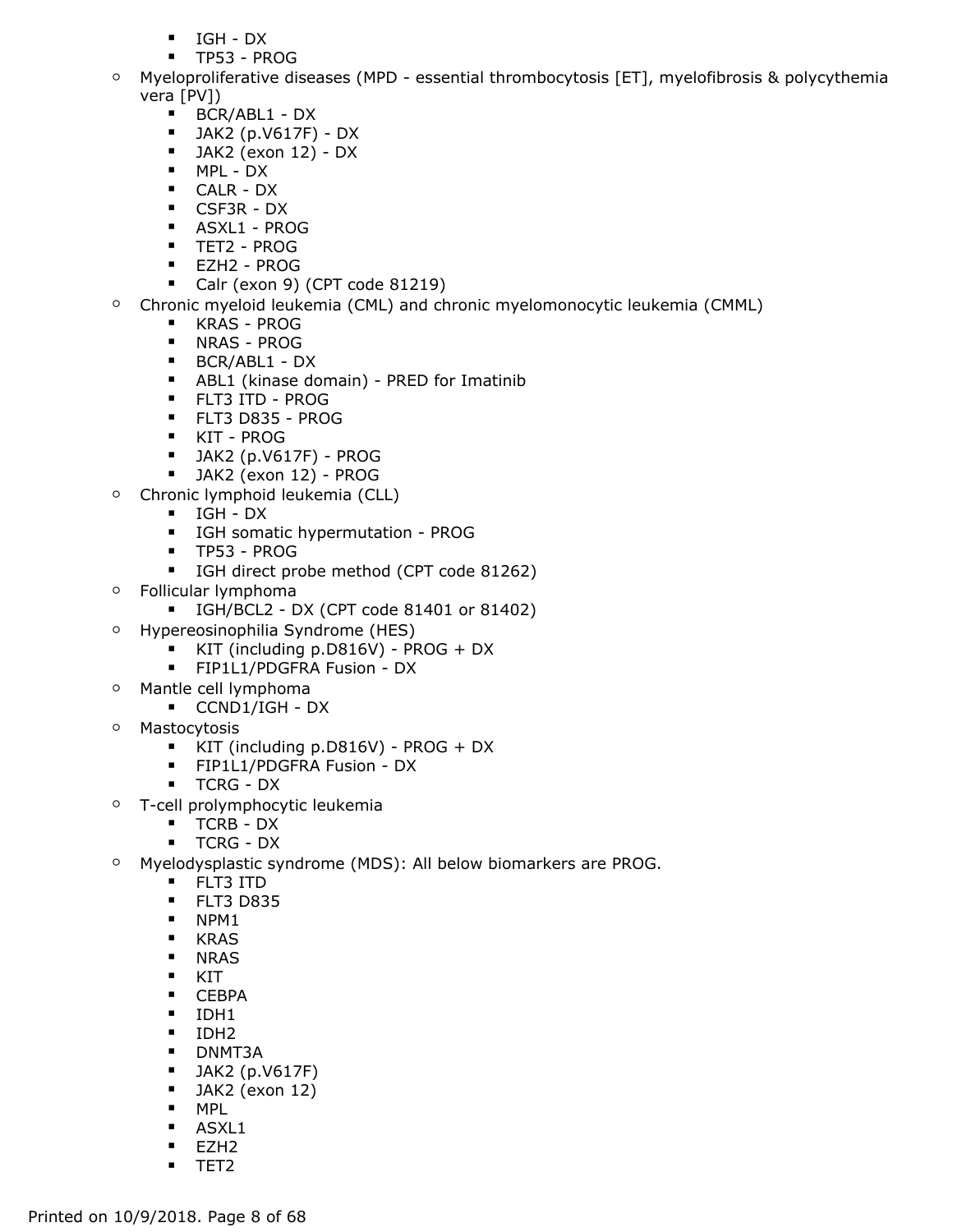- Cytogenomic microarray analysis, or alternatively, a single nucleotide polymorphism (SNP) array for the same testing, is covered for the identification of various mutations. These tests are used in the diagnosis/prognosis of various hematological malignancies.
- 14. Myeloma Gene Expression Profile (MyPRS) (PROG) isolates plasma cells from myeloma patients, extracts DNA, which is then subjected to MicroArray testing and application of validated software programs to identifying patterns of genetic abnormalities. Seventy highly predictive genes have been identified and correlated to myeloma early relapse. MyPRS gives a predictive risk signature as high-risk or low-risk at this time. A high risk score predicts a less than 20% three-year complete remission where as a low-risk predicts a five-year complete remission of greater than 60%. The predictive value for the stratification of therapeutic interventions allows these patients to be treated in a more personalized manner based on their own genetic profile.

This test is considered reasonable and necessary only after the initial diagnosis of multiple myeloma has been made and will be available to be used in the stratification of therapeutic interventions. It would be inappropriate to use this test as a diagnostic tool or as a monitoring device of ongoing therapy. Other testing is available for this function.

The coverage is set to include only two clinical settings:

◦ Once after initial diagnosis is made (i.e., please use ICD-10-CM code C90.00). In the event MyPRS was not tested at diagnosis of myeloma and there is ongoing initial therapy with persistent disease, MyPRS can be done still as an initial test.

OR

◦ If relapse has occurred and a change in the therapeutic modalities is contemplated (i.e., please use ICD-10-CM code C90.02).

Please refer to the Utilization Guidelines section of this policy for frequency limitations.

- 15. Hereditary neuroendocrine tumor disorders (CPT code 81437) Must include at least 6 genes with genomic sequence analysis NEX GEN including:
	- MAX
	- SDHB
	- SDHC
	- SDHD
	- TMEM127
	- VHL

Please refer to the Utilization Guidelines section of this policy for frequency limitations.

- 16. Hereditary neuroendocrine tumor disorders; duplication/deletion analysis panel (CPT code 81438) must include analysis for:
	- SDHB
	- SDHC
	- SDHD
	- VHL
- 17. Neuroendocrine Tumors
	- MGMT PROG
	- PTEN PROG and THER
	- RB1 DX and PROG
	- TP53 DX and PROG
	- TSC2 PROG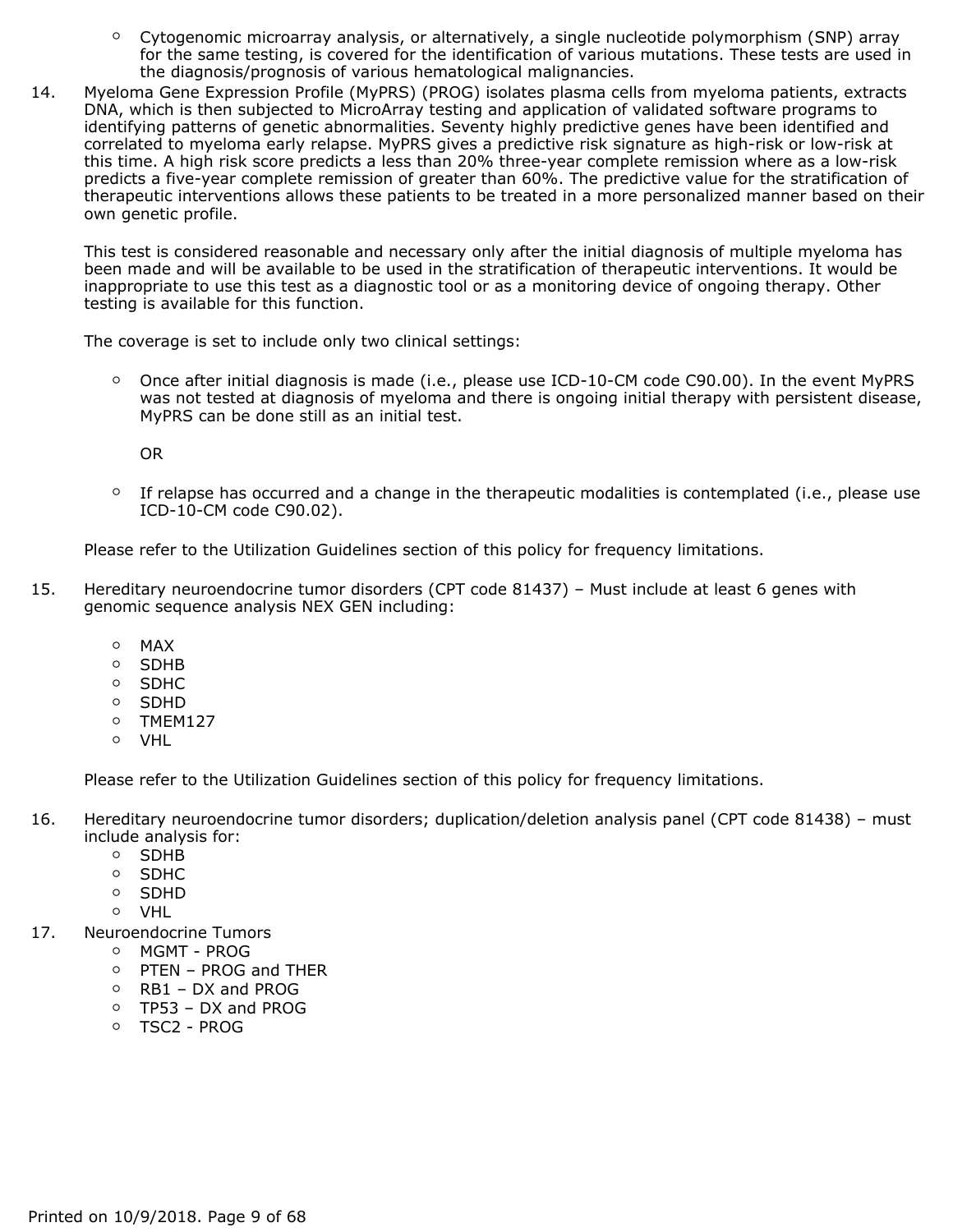18. Prosigna breast cancer gene signature assay (PROG) (CPT code 81520)

#### **Background**

Women with early breast cancer and up to 3 locally positive lymph nodes whose tumor is estrogenreceptor positive will usually receive anti-hormonal therapy such as tamoxifen or aromatase inhibitors. U.S. (NCCN) and international (St. Gallen) guidelines predicate the decision for adjuvant chemotherapy on the size and grade of the breast cancer and other factors including genomic assays that provide additional information on risk of recurrence (Hernandez-Ava et al., 2013). According to a 2014 review, "Prognostic factors provide an indication of whether a patient needs subsequent therapy." (Paoletti & Hayes, 2014). Similarly, another 2014 review article states, "Efforts should be focused on reducing chemotherapy in patients unlikely to benefit." (Rampurwala et al., 2014).

The PAM50 breast cancer gene signature test was developed in the late 1990s and initial studies showed a strong correlation with breast cancer recurrence and with complete pathologic response to neoadjuvant chemotherapy (Parker et al., 2009). While test results are reported on a scale of 1-100 as a Risk of Recurrence (ROR) score, the underlying algorithm is also able to classify cases into the luminal A and B, Her2neu, and triple-negative subtype classifications.

The Nanostring nCounter® nucleic acid analysis system replicates the PAM50 algorithm, as an FDA cleared kit, the Prosigna Breast Cancer Gene Signature Assay (FDA, 2013). The Prosigna package insert was most recently updated in January, 2015 (FDA, 2015) reflecting additional studies (Sestak et al., 2014). Notably, the Prosigna platform and the original PAM50 platform have a 0.997 correlation (Dowsett et al., 2013).

For the FDA, the Prosigna test was validated in a large population of post-menopausal, estrogen-receptor positive women based on 1,017 cases of the TransATAC study (Dowsett et al., 2013). The study showed a strong correlation with long-term breast cancer recurrence and added substantial additional prognostic information over a clinical treatment score based on standard clinical variables. This study was replicated in an independent population, also on the Prosigna test, using 1,620 samples from the ABCSG8 trial (Gnant, 2014). A separate analysis of these trials validated prediction of distant recurrence in years 5-10 after initial diagnosis (Sestak et al., 2014) and has been incorporated in the FDA labeling (FDA, 2015). The Prosigna test is issued as separate reports, consistent with FDA review and labeling, for node-negative and node-positive (1-3 node) populations. Analytic performance, precision, reproducibility, and analysis of the clinical validations are provided in the FDA labeling (FDA, 2013; FDA, 2015).

Clinical utility of this breast cancer gene signature has also been assessed. The study of Martin et al. (2015) showed a 20% decision impact on decisions for or against adjuvant chemotherapy in an all-comers population of 200 new cases of incident breast cancer, when Prosigna test information became available after all other clinical information had been considered. The net rates of selecting adjuvant chemotherapy for low, intermediate, and high risk cases was similar to that observed in a meta-analysis of Oncotype DX decision data (Carlson & Roth, 2013). Additional support for the use of these test results in treatment decisions comes from Parker et al. (2009), in which there was a strong association with neoadjuvant chemotherapy response. Low-scoring cases have a very low chance of complete pathological response to neoadjuvant chemotherapy, while high-scoring cases approach a 50% chance of complete pathological response. The same findings have been observed for other breast cancer gene signatures based on prognostic algorithms (Chang et al., 2008).

Consistent with the FDA indications for use, this testing will be considered reasonable and necessary only for patients that meet the following criteria:

- Post-menopausal female with **either**
	- o ER+, lymph node-negative, stage I or II breast cancer; or
	- o ER+, lymph node-positive (1-3 positive nodes), stage II breast cancer.
- 19. Desmoid Fibromatosis
	- CTNNB1 DX and PROG
- 20. Hepatic Adenoma
	- CTNNB1 DX and PROG
- 21. Bladder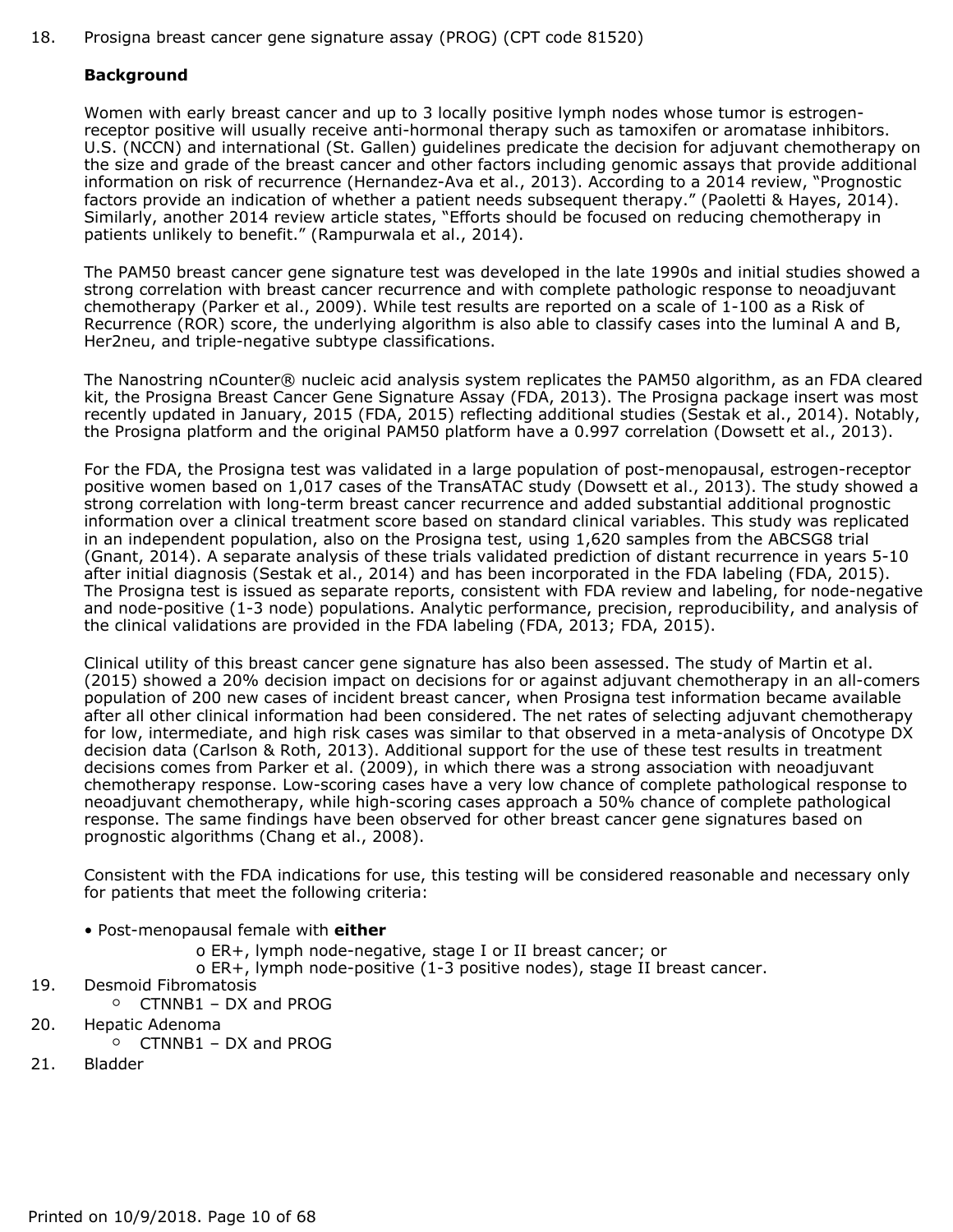- CDKN2A PROG
- FGFR1 PROG
- FGFR3 PROG
- MTOR PROG
- PIK3CA DX and PROG
- PTEN PROG
- RB1 PROG
- TP53 PROG

#### **NON-MOLECULAR ASSAYS**

- 1. The VeriStrat® assay (CPT code 81538) is a mass spectrophotometric, serum-based predictive proteomics assay for NSCLC patients, where "first line" EGFR mutation testing is either wild-type or not able to be tested (e.g., if tissue might not be available). This test is a driver of therapy, most notably EGFR inhibitors such as erlotinib, and it has been validated by randomized controlled studies (Carbone et al. and Stinchecomb et al.) and physician uptake data (Akerley et al.) to support this particular coverage niche.
- 2. This LCD does not address ALK and ROS1 FISH assays, which are indicated as predictive biomarkers for Crizotinib therapy, since they are currently covered assays. However, it is expected that non-molecular testing for these two biomarkers should provide adequate predictive information.
- 3. FISH tests for bladder cancer are complex tests based on precision reagents, controls, and mathematical algorithms, all of which must be validated in clinical trials in order to support cutoff points for critical patient care decisions. Therefore, in each local physician's office or laboratory, this category of testing is not easily replicated by miscellaneous research use or ASR reagents. Novitas will consider the coverage of FISH test kits based on peer-reviewed literature and approved manufacturer claims.
- 4. Although multiple bladder cancer FISH tests may be covered according to the above general criteria, UroVysionTM Bladder Cancer Kit (UroVysion™ Kit) will be considered medically reasonable and necessary only when performed according to the FDA label (Summary of Safety and Effectiveness Data, Food and Drug Administration, January 24, 2005) as follows:

The UroVysion Bladder Cancer Kit (UroVysion™ Kit) is designed to detect aneuploidy for chromosomes 3, 7, 17, and loss of the 9p2l locus via fluorescence in situ hybridization (FISH) in urine specimens from persons with hematuria suspected of having bladder cancer. Results from the UroVysion Kit are intended for use, in conjunction with and not in lieu of current standard diagnostic procedures, as an aid for initial diagnosis of bladder carcinoma in patients with hematuria and subsequent monitoring for tumor recurrence in patients previously diagnosed with bladder cancer.

- 5. The OVA1™ proteomic assay (PROG) will be considered reasonable and necessary when performed according to the FDA label using CPT code 81503:
	- OVA1™ identifies some women who will benefit from referral to a gynecological oncologist for their surgery, despite negative results from other clinical and radiographic tests for ovarian cancer. If other test results suggest cancer, referral to an oncologist is appropriate even with a negative OVA1™ result.
	- OVA1™ should be used by primary care physicians or gynecologists as an adjunctive test to complement, not replace, other diagnostic and clinical procedures.
	- OVA1<sup>™</sup> uses a blood sample to test for levels of five proteins that change due to ovarian cancer. The test combines the five separate results into a single numerical score between 0 and 10 to indicate the likelihood that the pelvic mass is benign or malignant.

OVA1 has been cleared by the FDA for women who meet all of the following criteria:

- Are over 18 years of age
- Have an ovarian mass
- Have surgery planned

It is not intended for ovarian cancer screening or for a definitive diagnosis of ovarian cancer. Interpreting the test result requires knowledge of whether the woman is pre- or post-menopausal.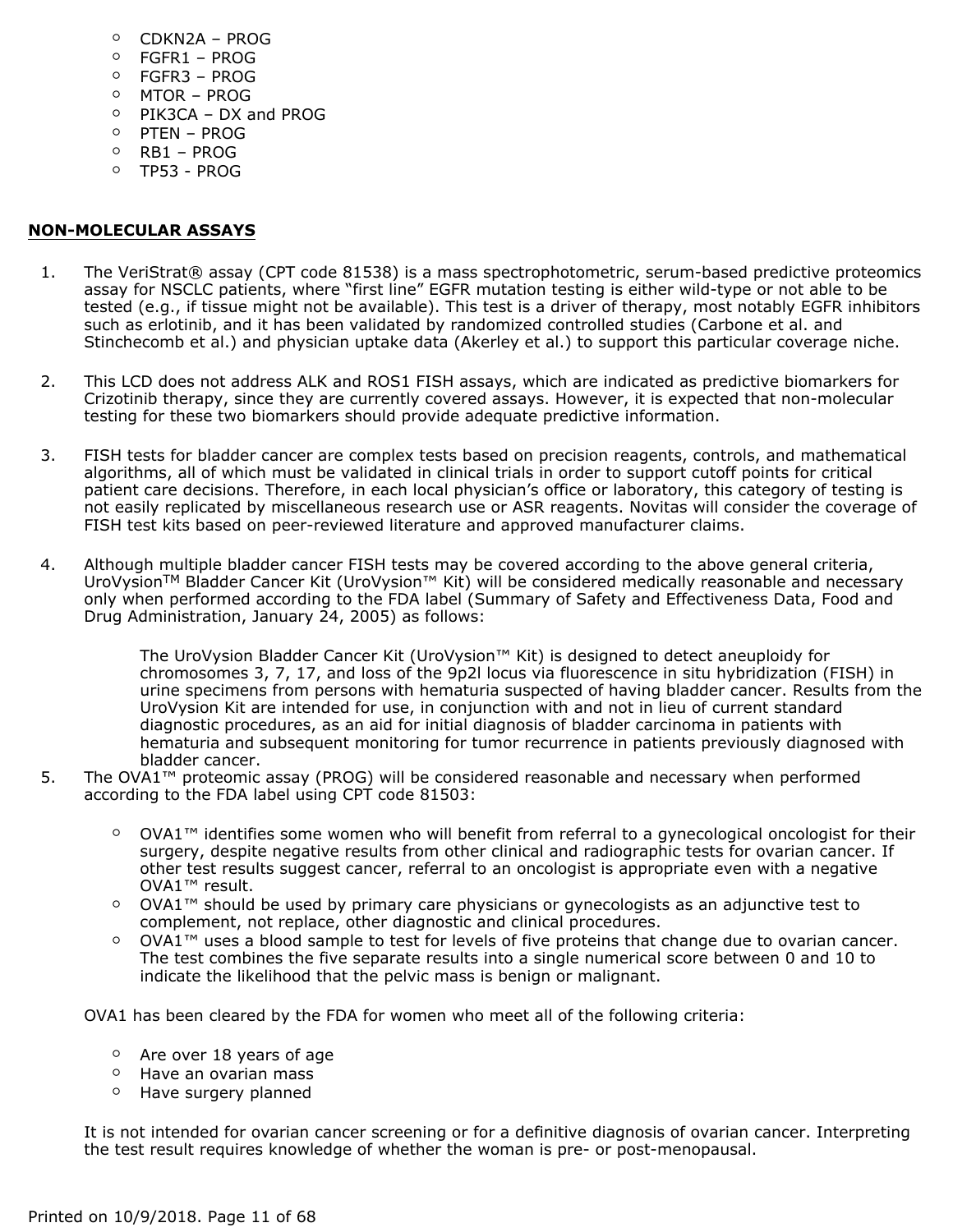- 6. The Risk of Ovarian Malignancy Algorithm (ROMA™) is a qualitative serum test (PROG) that combines the results of HE4 EIA, ARCHITECT CA 125 II ™ and menopausal status into a numerical score. ROMA™ is intended (per FDA clearance) to aid in assessing whether a premenopausal or postmenopausal woman who presents with an ovarian adnexal mass is at high or low likelihood of finding malignancy at surgery. ROMA™ will be considered reasonable and necessary for women who meet the following FDA labeling criteria:
	- Over age 18;
	- Ovarian adnexal mass present for which surgery is planned; and,
	- Not yet referred to an oncologist.

ROMA™ must be interpreted in conjunction with an independent clinical and radiological assessment. The test is not intended as a screening or stand-alone diagnostic assay.

#### **Limitations**

**Note:** Please refer to the indications for any restrictions specific to the various assays.

- 1. Biomarkers not addressed in this LCD or any other Novitas LCD will be considered not reasonable and necessary unless specifically covered by national policy.
- 2. Most genomic testing should be a once in a lifetime test. Documentation in the medical record should clearly support the need for repeat testing to include the following: recurrence of disease, change in behavior of disease, etc.
- 3. Non-conventional methods of next generation sequencing (NGS), which can generate much more extensive genomic information than conventional techniques, are currently non-covered. NGS methods which provide more "intermediate" range information (e.g., in the 5-50 mutation range) may be performed in the laboratory, pending adequate quality control, such as CLIA certification, but the actual coding and billing will continue to follow the "one-at-a-time" biomarker approach based on this LCD.
- 4. Services represented by 0003U, 0005U, 0016U and 0017U are very new tests without clinical utility having been established. These tests are considered investigational and experimental and therefore are noncovered at this time. Services represented by 0002U are considered screening services which are noncovered by Medicare.

For frequency limitations, please refer to the Utilization Guidelines section below.

**Notice:** This LCD imposes frequency limitations as well as diagnosis limitations that support diagnosis to procedure code automated denials. However, services performed for any given diagnosis must meet all of the indications and limitations stated in this policy, the general requirements for medical necessity as stated in CMS payment policy manuals, any and all existing CMS national coverage determinations, and all Medicare payment rules.

As published in CMS IOM 100-08, Chapter 13, Section 13.5.1, in order to be covered under Medicare, a service shall be reasonable and necessary. When appropriate, contractors shall describe the circumstances under which the proposed LCD for the service is considered reasonable and necessary under Section 1862 (a)(1)(A). Contractors shall consider a service to be reasonable and necessary if the contractor determines that the service is:

- Safe and effective.
- Not experimental or investigational (exception: routine costs of qualifying clinical trial services with dates of service on or after September 19, 2000, that meet the requirements of the Clinical Trials NCD are considered reasonable and necessary).
- Appropriate, including the duration and frequency that is considered appropriate for the service, in terms of whether it is:
	- Furnished in accordance with accepted standards of medical practice for the diagnosis or treatment of the patient's condition or to improve the function of a malformed body member.
	- Furnished in a setting appropriate to the patient's medical needs and condition.
	- Ordered and furnished by qualified personnel.
	- One that meets, but does not exceed, the patient's medical needs.
	- At least as beneficial as an existing and available medically appropriate alternative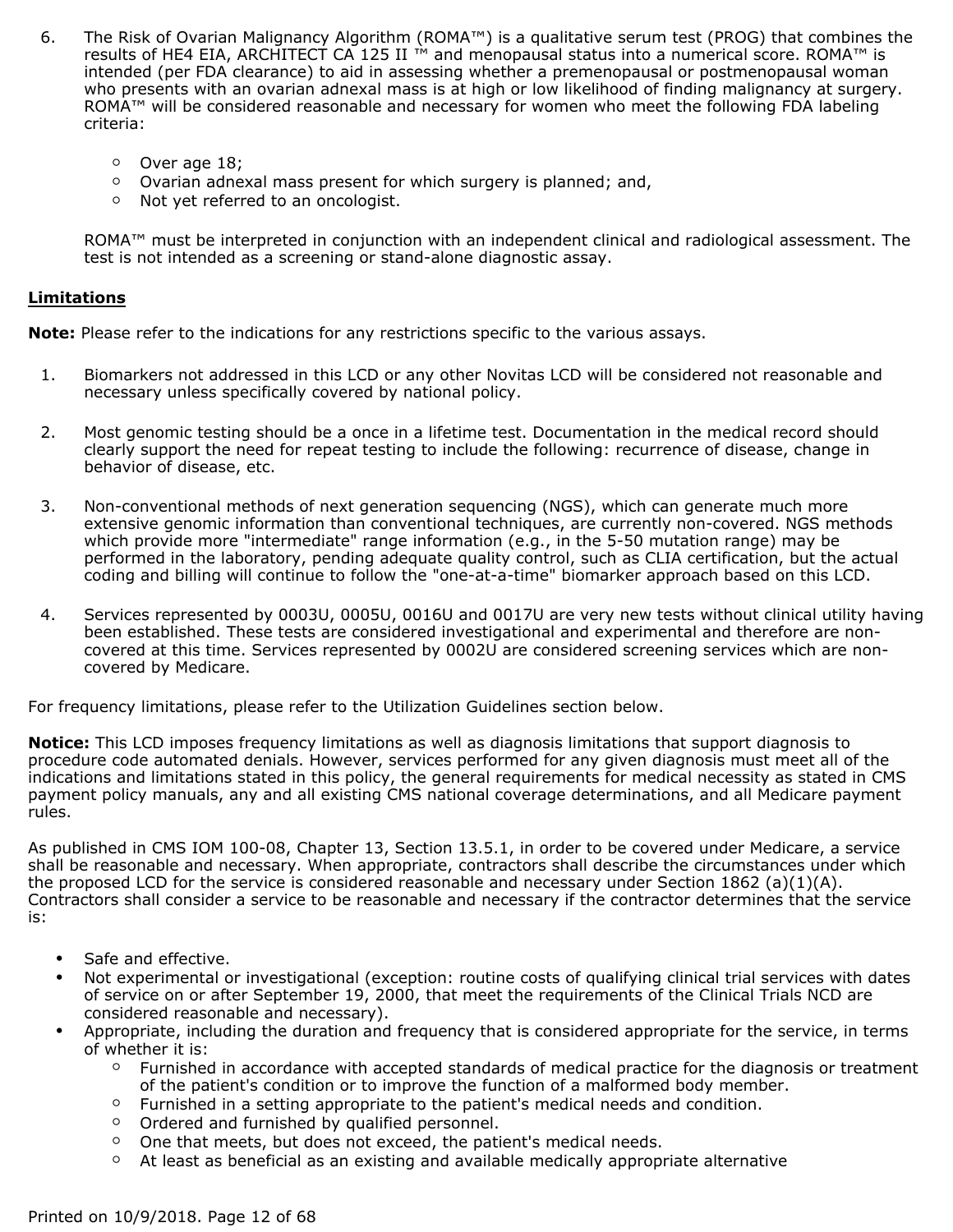The redetermination process may be utilized for consideration of services performed outside of the reasonable and necessary requirements in this LCD.

#### **Summary of Evidence**

N/A

**Analysis of Evidence (Rationale for Determination)**

N/A

[Back to Top](#page-0-0)

# **Coding Information**

Bill Type Codes:

Contractors may specify Bill Types to help providers identify those Bill Types typically used to report this service. Absence of a Bill Type does not guarantee that the policy does not apply to that Bill Type. Complete absence of all Bill Types indicates that coverage is not influenced by Bill Type and the policy should be assumed to apply equally to all claims.

- 012x Hospital Inpatient (Medicare Part B only)
- 013x Hospital Outpatient
- 014x Hospital Laboratory Services Provided to Non-patients
- 022x Skilled Nursing Inpatient (Medicare Part B only)
- 023x Skilled Nursing Outpatient
- 071x Clinic Rural Health
- 072x Clinic Hospital Based or Independent Renal Dialysis Center
- 073x Clinic Freestanding
- 075x Clinic Comprehensive Outpatient Rehabilitation Facility (CORF)
- 077x Clinic Federally Qualified Health Center (FQHC)
- 083x Ambulatory Surgery Center
- 085x Critical Access Hospital

Revenue Codes:

Contractors may specify Revenue Codes to help providers identify those Revenue Codes typically used to report this service. In most instances Revenue Codes are purely advisory. Unless specified in the policy, services reported under other Revenue Codes are equally subject to this coverage determination. Complete absence of all Revenue Codes indicates that coverage is not influenced by Revenue Code and the policy should be assumed to apply equally to all Revenue Codes.

**Note:** The contractor has identified the Bill Type and Revenue Codes applicable for use with the CPT/HCPCS codes included in this LCD. Providers are reminded that not all CPT/HCPCS codes listed can be billed with all Bill Type or Revenue Codes listed. CPT/HCPCS codes are required to be billed with specific Bill Type and Revenue Codes. Providers are encouraged to refer to the CMS Internet-Only Manual (IOM) Pub. 100-04, *Medicare Claims Processing Manual,* for further guidance.

030X Laboratory - General Classification Printed on 10/9/2018. Page 13 of 68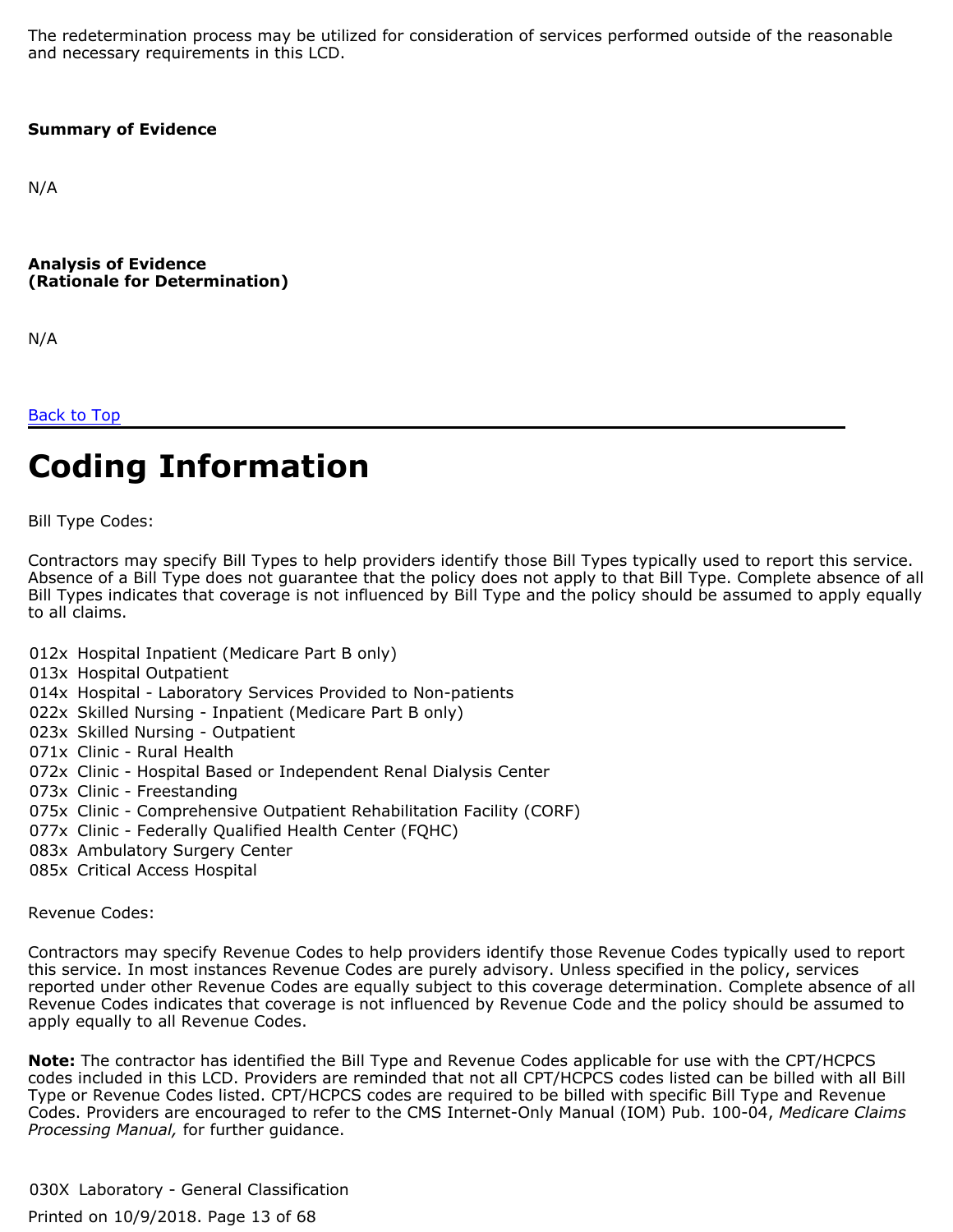CPT/HCPCS Codes **Group 1 Paragraph:** Providers are reminded to refer to the long descriptors of the CPT codes in their CPT book.

**Note: Please see the indications and limitations section of the LCD for details regarding CPT codes 81292, 81293, 81294, 81321, 81322, 81323, 81437, 81438, 81479, 81520, 81525, 81540, and 81545.**

**Please note that because the following CPT codes represent multiple biomarkers these codes will not have procedure to diagnosis code limitations at this time: 81246, 81350, 81400, 81401, 81402, 81403, 81404, 81405, 81406, 81407, 81408, 81435, 81436, and 81503.**

#### **Providers should refer to the covered indications section of the LCD to determine if biomarkers included in the above codes are considered reasonable and necessary.**

Medicare is establishing limited coverage for the following CPT/HCPCS codes, as described in the preceding Coverage Guidance.

#### **Group 1 Codes:**

 Idh1 common variants Idh2 common variants Abl1 gene Asxl1 full gene sequence Asxl1 gene target seq alys Bcr/abl1 gene major bp Bcr/abl1 gene minor bp Bcr/abl1 gene other bp Braf gene Cebpa gene full sequence Calr gene com variants Egfr gene com variants Flt3 gene Flt3 gene analysis Igh gene rearrange amp meth Igh gene rearrang dir probe Igh vari regional mutation Jak2 gene Kit gene targeted seq analys Kit gene analys d816 variant Kras gene variants exon 2 Kras gene addl variants Mgmt gene methylation anal Mlh1 gene full seq Mlh1 gene known variants Mlh1 gene dup/delete variant Microsatellite instability Npm1 gene Nras gene variants exon 2&3 Pca3/klk3 antigen Pdgfra gene Pml/raralpha com breakpoints Pml/raralpha 1 breakpoint Pten gene full sequence Pten gene known fam variant Pten gene dup/delet variant Sept9 methylation analysis Runx1 gene targeted seq alys Trb@ gene rearrange amplify Printed on 10/9/2018. Page 14 of 68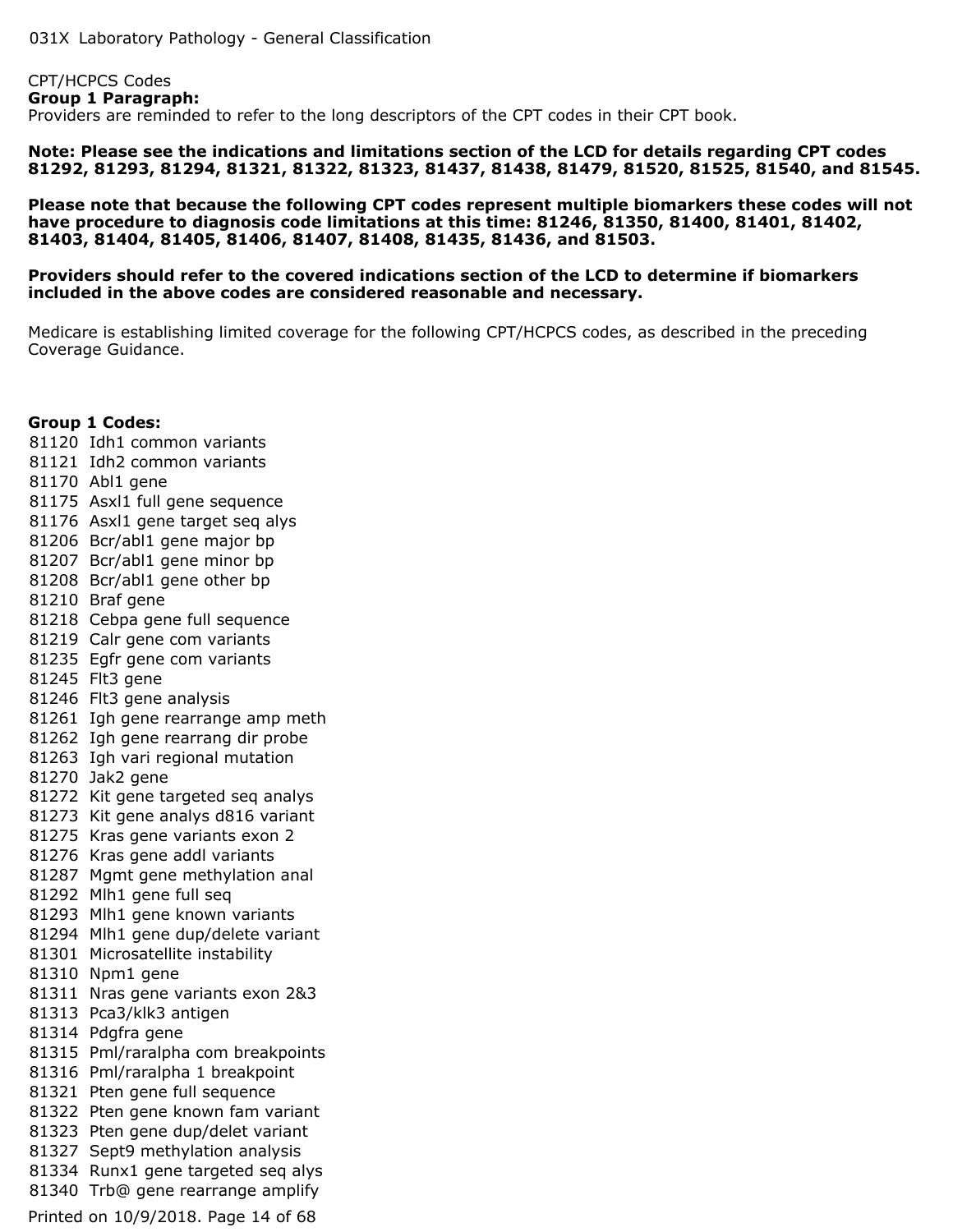Trg gene rearrangement anal Ugt1a1 gene Mopath procedure level 1 Mopath procedure level 2 Mopath procedure level 3 Mopath procedure level 4 Mopath procedure level 5 Mopath procedure level 6 Mopath procedure level 7 Mopath procedure level 8 Mopath procedure level 9 Hereditary colon ca dsordrs Hereditary colon ca dsordrs Heredtry nurondcrn tum dsrdr Heredtry nurondcrn tum dsrdr Targeted genomic seq analys Unlisted molecular pathology Onco (ovar) five proteins Onc breast mrna 58 genes Oncology colon mrna Oncology lung Oncology tum unknown origin Oncology thyroid 0022U Trgt gen seq dna&rna 23 gene 0026U Onc thyr dna&mrna 112 genes

#### **Group 2 Paragraph:**

The following CPT codes are **non-covered.**

#### **Group 2 Codes:**

- 81450 Targeted genomic seq analys
- 0002U Onc clrct 3 ur metab alg plp
- 0003U Onc ovar 5 prtn ser alg scor
- 0005U Onco prst8 3 gene ur alg
- 0009U Onc brst ca erbb2 amp/nonamp
- 0013U Onc sld org neo gene reargmt
- 0014U Hem hmtlmf neo gene reargmt
- 0016U Onc hmtlmf neo rna bcr/abl1
- 0017U Onc hmtlmf neo jak2 mut dna

ICD-10 Codes that Support Medical Necessity

#### **Group 1 Paragraph:**

It is the provider's responsibility to select codes carried out to the highest level of specificity and selected from the ICD-10-CM code book appropriate to the year in which the service is rendered for the claim(s) submitted.

**Medicare is establishing the following limited coverage for the colorectal cancer molecular biomarkers (also including the small intestine) listed below and for MAAA CPT code 81525, mRNA gene expression profiling by real time RT-PCR of 12 genes utilizing ffpe tissue, algorithm and report:**

KRAS (12/13) **81275** KRAS codon 61 **81276** KRAS codon 146 **81276** NRAS **81311** BRAF **81210** MSI by PCR **81301** MLH1 promoter hypermethylation **81292, 81293, 81294** mRNA **81525** Sept9 **81327**

Printed on 10/9/2018. Page 15 of 68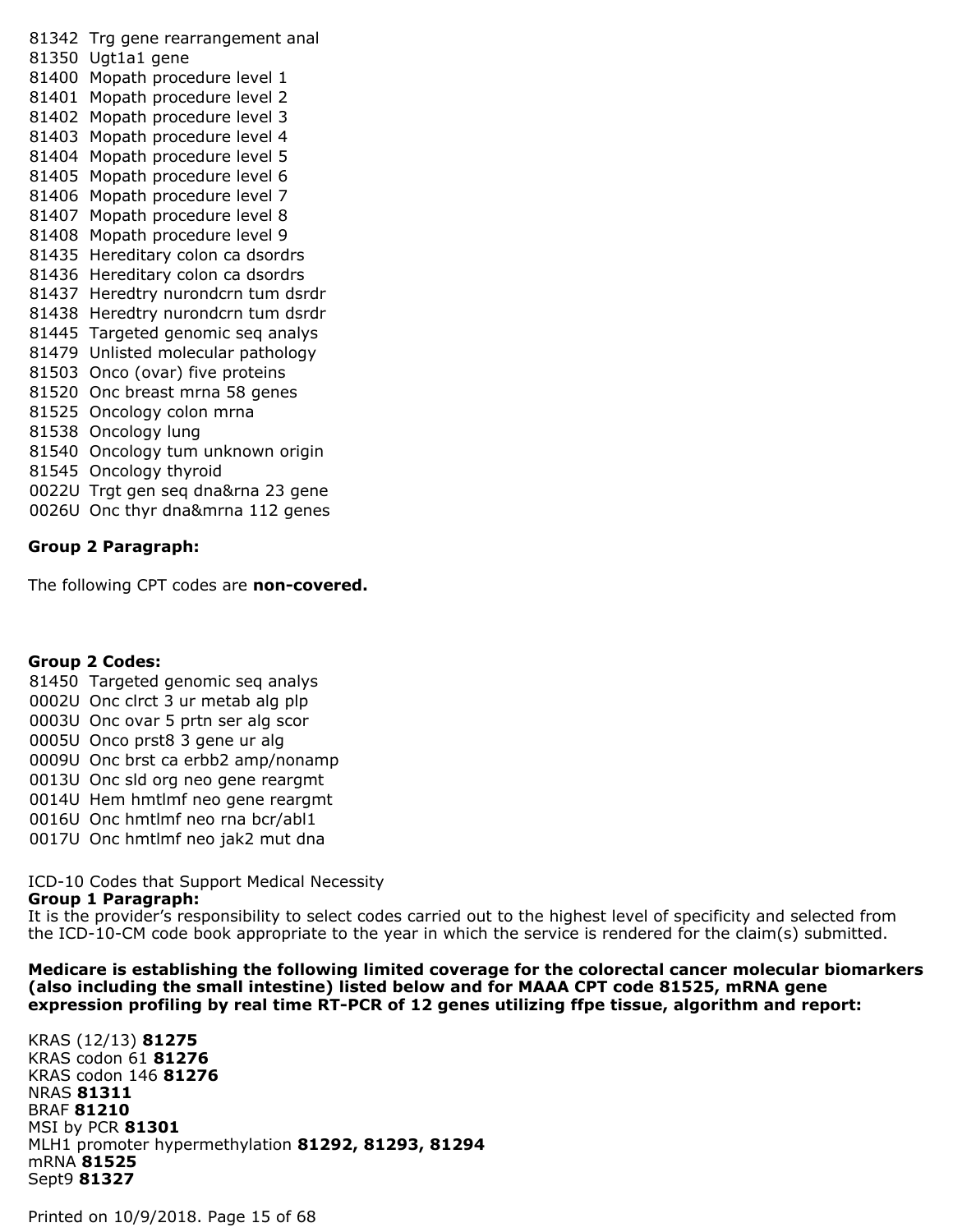| <b>Group 1 Codes:</b> |                                                                        |  |
|-----------------------|------------------------------------------------------------------------|--|
| <b>ICD-10 Codes</b>   | <b>Description</b>                                                     |  |
| C17.0                 | Malignant neoplasm of duodenum                                         |  |
| C17.1                 | Malignant neoplasm of jejunum                                          |  |
| C17.2                 | Malignant neoplasm of ileum                                            |  |
| C17.3                 | Meckel's diverticulum, malignant                                       |  |
| C17.8                 | Malignant neoplasm of overlapping sites of small intestine             |  |
| C17.9                 | Malignant neoplasm of small intestine, unspecified                     |  |
| C18.0                 | Malignant neoplasm of cecum                                            |  |
| C18.1                 | Malignant neoplasm of appendix                                         |  |
| C18.2                 | Malignant neoplasm of ascending colon                                  |  |
| C18.3                 | Malignant neoplasm of hepatic flexure                                  |  |
| C18.4                 | Malignant neoplasm of transverse colon                                 |  |
| C18.5                 | Malignant neoplasm of splenic flexure                                  |  |
| C18.6                 | Malignant neoplasm of descending colon                                 |  |
| C18.7                 | Malignant neoplasm of sigmoid colon                                    |  |
| C18.8                 | Malignant neoplasm of overlapping sites of colon                       |  |
| C18.9                 | Malignant neoplasm of colon, unspecified                               |  |
| C19                   | Malignant neoplasm of rectosigmoid junction                            |  |
| C <sub>20</sub>       | Malignant neoplasm of rectum                                           |  |
| C21.0                 | Malignant neoplasm of anus, unspecified                                |  |
| C <sub>21.1</sub>     | Malignant neoplasm of anal canal                                       |  |
| C21.2                 | Malignant neoplasm of cloacogenic zone                                 |  |
| C21.8                 | Malignant neoplasm of overlapping sites of rectum, anus and anal canal |  |

#### **Group 2 Paragraph: Medicare is establishing the following limited coverage for non-small cell lung carcinoma (NSCLC) molecular biomarkers:**

EGFR **81235** KRAS (12/13) **81275** KRAS codon 61 **81276** KRAS codon 146 **81276** BRAF **81210** Oncology Lung (Veristrat) **81538** Oncomine DX **0022U** LungSeq® **81445**

#### **ICD-10 Codes Description Group 2 Codes:**

| ICD-IN COUCS       | PCSCHRUCH                                                                |
|--------------------|--------------------------------------------------------------------------|
| C <sub>33</sub>    | Malignant neoplasm of trachea                                            |
| C34.00             | Malignant neoplasm of unspecified main bronchus                          |
| C34.01             | Malignant neoplasm of right main bronchus                                |
| C <sub>34.02</sub> | Malignant neoplasm of left main bronchus                                 |
| C34.10             | Malignant neoplasm of upper lobe, unspecified bronchus or lung           |
| C34.11             | Malignant neoplasm of upper lobe, right bronchus or lung                 |
| C <sub>34.12</sub> | Malignant neoplasm of upper lobe, left bronchus or lung                  |
| C <sub>34.2</sub>  | Malignant neoplasm of middle lobe, bronchus or lung                      |
| C <sub>34.30</sub> | Malignant neoplasm of lower lobe, unspecified bronchus or lung           |
| C <sub>34.31</sub> | Malignant neoplasm of lower lobe, right bronchus or lung                 |
| C <sub>34.32</sub> | Malignant neoplasm of lower lobe, left bronchus or lung                  |
| C34.80             | Malignant neoplasm of overlapping sites of unspecified bronchus and lung |
| C34.81             | Malignant neoplasm of overlapping sites of right bronchus and lung       |
| C <sub>34.82</sub> | Malignant neoplasm of overlapping sites of left bronchus and lung        |
|                    |                                                                          |

Printed on 10/9/2018. Page 16 of 68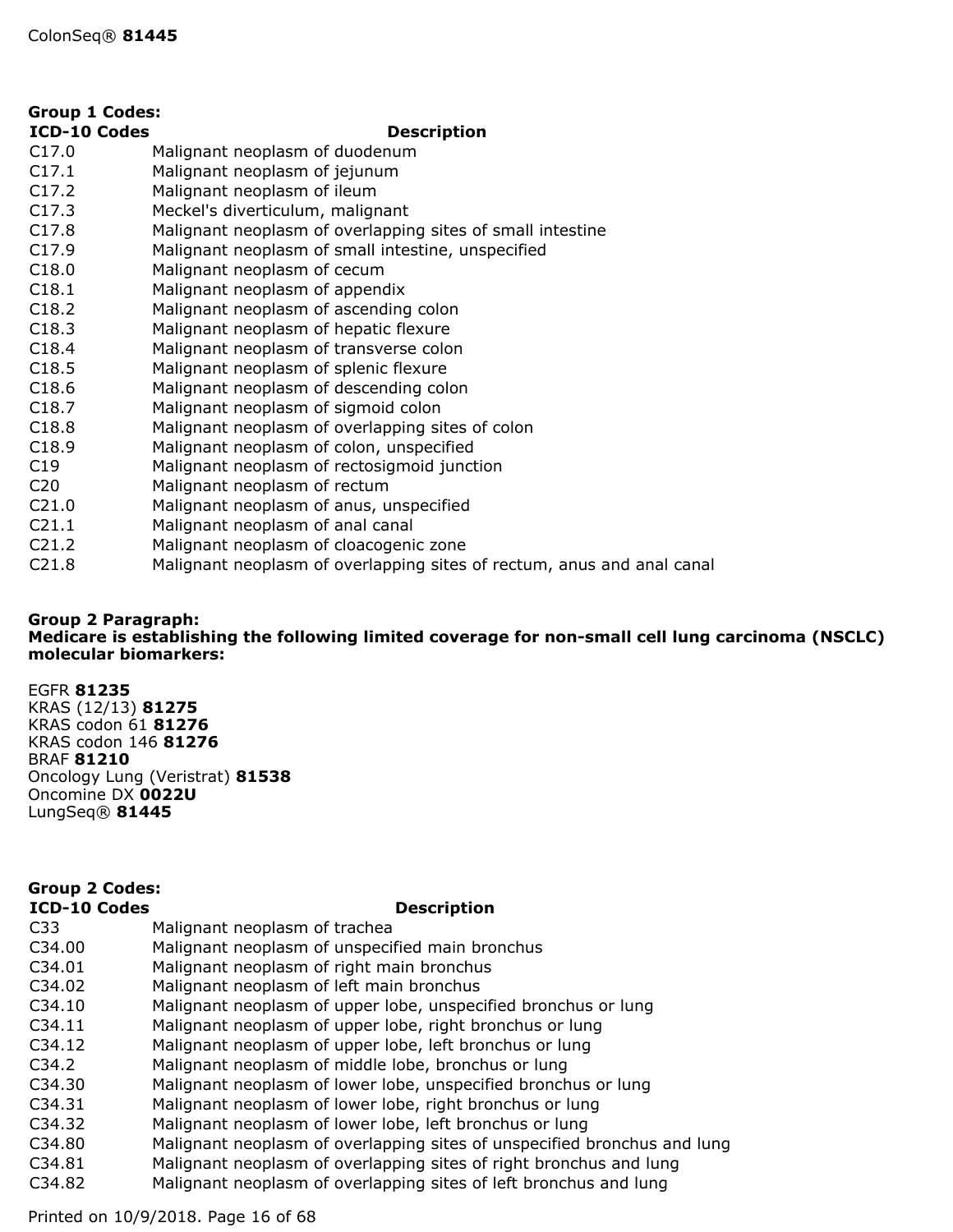#### **ICD-10 Codes Description**

- C34.90 Malignant neoplasm of unspecified part of unspecified bronchus or lung<br>C34.91 Malignant neoplasm of unspecified part of right bronchus or lung
- C34.91 Malignant neoplasm of unspecified part of right bronchus or lung<br>C34.92 Malignant neoplasm of unspecified part of left bronchus or lung
- Malignant neoplasm of unspecified part of left bronchus or lung
- C38.4 Malignant neoplasm of pleura
- C45.0 Mesothelioma of pleura

### **Group 3 Paragraph:**

### **Medicare is establishing the following limited coverage for melanoma molecular biomarkers:**

BRAF **81210** KIT **81272** NRAS **81311**

| <b>Group 3 Codes:</b> |                                                                    |
|-----------------------|--------------------------------------------------------------------|
| <b>ICD-10 Codes</b>   | <b>Description</b>                                                 |
| C43.0                 | Malignant melanoma of lip                                          |
| C43.10                | Malignant melanoma of unspecified eyelid, including canthus        |
| C43.111               | Malignant melanoma of right upper eyelid, including canthus        |
| C43.112               | Malignant melanoma of right lower eyelid, including canthus        |
| C43.121               | Malignant melanoma of left upper eyelid, including canthus         |
| C43.122               | Malignant melanoma of left lower eyelid, including canthus         |
| C43.20                | Malignant melanoma of unspecified ear and external auricular canal |
| C43.21                | Malignant melanoma of right ear and external auricular canal       |
| C43.22                | Malignant melanoma of left ear and external auricular canal        |
| C43.30                | Malignant melanoma of unspecified part of face                     |
| C43.31                | Malignant melanoma of nose                                         |
| C43.39                | Malignant melanoma of other parts of face                          |
| C43.4                 | Malignant melanoma of scalp and neck                               |
| C43.51                | Malignant melanoma of anal skin                                    |
| C43.52                | Malignant melanoma of skin of breast                               |
| C43.59                | Malignant melanoma of other part of trunk                          |
| C43.60                | Malignant melanoma of unspecified upper limb, including shoulder   |
| C43.61                | Malignant melanoma of right upper limb, including shoulder         |
| C43.62                | Malignant melanoma of left upper limb, including shoulder          |
| C43.70                | Malignant melanoma of unspecified lower limb, including hip        |
| C43.71                | Malignant melanoma of right lower limb, including hip              |
| C43.72                | Malignant melanoma of left lower limb, including hip               |
| C43.8                 | Malignant melanoma of overlapping sites of skin                    |
| C43.9                 | Malignant melanoma of skin, unspecified                            |
| D03.0                 | Melanoma in situ of lip                                            |
| D03.10                | Melanoma in situ of unspecified eyelid, including canthus          |
| D03.111               | Melanoma in situ of right upper eyelid, including canthus          |
| D03.112               | Melanoma in situ of right lower eyelid, including canthus          |
| D03.121               | Melanoma in situ of left upper eyelid, including canthus           |
| D03.122               | Melanoma in situ of left lower eyelid, including canthus           |
| D03.20                | Melanoma in situ of unspecified ear and external auricular canal   |
| D03.21                | Melanoma in situ of right ear and external auricular canal         |
| D03.22                | Melanoma in situ of left ear and external auricular canal          |
| D03.30                | Melanoma in situ of unspecified part of face                       |
| D03.39                | Melanoma in situ of other parts of face                            |
| D03.4                 | Melanoma in situ of scalp and neck                                 |
| D03.51                | Melanoma in situ of anal skin                                      |
| D03.52                | Melanoma in situ of breast (skin) (soft tissue)                    |
| D03.59                | Melanoma in situ of other part of trunk                            |
| D03.60                | Melanoma in situ of unspecified upper limb, including shoulder     |
| D03.61                | Melanoma in situ of right upper limb, including shoulder           |

Printed on 10/9/2018. Page 17 of 68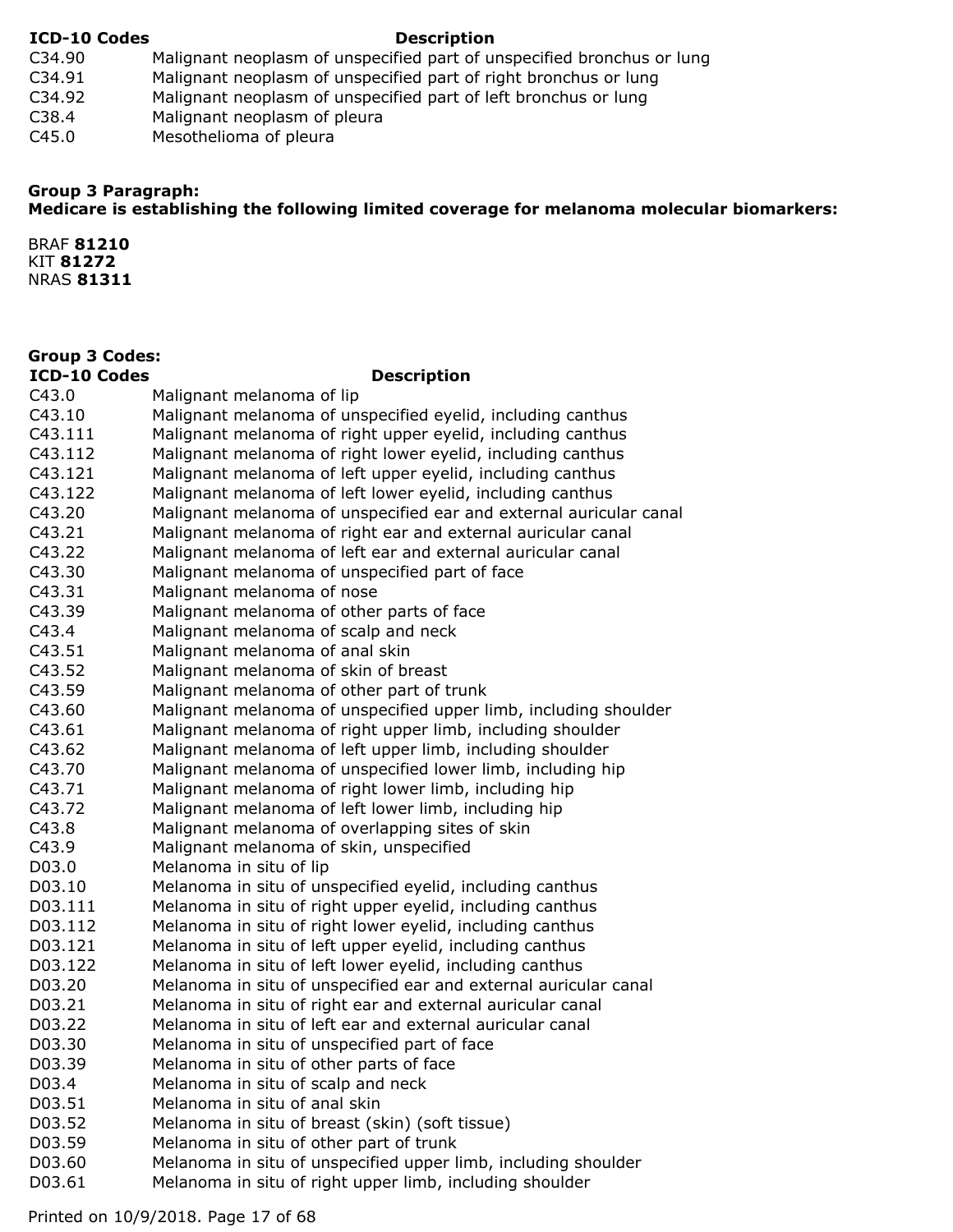#### **ICD-10 Codes Description**

- D03.62 Melanoma in situ of left upper limb, including shoulder
- D03.70 Melanoma in situ of unspecified lower limb, including hip
- D03.71 Melanoma in situ of right lower limb, including hip
- D03.72 Melanoma in situ of left lower limb, including hip
- D03.8 Melanoma in situ of other sites
- D03.9 Melanoma in situ, unspecified

### **Group 4 Paragraph:**

Medicare is establishing the following limited coverage for Uveal Melanoma

GNA11 - **81479**

## **Group 4 Codes:**

### **ICD-10 Codes Description**

- C69.01 Malignant neoplasm of right conjunctiva
- C69.02 Malignant neoplasm of left conjunctiva
- C69.11 Malignant neoplasm of right cornea
- C69.12 Malignant neoplasm of left cornea
- C69.21 Malignant neoplasm of right retina
- C69.22 Malignant neoplasm of left retina
- C69.31 Malignant neoplasm of right choroid
- C69.32 Malignant neoplasm of left choroid
- C69.41 Malignant neoplasm of right ciliary body
- C69.42 Malignant neoplasm of left ciliary body
- C69.51 Malignant neoplasm of right lacrimal gland and duct
- C69.52 Malignant neoplasm of left lacrimal gland and duct
- C69.61 Malignant neoplasm of right orbit
- C69.62 Malignant neoplasm of left orbit
- C69.81 Malignant neoplasm of overlapping sites of right eye and adnexa
- C69.82 Malignant neoplasm of overlapping sites of left eye and adnexa

#### **Group 5 Paragraph: Medicare is establishing the following limited coverage for brain molecular biomarkers:**

BRAF **81210** EGFR **81235** MGMT **81287** PTEN **81321, 81322, 81323, 81479** CIMP **81479** IDH1 **81120** IDH2 **81121**

#### **ICD-10 Codes Description** C71.0 Malignant neoplasm of cerebrum, except lobes and ventricles C71.1 Malignant neoplasm of frontal lobe C71.2 Malignant neoplasm of temporal lobe C71.3 Malignant neoplasm of parietal lobe C71.4 Malignant neoplasm of occipital lobe C71.5 Malignant neoplasm of cerebral ventricle **Group 5 Codes:**

- C71.6 Malignant neoplasm of cerebellum
- C71.7 Malignant neoplasm of brain stem
- C71.8 Malignant neoplasm of overlapping sites of brain
- C71.9 Malignant neoplasm of brain, unspecified

Printed on 10/9/2018. Page 18 of 68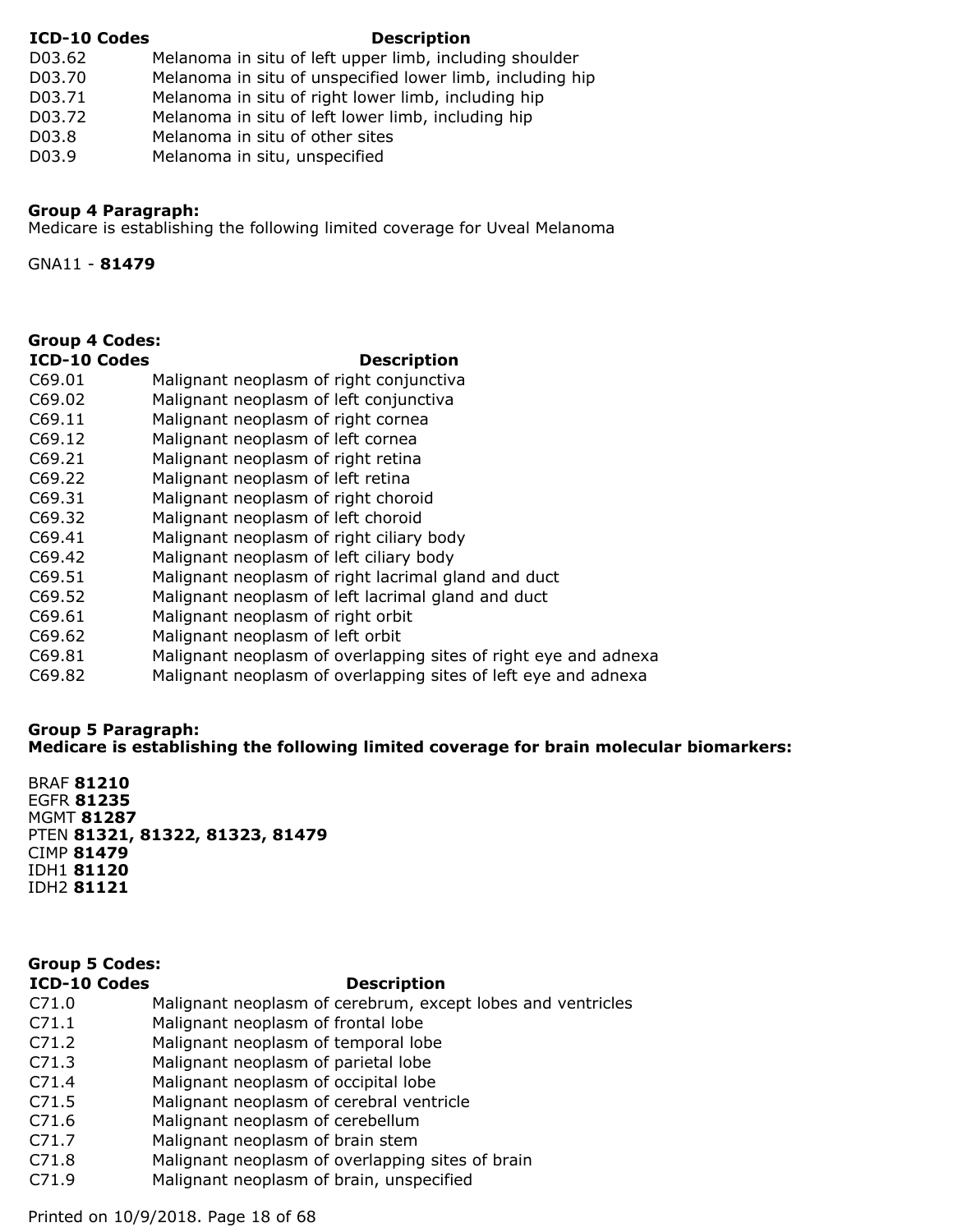#### **Group 6 Paragraph: Medicare is establishing the following limited coverage for thyroid molecular biomarkers:**

BRAF - **81210** KRAS - **81275, 81276** NRAS - **81311** ThyraMIR - **81479** Afirma - **81545** ThyGenX - **81445** RosettaGX Reveal Thyroid miRNA - **81479** ThyroSeq – **0026U**

### **Group 6 Codes:**

### **ICD-10 Codes Description**

| ICD-IO COURS | Description                                                   |
|--------------|---------------------------------------------------------------|
| $C73*$       | Malignant neoplasm of thyroid gland                           |
| D34          | Benign neoplasm of thyroid gland                              |
| D44.0        | Neoplasm of uncertain behavior of thyroid gland               |
| $D44.2*$     | Neoplasm of uncertain behavior of parathyroid gland           |
| D44.9        | Neoplasm of uncertain behavior of unspecified endocrine gland |
| E01.0        | Iodine-deficiency related diffuse (endemic) goiter            |
| E01.1        | Iodine-deficiency related multinodular (endemic) goiter       |
| E01.2        | Iodine-deficiency related (endemic) goiter, unspecified       |
| E04.0        | Nontoxic diffuse goiter                                       |
| E04.1        | Nontoxic single thyroid nodule                                |
| E04.2        | Nontoxic multinodular goiter                                  |
| E04.8        | Other specified nontoxic goiter                               |
| E04.9        | Nontoxic goiter, unspecified                                  |
|              |                                                               |

#### **Group 6 Medical Necessity ICD-10 Codes Asterisk Explanation:**

\***Note**: C73 and D44.2 should not be reported for ThyraMIR, Afirma, ThyGenX, Rosetta GX Reveal or ThyroSeq.

#### **Group 7 Paragraph: Medicare is establishing the following limited coverage for uterus/ovary/fallopian tube/peritoneum molecular biomarkers:**

AKT1 **81479** BRAF **81210** KRAS **81275, 81276** MLH1 promoter hypermethylation **81292, 81293, 81294** MSI by PCR **81301** PTEN **81321, 81322, 81323, 81479**

## **Group 7 Codes:**

#### **ICD-10 Codes Description**

- C45.1 Mesothelioma of peritoneum
- C48.1 Malignant neoplasm of specified parts of peritoneum
- C48.2 Malignant neoplasm of peritoneum, unspecified
- C48.8 Malignant neoplasm of overlapping sites of retroperitoneum and peritoneum
- C54.0 Malignant neoplasm of isthmus uteri
- C54.1 Malignant neoplasm of endometrium
- C54.2 Malignant neoplasm of myometrium
- C54.3 Malignant neoplasm of fundus uteri
- C54.8 Malignant neoplasm of overlapping sites of corpus uteri
- C54.9 Malignant neoplasm of corpus uteri, unspecified
- C55 Malignant neoplasm of uterus, part unspecified
- C56.1 Malignant neoplasm of right ovary

Printed on 10/9/2018. Page 19 of 68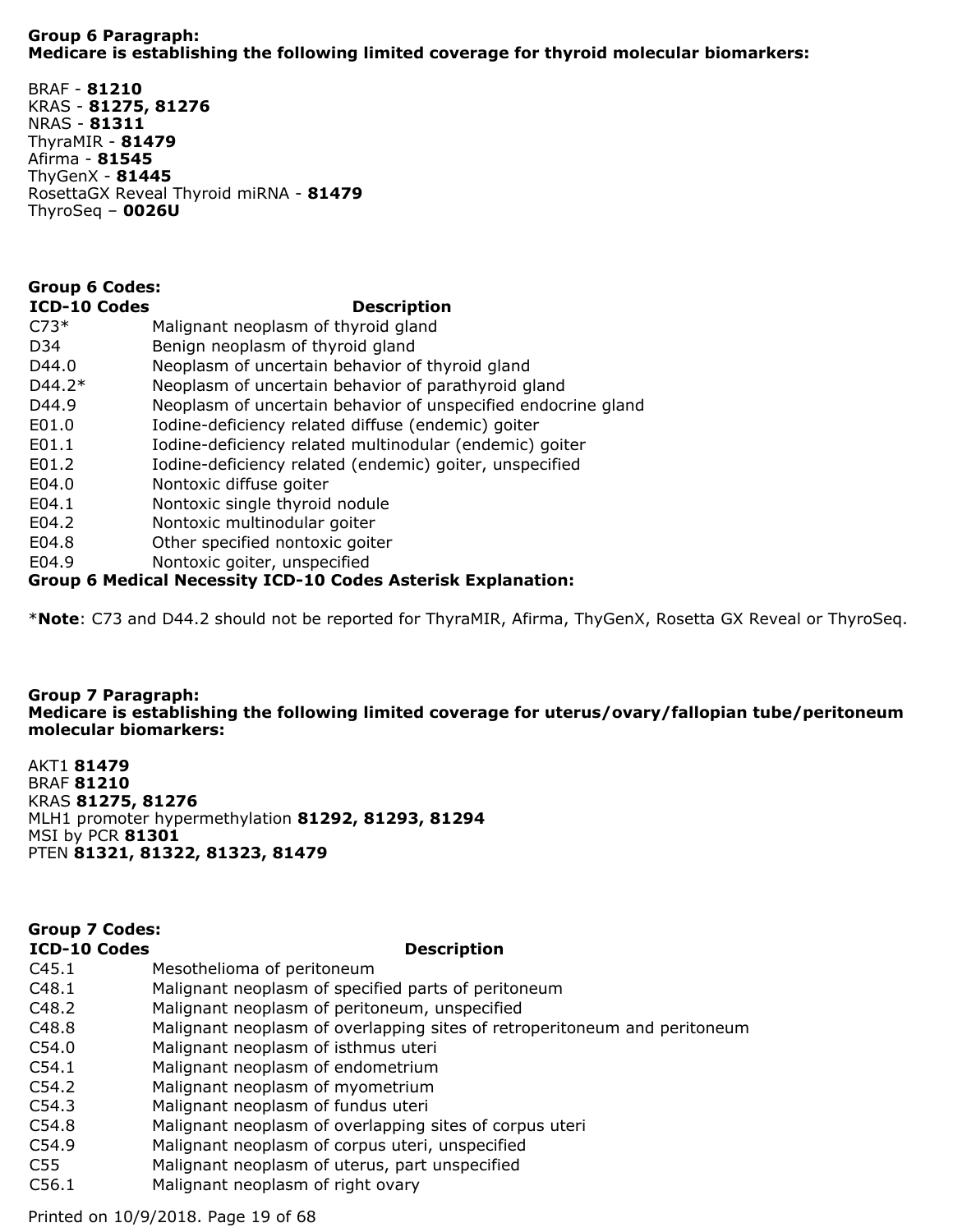#### **ICD-10 Codes Description**

- C56.2 Malignant neoplasm of left ovary
- C56.9 Malignant neoplasm of unspecified ovary
- C57.00 Malignant neoplasm of unspecified fallopian tube
- C57.01 Malignant neoplasm of right fallopian tube
- C57.02 Malignant neoplasm of left fallopian tube
- C57.10 Malignant neoplasm of unspecified broad ligament
- C57.11 Malignant neoplasm of right broad ligament
- C57.12 Malignant neoplasm of left broad ligament
- C57.20 Malignant neoplasm of unspecified round ligament
- C57.21 Malignant neoplasm of right round ligament
- C57.22 Malignant neoplasm of left round ligament
- C57.3 Malignant neoplasm of parametrium
- C57.4 Malignant neoplasm of uterine adnexa, unspecified

#### **Group 8 Paragraph:**

**Medicare is establishing the following limited coverage for urinary tract molecular biomarkers:**

MSI by PCR **81301** MLH1 promoter hypermethylation **81292, 81293, 81294**

### **Group 8 Codes:**

#### **ICD-10 Codes Description**

- C65.1 Malignant neoplasm of right renal pelvis
- C65.2 Malignant neoplasm of left renal pelvis
- C65.9 Malignant neoplasm of unspecified renal pelvis
- C66.1 Malignant neoplasm of right ureter
- C66.2 Malignant neoplasm of left ureter
- C66.9 Malignant neoplasm of unspecified ureter
- C68.0 Malignant neoplasm of urethra
- C68.1 Malignant neoplasm of paraurethral glands
- C68.8 Malignant neoplasm of overlapping sites of urinary organs
- C68.9 Malignant neoplasm of urinary organ, unspecified

#### **Group 9 Paragraph: Medicare is establishing the following limited coverage for prostate cancer molecular biomarkers:**

PROGENSA® PCA3 Assay - **81313** PTEN – **81321, 81322, 81323** RB1 - **81479**

# **Group 9 Codes:**

#### **ICD-10 Codes Description**

- C61 Malignant neoplasm of prostate
- D29.1 Benign neoplasm of prostate
- D40.0 Neoplasm of uncertain behavior of prostate
- N40.0 Benign prostatic hyperplasia without lower urinary tract symptoms
- N40.1 Benign prostatic hyperplasia with lower urinary tract symptoms
- N40.2 Nodular prostate without lower urinary tract symptoms
- N40.3 Nodular prostate with lower urinary tract symptoms
- N42.31 Prostatic intraepithelial neoplasia
- N42.32 Atypical small acinar proliferation of prostate
- N42.39 Other dysplasia of prostate
- N42.83 Cyst of prostate
- R31.1 Benign essential microscopic hematuria

Printed on 10/9/2018. Page 20 of 68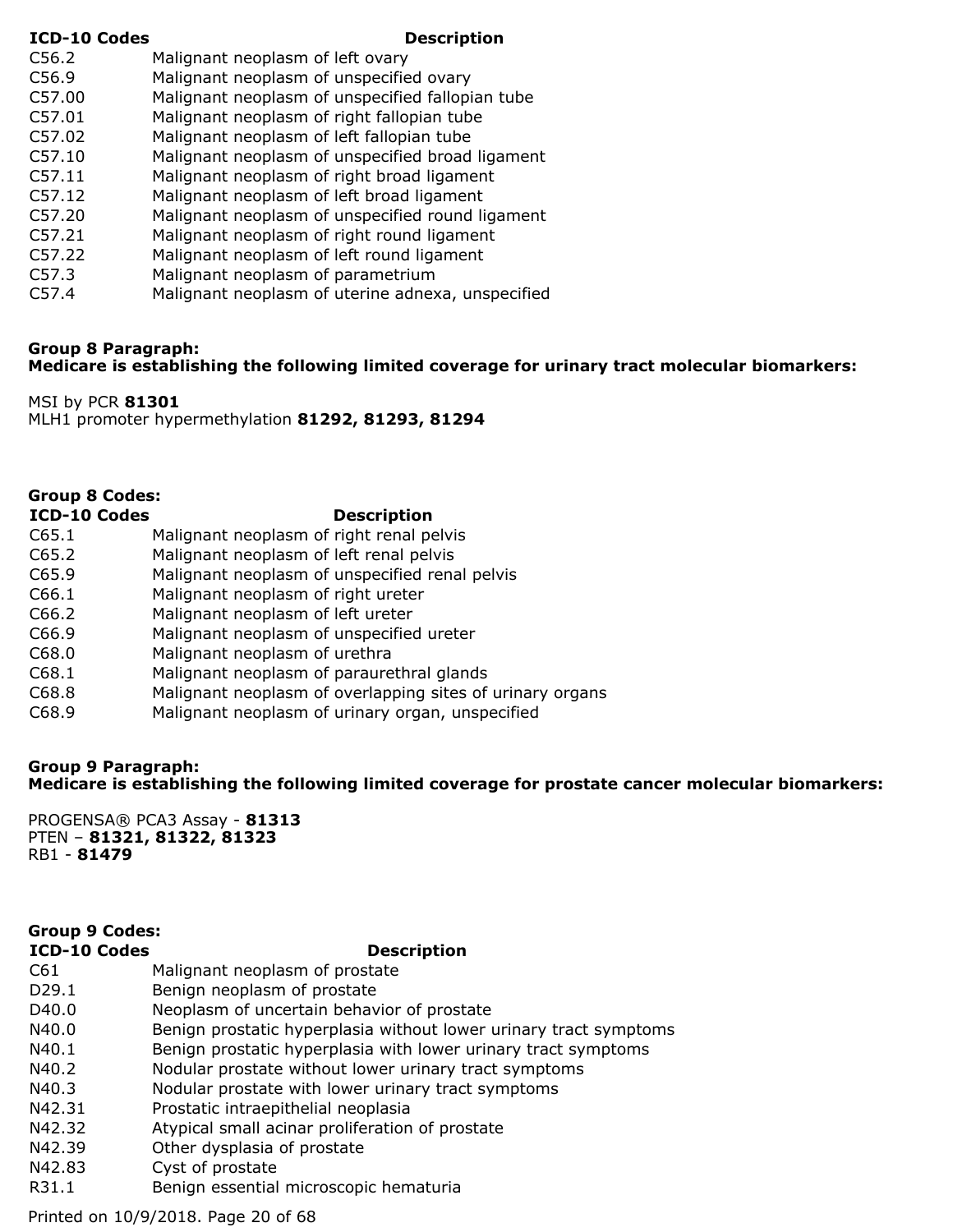#### **Group 10 Paragraph: Medicare is establishing the following limited coverage for gastrointestinal stromal tumor molecular biomarkers:**

KIT **81272** PDGFRA **81314**

# **Group 10 Codes:**

#### **ICD-10 Codes Description**

- C49.A0 Gastrointestinal stromal tumor, unspecified site C49.A1 Gastrointestinal stromal tumor of esophagus C49.A2 Gastrointestinal stromal tumor of stomach C49.A3 Gastrointestinal stromal tumor of small intestine C49.A4 Gastrointestinal stromal tumor of large intestine C49.A5 Gastrointestinal stromal tumor of rectum C49.A9 Gastrointestinal stromal tumor of other sites D48.1 Neoplasm of uncertain behavior of connective and other soft tissue
- D48.2 Neoplasm of uncertain behavior of peripheral nerves and autonomic nervous system

#### **Group 11 Paragraph: Medicare is establishing the following limited coverage for acute lymphoid leukemia (ALL) molecular biomarkers:**

BCR/ABL1 **81206, 81207, 81208** ABL1 (kinase domain) **81170** IGH **81261** TCRB **81340** TCRG **81342** MLL/AF4 **81479** RUNX1 **81334**

#### **ICD-10 Codes Description** C91.00 Acute lymphoblastic leukemia not having achieved remission C91.01 Acute lymphoblastic leukemia, in remission C91.02 Acute lymphoblastic leukemia, in relapse **Group 11 Codes:**

#### **Group 12 Paragraph:**

**Medicare is establishing the following limited coverage for acute myeloid leukemia (AML, and including acute promyelocytic leukemia) molecular biomarkers:**

PML/RARA **81315** PML/RARalpha **81316** FLT3 ITD **81245** NPM1 **81310** KRAS **81275, 81276** NRAS **81311** KIT **81273** CEBPA **81218** JAK2 (p.V617F) **81270** DEK/CAN **81479** ASXL1 **81175, 81176** EZH2 **81479**

Printed on 10/9/2018. Page 21 of 68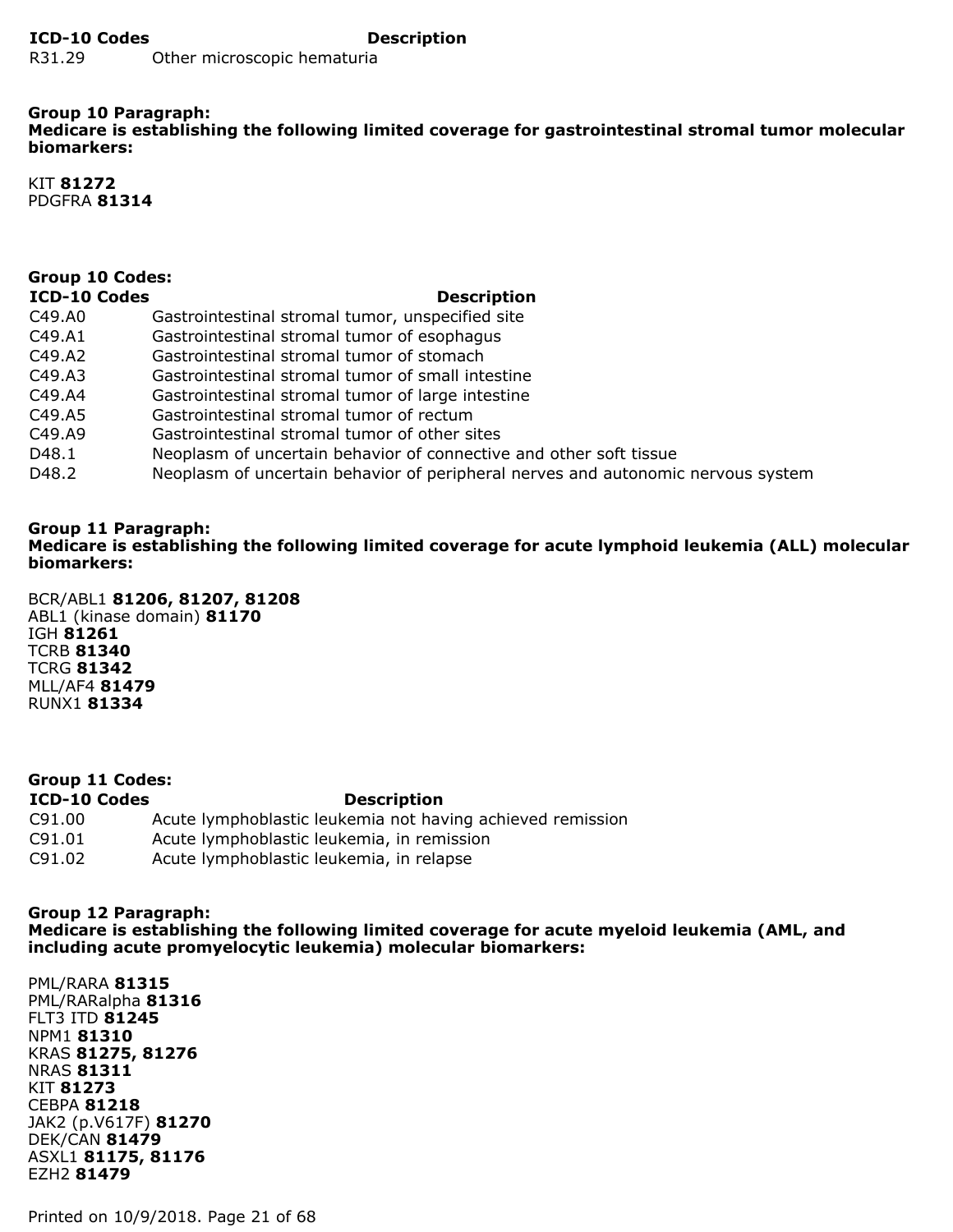| <b>Group 12 Codes:</b> |                                                                                   |  |
|------------------------|-----------------------------------------------------------------------------------|--|
| <b>ICD-10 Codes</b>    | <b>Description</b>                                                                |  |
| C92.00                 | Acute myeloblastic leukemia, not having achieved remission                        |  |
| C92.01                 | Acute myeloblastic leukemia, in remission                                         |  |
| C92.02                 | Acute myeloblastic leukemia, in relapse                                           |  |
| C92.40                 | Acute promyelocytic leukemia, not having achieved remission                       |  |
| C92.41                 | Acute promyelocytic leukemia, in remission                                        |  |
| C92.42                 | Acute promyelocytic leukemia, in relapse                                          |  |
| C92.50                 | Acute myelomonocytic leukemia, not having achieved remission                      |  |
| C92.51                 | Acute myelomonocytic leukemia, in remission                                       |  |
| C92.52                 | Acute myelomonocytic leukemia, in relapse                                         |  |
| C92.60                 | Acute myeloid leukemia with 11q23-abnormality not having achieved remission       |  |
| C92.61                 | Acute myeloid leukemia with 11q23-abnormality in remission                        |  |
| C92.62                 | Acute myeloid leukemia with 11q23-abnormality in relapse                          |  |
| C92.A0                 | Acute myeloid leukemia with multilineage dysplasia, not having achieved remission |  |
| C92.A1                 | Acute myeloid leukemia with multilineage dysplasia, in remission                  |  |
| C92.A2                 | Acute myeloid leukemia with multilineage dysplasia, in relapse                    |  |

#### **Group 13 Paragraph: Medicare is establishing the following limited coverage for hairy cell leukemia molecular biomarkers:**

IGH somatic hypermutation **81263** IGH **81261**

| Group 13 Codes:     |                                                   |  |  |
|---------------------|---------------------------------------------------|--|--|
| <b>ICD-10 Codes</b> | <b>Description</b>                                |  |  |
| C91.40              | Hairy cell leukemia not having achieved remission |  |  |
| C91.41              | Hairy cell leukemia, in remission                 |  |  |
| C91.42              | Hairy cell leukemia, in relapse                   |  |  |

#### **Group 14 Paragraph:**

#### **Medicare is establishing the following limited coverage for aplastic anemia molecular biomarkers:**

TCRB **81340** TCRG **81342**

#### **Group 14 Codes:**

#### **ICD-10 Codes Description**

- D60.0 Chronic acquired pure red cell aplasia
- D60.1 Transient acquired pure red cell aplasia
- D60.8 Other acquired pure red cell aplasias
- D60.9 Acquired pure red cell aplasia, unspecified
- D61.01 Constitutional (pure) red blood cell aplasia
- D61.09 Other constitutional aplastic anemia
- D61.1 Drug-induced aplastic anemia
- D61.2 Aplastic anemia due to other external agents
- D61.3 Idiopathic aplastic anemia
- D61.89 Other specified aplastic anemias and other bone marrow failure syndromes

Printed on 10/9/2018. Page 22 of 68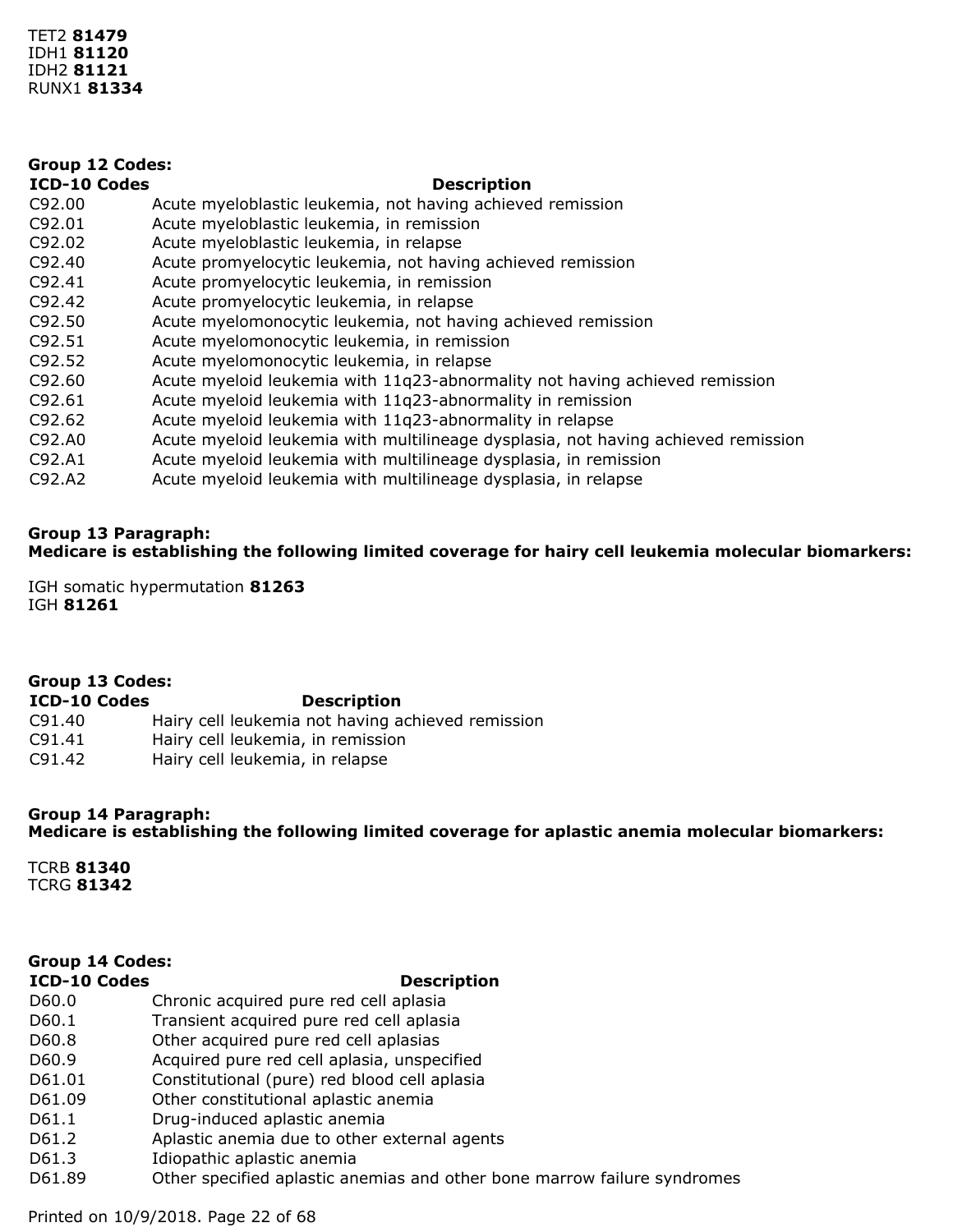#### **Group 15 Paragraph: Medicare is establishing the following limited coverage for Burkitt's lymphoma molecular biomarkers:**

IGH **81261**

| <b>Group 15 Codes:</b> |                                                                 |  |
|------------------------|-----------------------------------------------------------------|--|
| <b>ICD-10 Codes</b>    | <b>Description</b>                                              |  |
| C83.70                 | Burkitt lymphoma, unspecified site                              |  |
| C83.71                 | Burkitt lymphoma, lymph nodes of head, face, and neck           |  |
| C83.72                 | Burkitt lymphoma, intrathoracic lymph nodes                     |  |
| C83.73                 | Burkitt lymphoma, intra-abdominal lymph nodes                   |  |
| C83.74                 | Burkitt lymphoma, lymph nodes of axilla and upper limb          |  |
| C83.75                 | Burkitt lymphoma, lymph nodes of inguinal region and lower limb |  |
| C83.76                 | Burkitt lymphoma, intrapelvic lymph nodes                       |  |
| C83.77                 | Burkitt lymphoma, spleen                                        |  |
| C83.78                 | Burkitt lymphoma, lymph nodes of multiple sites                 |  |
| C83.79                 | Burkitt lymphoma, extranodal and solid organ sites              |  |
|                        |                                                                 |  |
|                        |                                                                 |  |

#### **Group 16 Paragraph:**

**Medicare is establishing the following limited coverage for myeloproliferative diseases (MPD essential thrombocytosis [ET], myelofibrosis & polycythemia vera [PV]) molecular biomarkers:**

BCR/ABL1 **81206, 81207, 81208** JAK2 (p.V617F) **81270** CALR **81479** CALR (exon 9) **81219** CSF3R **81479** ASXL1 **81175, 81176** TET2 **81479** EZH2 **81479**

| <b>Group 16 Codes:</b> |                                         |  |
|------------------------|-----------------------------------------|--|
| <b>ICD-10 Codes</b>    | <b>Description</b>                      |  |
| D45                    | Polycythemia vera                       |  |
| D47.1                  | Chronic myeloproliferative disease      |  |
| D47.3                  | Essential (hemorrhagic) thrombocythemia |  |
| D75.81                 | Myelofibrosis                           |  |

**Group 17 Paragraph: Medicare is establishing the following limited coverage for chronic myeloid leukemia (CML) and chronic myelomonocytic leukemia (CMML) molecular biomarkers:**

KRAS **81275, 81276** NRAS **81311** BCR/ABL1 **81206, 81207, 81208** ABL1 (kinase domain) **81170** FLT3 ITD **81245** KIT **81273** JAK2 (p.V617F) **81270**

**ICD-10 Codes Description Group 17 Codes:**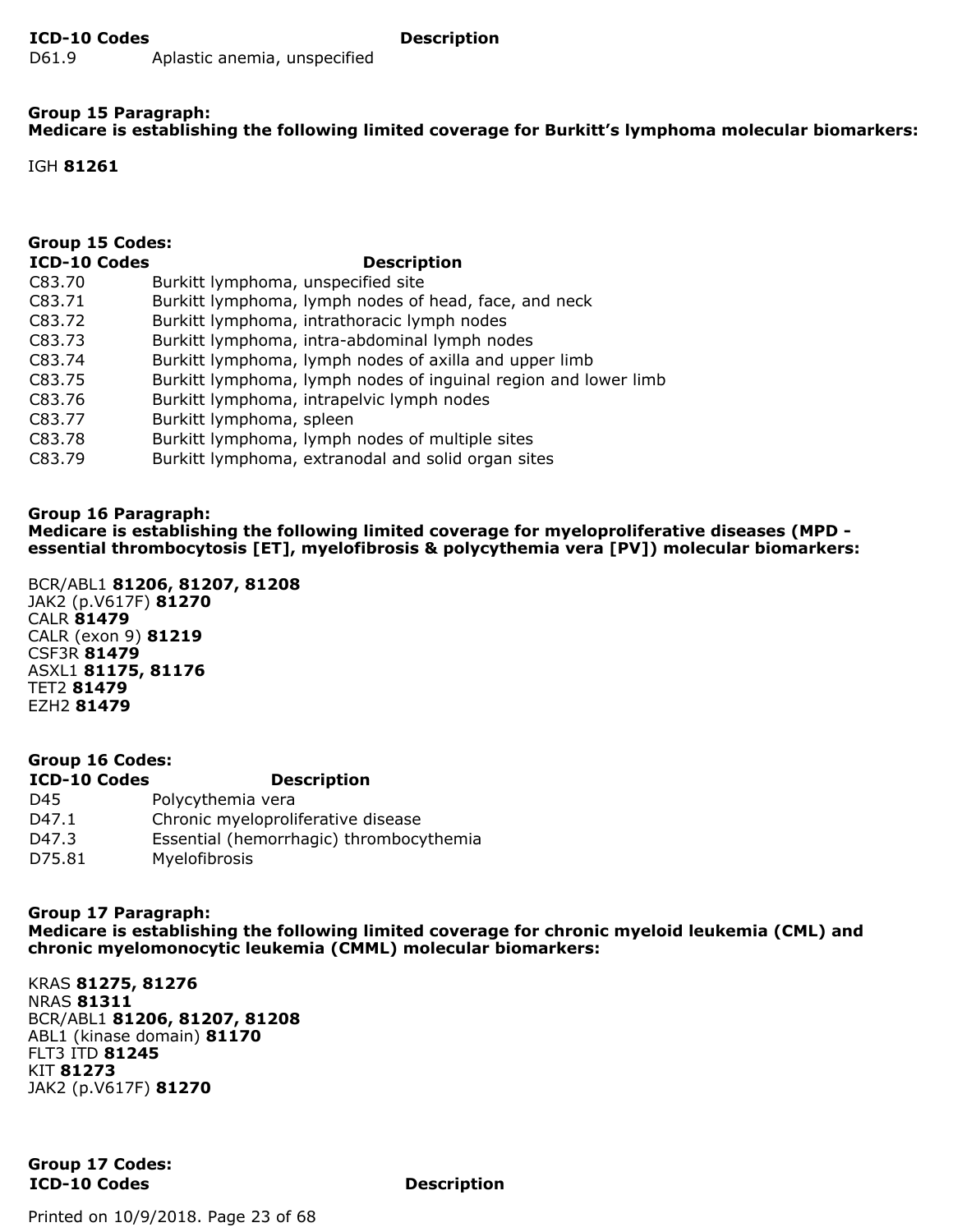#### **ICD-10 Codes Description**

- C92.10 Chronic myeloid leukemia, BCR/ABL-positive, not having achieved remission
- C92.11 Chronic myeloid leukemia, BCR/ABL-positive, in remission
- C92.12 Chronic myeloid leukemia, BCR/ABL-positive, in relapse
- C93.10 Chronic myelomonocytic leukemia not having achieved remission
- C93.11 Chronic myelomonocytic leukemia, in remission
- C93.12 Chronic myelomonocytic leukemia, in relapse

#### **Group 18 Paragraph: Medicare is establishing the following limited coverage for chronic lymphoid leukemia (CLL) molecular biomarkers:**

IGH **81261** IGH direct probe method **81262** IGH somatic hypermutation **81263**

#### **Group 18 Codes:**

#### **ICD-10 Codes Description**

| C91.10 | Chronic lymphocytic leukemia of B-cell type not having achieved remission |
|--------|---------------------------------------------------------------------------|
| C91.11 | Chronic lymphocytic leukemia of B-cell type in remission                  |

C91.12 Chronic lymphocytic leukemia of B-cell type in relapse

#### **Group 19 Paragraph:**

#### **Medicare is establishing the following limited coverage for Hypereosinophilia Syndrome (HES) molecular biomarkers:**

KIT (including p.D816V) **81273**

# **Group 19 Codes:**

**ICD-10 Codes Description**

D72.1 Eosinophilia

#### **Group 20 Paragraph: Medicare is establishing the following limited coverage for mastocytosis molecular biomarkers:**

KIT (including p.D816V) **81273** TCRG **81342**

#### **Group 20 Codes:**

#### **ICD-10 Codes Description**

- C96.20 Malignant mast cell neoplasm, unspecified
- C96.22 Mast cell sarcoma
- C96.29 Other malignant mast cell neoplasm

#### **Group 21 Paragraph:**

**Medicare is establishing the following limited coverage for T-cell prolymphocytic leukemia molecular biomarkers:**

TCRB **81340** TCRG **81342**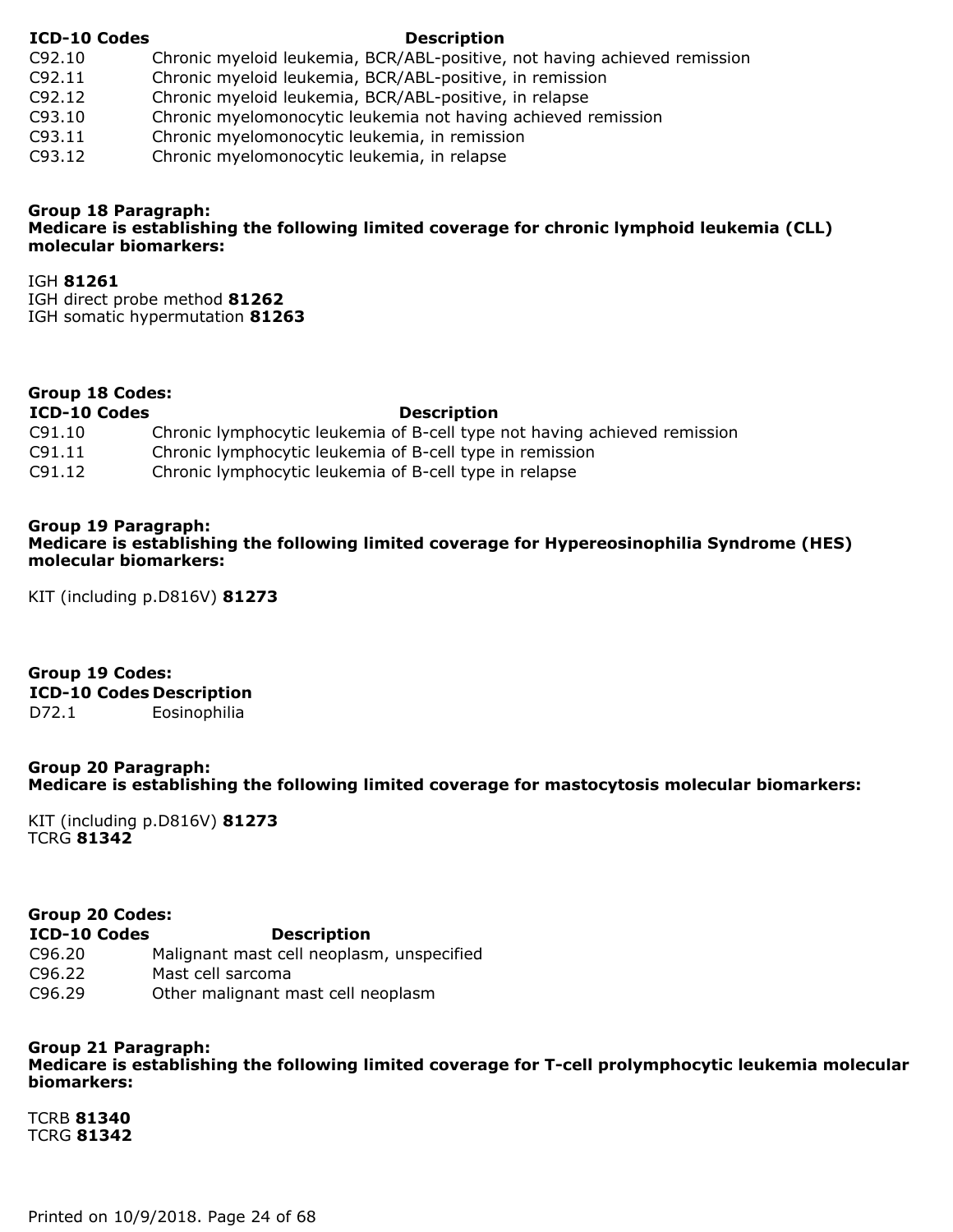### **Group 21 Codes:**

#### **ICD-10 Codes Description**

- C91.60 Prolymphocytic leukemia of T-cell type not having achieved remission
- C91.61 Prolymphocytic leukemia of T-cell type, in remission
- C91.62 Prolymphocytic leukemia of T-cell type, in relapse
- C95.90 Leukemia, unspecified not having achieved remission
- C95.91 Leukemia, unspecified, in remission
- C95.92 Leukemia, unspecified, in relapse

## **Group 22 Paragraph:**

**Medicare is establishing the following limited coverage for myelodysplastic syndrome (MDS) molecular biomarkers:**

FLT3 ITD **81245** NPM1 **81310** KRAS **81275, 81276** NRAS **81311** KIT **81273** CEBPA **81218** JAK2 (p.V617F) **81270** ASXL1 **81175, 81176** EZH2 **81479** TET2 **81479** IDH1 **81120** IDH2 **81121**

## **Group 22 Codes:**

#### **ICD-10 Codes Description**

- D46.0 Refractory anemia without ring sideroblasts, so stated
- D46.1 Refractory anemia with ring sideroblasts
- D46.20 Refractory anemia with excess of blasts, unspecified
- D46.21 Refractory anemia with excess of blasts 1
- D46.22 Refractory anemia with excess of blasts 2
- D46.A Refractory cytopenia with multilineage dysplasia
- D46.B Refractory cytopenia with multilineage dysplasia and ring sideroblasts
- D46.C Myelodysplastic syndrome with isolated del(5q) chromosomal abnormality
- D46.4 Refractory anemia, unspecified
- D46.Z Other myelodysplastic syndromes
- D46.9 Myelodysplastic syndrome, unspecified

### **Group 23 Paragraph:**

**Medicare is establishing the following limited coverage for Myeloma gene expression profile (MyPRS) (CPT code 81479):**

**ICD-10 Codes Description** C90.00\* Multiple myeloma not having achieved remission C90.02\* Multiple myeloma in relapse **Group 23 Codes: Group 23 Medical Necessity ICD-10 Codes Asterisk Explanation:**

**\*Note: C90.00** should be reported after initial diagnosis has been made and **C90.02** should be reported if there has been a relapse with a change in treatment planned.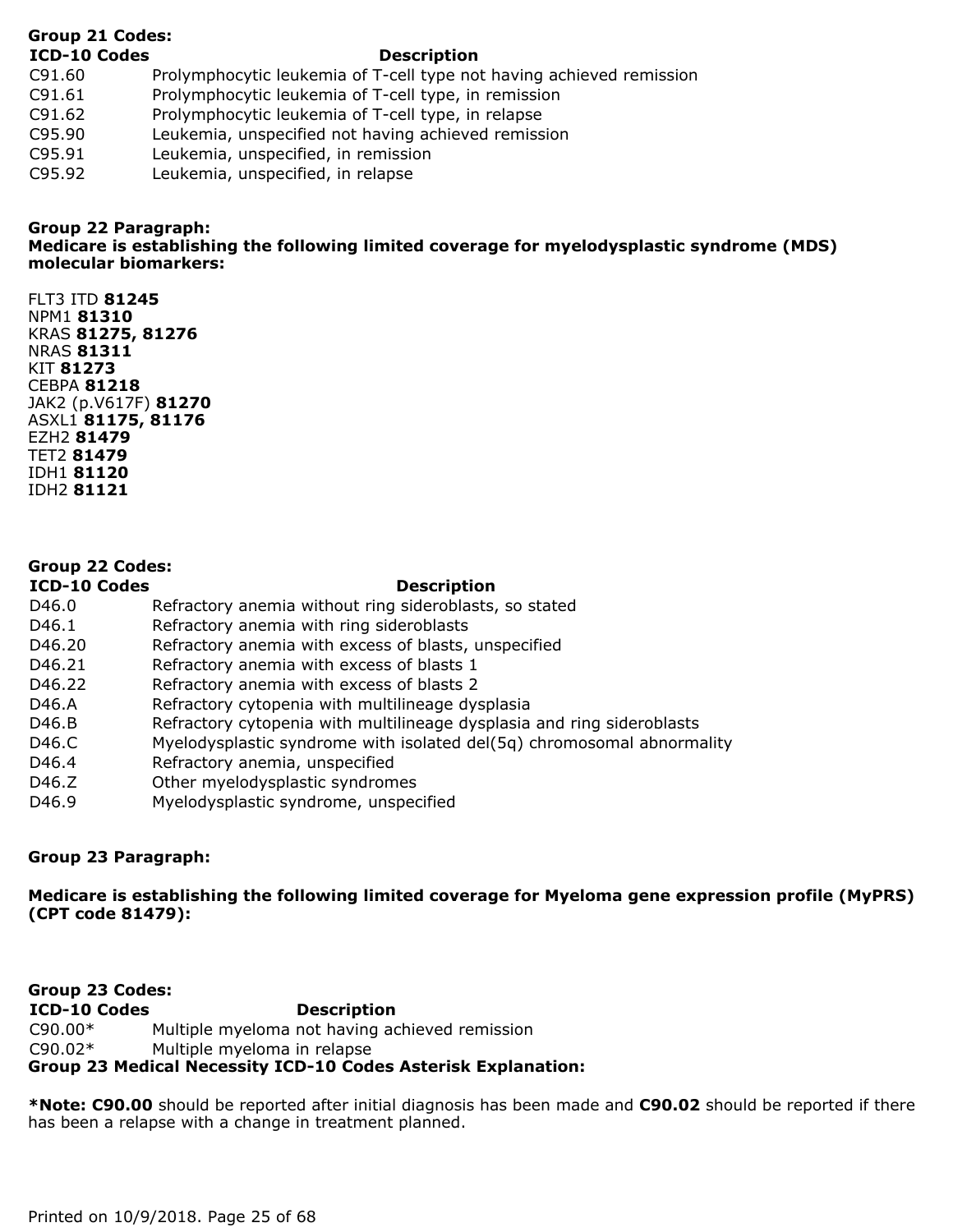#### **Group 24 Paragraph:**

#### **Medicare is establishing the following limited coverage for CPT code 81520:**

| <b>Group 24 Codes:</b> |                                                                   |  |
|------------------------|-------------------------------------------------------------------|--|
| <b>ICD-10 Codes</b>    | <b>Description</b>                                                |  |
| C50.011                | Malignant neoplasm of nipple and areola, right female breast      |  |
| C50.012                | Malignant neoplasm of nipple and areola, left female breast       |  |
| C50.111                | Malignant neoplasm of central portion of right female breast      |  |
| C50.112                | Malignant neoplasm of central portion of left female breast       |  |
| C50.211                | Malignant neoplasm of upper-inner quadrant of right female breast |  |
| C50.212                | Malignant neoplasm of upper-inner quadrant of left female breast  |  |
| C50.311                | Malignant neoplasm of lower-inner quadrant of right female breast |  |
| C50.312                | Malignant neoplasm of lower-inner quadrant of left female breast  |  |
| C50.411                | Malignant neoplasm of upper-outer quadrant of right female breast |  |
| C50.412                | Malignant neoplasm of upper-outer quadrant of left female breast  |  |
| C50.511                | Malignant neoplasm of lower-outer quadrant of right female breast |  |
| C50.512                | Malignant neoplasm of lower-outer quadrant of left female breast  |  |
| C50.611                | Malignant neoplasm of axillary tail of right female breast        |  |
| C50.612                | Malignant neoplasm of axillary tail of left female breast         |  |
| C50.811                | Malignant neoplasm of overlapping sites of right female breast    |  |
| C50.812                | Malignant neoplasm of overlapping sites of left female breast     |  |
| C50.911                | Malignant neoplasm of unspecified site of right female breast     |  |
| C50.912                | Malignant neoplasm of unspecified site of left female breast      |  |

#### **Group 25 Paragraph:**

**Medicare is establishing the following limited coverage for Neuroendocrine Tumors:**

MAX – **81437** MGMT – **81287** PTEN – **81321, 81322, 81323** RB1 - **81479** SDHB – **81437, 81438** SDHC – **81437, 81438** SDHD – **81437, 81438** TMEM127 – **81437** TSC2 - **81479** VHL – **81437, 81438**

#### **Group 25 Codes:**

#### **ICD-10 Codes Description**

| C7A.010 | Malignant carcinoid tumor of the duodenum                             |
|---------|-----------------------------------------------------------------------|
| C7A.011 | Malignant carcinoid tumor of the jejunum                              |
| C7A.012 | Malignant carcinoid tumor of the ileum                                |
| C7A.019 | Malignant carcinoid tumor of the small intestine, unspecified portion |
| C7A.020 | Malignant carcinoid tumor of the appendix                             |
| C7A.021 | Malignant carcinoid tumor of the cecum                                |
| C7A.022 | Malignant carcinoid tumor of the ascending colon                      |
| C7A.023 | Malignant carcinoid tumor of the transverse colon                     |
| C7A.024 | Malignant carcinoid tumor of the descending colon                     |
| C7A.025 | Malignant carcinoid tumor of the sigmoid colon                        |
| C7A.026 | Malignant carcinoid tumor of the rectum                               |
| C7A.029 | Malignant carcinoid tumor of the large intestine, unspecified portion |
| C7A.090 | Malignant carcinoid tumor of the bronchus and lung                    |
| C7A.091 | Malignant carcinoid tumor of the thymus                               |
|         |                                                                       |

Printed on 10/9/2018. Page 26 of 68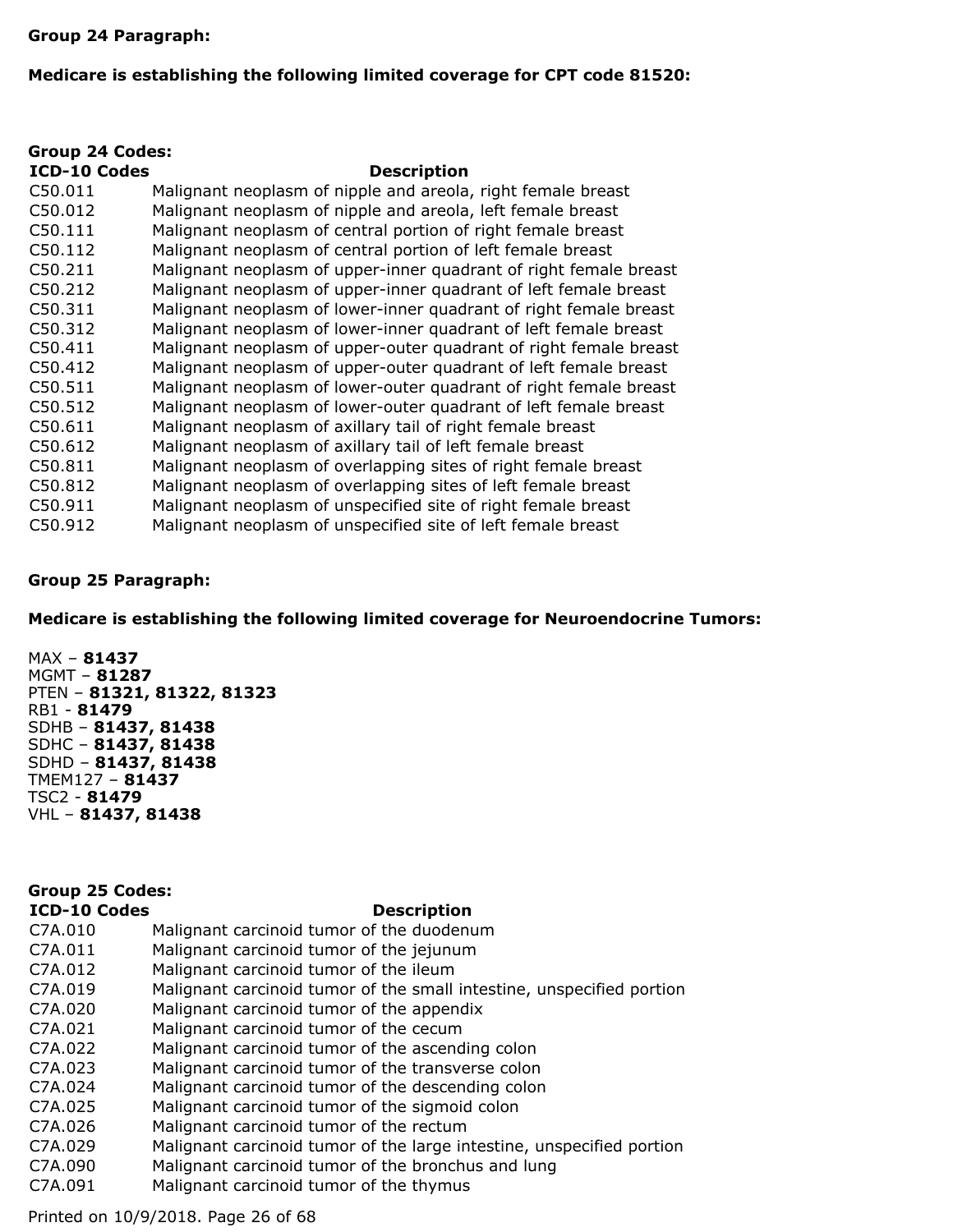| <b>ICD-10 Codes</b> | <b>Description</b>                                                 |
|---------------------|--------------------------------------------------------------------|
| C7A.092             | Malignant carcinoid tumor of the stomach                           |
| C7A.093             | Malignant carcinoid tumor of the kidney                            |
| C7A.094             | Malignant carcinoid tumor of the foregut, unspecified              |
| C7A.095             | Malignant carcinoid tumor of the midgut, unspecified               |
| C7A.096             | Malignant carcinoid tumor of the hindgut, unspecified              |
| C7A.098             | Malignant carcinoid tumors of other sites                          |
| C7A.1               | Malignant poorly differentiated neuroendocrine tumors              |
| C7A.8               | Other malignant neuroendocrine tumors                              |
| C7B.01              | Secondary carcinoid tumors of distant lymph nodes                  |
| C7B.02              | Secondary carcinoid tumors of liver                                |
| C7B.03              | Secondary carcinoid tumors of bone                                 |
| C7B.04              | Secondary carcinoid tumors of peritoneum                           |
| C7B.09              | Secondary carcinoid tumors of other sites                          |
| C7B.1               | Secondary Merkel cell carcinoma                                    |
| C7B.8               | Other secondary neuroendocrine tumors                              |
| D3A.010             | Benign carcinoid tumor of the duodenum                             |
| D3A.011             | Benign carcinoid tumor of the jejunum                              |
| D3A.012             | Benign carcinoid tumor of the ileum                                |
| D3A.019             | Benign carcinoid tumor of the small intestine, unspecified portion |
| D3A.020             | Benign carcinoid tumor of the appendix                             |
| D3A.021             | Benign carcinoid tumor of the cecum                                |
| D3A.022             | Benign carcinoid tumor of the ascending colon                      |
| D3A.023             | Benign carcinoid tumor of the transverse colon                     |
| D3A.024             | Benign carcinoid tumor of the descending colon                     |
| D3A.025             | Benign carcinoid tumor of the sigmoid colon                        |
| D3A.026             | Benign carcinoid tumor of the rectum                               |
| D3A.029             | Benign carcinoid tumor of the large intestine, unspecified portion |
| D3A.090             | Benign carcinoid tumor of the bronchus and lung                    |
| D3A.091             | Benign carcinoid tumor of the thymus                               |
| D3A.092             | Benign carcinoid tumor of the stomach                              |
| D3A.093             | Benign carcinoid tumor of the kidney                               |
| D3A.094             | Benign carcinoid tumor of the foregut, unspecified                 |
| D3A.095             | Benign carcinoid tumor of the midgut, unspecified                  |
| D3A.096             | Benign carcinoid tumor of the hindgut, unspecified                 |
| D3A.098             | Benign carcinoid tumors of other sites                             |
| D3A.8               | Other benign neuroendocrine tumors                                 |

#### **Group 26 Paragraph:**

**Medicare is establishing the following limited coverage for CPT code 81540 – TUO CTID (Cancer Type ID):**

# **Group 26 Codes:**

#### **ICD-10 Codes Description**

- C18.1 Malignant neoplasm of appendix
- C18.9 Malignant neoplasm of colon, unspecified
- C22.0 Liver cell carcinoma
- C22.2 Hepatoblastoma
- C22.3 Angiosarcoma of liver
- C22.4 Other sarcomas of liver
- C22.7 Other specified carcinomas of liver
- C22.8 Malignant neoplasm of liver, primary, unspecified as to type
- C22.9 Malignant neoplasm of liver, not specified as primary or secondary
- C25.2 Malignant neoplasm of tail of pancreas
- C25.7 Malignant neoplasm of other parts of pancreas
- C25.8 Malignant neoplasm of overlapping sites of pancreas

Printed on 10/9/2018. Page 27 of 68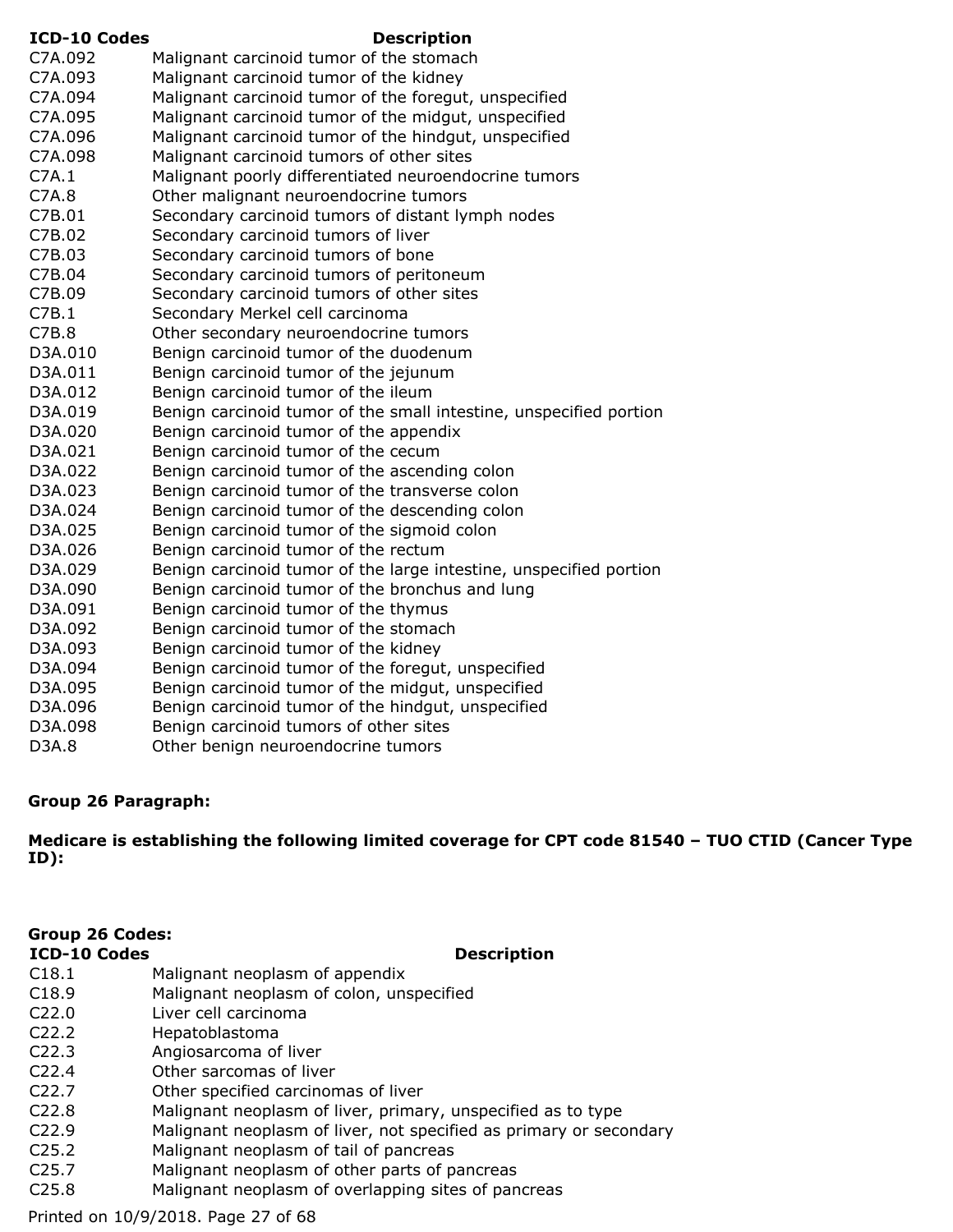| <b>ICD-10 Codes</b> | <b>Description</b>                                                                                                                    |
|---------------------|---------------------------------------------------------------------------------------------------------------------------------------|
| C <sub>25.9</sub>   | Malignant neoplasm of pancreas, unspecified                                                                                           |
| C <sub>33</sub>     | Malignant neoplasm of trachea                                                                                                         |
| C34.01              | Malignant neoplasm of right main bronchus                                                                                             |
| C34.02              | Malignant neoplasm of left main bronchus                                                                                              |
| C34.11              | Malignant neoplasm of upper lobe, right bronchus or lung                                                                              |
| C34.12              | Malignant neoplasm of upper lobe, left bronchus or lung                                                                               |
| C34.2               | Malignant neoplasm of middle lobe, bronchus or lung                                                                                   |
| C34.32              | Malignant neoplasm of lower lobe, left bronchus or lung                                                                               |
| C34.81              | Malignant neoplasm of overlapping sites of right bronchus and lung                                                                    |
| C34.82              | Malignant neoplasm of overlapping sites of left bronchus and lung                                                                     |
| C34.91              | Malignant neoplasm of unspecified part of right bronchus or lung                                                                      |
| C34.92              | Malignant neoplasm of unspecified part of left bronchus or lung                                                                       |
| C43.51              | Malignant melanoma of anal skin                                                                                                       |
| C43.52              | Malignant melanoma of skin of breast                                                                                                  |
| C43.59              | Malignant melanoma of other part of trunk                                                                                             |
| C45.9               | Mesothelioma, unspecified                                                                                                             |
| C47.0               | Malignant neoplasm of peripheral nerves of head, face and neck                                                                        |
| C47.9               | Malignant neoplasm of peripheral nerves and autonomic nervous system, unspecified                                                     |
| C48.0               | Malignant neoplasm of retroperitoneum                                                                                                 |
| C49.0               | Malignant neoplasm of connective and soft tissue of head, face and neck                                                               |
| C49.9               | Malignant neoplasm of connective and soft tissue, unspecified                                                                         |
| C50.411             | Malignant neoplasm of upper-outer quadrant of right female breast                                                                     |
| C50.412             | Malignant neoplasm of upper-outer quadrant of left female breast                                                                      |
| C50.511<br>C50.512  | Malignant neoplasm of lower-outer quadrant of right female breast<br>Malignant neoplasm of lower-outer quadrant of left female breast |
| C50.811             | Malignant neoplasm of overlapping sites of right female breast                                                                        |
| C50.812             | Malignant neoplasm of overlapping sites of left female breast                                                                         |
| C50.911             | Malignant neoplasm of unspecified site of right female breast                                                                         |
| C50.912             | Malignant neoplasm of unspecified site of left female breast                                                                          |
| C56.1               | Malignant neoplasm of right ovary                                                                                                     |
| C56.2               | Malignant neoplasm of left ovary                                                                                                      |
| C61                 | Malignant neoplasm of prostate                                                                                                        |
| C64.1               | Malignant neoplasm of right kidney, except renal pelvis                                                                               |
| C64.2               | Malignant neoplasm of left kidney, except renal pelvis                                                                                |
| C67.5               | Malignant neoplasm of bladder neck                                                                                                    |
| C67.9               | Malignant neoplasm of bladder, unspecified                                                                                            |
| C76.0               | Malignant neoplasm of head, face and neck                                                                                             |
| C77.0               | Secondary and unspecified malignant neoplasm of lymph nodes of head, face and neck                                                    |
| C77.1               | Secondary and unspecified malignant neoplasm of intrathoracic lymph nodes                                                             |
| C77.2               | Secondary and unspecified malignant neoplasm of intra-abdominal lymph nodes                                                           |
| C77.3               | Secondary and unspecified malignant neoplasm of axilla and upper limb lymph nodes                                                     |
| C77.4               | Secondary and unspecified malignant neoplasm of inguinal and lower limb lymph nodes                                                   |
| C77.5               | Secondary and unspecified malignant neoplasm of intrapelvic lymph nodes                                                               |
| C77.8               | Secondary and unspecified malignant neoplasm of lymph nodes of multiple regions                                                       |
| C77.9               | Secondary and unspecified malignant neoplasm of lymph node, unspecified                                                               |
| C78.01              | Secondary malignant neoplasm of right lung                                                                                            |
| C78.02              | Secondary malignant neoplasm of left lung                                                                                             |
| C78.5               | Secondary malignant neoplasm of large intestine and rectum                                                                            |
| C78.6               | Secondary malignant neoplasm of retroperitoneum and peritoneum                                                                        |
| C78.7               | Secondary malignant neoplasm of liver and intrahepatic bile duct                                                                      |
| C79.01              | Secondary malignant neoplasm of right kidney and renal pelvis                                                                         |
| C79.02              | Secondary malignant neoplasm of left kidney and renal pelvis                                                                          |
| C79.2               | Secondary malignant neoplasm of skin                                                                                                  |
| C79.31              | Secondary malignant neoplasm of brain                                                                                                 |
| C79.49<br>C79.51    | Secondary malignant neoplasm of other parts of nervous system                                                                         |
| C79.52              | Secondary malignant neoplasm of bone<br>Secondary malignant neoplasm of bone marrow                                                   |
| C79.61              | Secondary malignant neoplasm of right ovary                                                                                           |
|                     |                                                                                                                                       |

Printed on 10/9/2018. Page 28 of 68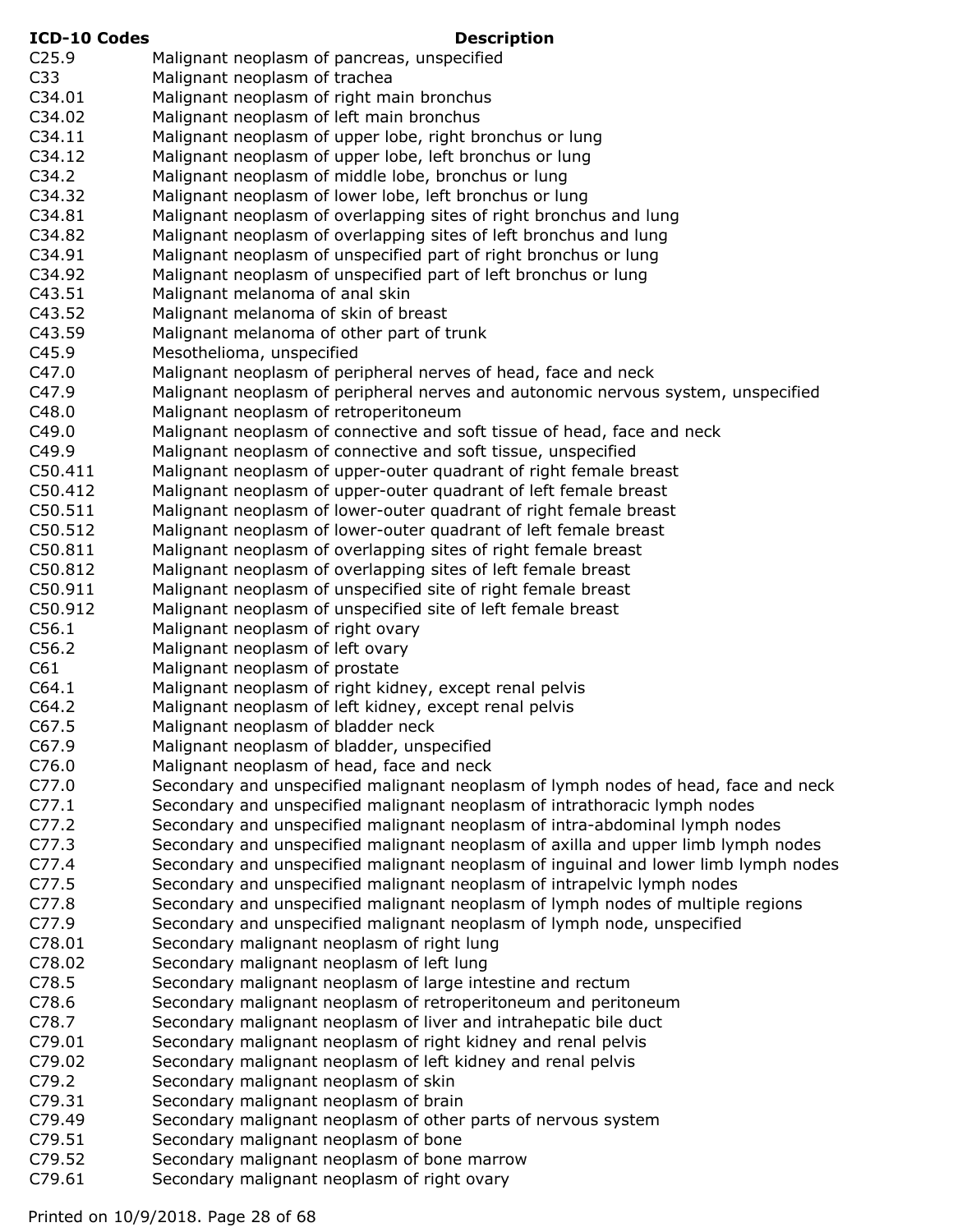| <b>ICD-10 Codes</b> | <b>Description</b>                                                                     |
|---------------------|----------------------------------------------------------------------------------------|
| C79.62              | Secondary malignant neoplasm of left ovary                                             |
| C79.89              | Secondary malignant neoplasm of other specified sites                                  |
| C80.0               | Disseminated malignant neoplasm, unspecified                                           |
| C80.1               | Malignant (primary) neoplasm, unspecified                                              |
| C82.57              | Diffuse follicle center lymphoma, spleen                                               |
| C84.A7              | Cutaneous T-cell lymphoma, unspecified, spleen                                         |
| C84.Z7              | Other mature T/NK-cell lymphomas, spleen                                               |
| C84.97              | Mature T/NK-cell lymphomas, unspecified, spleen                                        |
| C85.17              | Unspecified B-cell lymphoma, spleen                                                    |
| C85.27              | Mediastinal (thymic) large B-cell lymphoma, spleen                                     |
| C85.87              | Other specified types of non-Hodgkin lymphoma, spleen                                  |
| C85.97              | Non-Hodgkin lymphoma, unspecified, spleen                                              |
| C86.1               | Hepatosplenic T-cell lymphoma                                                          |
| D01.5               | Carcinoma in situ of liver, gallbladder and bile ducts                                 |
| D01.7               | Carcinoma in situ of other specified digestive organs                                  |
| D01.9               | Carcinoma in situ of digestive organ, unspecified                                      |
| D02.21              | Carcinoma in situ of right bronchus and lung                                           |
| D02.22              | Carcinoma in situ of left bronchus and lung                                            |
| D03.51              | Melanoma in situ of anal skin                                                          |
| D03.52              | Melanoma in situ of breast (skin) (soft tissue)                                        |
| D03.59              | Melanoma in situ of other part of trunk                                                |
| D49.0               | Neoplasm of unspecified behavior of digestive system                                   |
| D49.1               | Neoplasm of unspecified behavior of respiratory system                                 |
| D49.2               | Neoplasm of unspecified behavior of bone, soft tissue, and skin                        |
| D49.3               | Neoplasm of unspecified behavior of breast                                             |
| D49.4               | Neoplasm of unspecified behavior of bladder                                            |
| D49.511             | Neoplasm of unspecified behavior of right kidney                                       |
| D49.512             | Neoplasm of unspecified behavior of left kidney                                        |
| D49.59              | Neoplasm of unspecified behavior of other genitourinary organ                          |
| D49.6               | Neoplasm of unspecified behavior of brain                                              |
| D49.7               | Neoplasm of unspecified behavior of endocrine glands and other parts of nervous system |
| D49.89              | Neoplasm of unspecified behavior of other specified sites                              |
| D49.9               | Neoplasm of unspecified behavior of unspecified site                                   |
| J91.0               | Malignant pleural effusion                                                             |
|                     |                                                                                        |

**Group 27 Paragraph: Medicare is establishing the following limited coverage for Bladder:** FGFR1 – **81479** MTOR – **81479** PTEN – **81321, 81322, 81323** RB1 – **81479**

#### **ICD-10 Codes Description** C67.0 Malignant neoplasm of trigone of bladder C67.1 Malignant neoplasm of dome of bladder C67.2 Malignant neoplasm of lateral wall of bladder C67.3 Malignant neoplasm of anterior wall of bladder C67.4 Malignant neoplasm of posterior wall of bladder C67.5 Malignant neoplasm of bladder neck **Group 27 Codes:**

- C67.6 Malignant neoplasm of ureteric orifice
- C67.7 Malignant neoplasm of urachus
- C67.8 Malignant neoplasm of overlapping sites of bladder
- C67.9 Malignant neoplasm of bladder, unspecified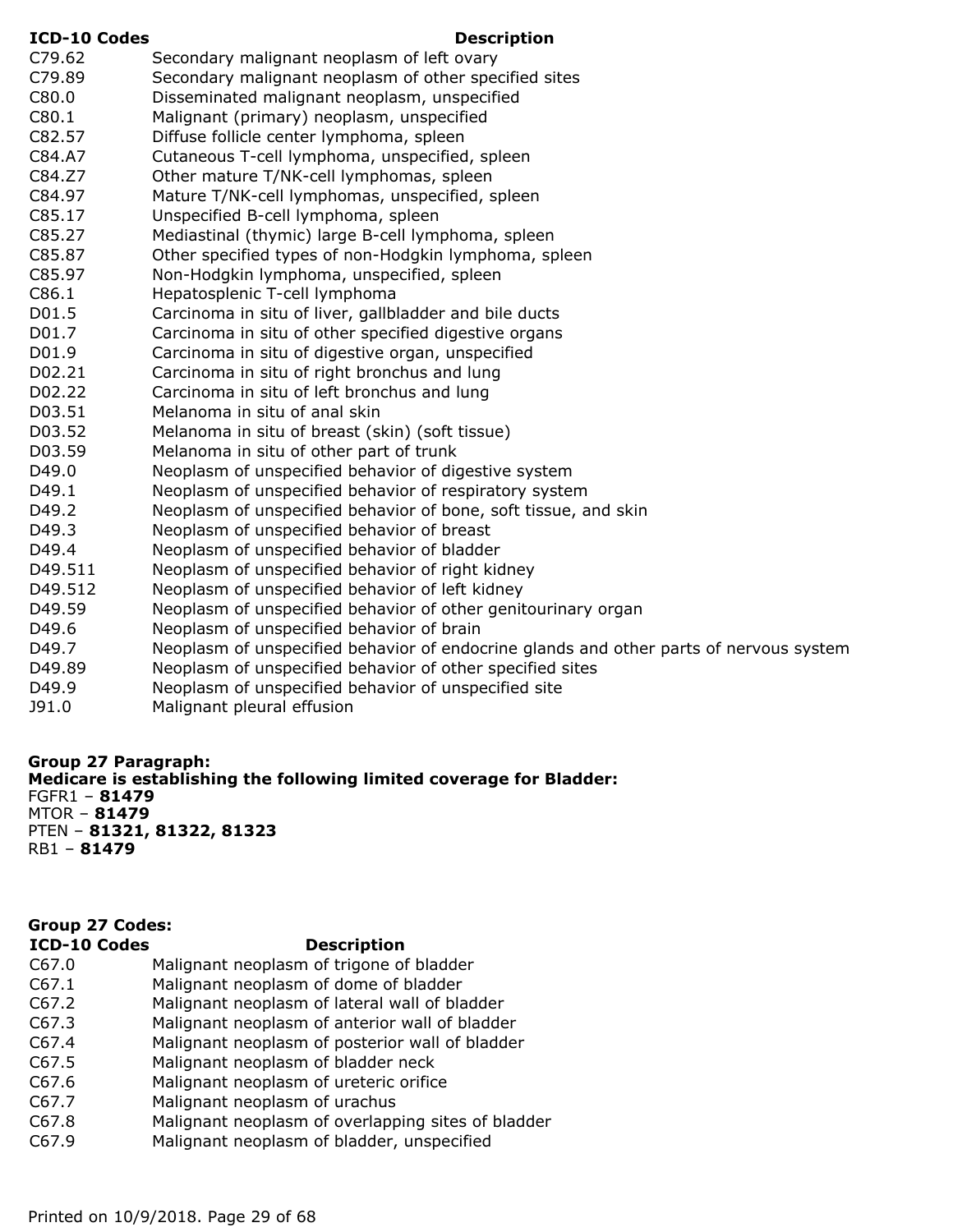All those not listed under the "ICD-10 Codes that Support Medical Necessity" section.

### **Group 1 Codes:** N/A

ICD-10 Additional Information [Back to Top](#page-0-0)

# **General Information**

Associated Information Please refer to Local Coverage Article: Biomarkers for Oncology (A52986) for billing information.

#### **Documentation Requirements**

- 1. All documentation must be maintained in the patient's medical record and made available to the contractor upon request.
- 2. Every page of the record must be legible and include appropriate patient identification information (e.g., complete name, dates of service[s]). The documentation must include the legible signature of the physician or non-physician practitioner responsible for and providing the care to the patient.
- 3. The submitted medical record must support the use of the selected ICD-10-CM code(s). The submitted CPT/HCPCS code must describe the service performed.
- 4. The medical record documentation must support the medical necessity of the services as stated in this policy. Specifically, the medical record should reflect whether any biomarker ordered is diagnostic, prognostic or predictive, as well as be able to clearly correlate any test results with given interventions **(e.g., particular selection of chemotherapy)**.

#### **Utilization Guidelines**

In accordance with CMS Ruling 95-1 (V), utilization of these services should be consistent with locally acceptable standards of practice.

The following tests will all be covered once per lifetime per beneficiary:

- CPT code 81437 Hereditary neuroendocrine tumor disorders
- CPT code 81438 Hereditary neuroendocrine tumor disorders; duplication/deletion analysis
- ThyraMIR ,Afirma,ThyGenX, RosettaGX Reveal and ThyroSeq tests
	- Should the unlikely situation of a second, unrelated thyroid nodule with indeterminate pathology occur, coverage may be considered upon appeal with supporting documentation
- CPT code 81540 TUO CTID (Cancer TYPE ID)
- CPT code 0022U when reported for the Oncomine DX Test

While some biomarkers have utility for testing once per lifetime, there are some tumor specific scenarios where repeat testing would be needed for assessment of response to therapy or to identify basis of disease progression. In cases with metastatic or recurrent tumors, repeat testing may be useful in determining further clinical management. Also, biomarkers such as BCR-ABL1 fusion, PML-RARA fusion are useful in monitoring response to therapy and predict a response up to four times per annum.

Sources of Information

Contractor is not responsible for the continued availability of websites listed.

Abdul-Maksoud RS, Shalaby SM, Elsayed WS, et al. Fibroblast growth factor receptor 1 and cytokeratin 20 expressions and their relation to prognostic variables in bladder cancer. *Gene*. 2016; 591: 320-326.

Abraham D, Jackson N, Gundara JS, et al. MicroRNA profiling of sporadic and hereditary medullary thyroid cancer identifies predictors of nodal metastasis, prognosis, and potential therapeutic targets. *Clinical Cancer Research*.

Printed on 10/9/2018. Page 30 of 68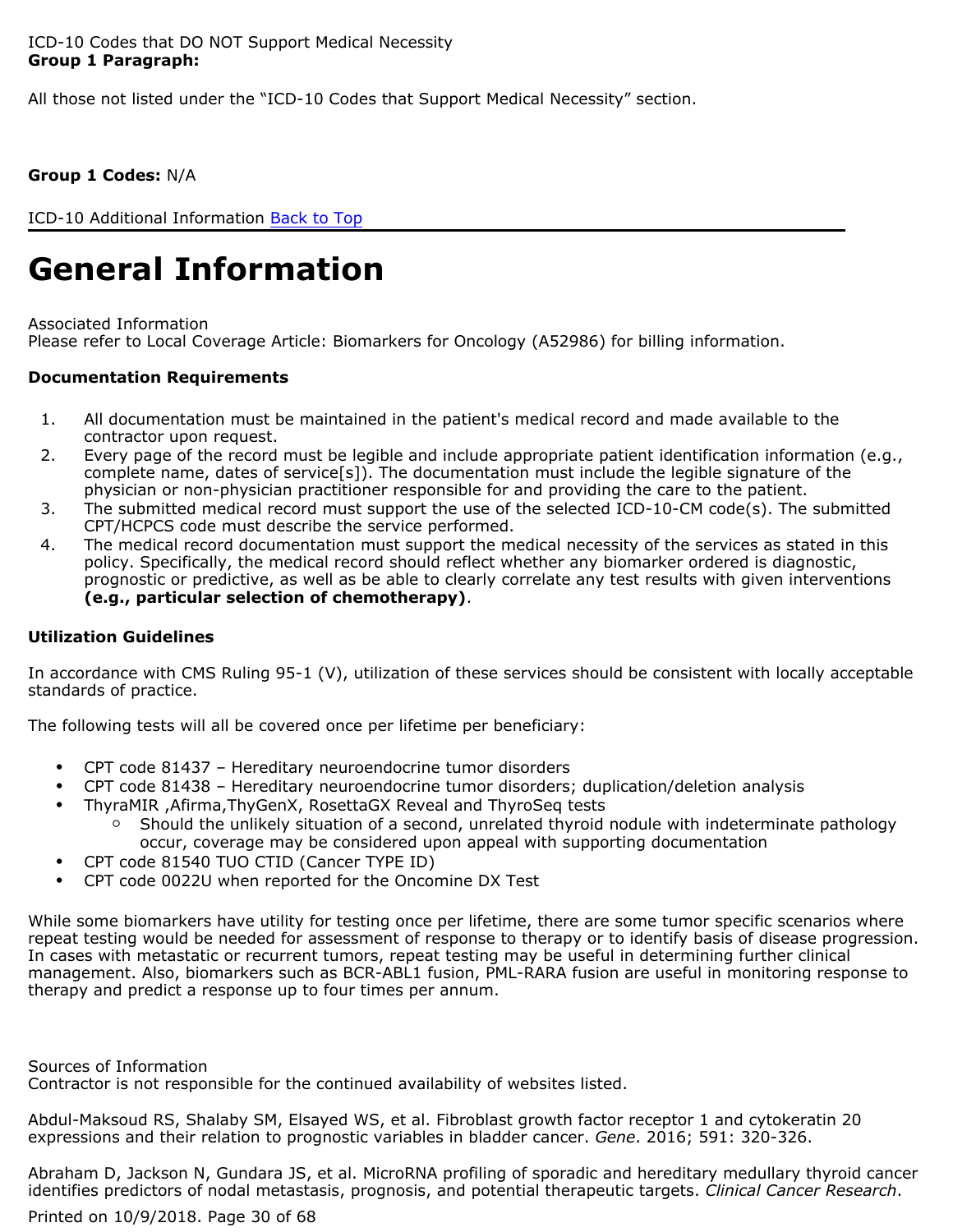2011; 1: 4772–4781.

Abubaker J, Jehan Z, Bavi P, et al. Clinicopathological Analysis of Papillary Thyroid Cancer with PIK3CA Alterations in a Middle Eastern Population. *J Clin Endocrinol Metab*. 2008; 93(2): 611-618.

Akerley WL, Nelson RE, Cowie RH, et al. The Impact of Serum based Proteomic Mass Spectrometry Test on Treatment Recommendations in Advanced Non Small Cell Lung Cancer. *Current Medical Research & Opinion.* 2013; 29(5): 517-25.

Al-Ahmadie HA, Iyer G, Janakiraman M, et al. Somatic mutation of fibroblast growth factor receptor-3 (FGFR3) defines a distinct morphological subtype of high-grade urothelial carcinoma. *J Pathol*. 2011; 224: 270-279.

Albain K, Barlow W, Shak S, et al. Prognostic and predictive value of the 21-gene recurrence score assay in postmenopausal women with node-positive, estrogen-receptor-positive breast cancer on chemotherapy: a retrospective analysis of a randomized trial. *Lancet Oncol.* 2010; 11: 55-65.

Albitar M, Manshouri, Kantarjian H, et al. Correlation between Lower C-MPL Protein Expression and Favorable Cytogenetic Groups in Acute Myeloid Leukemia. *Leukemia Research.* 1999; (23): 63-69.

Alexander EK, Kennedy GC, Zubair WB, et al. Preoperative Diagnosis of Benign Thyroid Nodules with Indeterminate Cytology. *New England Journal of Medicine*. 2012; 367: 705-15.

Alexander EK, Schorr M, Klopper J, et al. Multi-center experience with the Afirma Gene Expression Classifier. *Journal of Clinical Endocrinology Metabolism*. 2014; 99(1): 119-25.

Ali SZ, Cibas ES. *The Bethesda System for Reporting Thyroid Cytopathology. Definitions, criteria and explanatory notes*. New York, Springer. 2010.

Allegra C, Jessup J, Somerfield R, et al. American Society of Clinical Oncology Provisional clinical Opinion: Testing for KRAS Gene Mutations in Patients with Metastatic Colorectal Carcinoma to Predict Response to Anti-Epidermal Growth Factor Receptor Monoclonal Antibody Therapy. *Journal of Clinical Oncology.* 2009; 27 (12): 2091-2096.

An HJ, Kim KI, Kim JY, et al. Microsatellite Instability in Endometrioid Type Endometrial Adenocarcinoma is Associated With Poor Prognostic Indicators. *Am J Surg Pathol.* 2007; 31: 846-853.

Andre T, Boni C, Mounedji-Boudiaf L, et al. Oxaliplatin, fluorouracil, and leucovorin as adjuvant treatment for colon cancer. *N Engl J Med*. 2004; 350(23): 2343-2351.

Andre T, Boni C, Navarro M, et al. Improved overall survival with oxaliplatin, fluorouracil, and leucovorin as adjuvant treatment in stage II or III colon cancer in the MOSAIC trial. *J Clin Oncol*. 2009; 27: 3109-3116.

Aparicio AM, Shen L, Tapia EL, et al. Combined tumor suppressor defects characterize clinically defined aggressive variant prostate cancers. *Clin Cancer Res*. 2016; 22(6): 1520-1530.

Arcila ME, Chaft JE, Nafa K, et al. Prevalence, clinicopathologic associations, and molecular spectrum of ERBB2 (HER2) tyrosine kinase mutations in lung adenocarcinomas. *Clin Cancer Res*. 2012; 18(18): 4910-4918.

Arcila M, Drilon A, Sylvester B, et al. MAP2K1 (MEK1) mutations define a distinct subset of lung adenocarcinoma associated with smoking. Author manuscript. *Clin Cancer Res*. 2015: 21(8): 1935-1943.

Asari R, Passler C, Kaczirek K, et al. Hypoparathyroidism After Total Thyroidectomy: A Prospective Study. *Archives of Surgery*. 2008; 143(2): 132-137.

Asnis-Alibozek A, Fine M, Russo P, et al. Cost of Care for Malignant and Benign Renal Masses. *The American Journal of Management Care.* 2013; 19(8): 617-624.

Avet-Loiseau H, Li C, Magrangeas F, et.al. Prognostic significance of copy-number alterations in multiple myeloma. *J. Clin. Oncol*. 2009; 27: 4585-4590.

Bacher U, Kern W, Haferlach C, et al. *Cyclin D1 (CCND1)* Messenger RNA Expression as Assessed by Real-Time PCR contributes to Diagnosis and Follow-up Control in Patients with Mantle Cell Lymphoma. *Experimental Hematology.* 2013; 41(12): 1028-1037.

Bae JS, Kim Y, Jeon S, et al. Clinical utility of TERT promoter mutations and ALK rearrangement in thyroid cancer patients with a high prevalence of the BRAF V600E mutation. *Diagnostic Pathology*. 2016;11(21): 1-10.

Printed on 10/9/2018. Page 31 of 68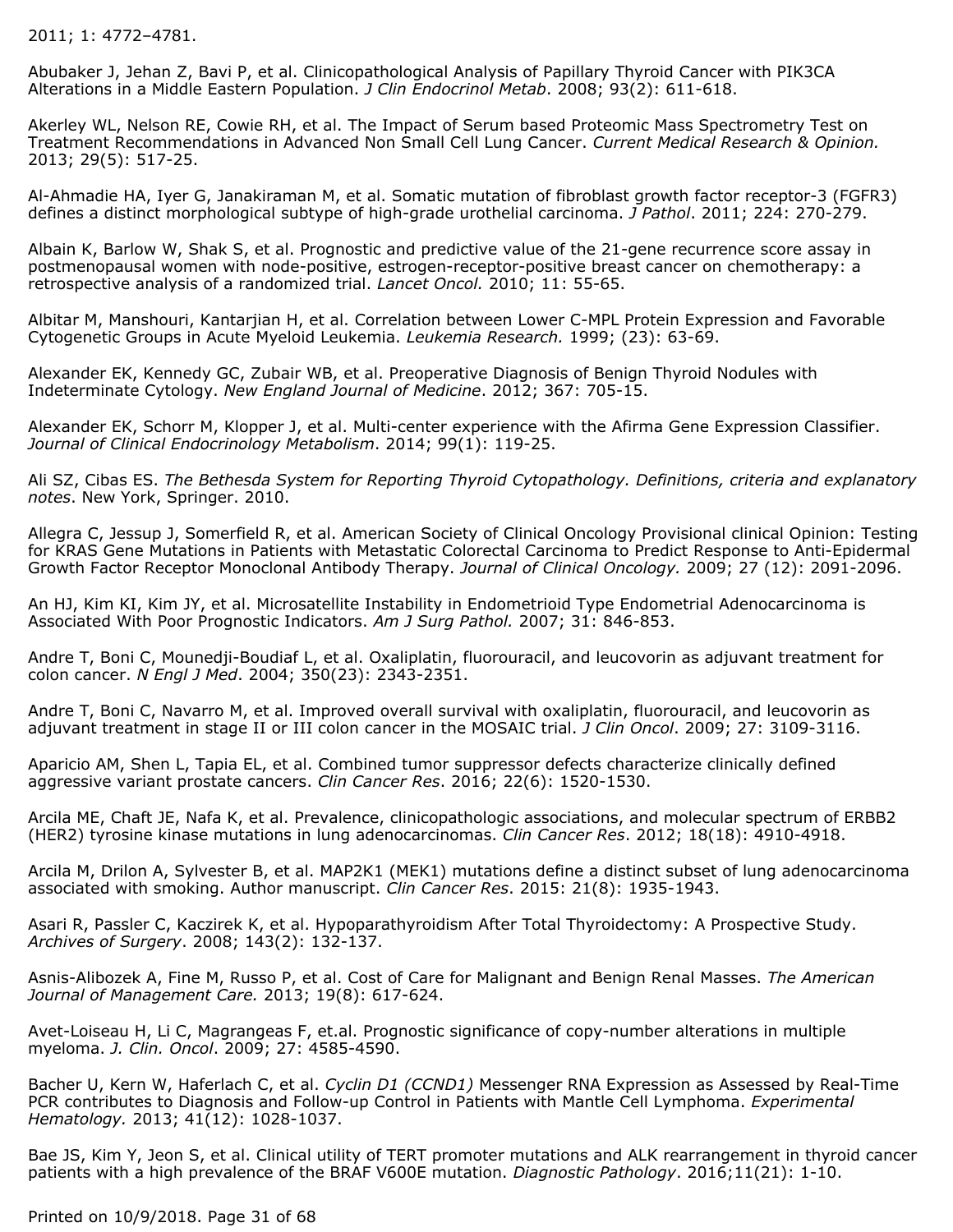Bagrodia A, Cha EK, Sfakianos JP, et al. Genomic biomarkers for the prediction of stage and prognosis of upper tract urothelial carcinoma. Author manuscript. *J Urol*. 2016; 195(6): 1684-1689.

Baik CS, Myall NJ,and Wakelee HA. Targeting BRAF-Mutant Non-Small Cell Lung Cancer: From Molecular Profiling to Rationally Designed Therapy. *The Oncologist*. 2017;22: 786-796.

Bain B. Myeloid and Lymphoid Neoplasms with Eosinophilia and Abnormalities of PDGFRA, PDGFRB or FGFR1. *Haematologica.* 2010; 95: 696-698.

Bains A, Luthra R, Medeiros L, Zuo Z. FLT3 and NPM1 Mutations in Myelodysplastic Syndromes: Frequency and Potential Value for Predicting Progression to Acute Myeloid Leukemia. *Am J Clin Pathol.* 2011; 135: 62-69.

Ball DW. Medullary Thyroid Cancer: Monitoring and Therapy. *Endocrinology Metabolism Clin North Am*. 2007; 36(3): 823–837.

Balschun K, Haag J, Wenke A K, et al. KRAS, NRAS, PIK3CA Exon 20, and BRAF Genotypes in Synchronous and Metachronous Primary Colorectal Cancers, Diagnostic and Therapeutic Implications. *The Journal of Molecular Diagnostics.* 2011; 13 (4): 436-445.

Baro C, Espinet B, Salido M, et al. Cryptic IGH/BCL2 Rearrangements with Variant FISH Patterns in Follicular. *Leukemia Research.* 2011; 35(2): 256-259.

Bartel DP. MicroRNAs: genomics, biogenesis, mechanism, and function. *Cell*. 2004; 116: 281–297.

Bartoletti R, Cai T, Nesi G, et al. Loss of P16 expression and chromosome 9p21 LOH in predicting outcome of patients affected by superficial bladder cancer. *J Surg Res*. 2007; 143: 422-427.

Base RC, Hans L, Urban N, et al. Translational Crossroads for Biomarkers. *Clin Cancer Res.* 2005; 11: 6103. doi: 10.1158/1078-0432.CCR-04-2213.

Baysan M, Bozdag S, Cam M, et al. G-Cimp Status Prediction of Glioblastoma Samples Using mRNA Expression Data. *PLOS ONE.* 2012; 7 (11): 1-10.

Beaudenon-Huibregtse S, Alexander EK, Guttler RB, et al. Centralized Molecular Testing for Oncogenic Gene Mutations Complements the Local Cytopathologic Diagnosis of Thyroid Nodule. *Thyroid*. 2014; 24(10): 1479- 1487.

Beltran H, Prandi D, Mosquera JM, et al. Divergent clonal evolution of castration-resistant neuroendocrine prostate cancer. *Nature Medicine*. 2016; 22(3):298-305.

Berggren P Steineck G, Adolfsson J, et al. p53 mutations in urinary bladder cancer. *British Journal of Cancer*. 2001; 84 (11): 1505-1511.

Bergethon K, Shaw AT, Ou SHI, et al. ROS1 rearrangements define a unique molecular class of lung cancers. *J Clin Oncol*. 2012;30(8): 863-870.

Berruti A, Amoroso V, Gallo F, et al. Pathologic complete response as a potential surrogate for the clinical outcome in patients with breast cancer after neoadjuvant therapy: A meta-regression of 29 randomized prospective studies. *Journal of Clinical Oncology.* 2014; 32(34): 3883-3891.

Besaratinia A and Pfeifer GP. Uveal melanoma and GNA11 mutations: a new piece added to the puzzle. *News and Views*. 2010: 18-20.

Bettendorf O, Schmidt H, Staebler A, et al. Chromosomal imbalances, loss of heterozygosity, and immunohistochemical expression of TP53, RB1 and PTEN in intraductal cancer, intraepithelial neoplasia, and invasive adenocarcinoma of the prostate. *Genes Chromosomes Cancer*. 2008; 47: 565-572.

Biekowski M, Piaskowski S, Stoczyska-Fidelus E, et al. Screening for EGFR Amplifications with a Novel Method and their Significance for the Outcome of Glioblastoma Patients. *PLOS ONE.* 2013; 8 (6): 1-10.

Billerey C, Chopin D, Aubriot-Lorton MH, et al. Frequent FGFR3 mutations in papillary non-invasive bladder (pTa) tumors. *Am J Pathol*. 2001; 158(6): 1955-1959.

Bioulac-Sage P, Sempoux C, and Balabaud C. Hepatocellular adenoma: classification, variants and clinical relevance. *Seminars in Diagnostic Pathology*. 2017; 34: 112-125.

Printed on 10/9/2018. Page 32 of 68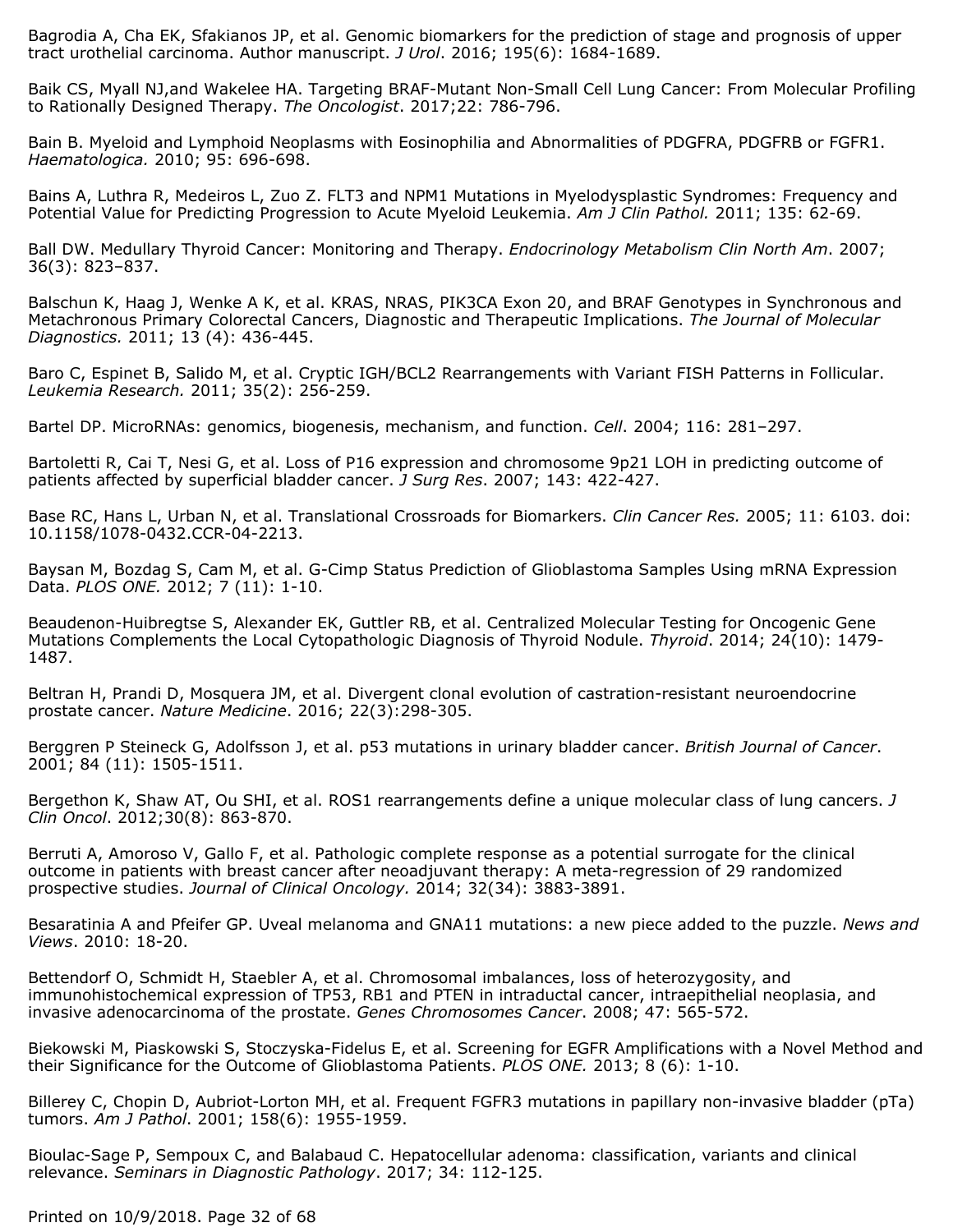Birkeland E, Wik E, Mjos S, et al. KRAS gene amplification and overexpression but not mutation associates with aggressive and metastatic endometrial cancer. *British Journal of Cancer.* 2012; 107: 1997-2004.

Bischoff J, Ignatov A, Semczuk A, et al. hMLH1 promoter hypermethylation and MSI status in human endometrial carcinomas with and without metastases. *Clin Exp Metastasis.* 2012; 29: 889-900.

Bishop JA, Benjamin H, Cholakh H, et al. Accurate Classification of Non-Small Cell Lung Carcinoma Using a Novel MicroRNA-Based Approach.*Clin Cancer Res.* 2010; 16(2): 610-19.

Blaszyk H, Wang L, Dietmaier W, et al. Upper Tract Urothelial Carcinoma: A Clinicopathologic Study Including Microsatellite Instability Analysis. *Modern Pathology.* 2002; 15(8): 790-797.

Bo Wu, Schoedel K, Carty S, et al. Incidental diagnosis of parathyroid lesions by preoperative use of nextgeneration molecular testing. *World J Surg*. 2018. https://doi.org/10.1007/s00268-018-4548-3

Bohm MR, Tsianakas A, Merte RL, et al. Mutational analysis of GNAQ and GNA11 to aid therapy management of a choroidal melanoma metastatic to the contralateral orbit. *JAMA Ophthalmol*. 2013; 131(6): 812-814.

Bongiovanni M, Spitale A, Faquin WC, et al. The Bethesda System for Reporting Thyroid Cythopathology: A Meta-Analysis. *Acta Cytologica*. 2012; 56: 333–339.

Bossuyt P, Reitsma J, Linnet, K, et al. Beyond Diagnostic Accuracy: The Clinical Utility of Diagnostic Tests. *Clinical Chemistry.* 2012; 58(12): 1636-1643.

Bouscary D, Preudhomme C, Ribrag V, et al. Prognostic value of c-mpl expression in myelodysplastic syndromes. *Leukemia.* 1995; 9: 783-788.

Bowen D, Frew M, Hills R, et al. RAS Mutation in Acute Myeloid Leukemia is Associated with Distinct Cytogenetic Subgroups but does not Influence Outcome in Patients Younger than 60 Years. *Blood.* 2005; 106 (6): 2113-2119.

Boyd E, Bench A, Goday-Fernandez A, et al. Clinical utility of routine MPL exon 10 analysis in the diagnosis of essential thrombocythaemia and primary myelofibrosis. *British Journal of Haematology.* 2010; 149: 250-257.

Breen V, Kasabov N, Kamat A, et al. A holistic comparative analysis of diagnostic tests for urothelial carcinoma: a study of Cxbladder Detect, Urovysion® FISH, NMP22® and cytology based on imputation of multiple datasets. *BMC Medical Research Methodology.* 2015; 15:45 doi:10.1186/s12874-015-0036-8.

Breyer J, Wirtz RM, Erben P, et al. High CDKN2A/p16 and low FGFR3 expression predict progressive potential of stage pT1 urothelial bladder carcinoma. *Clin Genitourin Cancer*. 2018: 1-9.

Broderick D, Di C, Parrett T, et al. Mutations of PIK3CA in Anaplastic Oligodendrogliomas, High-Grade Astrocytomas, and Medulloblastomas. *Cancer Research.* 2004; 64(15): 5048-5050.

Broyl A, Hose D, Lokhorst H, et al. Gene expression profiling for molecular classification of multiple myeloma in newly diagnosed patients. *Blood.* 2010; 116(14): 2543-2553.

Brüggemann M, Gökbuget N, Kneba M. Acute Lymphoblastic Leukemia: Monitoring Minimal Residual Disease as a Therapeutic Principle. *Seminars in Oncology.* 2012; 39 (1): 47-57.

Brüggemann M, van der Velden VHJ, Raff T, et al. Rearranged T-Cell Receptor Beta Genes Represent Powerful Targets for Quantification of Minimal Residual Disease in Childhood and Adult T-Cell Acute Lymphoblastic Leukemia. *Leukemia* 2004; 18: 710-719.

Brustugun OT, Khattak AM, Tromborg AK, et al. BRAF-mutations in non-small cell lung cancer. *Lung Cancer.* 2014; 84: 36-38.

Bucheit AD, Syklawer E, Jakob JA, et al. Clinical characteristics and outcomes with specific BRAF and NRAS mutations in patients with metastatic melanoma. *Cancer.* 2013; 119(21): 3821-9.

Bullinger L, Kronke J, Schon C, et al. Identification of acquired copy number alterations and uniparental disomies in cytogenetically normal acute myeloid leukemia using high-resolution single-nucleotide polymorphism analysis. *Leukemia.* 2010; 24: 438-449.

Burger M, van der Aa MN, van Oers JM, et al. Prediction of progression of non-muscle-invasive bladder cancer by WHO 1973 and 2004 grading and by FGFR3 mutation status: A prospective study. *Eur Urol*. 2008; 54: 835-844.

Printed on 10/9/2018. Page 33 of 68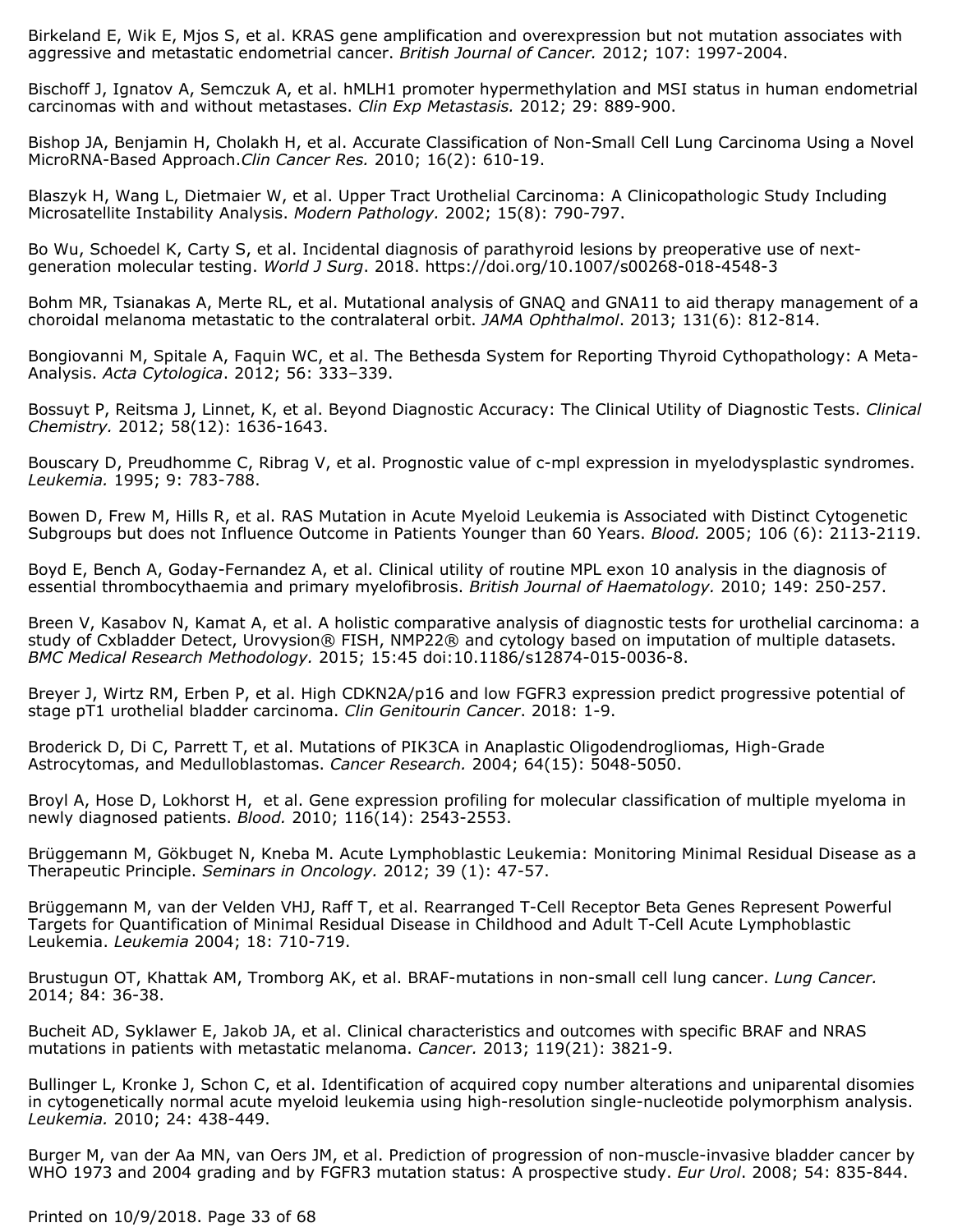Burken MI, Wilson KS, Heller K, et al. The Interface of Medicare Coverage Decision-Making and Emerging Molecular-Based Laboratory Testing. *Genet Med.* 2009; 11(4): 225-31.

Busch K, Keller T, Fuchs U, et al. Identification of Two Distinct MYC Breakpoint Clusters and their Association with Various IGH Breakpoint Regions in the t(8;14) Translocations in Sporadic Burkitt-Lymphoma. *Leukemia.* 2007: 1739-1751.

Cabanero M, Sangha R, Sheffield BS, et al. Management of EGFR-mutated non-small-cell lung cancer: practical implications from a clinical and pathology perspective. *Curr Oncol*. 2017;24(2): 111-119.

Cahill S, Smyth P, Denning K, et al. Effect of BRAFV600E mutation on transcription and post-transcriptional regulation in a papillary thyroid carcinoma model. *Molecular Cancer*. 2007; 6:21.

Cahill S, Smyth P, Finn SP, et al. Effect of ret/PTC 1 rearrangement on transcription and post-transcriptional regulation in a papillary thyroid carcinoma model. *Molecular Cancer*. 2006; 5: 70.

Calin GA, Ferracin M, Cimmino A, et al. A microRNA signature associated with prognosis and progression of chronic lymphocytic leukemia. *New England Journal of Medicine*. 2005; 353: 1793-1801.

Campana D, Walter T, Pusceddu S, et al. Correlation between MGMT promoter methylation and response to temozolmide-based therapy in neuroendocrine neoplasms: an observational retrospective multicenter study. *Endocrine.* 2017. Doi 10.1007/s12020-017-1474-3

Campanella N, De Oliveira A, Scapulatempo-Neto C, et al. Biomarkers and Novel Therapeutic Targets in Gastrointestinal Stromal Tumors (GISTs). *Recent Patents on Anti-Cancer Drug Discovery.* 2013; 8 (3): 288-297.

Cantara S, Capezzone M, Marchisotta S, et al. Impact of proto-oncogene mutation detection in cytological specimens from thyroid nodules improves the diagnostic accuracy of cytology. *J Clin Endocrinol Metab.* 2010; 95(3): 1365-9.

Cappetta M, Perez V, Zubillaga MN, et al. Concomitant detection of BCR-ABL translocation and JAK2 V617F mutation in five patients with myeloproliferative neoplasm at diagnosis. *International Journal of Laboratory Hematology.* 2013; 35: e4-e5.

Carbone DP, Ding K, Roder H, et al. Prognostic and Predictive Role of the Veristrat Plasma Test in Patients With Advanced Non-Small-Cell Lung Cancer Treated With Erlotinib or Placebo in the NCIC Clinical Trials Group BR.21 Trial. *J Thorac Oncol.* 2012; 7(11): 1653-60.

Carlson J, Roth J. The impact of the Oncotype Dx breast cancer assay in clinical practice: a systematic review and meta-analysis. Breast Cancer Res and Treat. 2013; 14(1): 12-22.

Care R, Valk P, Goodeve A, et al. Incidence and Prognosis of c-KIT and FLT3 Mutations in Core Binding Factor (CBF) Acute Myeloid Leukaemias. *British Journal of Haematology.* 2003; 121(5): 775-777.

Carlson J, Roth J. The impact of the Oncotype Dx breast cancer assay in clinical practice: a systematic review and meta-analysis. *Breast Cancer Res and Treat.* 2013; 14(1): 12-22.

Cartwright T, Chao C, Lee M, et al. Effect of the 12-gene colon cancer assay results on adjuvant treatment recommendations in patients with stage II colon cancer. *Curr Med Res Opin*. 2014; 30(2): 321-328.

Carvajal RD, Antonescu CR, Wolchok JD, et al. KIT as a therapeutic target in metastatic melanoma. *JAMA*. 2011; 305(22): 2327-34.

Catto JWF, Xinarianos G, Burton JL, Meuth M, Hamdy FC. Differential Expression of hMLH1 and hMSH2 is Related to Bladder Cancer Grade, Stage and Prognosis but Not Microsatellite Instability. *Int J Cancer.* 2003; 105: 484- 490.

Chang SS, Boorjian SA, Chou R, et al. Diagnosis and treatment of non-muscle invasive bladder cancer: AUA/SUO Guideline. *American Urological Association Education and Research*. 2016: 1-45.

Chaux A, Comperat E, Varinot J, et al. High levels of phosphatase and tensin homolog expression are associated with tumor progression, tumor recurrence, and systemic metastases in pT1 urothelial carcinoma of the bladder: A tissue microarray study of 156 patients treated by transurethral resection. *Urology*. 2013; 81(1): 116-122.

Chee CE, Meropol NJ. Current status of gene expression profiling to assist decision making in stage II colon cancer. *Oncologist*. 2014; 19(7): 704-711.

Printed on 10/9/2018. Page 34 of 68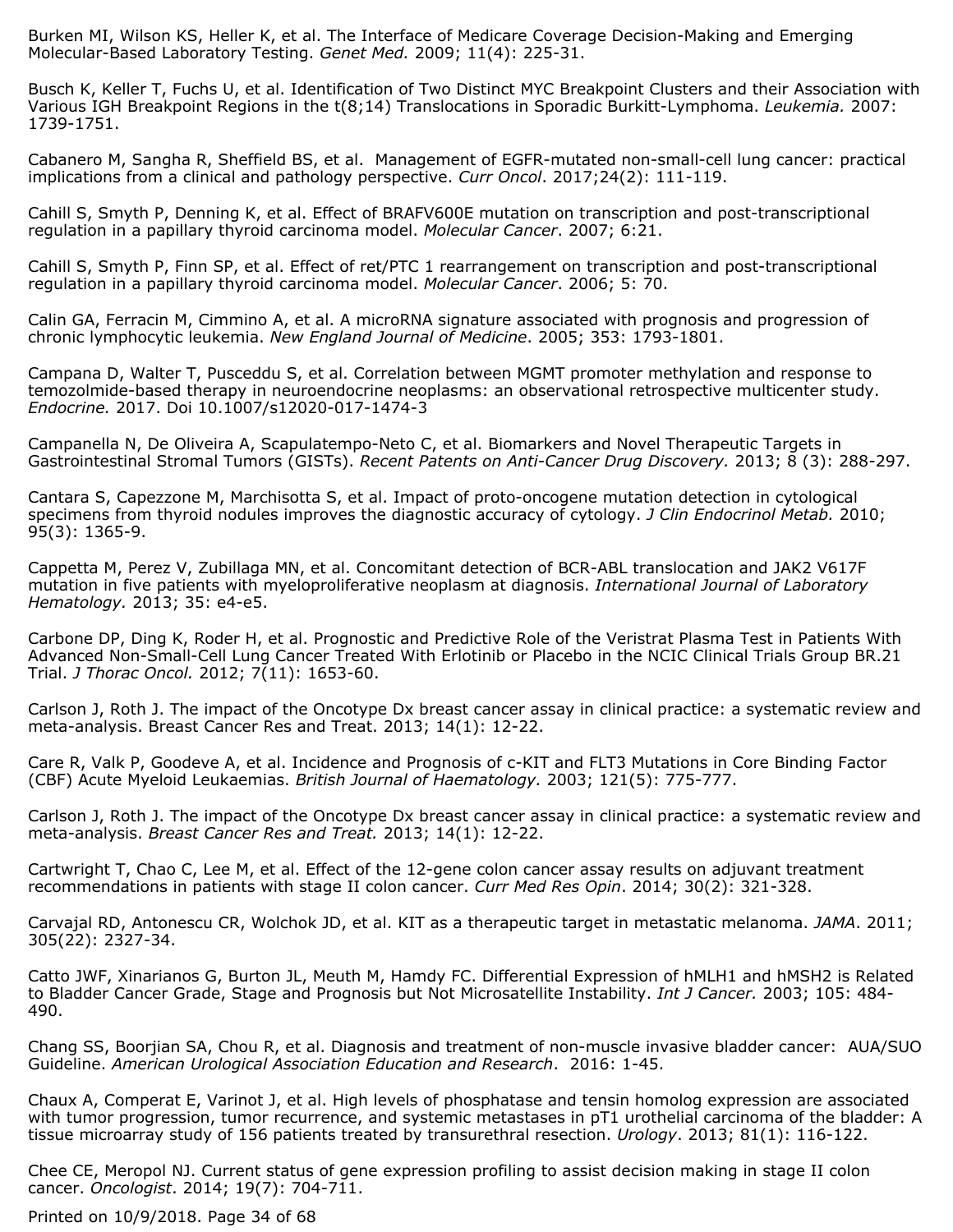Chen D, Zhang LQ, Huang JF, et al. BRAF Mutations in Patients with Non-Small Cell Lung Cancer: A Systematic Review and Meta-Analysis. *PLoS One*. 2014;9(6): e101354.

Chen H, Sippel RS, Pacak K. The NANETS Consensus Guideline for the Diagnosis and Management of Neuroendocrine Tumors: Pheochromocytoma, Paraganglioma & Medullary Thyroid Cancer. *Pancreas.* 2010; 39(6): 775-783.

Chen W, Huang Q. Detection of FLT3/ITD, JAK2(V617F) and NPM1 Gene Mutations in Chronic Myelomonocytic Leukemia. *Leukemia Research.* 2009; 33(11): E207-E209.

Chen YT, Kitabayashi N, Zhou XK, et al. MicroRNA analysis as a potential diagnostic tool for papillary thyroid carcinoma. *Modern Patholology*. 2008; 21: 1139-1146.

Chiaretti S, Tavolaro S, Chia E M, et al. Characterization of ABL1 Expression in Adult T-Cell Acute Lymphoblastic Leukemia by Oligonucleotide Array Analysis. *Haematologica/The Hematology Journal .*2007; 92(5): 619-626.

Chiaretti S, Vitale A, Cazzaniga G, et al. Clinico-Biological Features of 5202 Patients with Acute Lymphoblastic Leukemia Enrolled in the Italian AIEOP and GIMEMA Protocols and Stratified in Age Cohorts. *Haematologica.* 2013; 98(11): 1702-1710.

Chillón M, Santamaría C, García-Sanz R, et al. Long FLT3 Internal Tandem Duplications and Reduced PML-RARa Expression at Diagnosis Characterize a High-Risk Subgroup of Acute Promyelocytic Leukemia Patients. *Haematologica.* 2010; 95: 745-751.

Chou A, Fraser S, Toon CW, et al. A detailed clinicopathologic study of ALK-translocated papillary thyroid carcinoma. *Am J Surg Pathol*. 2015;39:652-659.

Chng WJ, Kuehl WM, Bergsage PL, et al. Translocation t(4:14) retains prognostic significance even in the setting of high-risk molecular signature. Letter to the Editor. *Leukemia.* 2007; 22: 459-461.

Cho M, Oweity T, Brandler T, et al. Distinguishing parathyroid and thyroid lesions on ultrasound-guided fineneedle aspiration: A correlation of clinical data, ancillary studies, and molecular analysis. *Cancer Cytopathol*. 2017;125: 674-82.

Chou A, Fraser S, Toon CW, et al. A detailed clinicopathologic study of ALK-translocated papillary thyroid carcinoma. Am J Surg Pathol. 2015;39:652-659.

Chua V, Lapadula D, Randolph C, et al. Dysregulated GPCR signaling and therapeutic options in uveal melanoma. *Mol Cancer Res*. 2017; 15(5): 501-506.

Cibas ED, Ali SZ. The Bethesda System for Reporting Thyroid Cytopathology. *American Journal of Clinical Pathology*. 2009; 132: 658-665.

Cibas ES, Baloch ZW, Fellegara G, et al. A prospective assessment defining the limitations of thyroid nodule pathologic evaluation. *Annals of Internal Medicine*. 2013; 159(5): 325-32.

Ciccarese C, Massari F, Blanca A, et al. Tp53 and its potential therapeutic role as a target in bladder cancer. *Expert Opinion on Therapeutic Targets*. 2017; 21(4): 401-414.

Cingarlini S, Bonomi M, Corbo V, et al. Profiling mTOR pathway in neuroendocrine tumors. *Target Oncol.* 2012; 7: 183-188.

Coates A, Winer E, Goldhirsch A, et al. Tailoring therapies – improving the management of early breast cancer: St Gallen International Expert Consensus on the Primary Therapy of Early Breast Cancer 2015. *Annals of Oncology Advance Access.* 2015; 26(8): 1-38.

Cobain E, Hayes, D. Indications of Prognostic Gene Expression Profiling in Early Breast Cancer. *Curr. Treat. Options in Oncol.* 2015; 16(23): 1-14.

Colamaio M, Calì G, Sarnataro D, et al. Let-7a down-regulation plays a role in thyroid neoplasias of follicular histotype affecting cell adhesion and migration through its ability to target the FXYD5 (Dysadherin) gene. *Journal of Clinical Endocrinolology Metabolism*. 2012; 97: E2168–E2178.

Colamaio M, Borbone E, Russo L, et al. miR 191 down-regulation plays a role in thyroid follicular tumors through CDK6 targeting. *Journal of Clinical Endocrinology Metabolism*. 2011; 96: E1915–E1924.

Printed on 10/9/2018. Page 35 of 68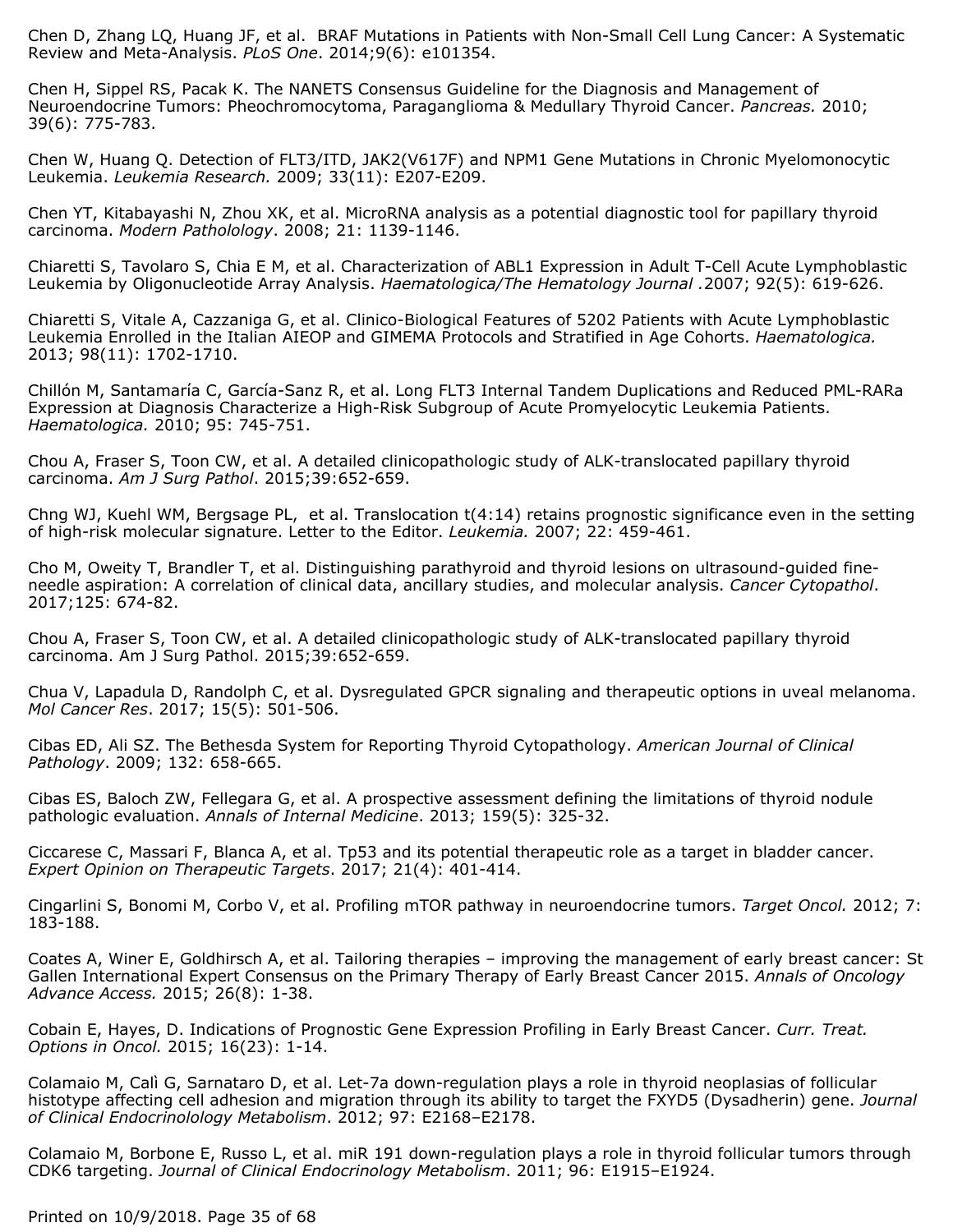Collaud S, Tischler V, Atanassoff A, et al. Lung neuroendocrine tumors: correlation of ubiquitinylation and sumoylation with nucleo-cytosolic partitioning of PTEN. *BMC Cancer*. 2015 15(74): 1-10.

College of American Pathologists (CAP), International Association for the Study of Lung Cancer (IASLC), and Association for Molecular Pathology (AMP). Molecular Testing Guideline for Selection of Lung Cancer Patients – Revision 2016 Draft Recommendations. Accessed July 17, 2017:https://www.iaslc.org/sites/ default/files/wysiwyg-assets/5-20160616 capiaslcamplungguideline-2016 draftrecommendations\_ocpfinal.pdf

Colombo C, Bolshakov S, Hajibashi S, et al. 'Difficult to diagnose' desmoid tumours: a potential role for CTNNB1 mutational analysis. *Histopathology*. 2011; 59: 336-340.

Colombo C, Miceli R, Lazar AJ, et al. CTNNB1 45F Mutation is a molecular prognosticator of increased postoperative primary desmoid tumor recurrence: An independent, multicenter validation study. *Cancer*. 2013; 3696-3702.

Cooper DS, Doherty GM, Haugen BR, et al. Revised American Thyroid Association Management Guidelines for Patients with Thyroid Nodules and Differentiated Thyroid Cancer. *Thyroid.* 2009; 19(11): 1167-1214.

Corbacioglu A, Scholl C, Schlenk R, et al. Prognostic Impact of Minimal Residual Disease in *CBFB-MYH11-*Positive Acute Myeloid Leukemia. *Journal of Clinical Oncology.* 2010; 28 (23): 3724-3729.

Cordes I, Kluth M, Zygis D, et al. PTEN deletions are related to disease progression and unfavourable prognosis in early bladder cancer. *Histopathology*. 2013; 63: 670-677.

Cordon-Cardo C, Wartinger D, Petrylak D, et al. Altered expression of the retinoblastoma gene product: Prognostic indicator in bladder cancer. *J Natl Cancer Inst*. 1992; 84(16): 1251-56.

Cortazar P, Zhang L, Untch M, et al. Pathological complete response and long-term clinical benefit in breast cancer: the CTNeoBC pooled analysis. *The Lancet.* 2014; 384: 164-172.

Costa C, Pereira S, Lima L, et al. Abnormal protein glycosylation and activated PI3K/Akt/mTOR pathway: Role in bladder cancer prognosis and targeted Therapeutics. *PLoS One*. 2015; 10(11): 1-19.

Cros J, Hentic O, Rebours V, et al. MGMT expression predicts response to temozolomide in pancreatic neuroendocrine tumors. *Endocrine Related Cancer*. 2016; 23(8): 625-633.

Curtin J, Busam K, Pinkel D, Bastian B. Somatic Activation of KIT in Distinct Subtypes of Melanoma. *Journal of Clinical Oncology.* 2006; 24(26): 4340-4346.

Damie R, Wasil T, Fais F, et al. Ig V Gene Mutation Status and CD38 Expression as Novel Prognostic Indicators in Chronic Lymphocytic Leukemia. *Blood.* 1999; 94 (6): 1840-1847.

Daneshmand S, Bazargani S, Bivalacqua T, et. al. Blue light cystoscopy for the diagnosis of bladder cancer: Results from the US prospective multicenter registry. *Urologic Oncology*. https://doi.org/10.1016/j.urolonc.2018.04.013

Daniilidou K, Frangou-Plemenou M, Grammatikakis J, et al. Prognostic significance and diagnostic value of PTEN and p53 expression in endometrial carcinoma. A retrospective clinicopathological and immunohistochemical study. *J BUON.* 2013; 18(1): 195-201.

Daver N, Strati P, Jabbour E, et al. *FLT3* Mutations in Myelodysplastic Syndrome and Chronic Myelomonocytic Leukemia. *American Journal of Hematology.* 2013; 88(1): 56-59.

David, S, Patil, D, Alemozaffar M, et al. Urologist use of cystoscopy for patients presenting with hematuria in the United States. *Urology*. 2017; 100: 20-26.

Davies L , Welch GH. Increasing Incidence of Thyroid Cancer in the United States, 1973-2002. *JAMA*. 2006; 295: 2164-2167.

Davis R, Jones JS, Barocas DA, et al. Diagnosis, evaluation and follow-up of asymptomatic microhematuria (AMH) in adults: AUA guideline, American Urological Association (AUA) guideline. 2012: 1-30.

Dawson A, Bal S, McTavish B, et al. Inversion and Deletion of 16q22 Defined by Array CGH, FISH and RT-PCR in a Patient with AML. *Cancer Genetics.* 2011; 204(6): 344-347.

Day F, Jorissen R, Lipton L, et al. PIK3CA and PTEN Gene and Exon Mutation-Specific Clinicopathologic and Printed on 10/9/2018. Page 36 of 68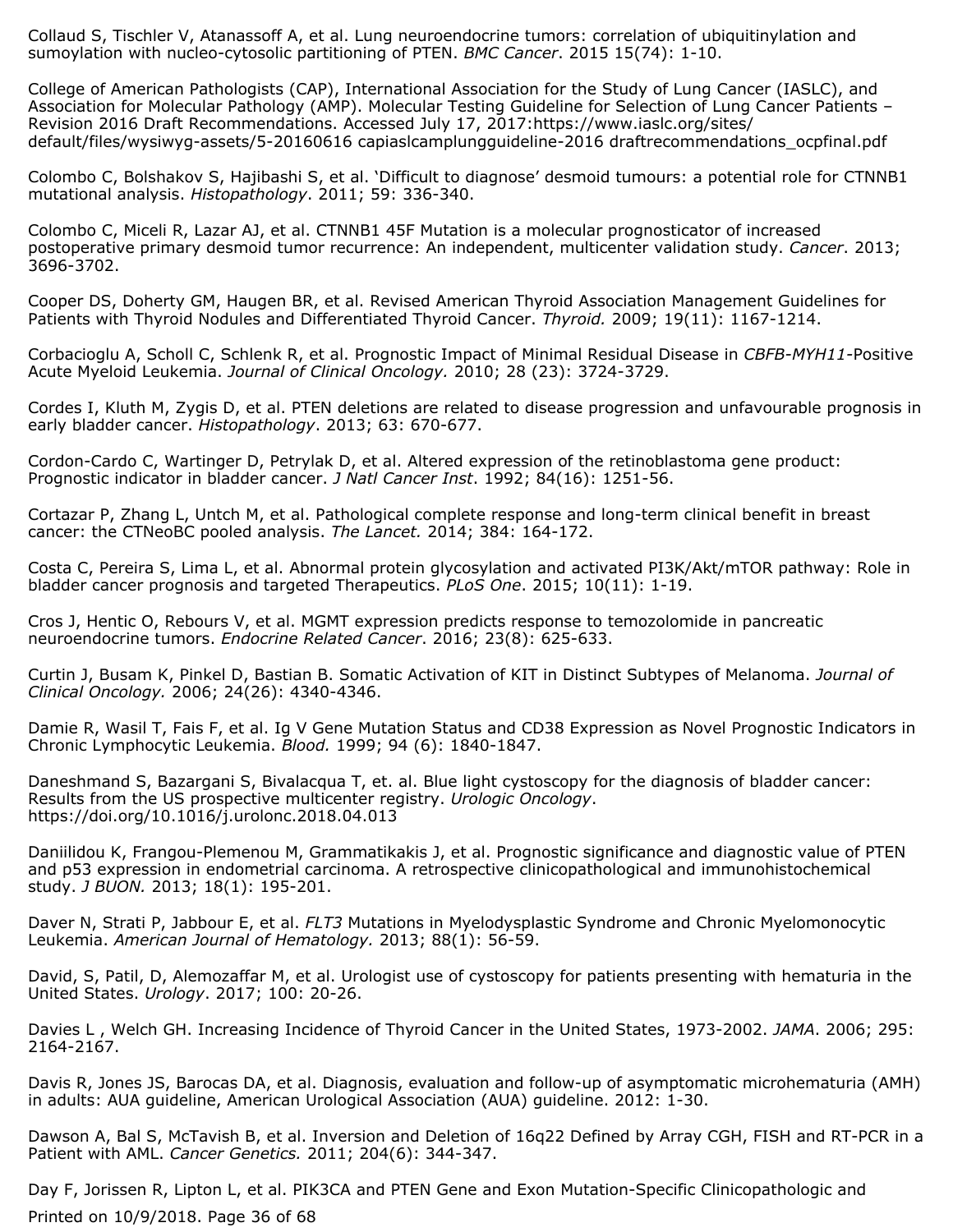Molecular Associations in Colorectal Cancer. *Clinical Cancer Research.* 2013; 19(12): 3285-3296.

Decaux O, Lode L, Magrangeas F, et al. Prediction of Survival in Multiple Myeloma Based on Gene Expression Profiles Reveals Cell Cycle and Chromosomal Instability Signatures in High-Risk Patients and Hyperdiploid Signatures in Low-Risk Patients: A Study of the Intergroupe Francophone du Myelome. *Journal of Clinical Oncology.* 2008; 26(24): 4798-4805.

De Divitiis C, von Arx C, Grimaldi AM, et al. Metronomic temozolomide as second line treatment for metastatic poorly differentiated pancreatic neuroendocrine carcinoma. *J Transl Med*. 2016; 14(113): 1-12.

Dekking E, van der Velden V, Varro R, et al. Flow Cytometric Immunobead Assay for Fast and Easy Detection of PML-RARA Fusion Proteins for the Diagnosis of Acute Promyelocytic Leukemia. *Leukemia.* 2012; 26: 1976-1985.

Deng L, Chang D, Foshaug R, et al. Development and validation of a high-throughput mass spectrometry based urine metabolomic test for the detection of colonic adenomatous polyps. *Metabolites*. 2017; 7(32): 1-12. doi:10.3390/metabo7030032.

Deng L, Fang H, Tso V, et al. Clinical validation of a novel urine-based metabolomic test for the detection of colonic polyps on Chinese population. *Int J Colorectal Dis*. 2017; 32:741-743.

Derks J, Leblay N, Lantuejoul S, et al. New insights into the molecular characteristics of pulmonary carcinoids and large cell neuroendocrine carcinomas, and the impact on their clinical management. *J Thorac Oncol*. 2018: 1-15.

Derks JL, Leblay N, Thunnissen E, et al. Molecular subtypes of pulmonary large-cell neuroendocrine carcinoma predict chemotherapy treatment outcome. Clin Cancer Res. 2018: 24(1): 33-42.

De Roock W, Claes B, Bernasconi D, et al. Effects of KRAS, BRAF, NRAS, and PIK3CA mutations on the efficacy of cetuximab plus chemotherapy in chemotherapy-refractory metastatic colorectal cancer: a retrospective consortium analysis. *Lancet Oncol.* 2010;11(8): 753-62.

Dettmer MS, Perren A, Moch H, et al. MicroRNA profile of poorly differentiated thyroid carcinomas – new diagnostic and prognostic insights. *Thyroid*. 2013; 23(11): 1383-1389.

Devaraj P, Foroni L, Kitra-Roussos V, et al. Detection of BCR-ABL and E2A-PBX1 Fusion Genes by RT-PCR in Acute Lymphoblastic Leukemia with Failed or Normal Cytogenetics. *British Journal of Haematology.* 1995: 349-355.

Deverka P, Messner D, Dutta T. Center for Medical Technology Policy Effectiveness Guidance Document. Evaluation of Clinical Validity and Clinical Utility of Actionable Molecular Diagnostic Tests in Adult Oncology. Release Date: May 1, 2013.

Di Narzo AF, Tejpar S, Rossi S, et al. Test of four colon cancer risk-scores in formalin fixed paraffin embedded microarray gene expression data. *J Natl Cancer Inst*. 2014; 106(10): 1-8.

Di Nicolantonio F, Martini M, Molinari F, et al. Wild-Type BRAF is Required for Response to Panitumumab or Cetuximab in Metastatic Colorectal Cancer. *Journal of Clinical Oncology .* 2008; 26 (35): 5705-5712.

Di Noto R, Pardo C, Schiavone EM, et al. Stem Cell Factor Receptor (c-Kit, CD117) is Expressed on Blast Cells from most Immature Types of Acute Myeloid Malignancies but is also a Characteristic of a Subset of Acute Promyelocytic Leukaemia. *British Journal of Haematology.* 1996; 92(3): 562-564.

Dos Santos LC, da Costa Ribeiro JC, Silva NP, et al. Cytogenetics, JAK2 and MPL mutations in polycythemia vera, primary myelofibrosis and essential thrombocythemia. *Rev Bras Hematol Hemoter.* 2011; 33(6): 417-24.

Dos Santos MT, Mitne-Neto M, Miyashiro K, et al. Molecular genetic tests for JAK2V617F, Exon12\_JAK2 and MPLW515K/L are highly informative in the evaluation of patients suspected to have BCR-ABL1-negative myeloproliferative neoplasms. *J Clin Pathol.* 2014; 67: 176-178.

Dougherty M, Santi M, Brose M, et al. Activating Mutations in *BRAF* Characterize a Spectrum of Pediatric Low-Grade Gliomas. *Neuro-Oncology.* 2010; 12(7): 621-630.

Downes, MR, Weening B, and van Rhijn VW, et al. Analysis of papillary urothelial carcinomas of the bladder with grade heterogeneity: supportive evidence for an early role of CDKN2A deletions in the FGFR3 pathway. *Histopathology*. 2017; 70: 281-289.

Dowsett M, Cuzick J, Wale C, et al. Prediction of risk of distant recurrence using the 21-gene recurrence score in node-negative and node-positive postmenopausal patients with breast cancer treated with anastrozole or

Printed on 10/9/2018. Page 37 of 68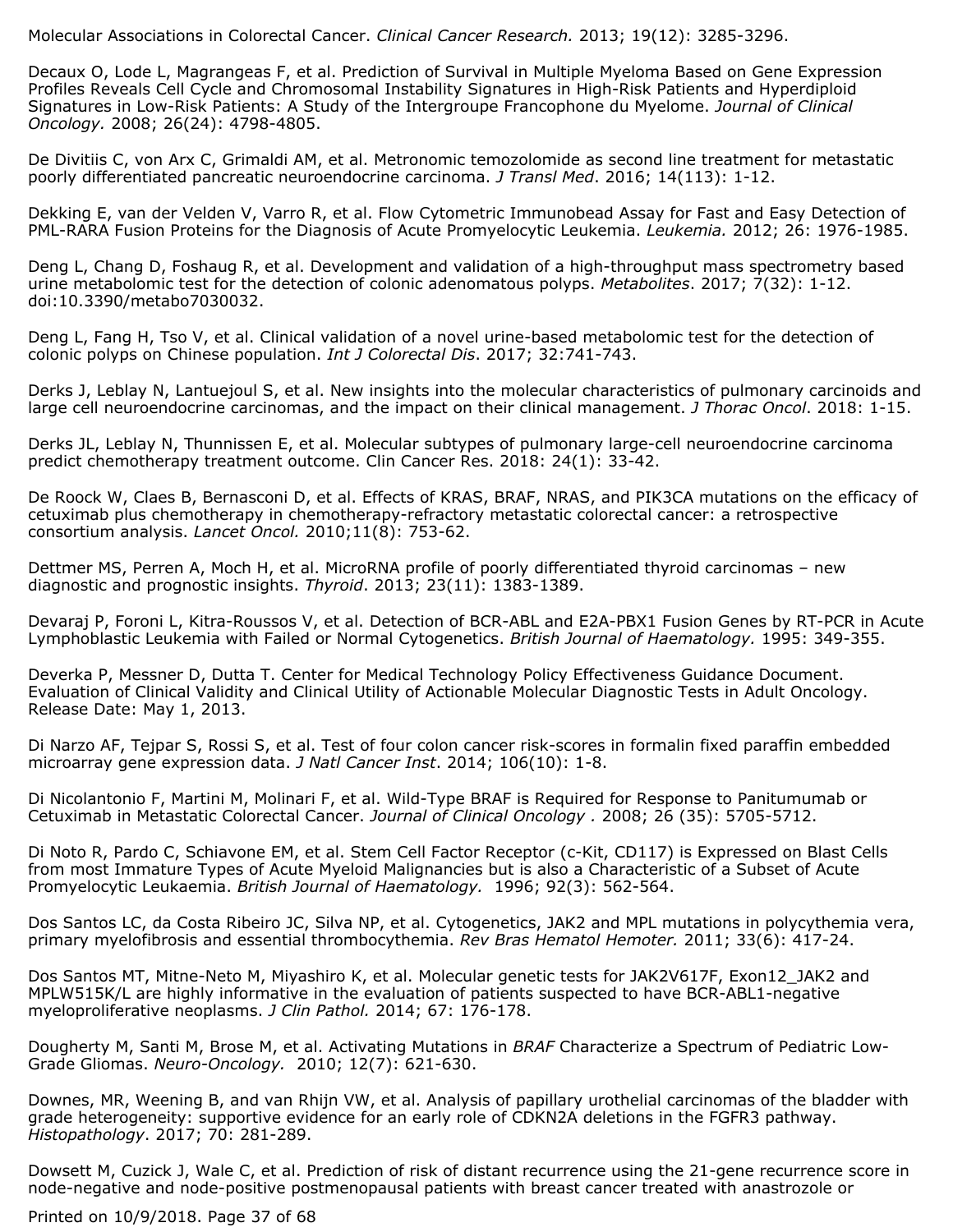tamoxifen: A TransATAC study. *Journal of Clinical Oncology.* 2010; 28(11): 1829-1834.

Dowsett M, Sestak I, Lopez-Knowles E, et al. Comparison of PAM50 Risk of Recurrence Score With Oncotype DX and IHC4 for Predicting Risk of Distant Recurrence After Endocrine Therapy. *J Clin Oncol.* 2013; 31: 2783-2790. doi: 10.1200/JCO.2012.46.1558. Epub 2013 Jul 1.

Duenas M, Martinez-Fernandez M, Garcia-Escudero R, et al. PIK3CA gene alterations in bladder cancer are frequent and associate with reduced recurrence in non-muscle invasive tumors. *Molecular Carcinogenesis*. 2015; 54: 566-576.

Duick DS, Klopper JP, Diggans JC, et al. Test Results on the Endocrinologist–Patient Decision to Operate on Patients with Thyroid Nodules with Indeterminate Fine-Needle Aspiration Cytopathology. *Thyroid*. 2012; 22(10): 996-1001.

Duployez N, Nibourel O, Marceau-Renaut A, et al. Minimal Residual Disease Monitoring in t(8;21) Acute Myeloid Leukemia Based on *RUNX1-RUNX1T1* Fusion Quantification on Genomic DNA. *American Journal of Hematology. 2*014; 89(6): 1-6.

Early Breast Cancer Trialists' Collaborative Group (EBCTCG) Report. *Lancet.* 2012; 379: 432-434.

Ecke TH, Sach MD, Lenk SV, et al. TP53 gene mutations as an independent marker for urinary bladder cancer progression. *International Journal of Molecular Medicine*. 2008; 21: 655-661.

Ecke TH, Schlechte HH, Hubsch A, et al. TP53 mutation in prostate needle biopsies-comparison with patients follow-up. *Anticancer Res*. 2007; 27: 4143-4148.

Ecke TH, Schlechte HH, Schiemenz K, et al. TP53 gene mutations in prostate cancer progression. *Anticancer Research*. 2010; 30:1579-1586.

Eisner R, Greiner R, Tso V, et al. A machine-learned predictor of colonic polyps based on urinary metabolomics. *BioMed Research International*. 2013; 303982: 1-11. http://dx.doi.org/10.1155/2013/303982

Erickson LA. Papillary Thyroid Carcinoma. *Atlas of Anatomic Pathology*. 2014; 31-50.

Espiritu SMG, Liu LY, Rubanova Y, et al. The evolutionary landscape of localized prostate cancers drives clinical aggression. *Cell.* 2018; 173: 1-11.

Estep AL, Palmer C, McCormick F, Rauen KA. Mutation Analysis of BRAF, MEK1 and MEK2 in 15 Ovarian Cancer Cell Lines: Implications for Therapy. *PLoS ONE.* 2007; 2(12): e1279.

Estrella JS, Broaddus RR, Mathews A, et al. Progesterone receptor and PTEN expression predict survival in patients with low- and intermediate-grade pancreatic neuroendocrine tumors. *Arch Pathol Lab Med*. 2014; 138: 1027-1036.

Fahy K, Augustine L, Sanden M, et al. Clinicans' Real World Perceptions of Pre-Nephrectomy Diagnostic Biopsy Performance as a Driver of Reduction in Unnecessary Surgeries in Renal Tumors. *JKCVHL.* 2015; 2(1): 1-14.

Fang SH, Efron JE, Berho ME, et al. Dilemma of stage II colon cancer and decision making for adjuvant chemotherapy. *J Am Coll Surg*. 2014; 219(5): 1056-1069.

Faquin W, Baloch ZW. Fine-Needle Aspiration of Follicular Patterned Lesions of the Thyroid: Diagnosis, Management, and Follow-Up According to National Cancer Institute (NCI) Recommendations. *Diagnostic Cytopathology*. 2010; 38: 731–739.

Fekete M, Santiskulvong C, Eng C, Dorigo O. Effect of PI3K/Akt Pathway Inhibition-Mediated G1 Arrest on Chemosensitization in Ovarian Cancer Cells. *Anticancer Research.* 2012; 32: 445-452.

FDA Labeling for ROMA Assay (Fujirebio R Diagnostics, Inc.)

FDA 510(K) approval document. September 6, 2013

Feng YZ, Shiozawa T, Miyamoto T, et al. BRAF Mutation in Endometrial Carcinoma and Hyperplasia: Correlation with KRAS and p53 Mutations and Mismatch Repair Protein Expression. *Clin Cancer Res.* 2005; 11: 6133-6138.

Filipits M, Nielsen T, Rudas M, et al. The PAM50 Risk of Recurrence score predicts risk for late distant recurrence after endocrine therapy in postmenopausal women with endocrine-responsive early breast cancer. *Clin Cancer*

Printed on 10/9/2018. Page 38 of 68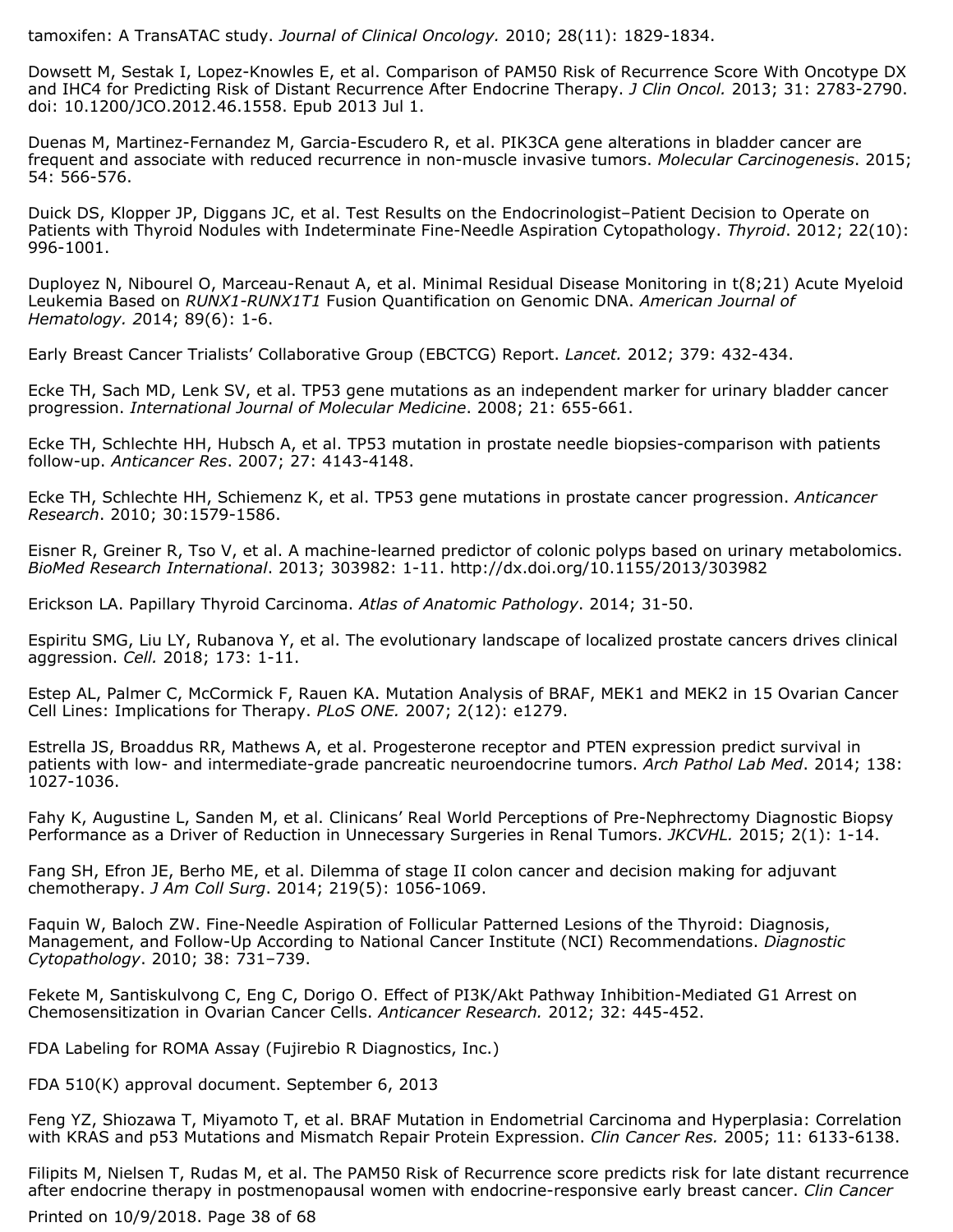*Res.* 2014; 20(5): 1-8.

Fonseca R, Bergasagel PL, Drach J, et al. International Myeloma Working Group molecular classification of multiple myeloma. *Leukemia.* 2009; 23: 2210-2221.

Forconi F, Sozzi E, Cencini E, et al. Hairy Cell Leukemias with Unmutated IGHV Genes Define the Minor Subset Refractory to Single-Agent Cladribine and with more Aggressive Behavior. *Blood.* 2009; 114 (21): 4696-4702.

Franc B, de la Salmoniere P, Lange F, et al. Interobserver and intraobserver reproducibility in the histopathology of follicular thyroid carcinoma. *Human Pathology*. 2003; 34(11): 1092-100.

Frates MC, Benson CB, Doubilet PM, et al. Prevalence and distribution of carcinoma in patients with solitary and multiple thyroid nodules on sonography. *Journal of Clinical Endocrinology Metabolism*. 2006; 91: 3411–3417.

Fridman E, Dotan Z, Barshack I, et al. Accurate Molecular Classification Of Renal Tumors Using MicroRNA Expression. *J Mol Diagn.* 2010; 12(5): 687-96.

Gale R, Green C, Allen C, et al. The Impact of *FLT3* Internal Tandem Duplication Mutant Level, Number, Size, and Interaction with *NPM1* Mutations in a Large Cohort of Young Adult Patients with Acute Myeloid Leukemia. *Blood.* 2008; 111 (5): 2776-2784.

Gale R, Hills R, Pizzey A, et al. Relationship between FLT3 Mutation Status, Biologic Characteristics, and Response to Targeted Therapy in Acute Promyelocytic Leukemia. *Blood.* 2005; 106 (12): 3768-3776.

Gallia G, Rand V, Siu I, et al. PIK3CA Gene Mutations in Pediatric and Adult Glioblastoma Multiforme. *Mol Cancer Res.* 2006; 4(10): 709-714.

Gallucci MI, Guadagni F, Marzano R, et al. Status of the p53, p16, RB1, and HER-2 genes and chromosomes 3, 7, 9 and 17 in advanced bladder cancer: correlation with adjacent mucosa and pathological parameters. *J Clin Pathol*. 2005; 58: 367-71.

Gao Q, Ye F, Xia X, et al. Correlation between PTEN Expression and PI3K/Akt Signal Pathway in Endometrial Carcinoma. *Med Sci.* 2009; 29(1): 59-63.

Gao T, Mei Y, Sun H, et al. The association of phosphatase and tensin homolog (PTEN) deletion and prostate cancer risk: A meta-analysis. *Biomedicine & Pharmacotherapy*. 2016; 83:114-121.

Gan X, Lin X, He R, et al. Prognostic and clinicopathological significance of downregulated p16 expression in patients with bladder cancer: A systematic review and meta-analysis. *Dis Markers*. 2016: 1-13.

Garand R, Beldjord K, Cave H, et al. Flow Cytometry and IG/TCR Quantitative PCR for Minimal Residual Disease Quantitation in Acute Lymphoblastic Leukemia: a French Multicenter Prospective Study on Behalf of the FRALLE, EORTC and GRAALL. *Leukemia.* 2013; 27: 370-376.

Garcia-Rostan G, Costa AM, Pereira-Castro I, et al. Mutation of the PIK3CA Gene in Anaplastic Thyroid Cancer. *Cancer Res.* 2005; 65: 10199-10207.

Garcia-Saenz JA, Bermejo B, Estevez, G, et al. SEOM clinical guidelines in early-stage breast cancer 2015. *Clinical Transl Oncol.* 2015: 17(12); 939-945. DOI 10.1007/s12094-015-1427-3.

Garcon I, Libura M, Delabesse E, et al. *DEK-CAN* Molecular Monitoring of Myeloid Malignancies Could Aid Therapeutic Stratification. *Leukemia.* 2005; 19: 1338-1344.

Gazdar AF. Activating and resistance mutations of EGFR in non-small-cell lung cancer: role in clinical response to EGFR tyrosine kinase inhibitors. *Oncogene*. 2009;28(Suppl 1): s24–s31.

Geisler JP, Goodheart MJ, Sood AK, et al. Mismatch Repair Gene Expression Defects Contribute to Microsatellite Instability in Ovarian Carcinoma. *Cancer.* 2003; 98: 2199-2206.

George J, Walter V, Peifer M, et al. Integrative genomic profiling of large-cell neuroendocrine carcinomas reveals distinct subtypes of high-grade neuroendocrine lung tumors. *Nat Commun*. 2018; 9(1048): 1-13.

Geybels MS, Fang M, Wright JL, et al. PTEN loss is associated with prostate cancer recurrence and alterations in tumor DNA methylation profiles. *Oncotarget*. 2017; 8(48): 84338-84348.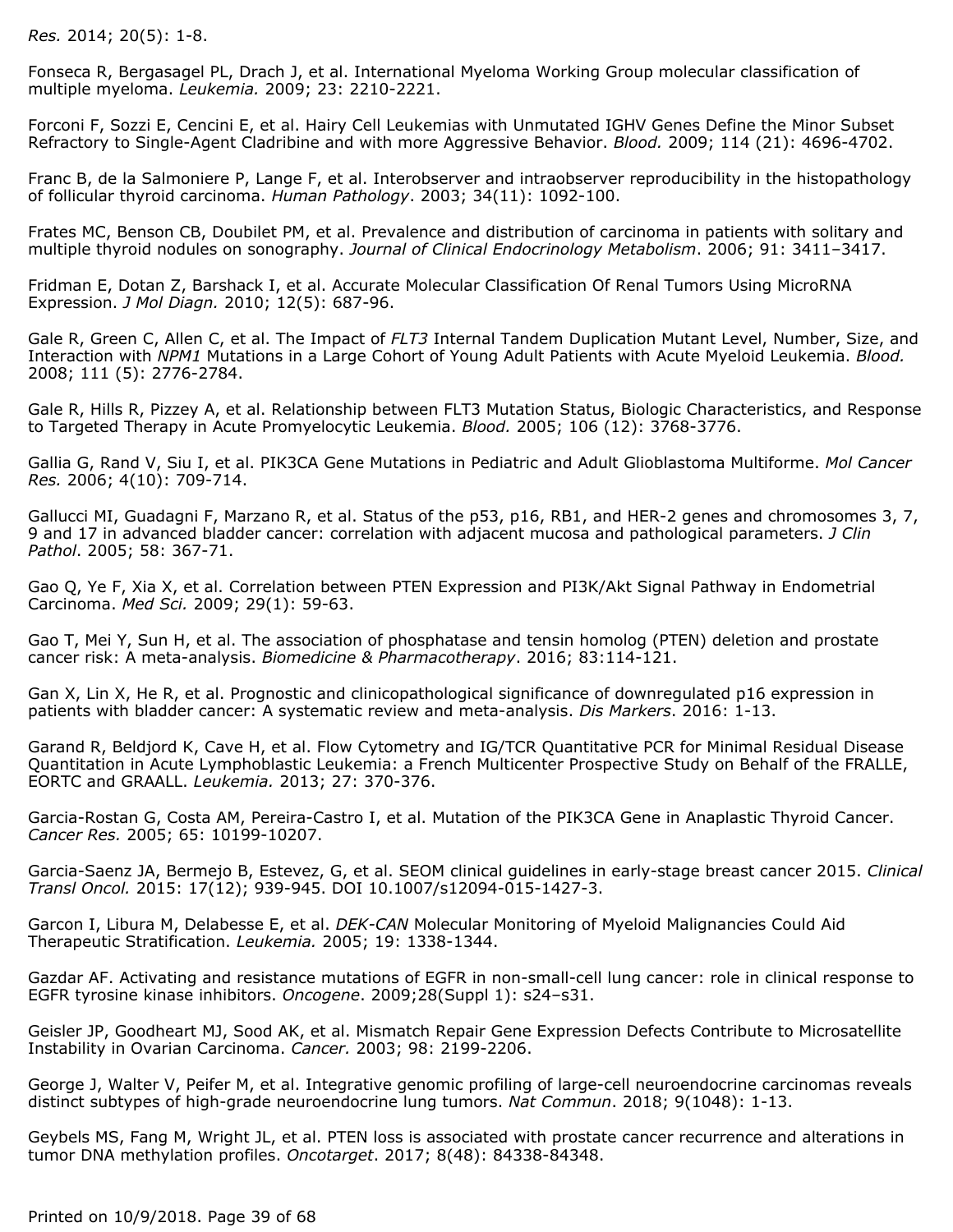Gharib H, Papini E, Paschke R, et al. American Association of Clinical Endocrinologists, Associazione Medici Endocrinologi, and European Thyroid Association Medical Guide lines for Clinical Practice. *Endocrinology Practice*. 2010; 16(Suppl 1): 1-43.

Gifford G, Paul J, Vasey PA, et al. The Acquisition of hMLH1 Methylation in Plasma DNA after Chemotherapy Predicts Poor Survival for Ovarian Cancer Patients. *Clin Cancer Res.* 2004; 10: 4420-4426.

Gillard M, Lack J, Pontier A, et al. Integrative genomic analysis of coincident cancer foci implicates CTNNB1 and PTEN alterations in ductal prostate cancer. *European Urology Focus*. 2017: 1-10.

Giordano TJ, Beaudenon-Huibregtse S, Shinde R, et al. Molecular testing for oncogenic gene mutations in thyroid lesions: a case-control validation study in 413 postsurgical specimens. *Human Patholology*. 2014; 45(7): 1339- 47.

Giordano TJ, Kuick R, Thomas DG, et al. Molecular classification of papillary thyroid carcinoma: distinct BRAF, RAS, and RET/PTC mutation-specific gene expression profiles discovered by DNA microarray analysis. *Oncogene.* 2005; 24: 6646-6656.

Glaser AP, Fantini D, Shilatifard A, et al. The evolving genomic landscape of urothelial carcinoma. *Nature Reviews Urology*. 2017; 14: 215-229.

Gleeson FC, Voss JS, Kipp BR, et al. Assessment of pancreatic neuroendocrine tumor cytologic genotype diversity to guide personalized medicine using a custom gastroenteropancreatic next-generation sequencing panel. *Oncotarget*. 2017; 8(55): 93464-93475.

Gnant M, Filipits M, Greil R, et al. Predicting distant recurrence in receptor-positive breast cancer patients with limited clinicopathological risk: using the PAM50 Risk of Recurrence score in 1478 postmenopausal patients of the ABCSG-8 trial treated with adjuvant endocrine therapy alone. *Annals of Oncology*. 2013; 00:1-7.

Gnant M, Filipits M, Greil R, et al. Predicting distant recurrence in receptor-positive breast cancer patients with limited clinicopathological risk: using the PAM50 Risk of Recurrence score in 1478 postmenopausal patients of the ABCSG-8 trial treated with adjuvant endocrine therapy alone. *Annals of Oncology*. 2013 (Advance Access published December 16, 2013).

Gnant M., Sestak I, Filipits M, et al. Identifying clinically relevant prognostic subgroups of postmenopausal women with node-positive early stage breast cancer treated with endocrine therapy: A combined analysis of ABCSG-8 and ATAC using the PAM50 risk of recurrence score and Intrinsic Subtype. *Annals of Oncology*. Advance Access May 1, 2015.

Goebell PJ and Knowles MA. Bladder cancer or bladder cancers? Genetically distinct malignant conditions of the urothelium. *Urol Oncol*. 2010; 28: 409-428.

Goldhirsch A, Winer E, Coates A, et al. Personalizing the treatment of women with early breast cancer: highlights of the St. Gallen International Expert Consensus of the Primary Therapy of Early Breast Cancer. *Annals of Oncology.* 2013; 24: 2206-2223.

Goldman JW, Shi P, Reck M, et al. Treatment Rationale and Study Design for the JUNIPER Study: A Randomized Phase III Study of Abemaciclib With Best Supportive Care Versus Erlotinib With Best Supportive Care in Patients With Stage IV Non-Small-Cell Lung Cancer With a Detectable KRAS Mutation Whose Disease Has Progressed After Platinum-Based Chemotherapy. *Clinical Lung Cancer*. 2016; 17(1): 80-84.

Gomez Saez JM. Diagnostic and Prognostic Markers in Differentiated Thyroid Cancer. *Current Genomics.* 2011; 12: 597-608.

Goyal B, Duncavage EJ, Martinez D, et al. Next-generation sequencing of salivary high-grad neuroendocrine carcinomas identifies alterations in RB1 and the mTOR pathway. *Experimental & Molecular Pathology*. 2014; 97: 572-578.

Goyle S, Maraveyas A. Chemotherapy for colorectal cancer. *Dig Surg*. 2005; 22: 401-414.

Green C, Koo K, Hills R, et al. Prognostic Significance of *CEBPA* Mutations in a Large Cohort of Younger Adult Patients with Acute Myeloid Leukemia: Impact of Double CEBPA Mutations and the Interaction with *FLT3* and *NPM1* Mutations. *Journal of Clinical Oncology.* 2010; 28 (16): 2739-2747.

Griewank KG, van de Nes J, Schilling B, et al. Genetic and clinic-pathologic analysis of metastatic uveal melanoma. *Modern Pathology*. 2014; 27: 175-183.

Printed on 10/9/2018. Page 40 of 68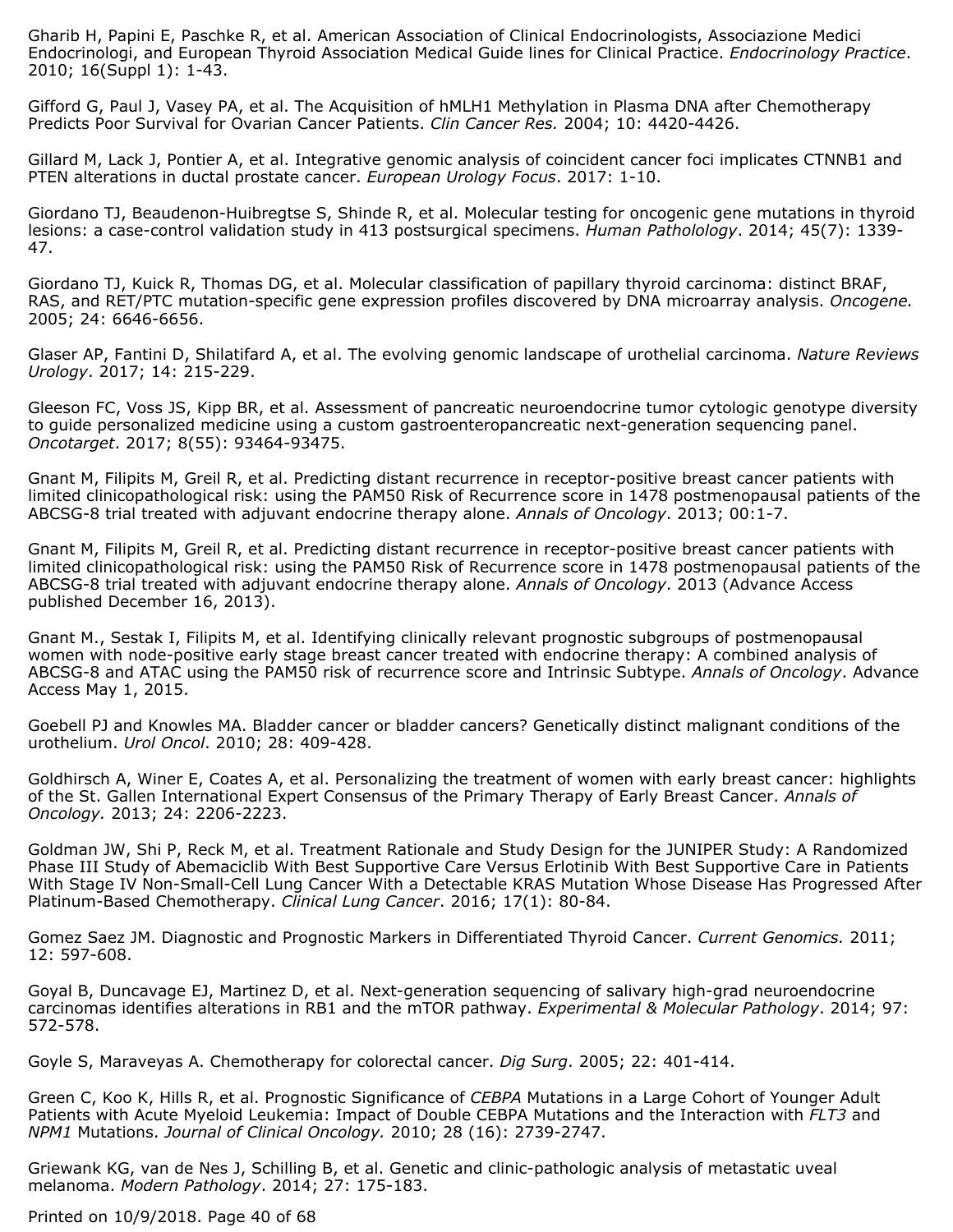Gruber JJ, Colevas AD. Differentiated Thyroid Cancer: Focus on Emerging Treatments for Radioactive Iodine-Refractory Patients. *Oncologist*. 2015; 20(2): 113-126. Epub 2015 Jan 23.

Guikema J, deBoer C, Haralambieva E, et al. IGH Switch Breakpoints in Burkitt Lymphoma: Exclusive Involvement of Noncanonical Class Switch Recombination. *Genes, Chromosomes & Cancer.* 2006; 45(9): 808- 819.

Gunn S. Mohammed MS, Gorre ME, et.al. Whole-genome scanning by array comparative genomic hybridization as a clinical tool for risk assessment in chronic lymphocytic leukemia. *J. Mol. Diagn.* 2008; 10:442-451.

Haessler J, Shaughnessy JD, Zhan F, et al. Benefit of Complete Response in Multiple Myeloma Limited to High-Risk Subgroup Identified by Gene Expression Profiling. *Clin Cancer Res.* 2007; 13(23): 7073-7079.

Haferlach C, Bacher U, Haferlach T, et al. The inv(3)(q21q26)/t(3;3)(q21;q26) is frequently accompanied by alterations of the RUNX1, KRAS and NRAS and NF1 genes and mediates adverse prognosis both in MDS and in AML: a study in 39 cases of MDS or AML. *Leukemia.* 2011; 25: 874-877.

Hamada S, Futamura N, Ikuta K, et al. CTNNB1 S45F mutation predicts poor efficacy of meloxicam treatment for desmoid tumors: A pilot study. *PLoS One*. 2014 9(5): e96391, 1-6.

Hamada S, Urakawa H, Kozawa E, et al: Nuclear expression of β-catenin predicts the efficacy of meloxicam treatment for patients with sporadic desmoid tumors. *Tumour Biol*. 2014; 35: 4561-4566.

Hamaguchi H, Nagata K, Yamamoto K, et al. Establishment of a Novel Human Myeloid Leukaemia Cell Line (FKH-1) with T(6;9) (p23;q34) and the Expression of *dek-can* Chimaeric Transcript. *British Journal of Haematology.*  $1998; 102(5): 1249-1256.$ 

Han C, Ma J, Zhao J, et al. EGFR Mutations, Gene Amplification, and Protein Expression and KRAS Mutations in Primary and Metastatic Tumors of Nonsmall Cell Lung Cancers and Their Clinical Implications: A Meta-Analysis. *Cancer Investigation.* 2011; 29: 626-634.

Han X, Ji Y, Zhao J, et al. Expression of PTEN and mTOR in pancreatic neuroendocrine tumors. *Tumour Biol*. 2013; 34: 2871-2879.

Handolias D, Hamilton AL, Salemi R, et al. Clinical responses observed with imatinib or sorafenib in melanoma patients expressing mutations in KIT. *British Journal of Cancer.* 2010; 102: 1219-1223.

Hanna N, Johnson D, Temin S, et al. Systemic therapy for stage IV non–small-cell lung cancer: American Society of Clinical Oncology clinical practice guideline update. *Journal of Clinical Oncology*. 2017;35:3484-3515.

Hari PN, Zhang MJ, Roy V, et al. Is the international Staging System superior to the Durie-Salmon staging system? A comparison in multiple myeloma patients undergoing autologous transplant. *Leukemia.* 2009: 23(8); 1528-34. Doi: 10.1038/leu.2009.61

Hayette S, Tigaud I, Thomas X, et al. Identification of a Rare e6a2 BCR-ABL Fusion Gene During the Disease progression of Chronic Myelomonocytic Leukemia: A Case Report. *Leukemia.* 2004; 18: 1735-1736.

He H, Jazdzewski K, Li W, et al. The role of microRNA genes in papillary thyroid carcinoma. *Proceedings of the National Academy of Science*. 2005; 102: 19075–19080.

He M, Breese V, Hang S, Zhang C, Xiong J, Jackson C. BRAF V600E Mutations in Endometrial Adenocarcinoma. *Diagn Mol Pathol.* 2013; 22(1): 35-40.

He Y, Van't Veer LJ, Mikolajewska-Hanclich I, et al. PIK3CA mutations predict local recurrences in rectal cancer patients. *Clin Cancer Res.* 2009; 15(22): 6956-62.

Hegedus L. Clinical practice. The thyroid nodule. *New England Journal of Medicine*. 2004; 351: 1764–1771.

Helmle KE, Otto CJ, Constantinescu G, Honore LH, Andrew SE. Variable MLH1 promoter methylation patterns in endometrial carcinomas of endometrioid subtype lacking DNA mismatch repair. *Int J Gynecol Cancer.* 2005; 15: 1089-1096.

Herandez-Aya L, Gonzalez-Angulo A. Adjuvant Systemic Therapies in Breast Cancer. *Surg Clin North Am.* 2013; 93(2): 473-491.

Herling M, Patel K, Teitell M, et al. High TCL1 expression and intact T-cell receptor signaling define a Printed on 10/9/2018. Page 41 of 68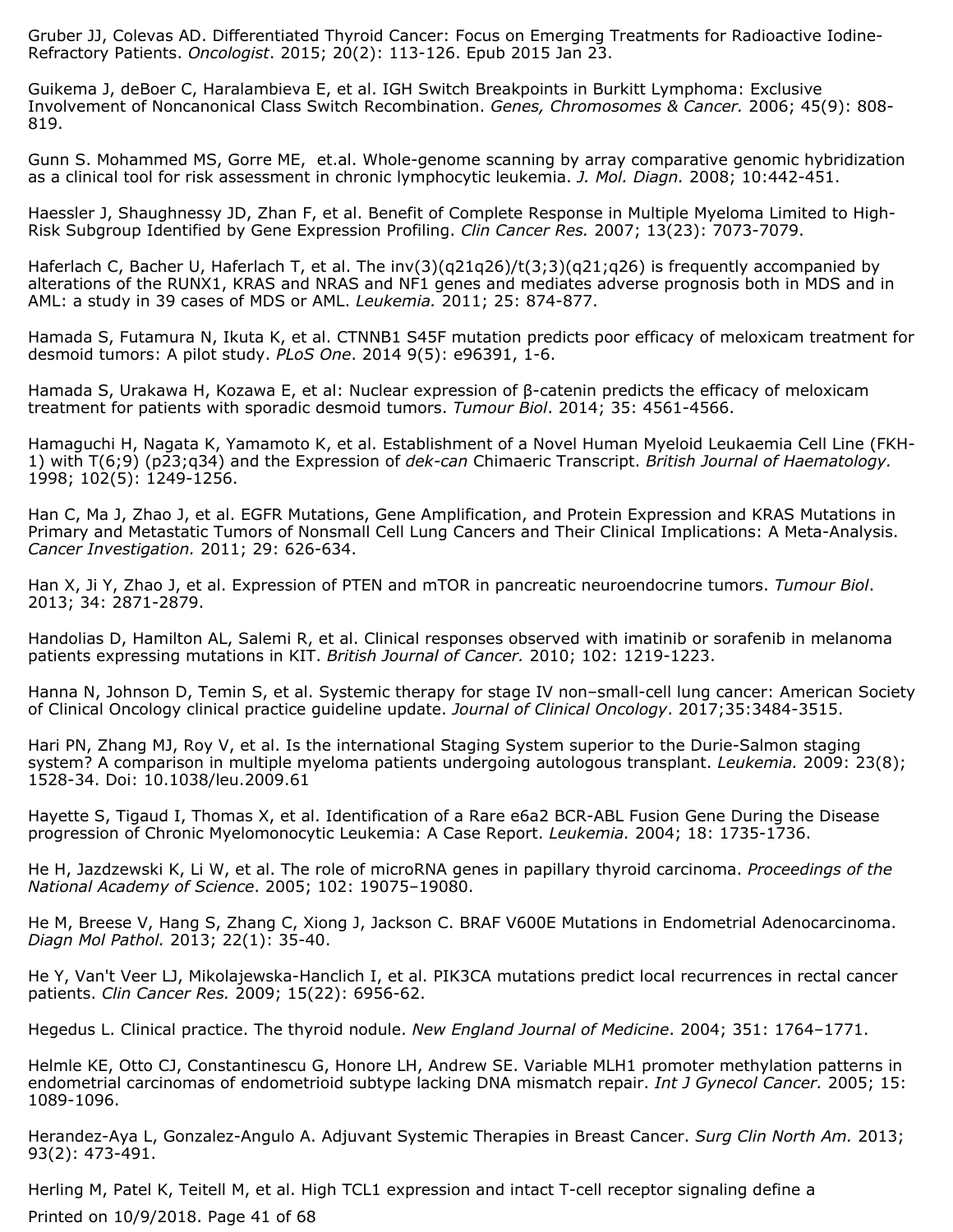hyperproliferative subset of T-cell prolymphocytic leukemia. *Blood.* 2008; 111: 328-337.

Hershman J, Lyko A. Follicular Thyroid Carcinoma. *Endocrine Updates*. 2012; 32: 155-169.

Holmfeldt L, Wei L, Diaz-Flores E, et al. The Genomic Landscape of Hypodiploid Acute Lymphoblastic Leukemia. *Nature Genetics.* 2013; 45(3): 242-252.

Horny H, Lange K, Sotlar K, et. al. Increase of Bone Marrow Lymphocytes in Systemic Mastocytosis: Reactive Lymphocytosis or Malignant Lymphoma? Immunohistochemical and Molecular Findings on Routinely Processed bone Marrow Biopsy Specimens. *J Clin Pathol.* 2003; 56: 575-578.

Hose D, Reme T, Hielscher T, et al. Proliferation is a central independent prognostic factor and target for personalized and risk adapted treatment in multiple myeloma. *Haematologica.* Sept 2010.

Hou H, Kuo Y, Liu C, et al. *DNMT3A* Mutations in Acute Myeloid Leukemia: Stability during Disease Evolution and Clinical Implications. *Blood.* 2012; 119(2): 559-568.

Hughes T, Branford S. Molecular Monitoring of BCR-ABL as a Guide to Clinical Management in Chronic Myeloid Leukaemia. *Blood Rev.* 2006; 20 (1): 29-41.

Hummel J, Carmen Frias Kletecka M, Sanks J, et al. Concomitant *BCR-ABL1* Translocation and *JAK2V617F* Mutation in Three Patients with Myeloproliferative Neoplasms. *Diagn Mol Pathol.* 2012; 21: 176-183.

Hundahl SA, Cady B, Cunningham MP, et al. Initial results from a prospective cohort study of 5583 cases of thyroid carcinoma treated in the United States during 1996. U.S. and German Thyroid Cancer Study Group. An American College of Surgeons Commission on Cancer Patient Care Evaluation study. *Cancer*. 2000; 89(1): 202- 17.

Huss S, Nehles J, Binot E, Et al. β catenin (CTNNB1) mutations and clinciopathological features of mesenteric desmoid-type fibromatosis. *Histopathology*. 2013; 62: 294-304.

Hussain M, Daignault-Newtown S, Twardowski PW, et al. Targeting androgen receptor and DNA repair in metastatic castration-resistant prostate cancer: Results from NCI 9012. *J Clin Oncol*. 2018; 36(10): 991-999.

Hyman DM, Puzanov I, Bubbiah V, et al. Vemurafenib in Multiple Nonmelanoma Cancers with BRAF V600 Mutations. *N.Eng J Med*. 2015; 373(8): 726-736.

Hyman D, Smyth L, Donoghue M, et al. AKT Inhibition in Solid Tumors with AKT1 Mutations. *Journal of Clinical Oncology*. 2017; 35(20); 2251-2259.

Ida C, Lambert S, Fausto J, et al. BRAF Alterations are Frequent in Cerebellar Low-Grade Astrocytomas with Diffuse Growth Pattern. *J Neuropathol Exp Neurol.* 2012; 71(7): 631-639.

Ikezoe T, Kojima S, Furihata M, et al. Expression of p-JAK2 Predicts Clinical Outcome and is a Potential Molecular Target of Acute Myelogenous Leukemia. *International Journal of Cancer.* 2011; 129(10): 2512-2521.

Iorio MV, Ferracin M, Liu CG, et al. MicroRNA gene expression deregulation in human breast cancer. *Cancer Research*. 2005; 65: 7065–7070.

Ishida H, Kasajima A, Kamei T, et al. SOX2 and Rb1 in esophageal small-cell carcinoma: their possible involvement in pathogenesis. *Modern Pathology*. 2017; 30: 660-671.

Itonaga H, Tsushima H, Imanishi D, et al. Molecular Analysis of the BCR-ABL1 Kinase Domain in Chronic-Phase Chronic Myelogenous Leukemia Treated with Tyrosine Kinase Inhibitors in Practice: Study by the Nagasaki CML Study Group. *Leukemia Research.* 2014;38 (1): 76-83.

Iyer G, Al-Ahmadie H, Schultz N, et al. Prevalence and co-occurrence of actionable genomic alterations in highgrade bladder cancer. *J Clin Oncol*. 2013; 31(25): 3133-3140.

Jain P, Kantarjian H, Patel K, et al. Mutated *NPM1* in Patients with Acute Myeloid Leukemia in Remission and Relapse. *Leukemia & Lymphoma* 2013: 1-8.

Jakob JA, Bassett RL Jr, Ng CS, et al. NRAS mutation status is an independent prognostic factor in metastatic melanoma. *Cancer.* 2012; 118(16): 4014-23.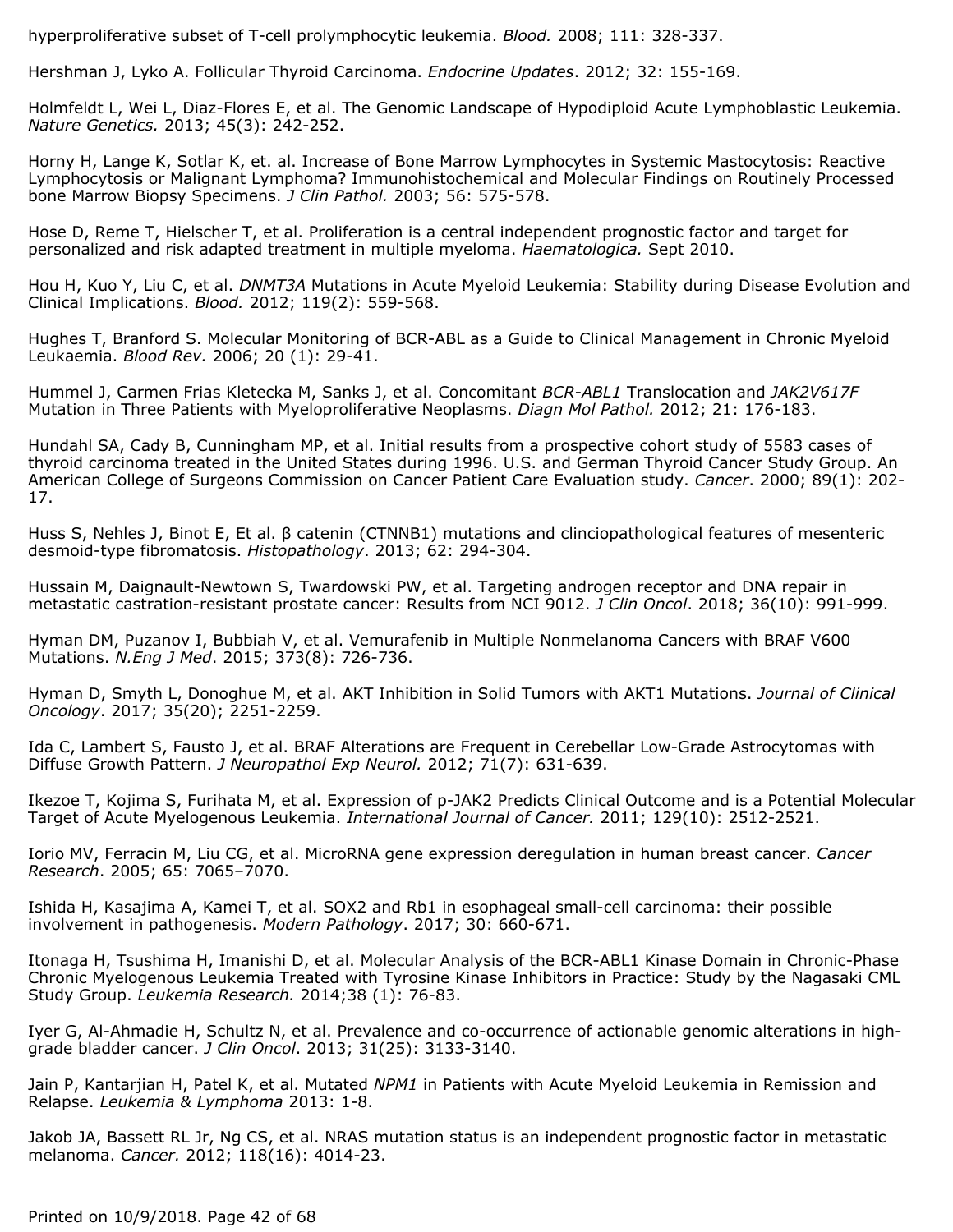Jamasphishvili T, Berman DM, Ross AE, et al. Clinical implications of PTEN loss in prostate cancer. *Nature Reviews Urology*. 2018; 15: 222-234.

Jeuken J, Sijben A, Alenda C, et al. Robust Detection of EGFR Copy Number Changes and EGFR Variant III: Technical Aspects and Relevance for Glioma Diagnostics. *Brain Pathology.* 2009; 19: 661-671.

Ji JH, Oh YL, Hong M, et al. Identification of driving ALK fusion genes and genomic landscape of medullary thyroid cancer. *PLoS Genet*. 2015;11(8):e1005467. https:// doi.org/10.1371/journal.pgen.1005467

Jiang Y, Gao B, Zhang X, et al. Prevention and treatment of recurrent laryngeal nerve injury in thyroid surgery. *International Journal of Clinical Experience in Medicine*. 2014; 7(1): 101-7.

Jiao Y, Shi C, Edil BH, et al. DAXX/ATRX, MEN1, and mTOR pathway genes are frequently altered in pancreatic neuroendocrine tumors. *Science.* 2011; 331(6021): 1199-1203.

Jin S, Chang IH, Kim JW, et al. Identification of downstream genes of the mTOR pathway that predict recurrence and progression in non-muscle invasive high-grade urothelial carcinoma of the bladder. *J Korean Med Sci*. 2017; 32:1327-1336.

Jo VY, Stelow EB, Dustin SM, et al. Malignancy risk for fine-needle aspiration of thyroid lesions according to the Bethesda system for reporting thyroid cytopathology. *American Journal of Clinical Pathology*. 2010; 134: 450–6.

Jocham D, Stepp H, Waidelich R. Photodynamic diagnosis in urology: State-of-the-art. *European Urology*. 2008; 53: 1138-1150.

Joseph RW, Sullivan RJ, Harrell R, et al. Correlation of NRAS Mutations With Clinical Response to High-dose IL-2 in Patients With Advanced Melanoma. *Journal of Immunotherapy.* 2012; 35: 66-72.

Jug R, Datto M, Jiang X. Molecular testing for indeterminate thyroid nodules: Performance of the afirma gene expression classifier and ThyroSeq panel. *Cancer Cytopathol*. 2018. DOI: 10.1002/cncy.21993, wileyonlinelibrary.com.

Kadia T, Kantarjian H, Kornblau S, et al. Clinical and Proteomic Characterization of Acute Myeloid Leukemia with Mutated RAS. *Cancer.* 2012; 118(22): 5550-5559.

Kaeferstein A, Krug U, Tiesmeier J, et al. The emergence of a C/EBPα mutation in the clonal evolution of MDS towards secondary AML. *Leukemia.* 2003; 17: 343-349.

Kaneki E, Oda Y, Ohishi Y, et al. Frequent Microsatellite Instability in Synchronous Ovarian and Endometrial Adenocarcinoma and Its Usefulness for Differential Diagnosis. *Human Pathology.* 2004; 35: 1484-1493.

Kavalieris L, O'Sullivan P, Frampton C, et al. Performance Characteristics of a Multigene Urine Biomarker Test for Monitoring for Recurrent Urothelial Carcinoma in a Multicenter Study. *The Journal of Urology*. (2017), DOI 10.1016/j.juro.2016.12.010

Kavalieris L, O'Sullivan PJ, Suttie JM, et al. A segregation index combining phenotypic (clinical Characteristics) and genotypic (gene expression) biomarkers from a urine sample to triage out patients presenting with hematuria who have a low probability of urothelial carcinoma. BMC Urology. 2015; 15: 23. DOI 10.1186/s12894-015-0018-5

Keedy VL, Temin S, Somerfield MR, et al. American Society of Clinical Oncology Provisional Clinical Opinion: Epidermal Growth Factor Receptor (EGFR) Mutation Testing for Patients With Advanced Non-Small-Cell Lung Cancer Considering First-Line EGFR Tyrosine Kinase Inhibitor Therapy. *J Clin Oncol.* 2011; 29: 2121-2127.

Kelemen K, Kovacsovics T, Braziel R, et al. RAS Mutations in Therapy-Related Acute Myeloid Leukemia after Successful Treatment of Acute Promyelocytic Leukemia. *Leukemia & Lymphoma.* 2012; 53(5): 999-1002.

Kennedy RD, Bylesjo M, Kerr P, et al. Development and independent validation of a prognostic assay for stage II colon cancer using formalin-fixed paraffin-embedded tissue. *J Clin Oncol*. 2011; 29(35): 4620-4626.

Keutgen XM, Filicori F, Crowley MJ, et al. A panel of four miRNAs accurately differentiates malignant from benign indeterminate thyroid lesions on fine needle aspiration. *Clinical Cancer Research*. 2012; 18:2032-2038.

Kilon A, Noel P, Akin C, et al. Elevated Serum Tryptase Levels Identify a Subset of Patients with a Myeloproliferative Variant of Idiopathic Hypereosinophilic Syndrome Associated with Tissue Fibrosis, Poor Prognosis, and Imatinib Responsiveness. *Blood.* 2003; 101(12): 4660-4666.

Printed on 10/9/2018. Page 43 of 68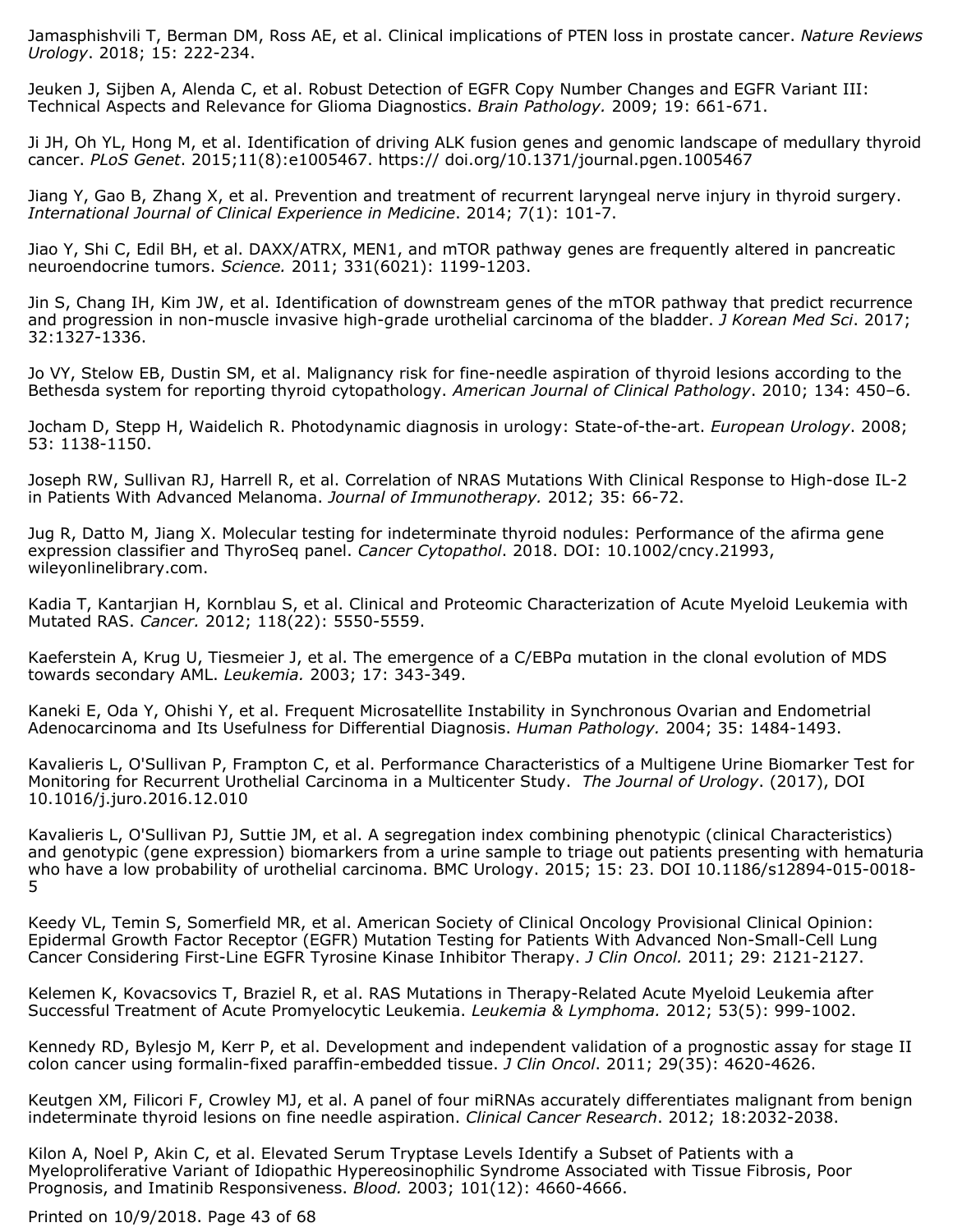Kim I, Kim H, Choung H, et al. PML/RARA Rearrangement Associated with a t(15;19;17) in a Case of Acute Myeloid Leukemia with Abundant Myelocytes with Salmon-pink Cytoplasm. *Cancer Genetics and Cytogenetics.* 2006; 169(1): 81-82.

Kim PH, Cha EK, Sfakianos JP, et al. Genomic predictors of survival in patients with high-grade urothelial carcinoma of the bladder. *European Urology*. 2015; 67: 198-201.

Kim TH, Park YJ, Lim JA, et al. The Association of the BRAFV600E Mutation With Prognostic Factors and Poor Clinical Outcome in Papillary Thyroid Cancer: A Meta-Analysis. *Cancer.* 2012; 118: 1764-73.

Kitano M, Rahbari R, Patterson EE, et al. Evaluation of candidate diagnostic microRNAs in thyroid fine-needle aspiration biopsy samples. *Thyroid*. 2012; 22: 285-291.

Kiyoi H, Naoe T, Nakano Y, et al. Prognostic Implication of FLT3 and N-RAS Gene Mutations in Acute Myeloid Leukemia. *Blood.* 1999; 93(9): 3074-3080.

Kluth M, Harasimowicz S, Burkhardt L, et al. Clinical significance of different types of p53 gene alteration in surgically treated prostate cancer. *Int J Cancer*. 2014; 135:1369-1380.

Kohlmann A, Grossmann V, Klein H, et al. Next-Generation Sequencing Technology Reveals a Characteristic pattern of Molecular Mutations in 72.8% of Chronic Myelomonocytic Leukemia by Detecting Frequent Alterations in *TET2, CBL, RAS,* and *RUNX1. Journal of Clinical Oncology.* 2010; 28 (24): 3858-3865.

Kolasa IK, Rembiszewska A, Janiec-Jankowska A, et al. PTEN mutation, expression and LOH at its locus in ovarian carcinomas. Relation to *TP53, K-RAS and BRCA1* mutations. *Gynecologic Oncology.* 2006; 103: 692-697.

Kolquist K, Schultz RA, Furrow A, et.al. Microarray-based comparative genomic hybridization of cancer targets reveals novel recurrent genetic aberrations in the myelodysplastic syndromes. *Cancer Genet.* 2011; 204: 603- 628.

Kompier LC, Lurkin I, van der Aa MN, et al. FGFR3 HRAS, KRAS, NRAS and PIK3CA mutations in bladder cancer and their potential as biomarkers for surveillance and therapy. *PLoS One*. 2010; 5(11) e13821: 1-13.

Kondo T, Ezzat S, Asa SL. Pathogenetic mechanisms in thyroid follicular-cell neoplasia. *Nature Reviews Cancer*. 2006; 6(4): 292-306.

Konukiewitz B, Schlitter AM, Jesinghaus M, et al. Somatostatin receptor expression related to TP53 and RB1 alterations in pancreatic and extrapancreatic neuroendocrine neoplasms with a Ki67-index above 20%. *Modern Pathology*. 2017; 30: 587-598.

Kook H, Risitano An, Zeng W, et al. Changes in T-cell Receptor VB Repertoire in Aplastic Anemia: Effects of Different Immunosuppressive Regimens. *Blood.* 2002; 99 (10): 3668-3675.

Korkolopoulu P, Levidou G, Trigka EA, et al. A comprehensive immunohistochemical and molecular approach to the PI3K/AKT/mTOR (phosphoinositide 3-kinase/v-akt murine thymoma viral oncogene/mammalian target of rapamycin) pathway in bladder urothelial carcinoma. *BJU Int*. 2012; 110: E1237-1248.

Kosmider O, Gelsi-Boyer V, Slama L, et al. Mutations of IDH1 and IDH2 genes in early and accelerated phases of myelodysplastic syndromes and MDS/myeloproliferative neoplasms. *Leukemia.* 2010; 24: 1094-1096.

Krakstad C, Birkeland E, Seidel D, et al. High-Throughput Mutation Profiling of Primary and Metastatic Endometrial Cancers Identifies KRAS, FGFR2 and PIK3CA to Be Frequently Mutated. *PLoS ONE.* 2012; 7(12): e52795.

Krausch M, Raffel A, Anlauf M, Loss of PTEN Expression in neuroendocrine pancreatic tumors. *Horm Metab Res*. 2011; 43: 865-871

Kristensen T, Vestergaard H, Bindslev-Jensen C, et al. Sensitive KIT D816V Mutation Analysis of Blood as a Diagnostic Test in Mastocytosis. American Journal of Hematology. 2014: 1-6.

Kulac I, Arslankoz S, Netto GJ, et al. Reduced immunohistochemical PTEN staining is associated with higher progression rate and recurrence episodes in non-invasive low-grad papillary urothelial carcinoma of the bladder. *Virchows Arch*. 2018. https://doi.org/10.1007/s00428-018-2302-8

Kulke MH, Hornick JL, Frauenhoffer C, et al. 06-methylguanine DNA methyltransferase deficiency and response to Temozolomid-based therapy in patients with neuroendocrine tumors. *Clin Cancer Res*. 2009; 15(1): 338-345.

Printed on 10/9/2018. Page 44 of 68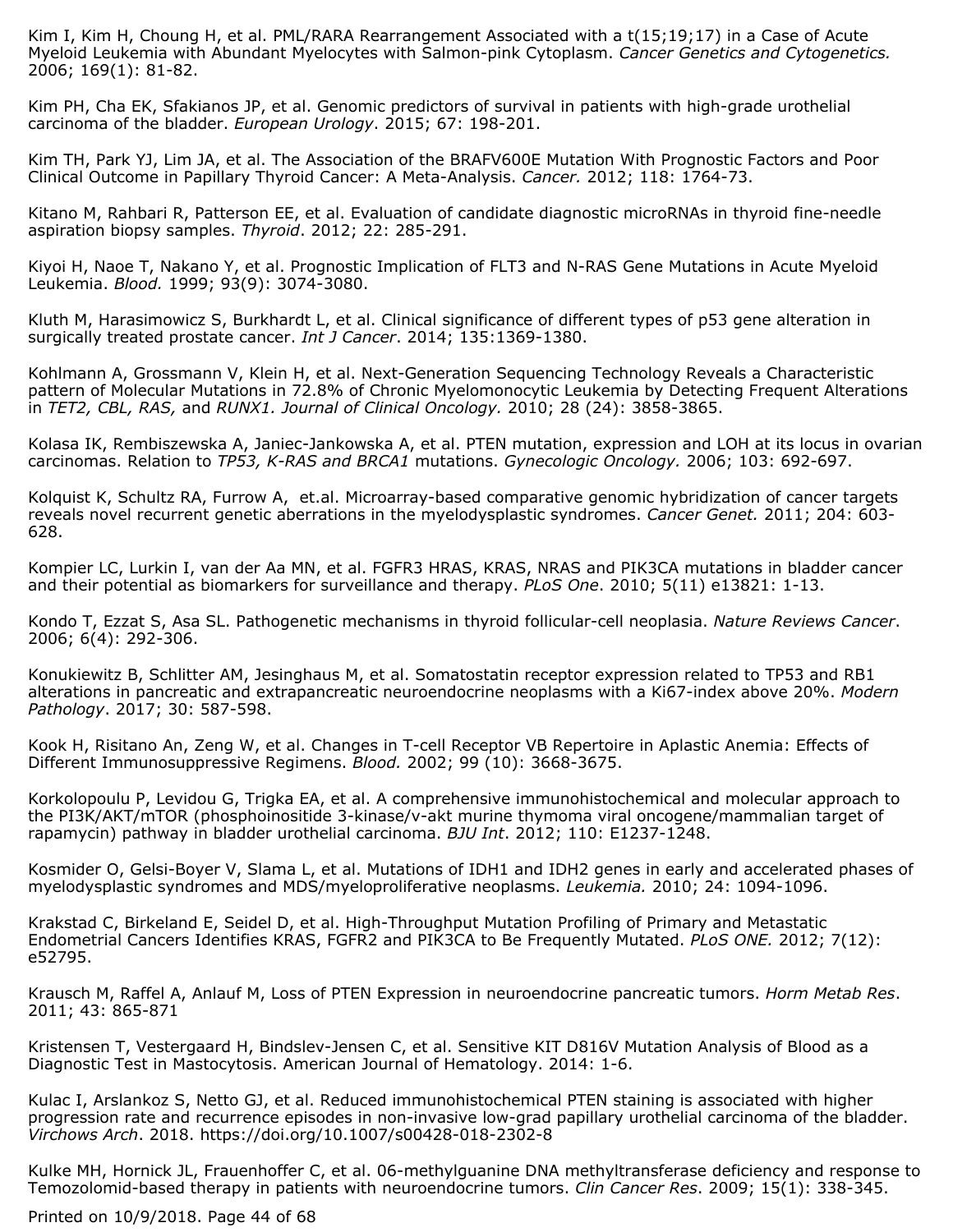Labourier E, Shifrin A, Busseniers AE, et al. Molecular testing for miRNA, mRNA and DNA on fine needle aspiration improves the preoperative diagnosis of thyroid nodules with indeterminate cytology. *Journal of Clinical Endocrinology and Metabolism.* 2015; 100(7): 2743-2750. Doi:10.1210/jc.2015-1158

Lai A, Kharbanda S, Pope W, et al. Evidence for Sequenced Molecular Evolution of IDH1 Mutant Glioblastoma from a Distinct Cell of Origin. *Journal of Clinical Oncology.* 2011; 29 (34): 4482-4490.

Land SR, Kopec JA, Cecchini RS, et al. Neurotoxicity from oxaliplatin combined with weekly bolus fluorouracil and leucovorin as surgical adjuvant chemotherapy for stage II and III colon cancer: NSABP C-07. *J Clin Oncol.* 2007; 25(16): 2205-2211.

Laurent-Puig P, Gilles A, Buc M, et al. Analysis of PTEN, BRAF, and EGFR status in determining benefit from cetuximab therapy in wild-type KRAS metastatic colon cancer. *J Clin Oncol*. 2009; 27(35): 5924-5930.

Lazar AJ, Tuvin D, Hajibashi S, et al. Specific mutations in the β-Catenin gene (CTNNB1) correlate with local recurrence in sporadic desmoid tumors. *Am J Pathol*. 2008; 173(5): 1518-27.

Lazaris AC, Zarogiannos A, Kavantzas N, et al. MLH1 Mismatch Repair Gene Product is Associated with Apoptotic Potential of Urothelial Bladder Carcinomas. Anticancer Research. 2006; 26: 1535-1542.

Lee H, Choi SK, and Ro JY. Overexpression of DJ-1 and HSP90a, and loss of PTEN associated with invasive urothelial carcinoma of urinary bladder: Possible prognostic markers. *Oncology Letters*. 2012; 3: 507-512.

Lee L, How J, Tabah RJ, et al. Cost-effectiveness of molecular testing for thyroid nodules with atypia of undetermined significance cytology. *Journal of Clinical Endocrinology and Metabolism*. 2014; 99(8): 2674-82.

Lee SH, Kim JE, Jang HS, et al. Genetic alterations among Korean melanoma patients showing tumor heterogeneity: A comparison between primary tumors and corresponding metastatic lesions. Accepted Article. *Cancer Research and Treatment*. 2018: 1-29. Doi: 10.4143/crt.2017.535

Le Guellec S, Soubeyran I, Rochaix P, et al. CTNNB1 mutation analysis is a useful tool for the diagnosis of desmoid tumors: a study of 260 desmoid tumors and 191 potential morphologic mimic. *Modern Pathology*. 2012; 25: 1551.-58.

Leventaki V, Rodic V, Tripp S, et al. TP53 Pathway Analysis in Paediatric Burkitt Lymphoma Reveals Increased MDM4 Expression as the only TP53 Pathway Abnormality Detected in a Subset of Cases. *British Journal of Haematology*. 2012; 158(6): 763-771.

Levine Rl, Gilliland DG. JAK-2 Mutations and their Relevance to Myeloproliferative Disease. *Curr Opin Hematol*. 2007; 14(1): 43-7.

Ley T, Ding L, Walter M, et al. DNMT3A Mutations in Acute Myeloid Leukemia. *The New England Journal of Medicine*. 2010; 363(25): 2424-2433.

Li AFY, Tsay SH, Liang WY, et al. Clinical Significance of p16INK4A and p53 overexpression in endocrine tumors of the gastrointestinal tract. *Am J Clin Pathol*. 2006; 126: 856.865.

Li B, Liu S, Niu Y, et al. Altered Expression of the TCR Signaling Related Genes CD3 and FC?Rl? in Patients with Aplastic Anemia. *Journal of Hematology & Oncology*. 2012; 5: 1-7.

Li H, Robinson KA, Anton B, et al. Cost-effectiveness of a novel molecular test for cytologically indeterminate thyroid nodules. *Journal of Clinical Endocrinology and Metabolism*. 2011; 96(11): E1719-26.

Liao X, Morikawa T, Lochhead P, et al. Prognostic Role of PIK3CA Mutation in Colorectal Cancer: Cohort Study and Literature Review. *Clinical Cancer Research*. 2012; 18(8): 2257-2268.

Lim S, Koh MJ, Jeong HJ, et al. Fibroblast growth factor receptor 1 overexpression Is associated with poor survival in patients with resected muscle invasive urothelial carcinoma. *Yonsei Med J*. 2016; 57(4):831-839.

Lin C, Lai Y, Lin T, et al. Clinicopathologic Features and Prognostic Analysis of MSI-High Colon Cancer. *Int J Colorectal Dis*. 2012; 27(3): 277-286.

Lin J, Yao D-m, Qian J, et al. IDH1 and IDH2 mutation analysis in Chinese patients with acute myeloid leukemia and myelodysplastic syndrome. *Ann Hematol*. 2012; 91: 519-525.

Lin J, Yao D-m, Qian J, et al. Recurrent DNMT3A R882 Mutations in Chinese Patients with Acute Myeloid Leukemia Printed on 10/9/2018. Page 45 of 68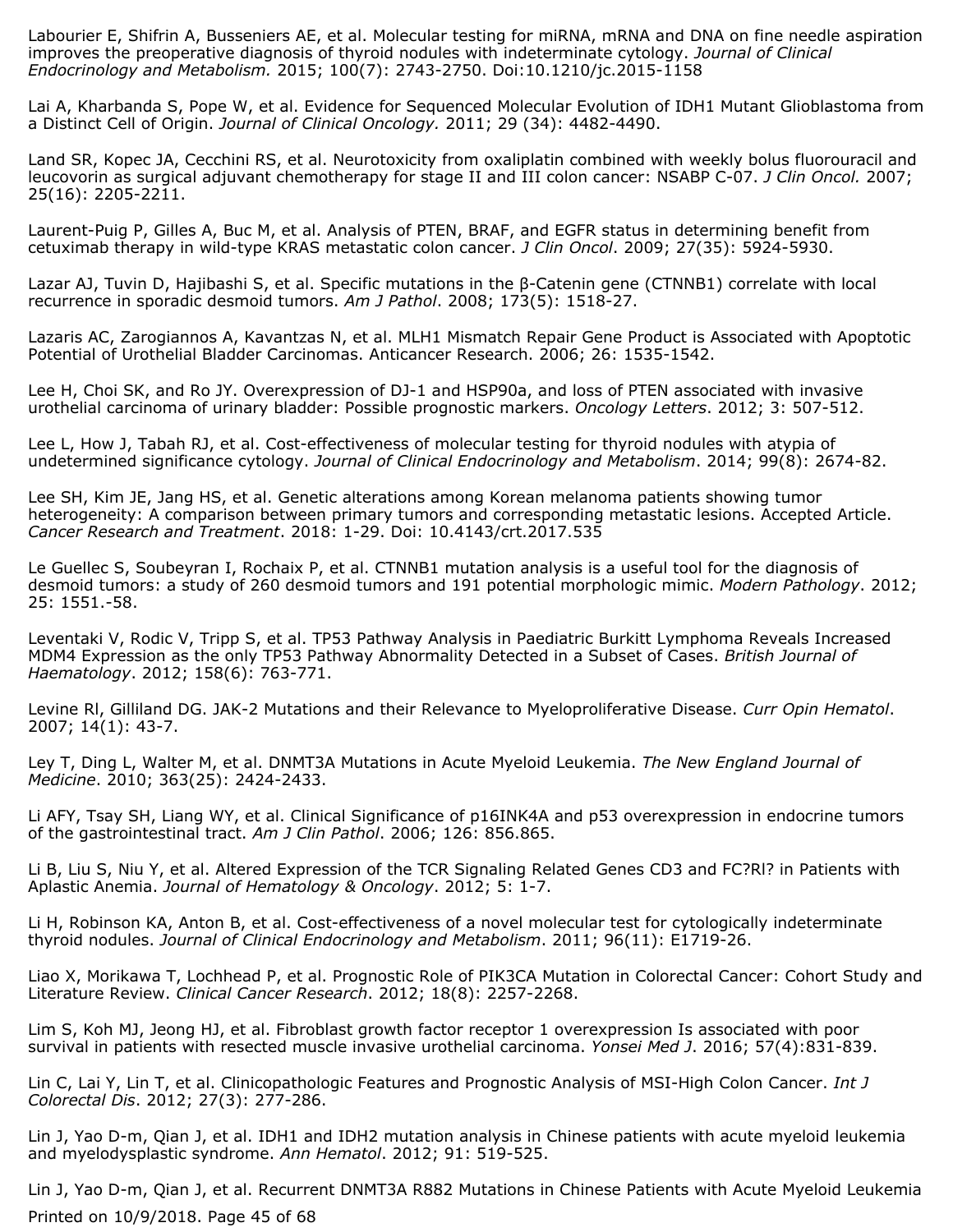and Myelodysplastic Syndrome. *PLoS ONE*. 2011; 6(10): e26906.

Lin VC, Huang CY, Lee YC, et al. Genetic variations in TP53 binding sites are predictors of clinical outcomes in prostate cancer patients. *Arch Toxicol*. 2014; 88: 901-911.

Lindeman NI, Cagle PT, Aisner DL, et al. Updated molecular testing guideline for the selection of lung cancer patients for treatment with targeted tyrosine kinase inhibitors: Guideline from the College of American Pathologists, the International Association for the Study of Lung Cancer, and the Association for Molecular Pathology. *The Journal of Molecular Diagnostics*. 2018; 20(2): 129-159.

Lindeman NI, Cagle PT, Beasley MB, et al. Molecular testing guideline for selection of lung cancer patients for EGFR and ALK tyrosine kinase inhibitors: guideline from the College of American Pathologists, International Association for the Study of Lung Cancer, and Association for Molecular Pathology. *Arch Pathol Lab Med*. 2013; 137(6): 828-860.

Liu L, Wang J, Li X, et al. miR-204-5p suppresses cell proliferation by inhibiting IGFBP5 in papillary thyroid carcinoma. *Biochemistry Biosphysics Research Community*. 2015; 457(4): 621-6.

Liu W, X Tan, Luo X, et al. Prognostic Significance of Tet Methylcytosine Dioxygenase 2 (TET2) Gene Mutations in Adult Patients with Acute Myeloid Leukemia: a Meta-analysis. *Leukemia & Lymphoma*. 2014; 55: 1-8.

Liu X, Jia Y, Stoopler MB, et al. Next-Generation Sequencing of Pulmonary Sarcomatoid Carcinoma Reveals High Frequency of Actionable MET Gene Mutations. *J Clin Oncol*. 2016; 34(8): 794-802.

Liu Y, Yanbin S, Wenli M, et al. Decreased MicroRNA-30a Levels are Associated with Enhanced ABL1 and BCR-ABL1 Expression in Chronic Myeloid Leukemia. *Leukemia Research*. 2013; 37(3): 349-356.

Livhits MJ, Kuo EJ, Leung AM, et al. Gene expression classifier versus targeted next-generation sequencing in the management of indeterminate thyroid nodules. *JCEM*. 2018. Advance online publication. DOI: 10.1210/jc.2017- 02754/4951503

Lloyd RV, Erickson LA, Casey MB, et al. Observer variation in the diagnosis of follicular variant of papillary thyroid carcinoma. *American Journal of Surgical Pathology*. 2004; 28(10):1336-40.

Lokhandwala T, Bittoni MA, Dann RA, et al. Costs of Diagnostic Assessment for Lung Cancer: A Medicare Claims Analysis. *Clin Lung Cancer*. 2017;18(1): e27-e34.

Lokman U, Erickson AM, Vasarainen H, et al. PTEN loss but not ERG expression in diagnostic biopsies Is associated with increased risk of progression and adverse surgical findings in men with prostate cancer on active surveillance. *European Urology Focus*. 2017: 1-7.

Lopez-Knowles E, Hernandez S, Malats N, et al. PIK3CA mutations are an early genetic alteration associated with FGR3 mutations in superficial papillary bladder tumors. *Cancer Res*. 2006; 66(15): 7401-4.

Lorenzo F, Nishii K, Monma F, et al. Mutational analysis of the KIT gene in myelodysplastic syndrome (MDS) and MDS-derived leukemia. Leukemia Research. 2006; 30: 1235-1239.

Lotan Y, O'Sullivan P, Raman JD, et al. Clinical comparison of noninvasive urine tests for ruling out recurrent urothelial carcinoma. Urologic Oncology: Seminars and Original Investigations. 2017; http://dx.doi.org/10.1016/j.urolonc.2017.03.008

Lough T, Luo Q, Luxmanan C, et al. Clinical utility of a non-invasive urine test for risk assessing patients with no obvious benign cause of hematuria: a physician-patient real world data analysis. *BMC Urology* 2018; 18(18): 1-9.

Lough T, Luo Q, O'Sullivan P, et al. Clinical utility of Cxbladder monitor for patients with a history of urothelial carcinoma: A physician-patient real-world clinical data analysis. *Oncol Ther.* https://doi.org/10.1007/s40487-018 -0059-5.

Lorenzo F, Nishii K, Monma F, et al. Mutational analysis of the KIT gene in myelodysplastic syndrome (MDS) and MDS-derived leukemia. *Leukemia Research*. 2006; 30: 1235-1239.

Lotan Y, O'Sullivan P, Raman JD, et al. Clinical comparison of noninvasive urine tests for ruling out recurrent urothelial carcinoma. *Urologic Oncology: Seminars and Original Investigations*. 2017; http://dx.doi.org/10.1016/j.urolonc.2017.03.008

Louie CY, Concepcion W, Park JK, et al. Hepatoblastoma arising in a pigmented β-catenin-activated hepatocellular

Printed on 10/9/2018. Page 46 of 68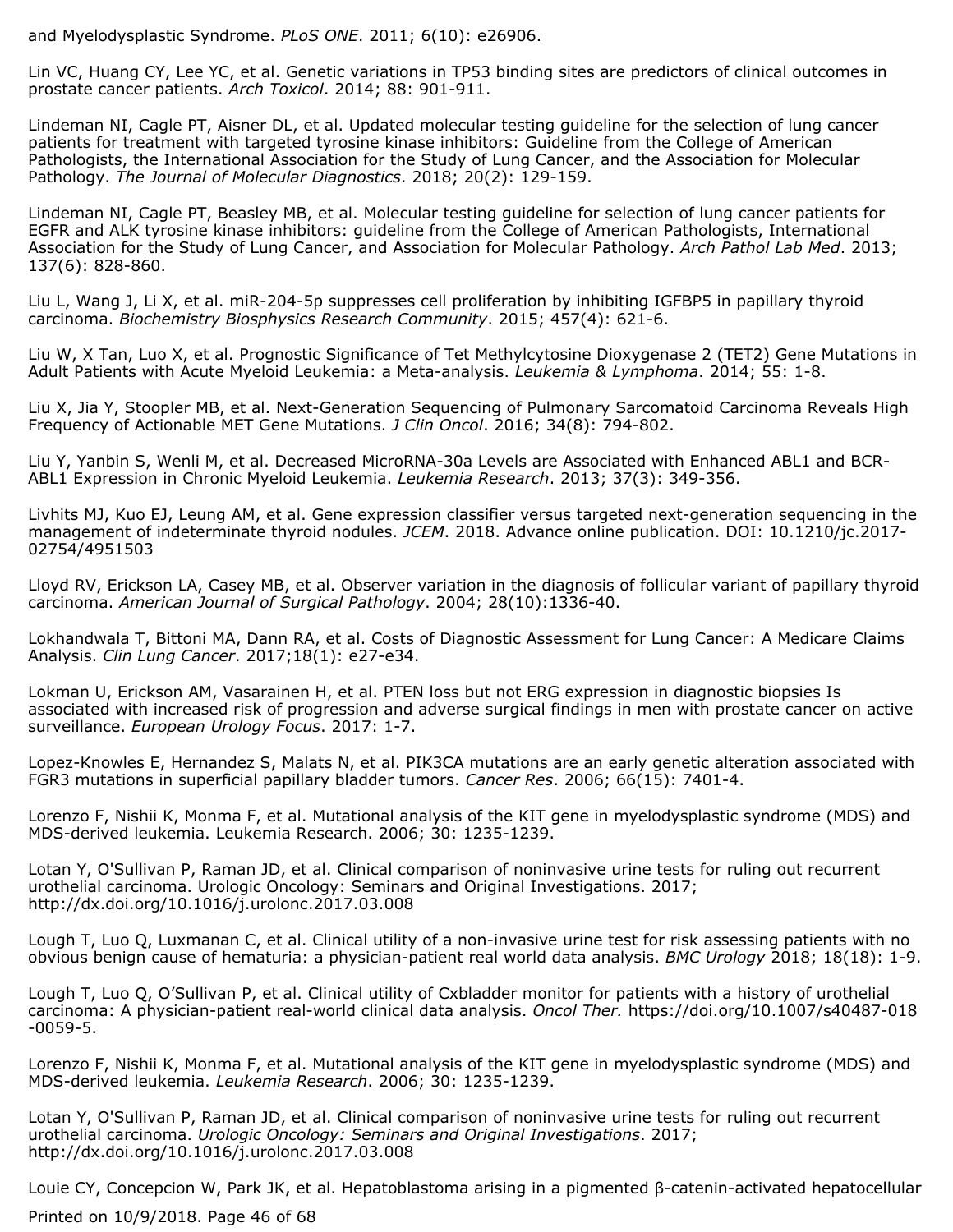adenoma: Case report and review of the literature. *Am J Surg Pathol*. 2016; 40(7): 998-1003.

Lu J, Getz G, Miska EA. MicroRNA expression profiles classify human cancers. *Nature.* 2005; 435: 834–838.

Lubitz CC, Kong CY, McMahon PM, et al. Annual Financial Impact of Well-Differentiated Thyroid Cancer Care in the United States. *Cancer*. 2014; 120: 1345–52.

Ludovini V, Bianconi F, Pistola L, et al. Phosphoinositide-3-kinase catalytic alpha and KRAS mutations are important predictors of resistance to therapy with epidermal growth factor receptor tyrosine kinase inhibitors in patients with advanced non-small cell lung cancer. *J Thoracic Oncol*. 2011; 6(4): 707-715.

Lundin C, Hjorth L, Behrendtz M, et al. Submicroscopic Genomic Imbalances in Burkitt Lymphomas/Leukemias: Association with Age and Further Evidence that 8q24/MYC Translocations are not Sufficient for Leukemogenesis. *Genes, Chromosomes & Cancer*. 2013; 52: 370-377.

Mack PC, Chi SG, Meyers FJ, et al. Increased RB1 abnormalities in human primary prostate cancer following combined androgen blockade. *Prostate*. 1998; 34: 145-151.

Mackay HJ, Gallinger S, Tsao MS, et al. Prognostic value of microsatellite instability (MSI) and PTEN expression in women with endometrial cancer: Results from studies of the NCIC Clinical Trials Group (NCIC CTG). *European Journal of Cancer*. 2010; 46: 1365-1373.

Malekzadeh K, Sobti RC, Nikbakht M, et al. Methylation patterns of Rb1 and Casp-8 promoters and their impact on their expression in bladder cancer. *Cancer Invest.* 2009; 27: 70-80.

Mansour WY, Tennstedt P, Volquardsen J, et al. Loss of PTEN-assisted G2/M checkpoint impedes homologous recombination repair and enhances radio-curability and PARP inhibitor treatment response in prostate cancer. *Scientific Reports*. 2018; 8(3947): 1-12.

Marcucci G, Maharry K, Wu Y, et al. IDH1 and IDH2 Gene Mutations Identify Novel Molecular Subsets within De Novo Cytogenetically Normal Acute Myeloid Leukemia: a Cancer and Leukemia Group B Study. *Journal of Clinical Oncology*. 2010; 28 (14): 2348-2355.

Margolskee E, Bao F, de Gonzalez AK, et al. Hepatocellular adenoma classification: a comparative evaluation of immunohistochemistry and targeted mutational analysis. *Diagn Pathol.* 2016; 11(27): 1-10.

Martin M, Gonzalez-Rivera M, Morales S, et al. Prospective study of the impact of Prosigna assay on adjuvant clinical decision-making in unselected patients with estrogen receptor positive, human epidermal growth factor receptor negative, node negative early-stage breast cancer. *Current Medical Research & Opinion*. 2015; 1-9.

Mazzaferri EL, de los Santos ET, Rofagha-Keyhani S. Solitary thyroid nodule: diagnosis and management. *Medical Clinics of North America*. 1988; 72: 1177–1211.

McHenry CR, Slusarczyk SJ. Hypothyroidisim following hemithyroidectomy: Incidence, risk factors, and management. *Surgery*. 2000; 128:994-8.

McIver B, Castro MR, Morris JC, et al. An Independent Study of a Gene Expression Classifier (Afirma) in the Evaluation of Cytologically Indeterminate Thyroid Nodules. *Journal of Clinical Endocrinology and Metabolism*. 2014; 99: 4069–4077.

Meeks JJ, Carneior BA, Pai SG, et al. Genomic Characterization of high-risk non-muscle invasive bladder cancer. *Oncotarget*. 2016; 7(46): 75176-75184.

Mehta V, Nikiforov YE, Ferris RL. Use of molecular biomarkers in FNA specimens to personalize treatment for thyroid surgery. *Head & Neck*. 2013; 35(10):1499-506.

Metzeler K, Maharry K, Radmacher M, et al. TET2 Mutations Improve the New European LeukemiaNet Risk Classification of Acute Myeloid Leukemia: A Cancer and Leukemia Group B Study. *Journal of Clinical Oncology.* 2011; 29(10): 1373-1380.

Mian C, Pennelli G, Fassan M, et al. MicroRNA profiles in familial and sporadic medullary thyroid carcinoma: preliminary relationships with RET status and outcome. *Thyroid*. 2012; 22: 890–896.

Michael MZ, O' Connor SM, van Holst Pellekaan NG, et al. Reduced accumulation of specific microRNAs in colorectal neoplasia. *Molecular Cancer Research*. 2003; 1:882 – 891.

Printed on 10/9/2018. Page 47 of 68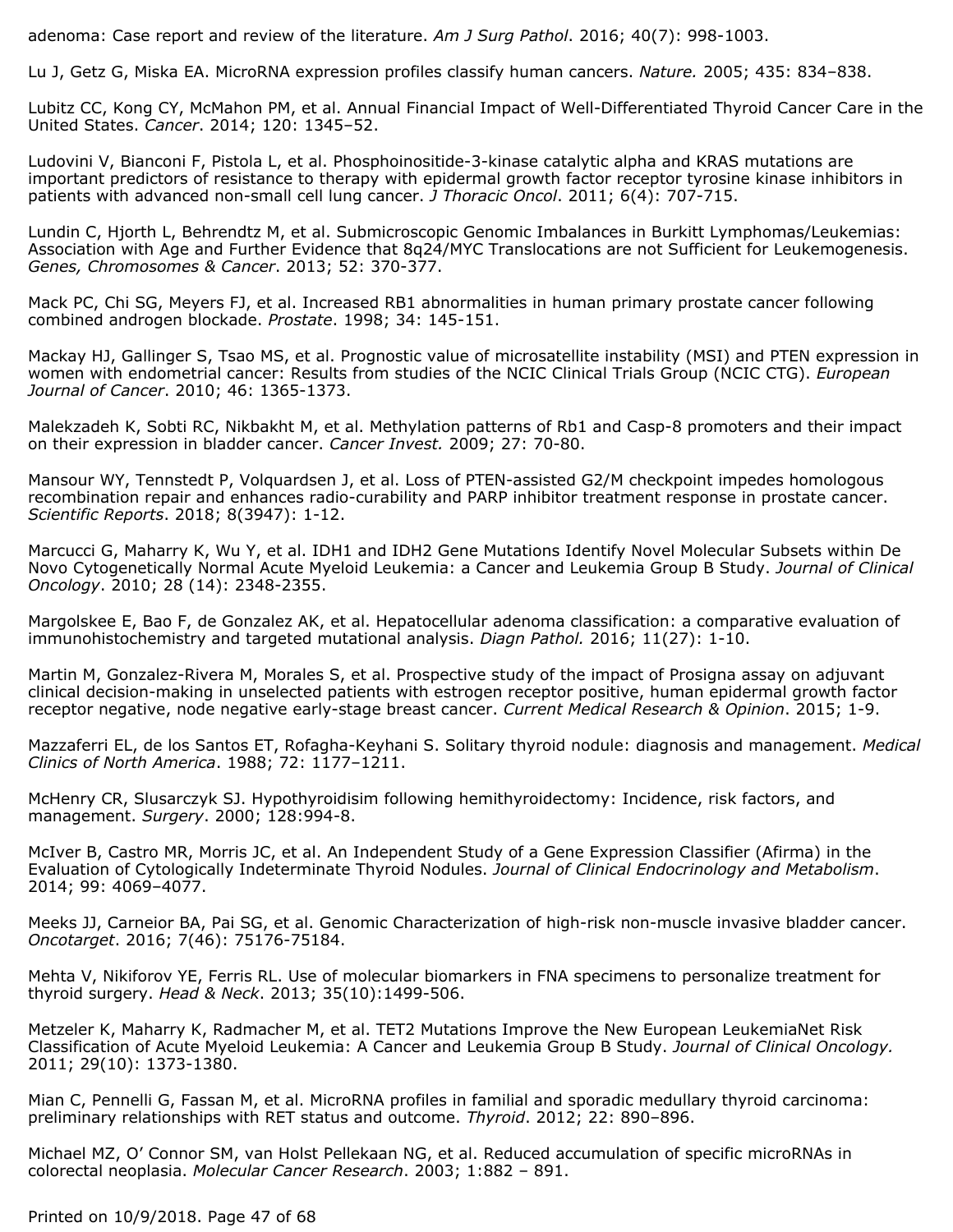Mikami T, Nemoto Y, Numata Y, et al. Small Gastrointestinal Stromal Tumor in the Stomach: Identification of Precursor for Clinical Gastrointestinal Stromal Tumor Using C-KIT and A-Smooth Muscle Actin Expression. *Human Pathology*. 2013; 44(12): 2628-2635.

Missiaglia E. Dalai I, Barbi S, et al. Pancreatic endocrine tumors: Expression profiling evidences a role for AKTmTor pathway. *J Clin Oncol*. 2010; 28(2): 245-255

Mitomo S, Maesawa C, Ogasawara S, et al. Downregulation of miR 138 is associated with overexpression of human telomerase reverse transcriptase protein in human anaplastic thyroid carcinoma cell lines. *Cancer Science*. 2008; 99: 280–286.

Miyoshi T, Umemura S, Matsumura Y, et al. Genomic profiling of large-cell neuroendocrine carcinoma of the lung. *Clin Cancer Res*. 2017; 23(3): 757-765.

Mundhenk J, Hennenlotter J, Zug L, et al. Evidence for PETN-independent Akt activation and Akt-independent p27Kip 1 expression in advanced bladder cancer. *Oncology Letters*. 2011; 2: 1089-1093.

Myers MB, McKim KL, Parsons BL. A Subset of Papillary Thyroid Carcinomas Contain KRAS Mutant Subpopulations at Levels Above Normal Thyroid. *Molecular Carcinogenesis*. 2014; 53: 159-167.

Nagaiah G, Hossain A, Mooney CJ, et al. Anaplastic Thyroid Cancer: A Review of Epidemiology, Pathogenesis, and Treatment. *Journal of Oncology*. 2011. Article ID 542358, 13 pages, 2011.

Nair B, Shaughnessy Jr JD, Zhou Y, et al. Gene expression profiling of plasma cells at myeloma relapse from tandem transplantation trial Total Therapy 2 predicts subsequent survival. *Blood*. 2009; 113: 6572-6575.

National Cancer Institute. SEER Stat Fact Sheets: Thyroid Cancer. Bethesda, MD. Available at: http://seer.cancer.gov/statfacts/html/thyro.html. Published April 2014. Accessed on February 12, 2015

National Comprehensive Cancer Network (NCCN). Clinical Practice Guidelines in Oncology (NCCN Guidelines®), Bladder Cancer, Version 2.2017 - Feb 15, 2017. NCCN.org.

National Comprehensive Cancer Network (NCCN). Clinical Practice Guidelines in Oncology (NCCN Guidelines®) Colon Cancer, Version 2.2018 - March 14, 2018. NCCN.org

National Comprehensive Cancer Network (NCCN). Clinical Practice Guidelines in Oncology (NCCN Guidelines®), Breast Cancer, Version 2. 2016.

National Comprehensive Cancer Network Clinical Practice Guidelines in Oncology Thyroid Carcinoma. Version 1.2013.

National Comprehensive Cancer Network (NCCN). NCCN Guidelines Version 5.2018, Bladder Cancer. June 27, 2018.

National Comprehensive Cancer Network (NCCN). Non-Hodgkin's Lymphoma (NHL) (Version 2.2014). http://www.nccn.org/professionals/physician\_gls/pdf/nhl.pdf (Page CSLL-1, CSLL-A). Accessed April 25, 2014.

National Comprehensive Cancer Network (NCCN). Chronic Myelogenous Leukemia (CML) (Version 3.2014). http://www.nccn.org/professionals/physician\_gls/pdf/cml.pdf (Page CML-1, CML-2, CML-3, CML-4, CML-5, CML-A, CML-6, CML-8). Accessed April 25, 2014.

National Comprehensive Cancer Network (NCCN). Chronic Myelogenous Leukemia (CML) (Version 3.2014). http://www.nccn.org/professionals/physician\_gls/pdf/cml.pdf (Page CML-J, CML-2, CML-3, CML-4, CML-5, CML-A, CML-6). Accessed April 25, 2014.

National Comprehensive Cancer Network (NCCN). Non-Hodgkin's Lymphoma (NHL) (Version 2.2014). http://www.nccn.org/professionals/physician\_gls/pdf/nhl.pdf (Page FOLL-1). Accessed April 25, 2014.

National Comprehensive Cancer Network (NCCN). Non-Hodgkin's Lymphoma (NHL) (Version 2.2014). http://www.nccn.org/professionals/physician\_gls/pdf/nhl.pdf (Page HCL-1). Accessed April 25, 2014.

National Comprehensive Cancer Network (NCCN). Non-Hodgkin's Lymphoma (NHL) (Version 2.2014). http://www.nccn.org/professionals/physician\_gls/pdf/nhl.pdf (Page MANT-1). Accessed April 25, 2014.

National Comprehensive Cancer Network (NCCN). Acute Myeloid Leukemia (AML) (Version 2.2014). http://www.nccn.org/professionals/physician\_gls/pdf/aml.pdf (Page AML-A). Accessed April 25, 2014.

Printed on 10/9/2018. Page 48 of 68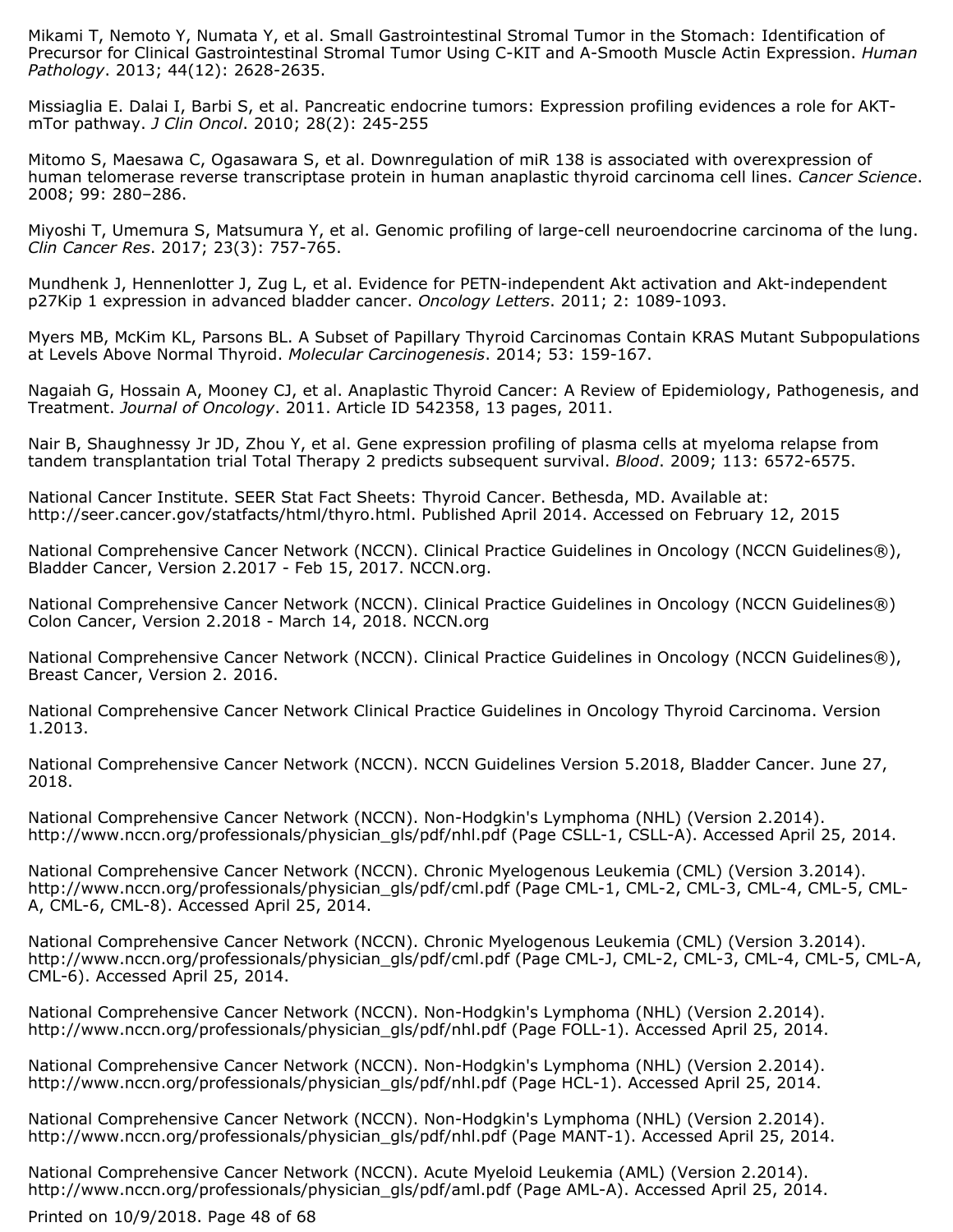National Comprehensive Cancer Network (NCCN). Acute Myeloid Leukemia (AML) (Version 2.2014). http://www.nccn.org/professionals/physician\_gls/pdf/aml.pdf (Page AML-1, AML-10, AML-A). Accessed April 25, 2014.

National Comprehensive Cancer Network (NCCN). Acute Lymphoblastic Leukemia (Version 3.2013). http://www.nccn.org/professionals/physician\_gls/pdf/all.pdf (Page ALL-1). Accessed April 25, 2014.

National Comprehensive Cancer Network (NCCN). Acute Lymphoblastic Leukemia (Version 3.2013). http://www.nccn.org/professionals/physician\_gls/pdf/all.pdf (Page ALL-D 3 of 4, ALL-7). Accessed April 25, 2014.

National Comprehensive Cancer Network (NCCN). Acute Myeloid Leukemia (AML) (Version 2.2014). http://www.nccn.org/professionals/physician\_gls/pdf/aml.pdf (Page AML-2, AML-A, AML-5, AML-6). Accessed April 25, 2014.

National Comprehensive Cancer Network (NCCN). Central Nervous System Cancers (Version 1.2014). http://www.nccn.org/professionals/physician\_gls/pdf/cns.pdf. (Page GLIO-3). Accessed April 25, 2014.

National Comprehensive Cancer Network (NCCN). Central Nervous System Cancers (Version 1.2014). http://www.nccn.org/professionals/physician\_gls/pdf/cns.pdf. (Page ASTR-1). Accessed April 25, 2014.

National Comprehensive Cancer Network (NCCN). Central Nervous System Cancers (Version 1.2014). http://www.nccn.org/professionals/physician\_gls/pdf/cns.pdf. (Page ASTR-1). Accessed April 25, 2014.

National Comprehensive Cancer Network. NCCN Clinical Practice Guidelines in Oncology (NCCN Guidelines®) Colon Cancer (Version 2.2014). Accessed 12/12/2013. NCCN.org

National Comprehensive Cancer Network. NCCN Clinical Practice Guidelines in Oncology (NCCN Guidelines®) Non -Small Cell Lung Cancer (Version 2.2014). Accessed 12/12/2013. NCCN.org

National Comprehensive Cancer Network. NCCN Clinical Practice Guidelines in Oncology (NCCN Guidelines®) Melanoma (Version 2.2014). Accessed 12/12/2013. NCCN.org

National Comprehensive Cancer Network (NCCN). Colon Cancer (Version 3.2014). http://www.nccn.org/professionals/physician\_gls/pdf/colon.pdf (Page COL-A 4 of 5, COL-5, COL-9). Accessed April 25, 2014.

National Comprehensive Cancer Network (NCCN). Colon Cancer (Version 3.2014). http://www.nccn.org/professionals/physician\_gls/pdf/colon.pdf (Page COL-A 4 of 5, COL-3, COL-4, COL-6, COL-7, COL-D). Accessed April 25, 2014.

National Comprehensive Cancer Network (NCCN). Melanoma (Version 4.2014). http://www.nccn.org/professionals/physician\_gls/pdf/melanoma.pdf. (Page ME-E 1 of 4). Accessed April 25, 2014.

National Comprehensive Cancer Network (NCCN). Non-Small Cell Lung Cancer (NSCLC) (Version 3.2014). http://www.nccn.org/professionals/physician\_gls/pdf/nscl.pdf. (Page NSCL-A 3 of 4, NSCL-16, NSCL-H). Accessed April 25, 2014.

National Comprehensive Cancer Network (NCCN). Non-Small Cell Lung Cancer (NSCLC) (Version 3.2014). http://www.nccn.org/professionals/physician\_gls/pdf/nscl.pdf. (Page NSCL-A 3 of 4). Accessed April 25, 2014.

National Comprehensive Cancer Network (NCCN). NCCN Clinical Practice Guidelines in Oncology (NCCN Guidelines) for Non-Small Cell Lung Cancer. Version 2.2018, December 19, 2017. Accessed Sept 28, 2017: https://www.nccn.org/professionals/physician\_gls/pdf/nscl.pdf

National Comprehensive Cancer Network (NCCN). Practice Guidelines in colon cancer 2015 v2.0. Available at: http://www.nccn.org/professionals/physician\_gls/pdf/colon.pdf

National Comprehensive Cancer Network (NCCN). Myelodysplastic Syndromes (MDS) (Version 2.2014). https://www.nccn.org/professionals/physician\_gls/pdf/mds.pdf. (Page MDS-2). Accessed April 25, 2014.

National Comprehensive Cancer Network (NCCN). Soft Tissue Sarcoma (Version 2.2014). http://www.nccn.org/professionals/physician\_gls/pdf/sarcoma.pdf (Page GIST-1, GIST-B, SARCB 3 of 3). Accessed April 25, 2014.

National Comprehensive Cancer Network (NCCN). Thyroid Carcinoma (Version 4.2014).

Printed on 10/9/2018. Page 49 of 68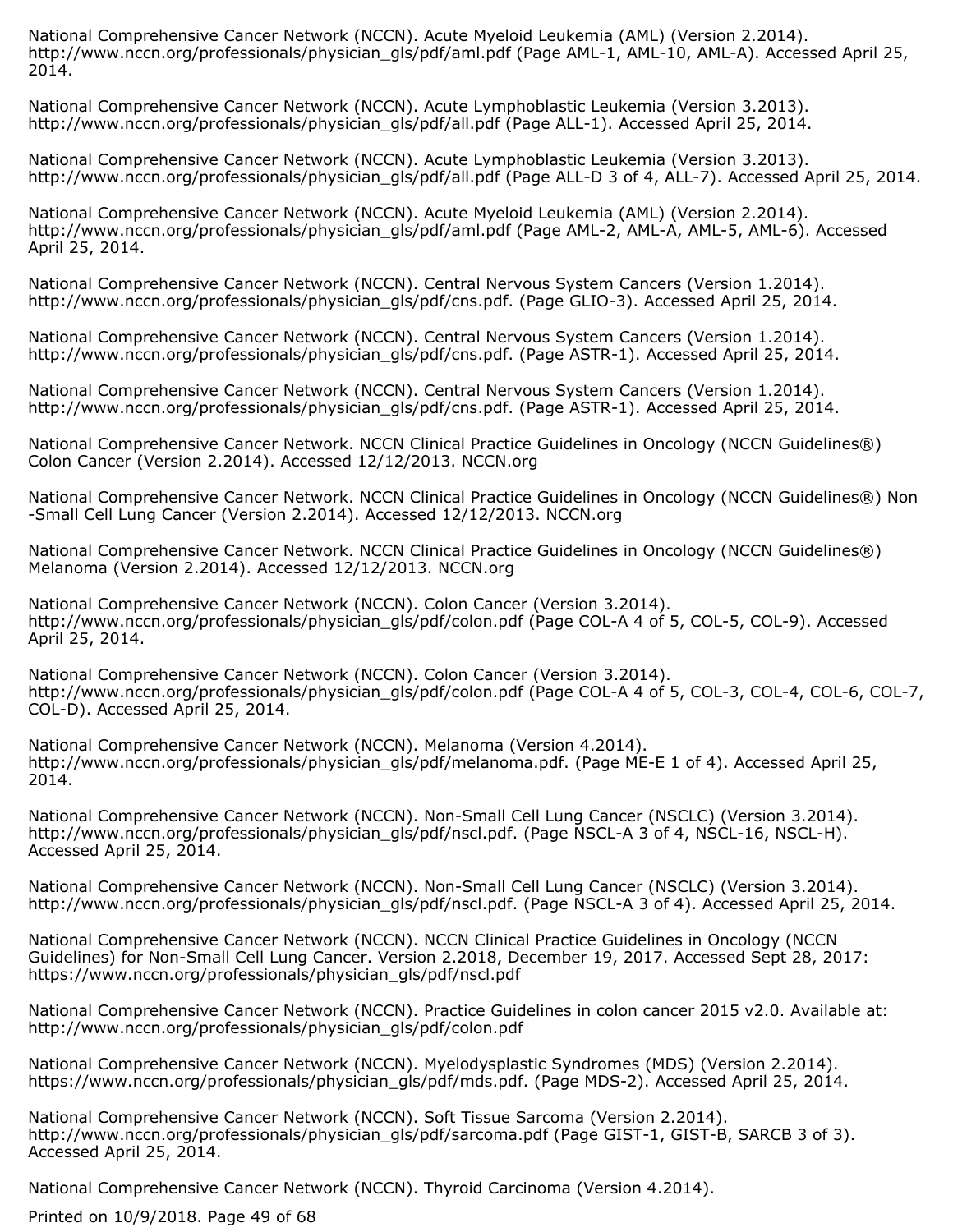http://www.nccn.org/professionals/physician\_gls/pdf/thyroid.pdf. (Page MEDU-1, MEDU-2). Accessed April 25, 2014.

Nault JC, Paradis V, Cherqui D, et al. Molecular classification of hepatocellular adenoma in clinical practice. *J Hepatol*. 2017; 67: 1074-1083.

Navone NM, Troncoso P, Pisters LL, et al. p53 Protein accumulation and gene mutation in the progression of human prostate carcinoma. *J Natl Cancer Inst*. 1993; 85(20): 1657-1669. .

Ng KL, Rajandram R, Morais C, et al. Differentiation of Oncocytoma From Chromophobe Renal Cell Carcinoma (RCC). *J Clin Pathol.* 2014;67(2): 97-104.

Nguyen G-K, Lee MW, Ginsberg J, et al. Fine-needle aspiration of the thyroid: an overview. *CytoJournal*. 2005; 2:12.

Niedzwiecki D FW, Venook AP, et al. Association between ColDx assay result and recurrence-free interval in Stage II colon cancer patients on CALGB (Alliance) 9581. ASCO-GI Annual Meeting January 16-18. 2014. Abst#455.

Nielsen C, Birgens H, Nordestgaard B, Bojesen S. Diagnostic value of JAK2 V617F somatic mutation for myeloproliferative cancer in 49 488 individuals from the general population. *British Journal of Haematology.* 2012; 160: 70-79.

Nielsen TO, Parker JS, Leung S, et al. A Comparison of PAM50 Intrinsic Subtyping with Immunohistochemistry and Clinical Prognostic Factors in Tamoxifen-Treated Estrogen Receptor-Positive Breast Cancer. *Clin Cancer Res.* 2010; 16: 5222.

Nielsen T, Wallden B, Schaper C, et al. Analytical validation of the PAM50-based Prosigna Breast Cancer Prognostic Gene Signature Assay and nCounter Analysis System using formalin-fixed paraffin-embedded breast tumor specimens. *BMC Cancer.* 2014; 14: 177.

NIH/NCI draft guidelines presented on a poster at the Markers in Cancer meeting on October 11, 2012. Citation: *J Clin Oncol.* 2012 (suppl 30; abstr 58).

Nikiforova MN, Mercurio S, Wald AI, et al. Analytical performance of the ThyroSeq v3 genomic classifier for cancer diagnosis in thyroid nodules. *Cancer*. 2018;124: 1682-90.

Nikiforova MN, Tseng GC, Steward D, et al. MicroRNA expression profiling of thyroid tumors: biological significance and diagnostic utility. *Journal of Clinical Endocrinology and Metabolism*. 2008; 93, 1600–1608.

Nikiforov YE, Carty SE, Chiosea SI, et al. Highly accurate diagnosis of cancer in thyroid nodules with follicular neoplasm/suspicious for a follicular neoplasm cytology by ThryoSeq v2 next-generation sequencing assay. *Cancer*. 2014; 120: 3627-34.

Nikiforov YE, Carty SE, Chiosea SI, et al. Impact of the multi-gene ThyroSeq next-generation sequencing assay on cancer diagnosis in thyroid nodules with atypia of undetermined significance/follicular lesion of undetermined significance cytology. Thyroid. 2015; 25(11): 1217-1223.

Nikiforov YE, Ohori NP, Hodak SP, et al. Impact of mutational testing on the diagnosis and management of patients with cytologically indeterminate thyroid nodules: a prospective analysis of 1056 FNA samples. *J Clin Endocrinol Metab.* 2011; 96(11): 3390-7.

Nikiforov YE, Steward DL, Robinson-Smith TM, et al. Molecular testing for mutations in improving the fine-needle aspiration diagnosis of thyroid nodules *Journal of Clinical Endocrinology and Metabolism*. 2009; 94: 2092–2098.

Nodin B, Zendehrokh N, Sundstrom M, Jirstrom K. Clinicopathological correlates and prognostic significance of KRAS mutation status in a pooled prospective cohort of epithelial ovarian cancer. *Diagnostic Pathology.* 2013; 8: 106.

Nogova L, Sequist LV, Perez Garcia JM, et al. Evaluation of BGJ398, a fibroblast growth factor receptor 1-3 kinase inhibitor, in patients with advanced solid tumors harboring genetic alterations in fibroblast growth factor receptors: Results of a global phase I, dose-escalation and dose-expansion study. *J Clin Oncol*. 2017; 35(2): 157- 165.

Nout RA, Bosse T, Creutzberg CL, et al. Improved risk assessment of endometrial cancer by combined analysis of MSI, PI3K-AKT, Wnt/β-catenin and P53 pathway activation. *Gynecologic Oncology.* 2012; 126: 466-473.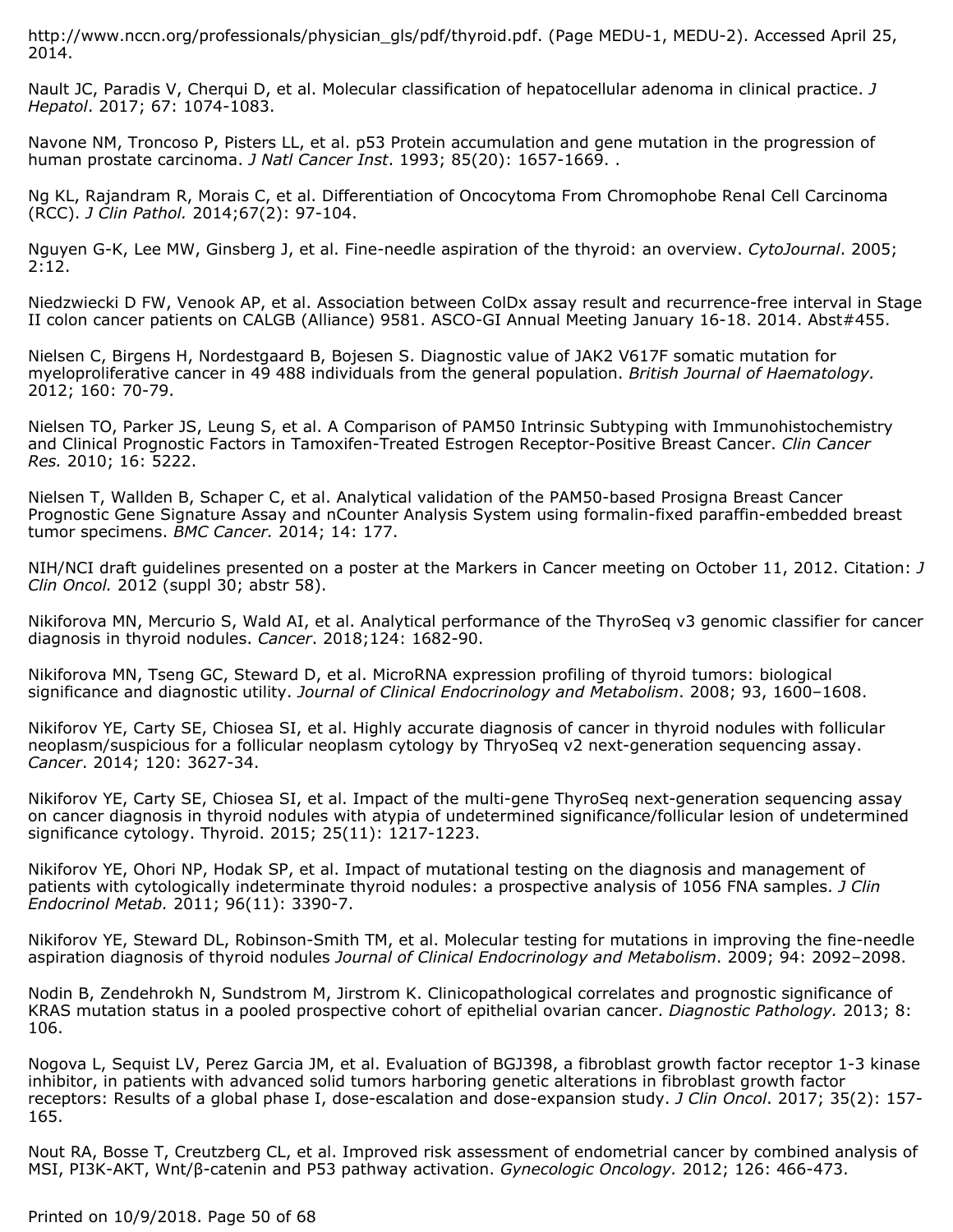O'Connor ES, Greenblatt DY, LoConte NK, et al. Adjuvant chemotherapy for stage II colon cancer with poor prognostic features. *J Clin Oncol*. 2011; 29(25): 3381-3388.

Ohashi K, Sequist L, Arcila M, et al. Characteristics of lung cancers harboring NRAS mutations. Author Manuscript. *Clin Cancer Res*. 2013; 19(9): 2584–2591.

Ohmoto A, Rokutan H, Yachida S. et al. Pancreatic neuroendocrine neoplasms: Basic biology, current treatment strategies and prospects for the future. *Int J Mol Sci*. 2017; 18(143): 1-16.

Ohori NP, Nikiforova MN, Schoedel KE, et al. Contribution of Molecular Testing to Thyroid Fine-Needle Aspiration Cytology of ''Follicular Lesion of Undetermined Significance/Atypia of Undetermined Significance.'' *Cancer Cytopathology*. 2010; 118:17–23.

Oien KA and Dennis JL. Diagnostic work-up of carcinoma of unknown primary: from immunohistochemistry to molecular profiling. *Annals of Oncology.* 2012; 23(10): 271-277. doi: 10.1093/annonc/mds357

Olson R, Brastianos P, Palma D. Prognostic and Predictive Value of Epigenetic Silencing of MGMT in Patients with High Grade Gliomas: a Systematic Review and Meta-Analysis. *J Neurooncol.* 2011;105(2): 325-335.

Oscier DG. Cytogenetic and Molecular Abnormalities in Chronic Lymphocytic Leukaemia. *Blood Reviews.* 1994; 8(2): 88-96.

O'Sullivan P, Sharples K, Dalphin M, et. al. A Multigene Urine Test for the Detection and Stratification of Bladder Cancer in Patients Presenting with Hematuria. *The Journal of Urology.* 2012; 188: 741-747.

Ousati Ashtiani Z, Mehrsai AR, Pourmand MR, et al. High resolution melting analysis for rapid detection of PIK3CA gene mutations in bladder cancer: A mutated target for cancer therapy. *Urol J*. 2018; 15(1): 26-31.

Owen DH, Alexander AJ, Konda B, et al. Combination therapy with capecitabine and temozolomide in patients with low and high grade neuroendocrine tumors, with an exploratory analysis of 06-methylguanine DNA methyltransferase as a biomarker for response. *Oncotarget*. 2017; 8(61): 104046-104056.

Paik PK, Arcila ME, Fara M, et al. Clinical characteristics of patients with lung adenocarcinomas harboring BRAF mutations. *J Clin Oncol.* 2011; 29(15): 2046-51.

Paik PK, Drilon A, Fan PD, et al. Response to MET inhibitors in patients with stage IV lung adenocarcinomas harboring MET mutation causing Exon 14 skipping. *Am Assoc Cancer Res*. 2015; 8: 842-849.

Paik S, Shak S, Tang G, et al. A multigene assay to predict recurrence of tamoxifen-treated, node-negative breast cancer. *The New England Journal of Medicine.* 2004; 351(27): 2817-2826.

Paik S, Tang G, Shak S, et al. Gene Expression and Benefit of Chemotherapy in Women With Node-Negative, Estrogen Receptor–Positive Breast Cancer, *J Clin Oncol.* 2006; 24(23): 3726-3734.

Pallante P, Battista S, Pierantoni GM, et al. Deregulation of microRNA expression in thyroid neoplasias. *Nature Reviews of Endocrinology*. 2014; 10: 88-101.

Pallante P, Visone R, Ferracin M, et al. MicroRNA deregulation in human thyroid papillary carcinomas. *Endocrine Related Cancer.* 2006; 13: 497–508.

Pálóczi K, Poros A, Szelenyi J, et al. TCR Gamma/Delta Bearing Lymphocytes in Peripheral Blood of Allogenic Bone Marrow Transplanted Patients. *Leukemia.* 1992; 6:(Suppl. 3).

Palumbo A and Anderson K. Multiple Myeloma. *NEJM.* 2011; 364:1046-1060. Doi: 10.1056/NEJMra1011442

Pandor A, Eggington S, Paisley S, et al. The clinical and cost effectiveness of oxaliplatin and capecitabine for the adjuvant treatment of colon cancer: systematic review and economic evaluation. *Health Technol Assess*. 2006;  $10(41)$ .

Papaemmanuil E, Rapado I, Li Y, et al. RAG- Mediated Recombination is the Predominant Driver of Oncogenic Rearrangement in *ETV6-RUNX1* Acute Lymphoblastic Leukemia. *Nature Genetics.* 2014; 46 (2): 116-125.

Pardanani A, Reeder T, Kimlinger T, et al. Flt-3 and c-kit Mutation Studies in a Spectrum of Chronic Myeloid Disorders Including Systemic Mast Cell Disease. *Leukemia Research.* 2003; 27(8): 739-742.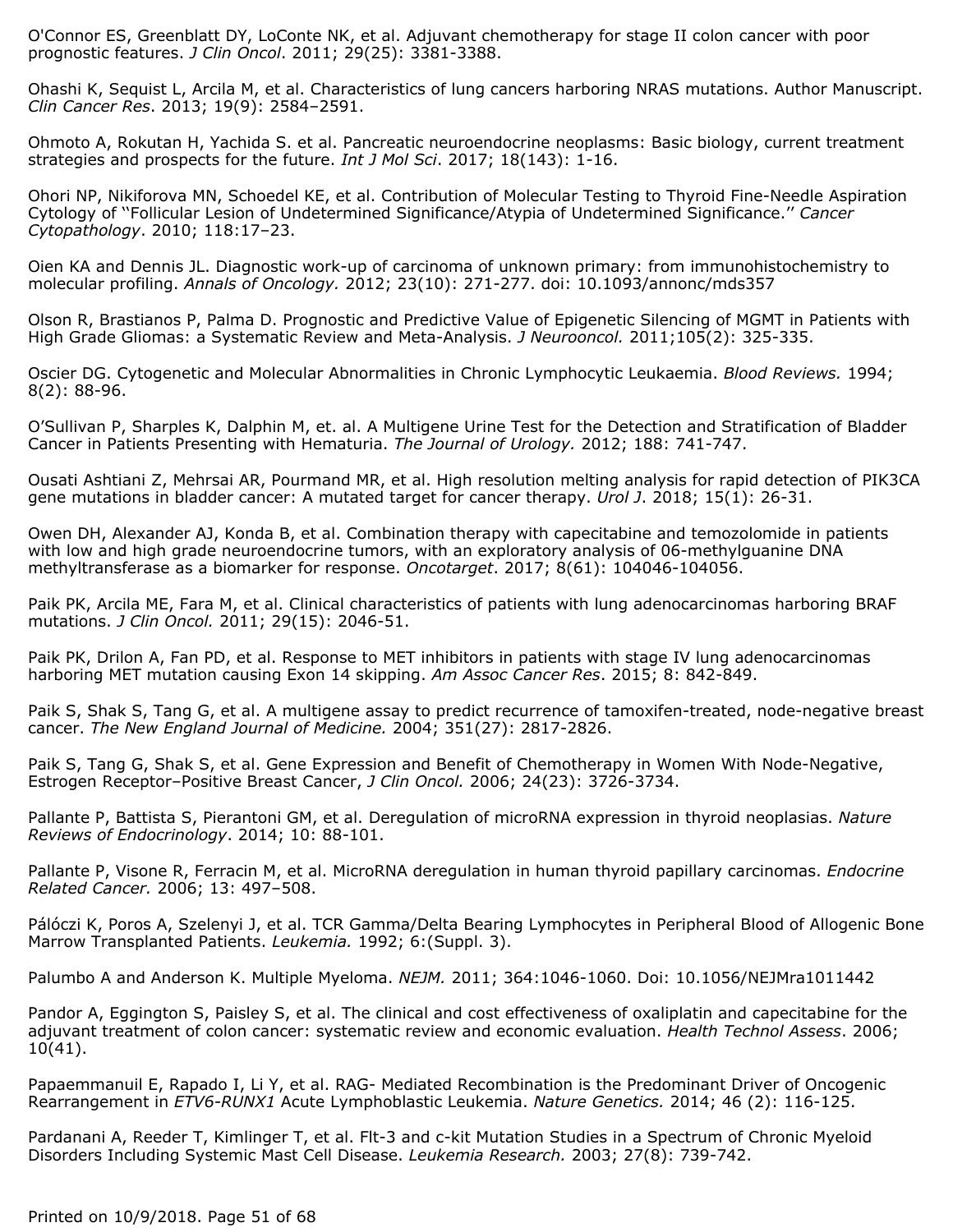Park JY, Kim WY, Hwang TS, et al. BRAF and RAS Mutations in Follicular Variants of Papillary Thyroid Carcinoma. *Endocrine Pathology*. 2013; 24: 69-76.

Park SJ, Lee TJ, Chang IH, et al. Role of the mTOR pathway in the progression and recurrence of bladder cancer: An immunohistochemical tissue microarray study. *Korean J Urol*. 2011; 52: 466-473.

Parker JS, Mullins M, Cheang MC, et al. Supervised Risk Predictor of Breast Cancer Based on Intrinsic Subtypes. *J Clin Oncol.* 2009; 27: 1160-1167.

Patel J, Gönen M, Figueroa M, et al. Prognostic Relevance of Integrated Genetic Profiling in Acute Myeloid Leukemia. *The New England Journal of Medicine.* 2012; 366(12): 1079-1088.

Patel SG, Carty SE, McCoy KL, et al. Preoperative detection of RAS mutation may guide extent of thyroidectomy. *Surgery*. 2017;161: 168-75.

Patnaik MM, Hanson CA, Hodnefield JM, et al. Differential prognostic effect of IDH1 versus IDH2 mutations in myelodysplastic syndromes: a Mayo Clinic Study of 277 patients. *Leukemia.* 2012; 26: 101-105.

Pfeifer H, Wassmann B, Pavlova A, et al. Kinase Domain Mutations of BCR-ABL frequently Precede Imatinib-Based Therapy and Give Rise to Relapse in Patients with De Novo Philadelphia-positive Acute Lymphoblastic Leukemia (Ph ALL). *Blood.* 2007; 110 (2): 727-734.

Pijnenborg JMA, van de Broek L, de Veen GCD, et al. TP53 overexpression in recurrent endometrial carcinoma. *Gynecologic Oncology.* 2006; 100: 397-404.

Plamadeala V, Huang S, McCreary SM, et al. Analytical performance of a formalin-fixed paraffinembedded tissuebased 634-probe prognostic assay for predicting outcome of patients with stage II colon cancer. *Appl Immunohistochem Mol Morphol*. 2014; 22(4):308-316.

Ponce C, de Lourdes F Chauffaille M, Ihara S, Silva M. MPL immunohistochemical expression as a novel marker for essential thrombocythemia and primary myelofibrosis differential diagnosis. *Leukemia Research.* 2012; 36: 93 -97.

Popoveniuc G, Jonklaas J. Thyroid nodules. *Medical Clinics North America*. 2012; 96:329-34.

Postow MA, Carvajal RD. Therapeutic implications of KIT in melanoma. *Cancer J.* 2012; 18(2): 137-41.

Prescott JD and Zeiger MA. The RET oncogene in papillary thyroid carcinoma. *Cancer*. 2015;121: 2137-2146.

Poyet C, Hermanns T, Zhong Q, et al. Positive fibroblast growth factor receptor 3 immunoreactivity is associated with low-grade non-invasive urothelial bladder cancer. *Oncology Letters*. 2015; 10: 2753-2760.

Pu X, Hildebrandt M, Lu C, et al. PI3K/PTEN/AKT/mTor pathway genetic variation predicts toxicity and distant progression in lung cancer patients receiving platinum-based chemotherapy. Author Manuscript. *Lung Cancer*. 2011 ; 71(1): 82–88.

Puccetti E, Beissert T, Güller S, et al. Leukemia-associated Translocation Products Able to Activate RAS Modify PML and Render Cells Sensitive to Arsenic-Induced Apoptosis. *Oncogene.* 2003; 22: 6900-6907.

Pulido M, Roubaud G, Cazeau AL, et al. Safety and efficacy of temsirolimus as second line treatment for patients with recurrent bladder cancer. BMC Cancer. 2018; 18(194): 1 -9.

Qasem E, Murugan AK, Al-Hindi H, et al. TERT promoter mutations in thyroid cancer: a report from a middle eastern population. *Endocrine-Related Cancer*. 2015;22(6): 901-908.

Pulido M, Roubaud G, Cazeau AL, et al. Safety and efficacy of temsirolimus as second line treatment for patients with recurrent bladder cancer. *BMC Cancer*. 2018; 18(194): 1 -9.

QUASAR Collaborative Group: Adjuvant chemotherapy versus observation in patients with colorectal cancer: a randomised study. *Lancet*. 2007; 370:2020-2029.

Quinn DI, Henshall SM, Head DR, et al. Prognostic significance of p53 nuclear accumulation in localized prostate cancer treated with radical prostatectomy. *Cancer Res*. 2000; 60: 1585-1594.

Rampurwala M, Rocque G, Burkard, M. Update on Adjuvant Chemotherapy for Early Breast Cancer. *Breast Cancer: Basic and Clinical Research.* 2014; 8: 125-133.

Printed on 10/9/2018. Page 52 of 68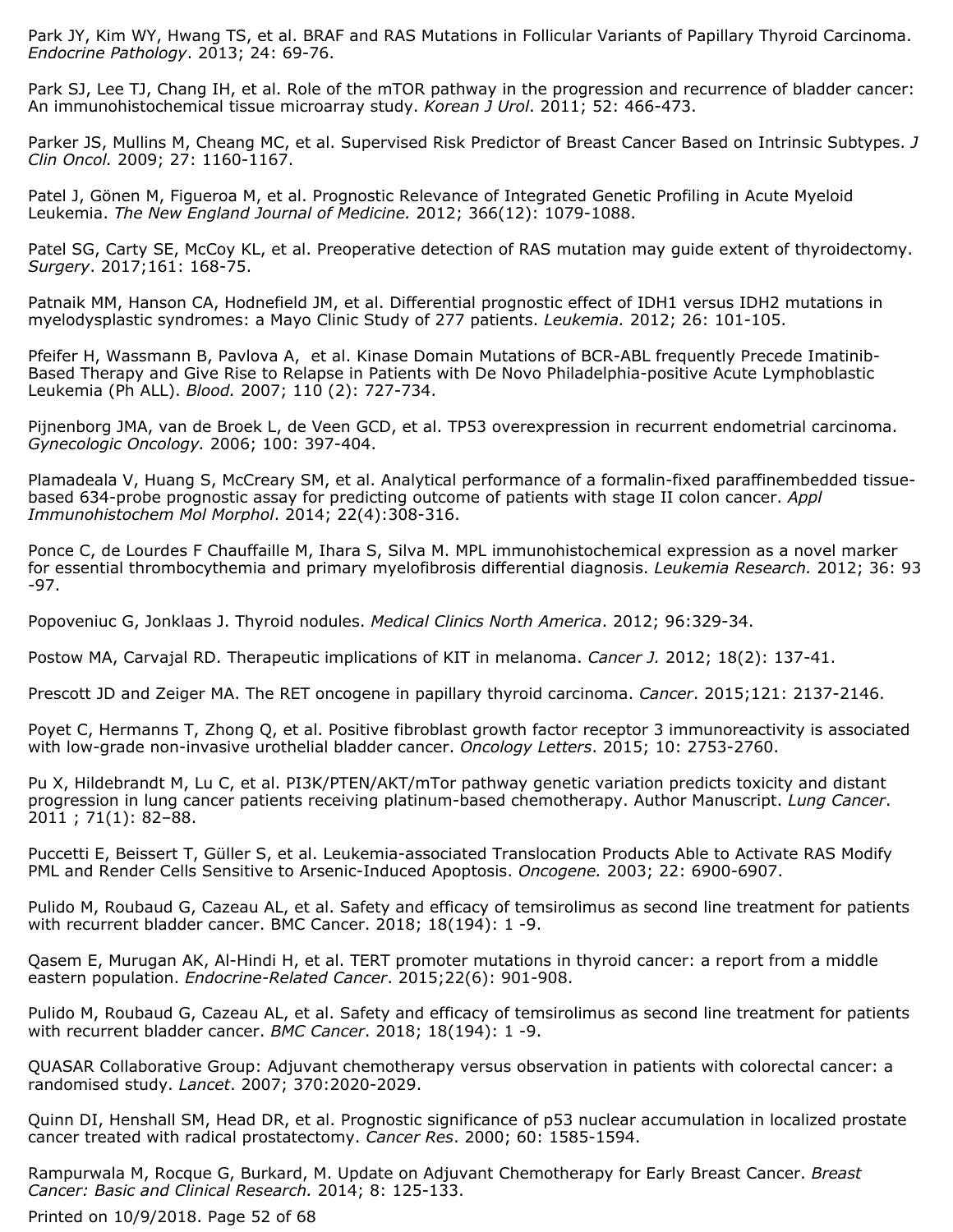Ratner ES, Keane FK, Lindner R, et al. A KRAS variant is a biomarker of poor outcome, platinum chemotherapy resistance and a potential target for therapy in ovarian cancer. *Oncogene.* 2012; 31: 4559-4566.

Ravandi F, O'Brien S, Jones D, et al. T-Cell Prolymphocytic Leukemia: A Single-Institution Experience. *Clinical Lymphoma & Myeloma.* 2005; 6(3): 234-239.

Ravdin P, Siminoff L, Davis G, et al. Computer Program to assist in making decisions about adjuvant therapy for women with early breast cancer. Journal of Clinical Oncology. 2001; 19(4): 980-991.

Rebouisso S, Franconi A, Calderaro J, et al. Genotype-phenotype correlation of CTNNB1 mutations reveals different β-catenin activity associated with liver tumor progression. *Hepatology*. 2016; 64(6): 2047-2061.

Rebouissou S, Herault A, Letoze E, et al. CDKN2A homozygous deletion is associated with muscle invasion in FGFR3-mutated urothelial bladder carcinoma. *J Pathol*. 2012; 227: 315-324.

Reckamp KL. Targeted therapy for patients with metastatic non-small cell lung cancer. *J Natl Compr Canc Netw*. 2018; 16(5.5): 601-604.

Ravdin P, Siminoff L, Davis G, et al. Computer Program to assist in making decisions about adjuvant therapy for women with early breast cancer. *Journal of Clinical Oncology.* 2001; 19(4): 980-991.

Reeve T, Thompson NW. Complications of thyroid surgery: how to avoid them, how to manage them, and observations on their possible effect on the whole patient. *World Journal of Surgery*. 2000; 24: 971-5.

Rekhtman N, Leighl NB, and Somerfield MR. Guideline Summary for Molecular testing for selection of patients with lung cancer for epidermal growth factor receptor and anaplastic lymphoma kinase tyrosine kinase inhibitors: American Society of Clinical Oncology endorsement of the College of American Pathologists/International Association for the study of lung cancer/association for molecular pathology guideline. *J Clinical Oncology*. 2014;32(32): 3673-3679.

Rekhtman N, Pietanza MC, Hellmann MD, et al. Next-generation sequencing of pulmonary large cell neuroendocrine carcinoma reveals small cell carcinoma-like and non-small cell carcinoma-like subsets. *Clin Cancer Res*. 2016; 22(14): 3618-3629.

Ricci C, Fermo E, Corti S, et al. RAS Mutations Contribute to Evolution of Chronic Myelomonocytic Leukemia to the Proliferative Variant. *Clinical Cancer Research.* 2010; 16(8): 2246-2256.

Roche-Lestienne C, Lepers S, Soenen-Cornu V, et al. Molecular Characterization of the Idiopathic Hypereosinophilic Syndrome (HES) in 35 French Patients with Normal conventional Cytogenetics. *Leukemia.* 2005; 19: 792-798.

Rodriguez-Vida A, Saggese M, Hughes S, et al. Complexity of FGFR signaling in metastatic urothelial cancer. *J Hematol Oncol*. 2015; 8(119): 1-8.

Roh MH, Yassin Y, Miron A, et al. High-grade fimbrial-ovarian carcinomas are unified by altered p53, PTEN and PAX2 expression. *Modern Pathology.* 2010; 23: 1316-1324.

Romanus D, Cardarella S, Cutler D, et al. Cost-effectiveness of multiplexed predictive biomarker screening in non -small-cell lung cancer. J *Thorac Oncol*. 2015;10(4): 586-594.

Rosatto L, Avenia N, Bernante P, et al. Complications of Thyroid Surgery: Analysis of a Multicentric Study on 14,934 Patients Operated on in Italy over 5 Years. *World Journal of Surgery*. 2004; 28(3):271-6.

Rosenfeld N, Aharonov R, Meiri E, et al. MicroRNAs Accurately Identify Cancer Tissue Origin. *Nature Biotechnology.* 2008; 26: 462-469.

Ross JS, Wang K, Al-Rohil RN, et al: Advanced urothelial carcinoma: next-generation sequencing reveals diverse genomic alterations and targets of therapy. *Mod Pathol*. 2014; 27: 271-280.

Rossing M, Borup R, Henao R, et al. Down-regulation of microRNAs controlling tumourigenic factors in follicular thyroid carcinoma. *Journal of Molecular Endocrinology*. 2012; 48, 11–23.

Roupret M, Catto J, Coulet F, et al. Microsatellite instability as indicator of MSH2 gene mutation in patients with upper urinary tract transitional cell carcinoma. *J Med Genet.* 2004; 41: e91.

Russo A, Sala P, Alberici P, et al. Prognostic Relevance of MLH1 and MSH2 Mutations in Hereditary Non-Polyposis Printed on 10/9/2018. Page 53 of 68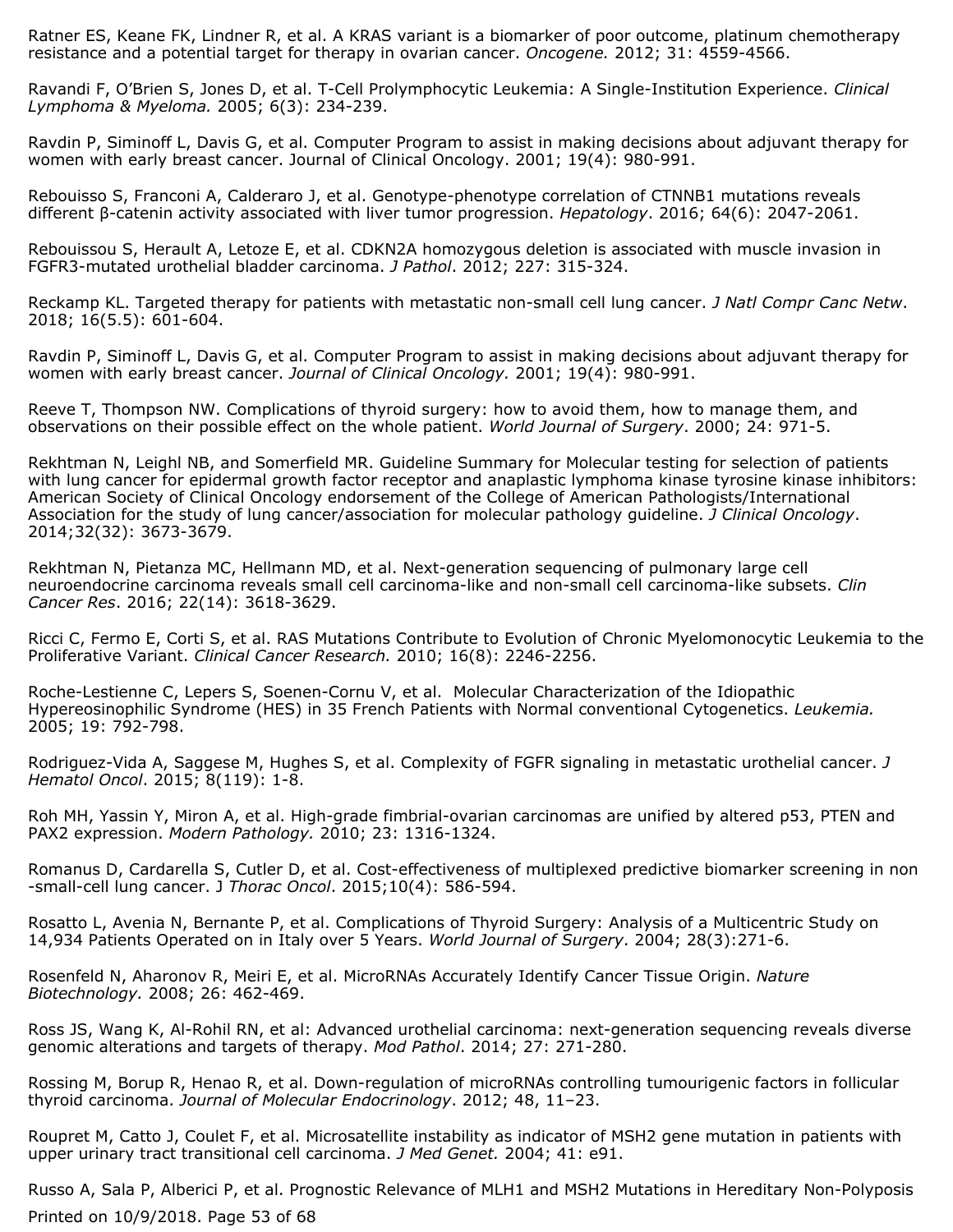Colorectal Cancer Patients. *Tumori.* 2009; 95(6): 731-738.

Sabha N, Knobbe C, Maganti M, et al. Analysis of IDH Mutation, 1p/19q Deletion, and PTEN Loss Delineates Prognosis in Clinical Low-Grade Diffuse Gliomas. *Neuro-Oncology.* 2014; 16(7): 1-10.

Sacher, R A. Gene expression profiling advances in multiple myeloma. *HemOnc today.* 2010; 11 (23).

Sakai T, Nishida Y, Hamada S, et al. Immunohistochemical staining with non-phospho β-catenin as a diagnostic and prognostic tool of COX-2 inhibitor therapy for patients with extra-peritoneal desmoid-type fibromatosis. *Diagnostic Pathology*. 2017; 12(66): 1-9.

Salehian B and Samoa R. RET gene abnormalities and thyroid disease: who should be screened and when. *J Clin Res Pediatr Endocrinol*. 2013;5(S1): 70-78.

Sanguedolce F, Cormio A, Bufo P, et al. Molecular markers in bladder cancer: Novel research frontiers. *Crit Rev Clin Lab Sci.* 2015; 52(5):242-255.

Santarpia L, Myers JN, Sherman SI, et al. Genetic Alterations in the Ras/Raf/Mitogen-Activated Protein Kinase and Phosphatidylinositol 3-Kinase/Akt Signaling Pathways in the Follicular Variant of Papillary Thyroid Carcinoma. *Cancer.* 2010; 116: 2974-83.

Santoro M and Carlomagno F. Central role of RET in thyroid cancer. *Cold Spring Harb Perspect Biol*. 2013; 5: a009233. doi: 10.1101/cshperspect.a009233

Santos I, Franzon C, Koga A. Laboratory Diagnosis of Chronic Myelomonocytic Leukemia and Progression to Acute Leukemia in Association with Chronic Lymphocytic Leukemia: Morphological Features and Immunophenotypic Profile. *Rev Bras Hematol Hemoter.* 2012; 34(3): 242-244.

Sargent R, Jones D, Abruzzo L, et al. Customized Oligonucleotide Array-Based Comparative Genomic Hybridization as a Clinical Assay for Genomic Profiling of Chronic Lymphocytic Leukemia. *Journal of Molecular Diagnostics.* 2009; 77(1): 25-34.

Schmitt AM, Pavel M, Rudolph T, et al. Prognostic and predictive roles of MGMT protein expression and promoter methylation in sporadic pancreatic neuroendocrine neoplasms. *Neuroendocrinology*. 2014; 100: 35-44.

Schneider B, Riedel K, Zhivov A, et al. Frequent and yet unreported GNAQ and GNA11 mutations are found in uveal melanomas. *Pathology and Oncology Research*. 2017. https://doi.org/10.1007/s12253-017-0371-7

Schnittger S, Bacher U, Haferlach C, et al. Characterization of NPM1-mutated AML with a history of myelodysplastic syndromes or myeloproliferative neoplasms. *Leukemia*. 2011; 25: 615-621.

Schnittger S, Eder C, Jeromin S, et al. ASXL1 Exon 12 Mutations are Frequent in AML with Intermediate Risk Karyotype and are Independently Associated with an Adverse Outcome. *Leukemia.* 2013; 27(1): 82-91.

Schrader J, Henes FO, Perez D, et al. Successful mTOR inhibitor therapy for a metastastic neuroendocrine tumour in a patient with a germline TSC2 mutation. *Annals of Oncology*. 2017; 28(4): 904-905.

Schrag D, Rifas-Shiman S, Saltz L, et al. Adjuvant chemotherapy use for Medicare beneficiaries with stage II colon cancer. *J Clin Oncol*. 2002; 20(19):3999-4005.

Schröder J, Kolkenbrock S, Tins J, et al. Analysis of Thrombopoietin Receptor (C-MPL) mRNA Expression in De Novo Acute Myeloid Leukemia. *Leukemia Research.* 2000; 24(5): 401-409.

Schulz WA: Understanding urothelial carcinoma through cancer pathways. *Int J Cancer*. 2006; 119: 1513-1518.

Schwarz JK, Payton JE, Rashmi R, et al. Pathway-Specific Analysis of Gene Expression Data Identifies the PI3K/Akt Pathway as a Novel Therapeutic Target in Cervical Cancer. *Clin Cancer Res*. 2012; 18: 1464-1471.

Sempoux C, Bisig B, Couchy G, et al. Malignant transformation of a β-catenin inflammatory adenoma due to an S45 β-catenin-activating mutation present 12 years before. *Human Pathology*. 2017; 62: 122-125.

Senkus E, Kyriakides S, Ohno S, et al. Primary Breast Cancer: ESMO Clinical Practice Guidelines. *Annals of Oncology.* 2015; 26(5): 8-30. doi:10.1093/annonc/mdv298

Sepulveda A, Hamilton S, Allegra C, et al. Molecular biomarkers for the evaluation of colorectal cancer, guideline from the American Society for Clinical Pathology, College of American Pathologists, Association for Molecular

Printed on 10/9/2018. Page 54 of 68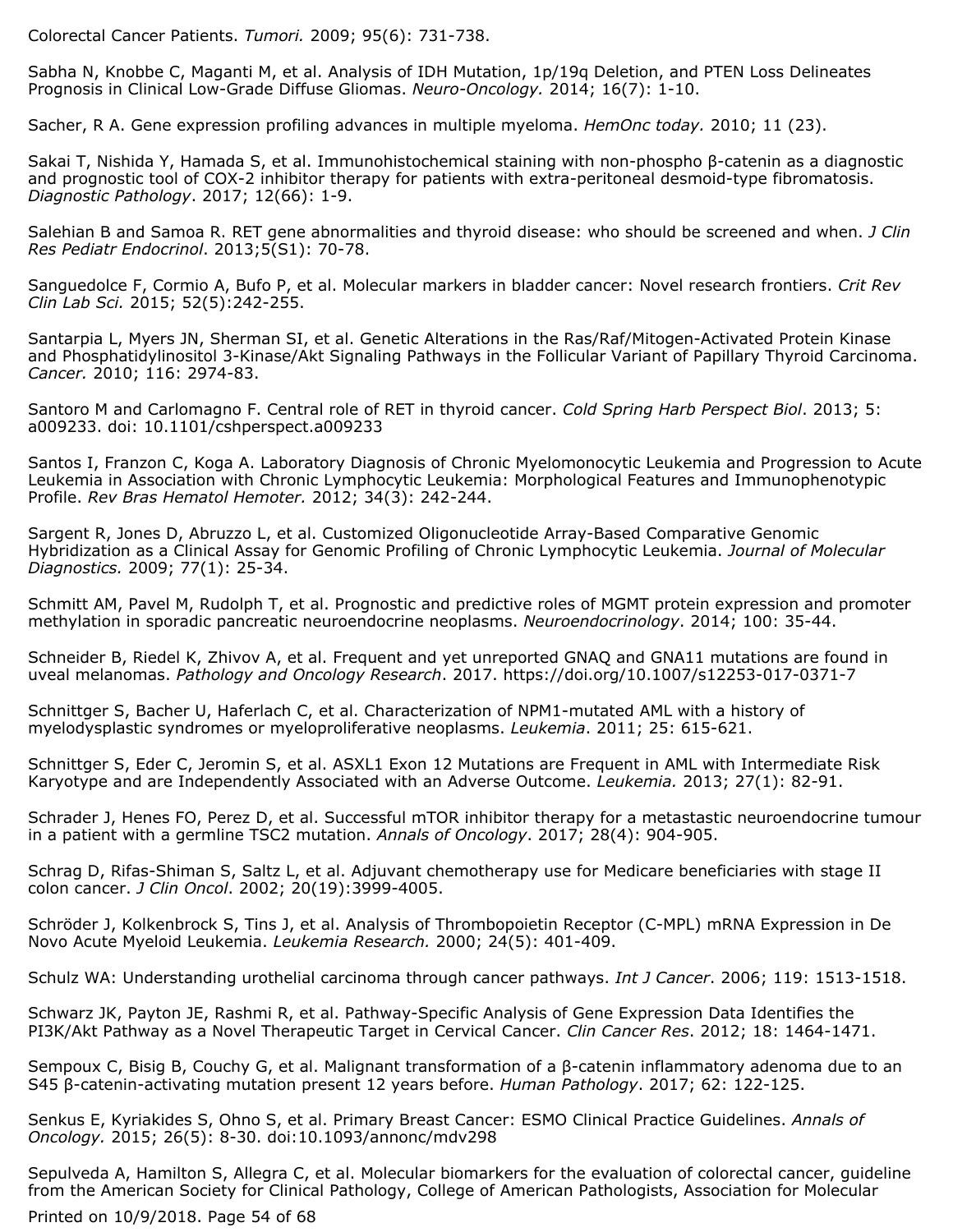Pathology, and American Society of Clinical Oncology. *J Mol Diagn*. 2017; 19(2); 187-225.

Seront E, Rottey S, Sautois B, et al. Phase II study of everolimus in patients with locally advanced or metastatic transitional cell carcinoma of the urothelial tract: clinical activity, molecular response, and biomarkers. *Annals Oncology*. 2012; 23(10): 2663.-70.

Sestak I, Cuzick J. Markers for the identification of late breast cancer recurrence. *Breast Cancer Research*. 2015; 17(10): 1-8. DOI 10.1186/s13058-015-0516-0

Sestak I, Cuzick J, Dowsett M, et al. Predication of Late Distant Recurrence After 5 years of Endocrine Treatment: A Combined Analysis of Patients From the Austrian Breast and Colorectal Cancer Study Group 8 and Arimidex, Tamoxifen Alone or in Combination Randomized Trials Using the PAM50 Risk of Recurrence Score. *J Clin Oncol.* 2014; 33: 916-922.

Sestak I, Cuzick J, Dowsett M, et al. Prediction of late distant recurrence after 5 years of endocrine treatment: a combined analysis of patients from the Austrian Breast and Colorectal Cancer Study Group 8 and Arimidex, Tamoxifen Alone or in Combination randomized trials using the PAM50 risk of recurrence score. *J Natl Cancer Inst.* 2013; 105: 1504–11.

Sestak I, Cuzick J, Dowsett M, et al. Prediction of late distant recurrence after 5 years of endocrine treatment: a combined analysis of patients from the Austrian breast and colorectal cancer study group 8 and arimidex, tamoxifen alone or in combination randomized trials using the PAM50 risk of recurrence score. *American Society of Clinical Oncology.* 2015; 33(8): 916-925.

Sestak I, Dowsett M, Zabaglo L, et al. Factors Predicting Late Recurrence for Estrogen Receptor-Positive Breast Cancer. *J Natl Cancer Inst.* 2013 (Advance Access published September 12, 2013).

Sethakorn N and O'Donnell PH: Spectrum of genomic alterations in FGFR3: current appraisal of the potential role of FGFR3 in advanced urothelial carcinoma. *BJU Int*. 2016; 118: 681-691.

Sfakianos JP, Cha Ek, Iyer G, Et al. Genomic characterization of upper tract urothelial carcinoma. *Eur Urol*. 2015; 68(6): 970-977.

Sharma A, Yeow WS, Ertel A, et al. The retinoblastoma tumor suppressor controls androgen signaling and human prostate cancer progression. *J Clin Invest*. 2010; 120(12): 4478-4492.

Shaughnessy Jr JD, Zhan F, Burington BE, et al. A validated gene expression model of high-risk multiple myeloma is defined by deregulated expression of genes mapping to chromosome 1. *Blood.* 2007; 109: 2276- 2284. Epub 2006 Nov 14.

Shaughnessy, JD et al. TP 53 deletion is not an adverse feature in multiple myeloma treated with total therapy 3. *British Journal of Haematology.* 2009; 147: 347-351.

Sheu S-Y, Grabellus F, Schwertheim S, et al. Differential miRNA expression profiles in variants of papillary thyroid carcinoma and encapsulated follicular thyroid tumours. *British Journal of Cancer*. 2010;102:376-382.

Shih L-Y, Huang C-F, Lin T-L, et al. Heterogeneous Patterns of CEBPα Mutation Status in the Progression of Myelodysplastic Syndrome and Chronic Myelomonocytic Leukemia to Acute Myelogenous Leukemia. *Clin Cancer Res.* 2005; 11: 1821-1826.

Shoushtari AN and Carvajal RD. GNAQ and GNA11 mutations in uveal melanoma. *Melanoma Research*. 2014; 24: 525-534.

Siemiatkowska A, Bieniaszewska M, Hellmann A, Limon J. JAK2 and MPL gene mutations in V617F-negative myeloproliferative neoplasms. *Leukemia Research*. 2010; 34: 387-389.

Siitonen T, Savolainen LR, Koistinen P. Expression of the C-Kit Proto-Oncogene in Myeloproliferative Disorders and Myelodysplastic Syndromes. *Leukemia*. 1994; 8(4): 631-637.

Sikkema-Raddatz B, Johansson LF, de Boer EN, et al. Targeted Next-Generation Sequencing can Replace Sanger Sequencing in Clinical Diagnostics. *Human Mutations*. 2013; 34: 1035–1042.

Simbolo M, Mafficini A, Sikora KO, et al. Lung neuroendocrine tumours: deep sequencing of the four World Health Organization histotypes reveals chromatin-remodelling genes as major players and a prognostic role for TERT, RB1, MEN1 and KMT2D. *J Pathol*. 2017; 241: 488-500.

Printed on 10/9/2018. Page 55 of 68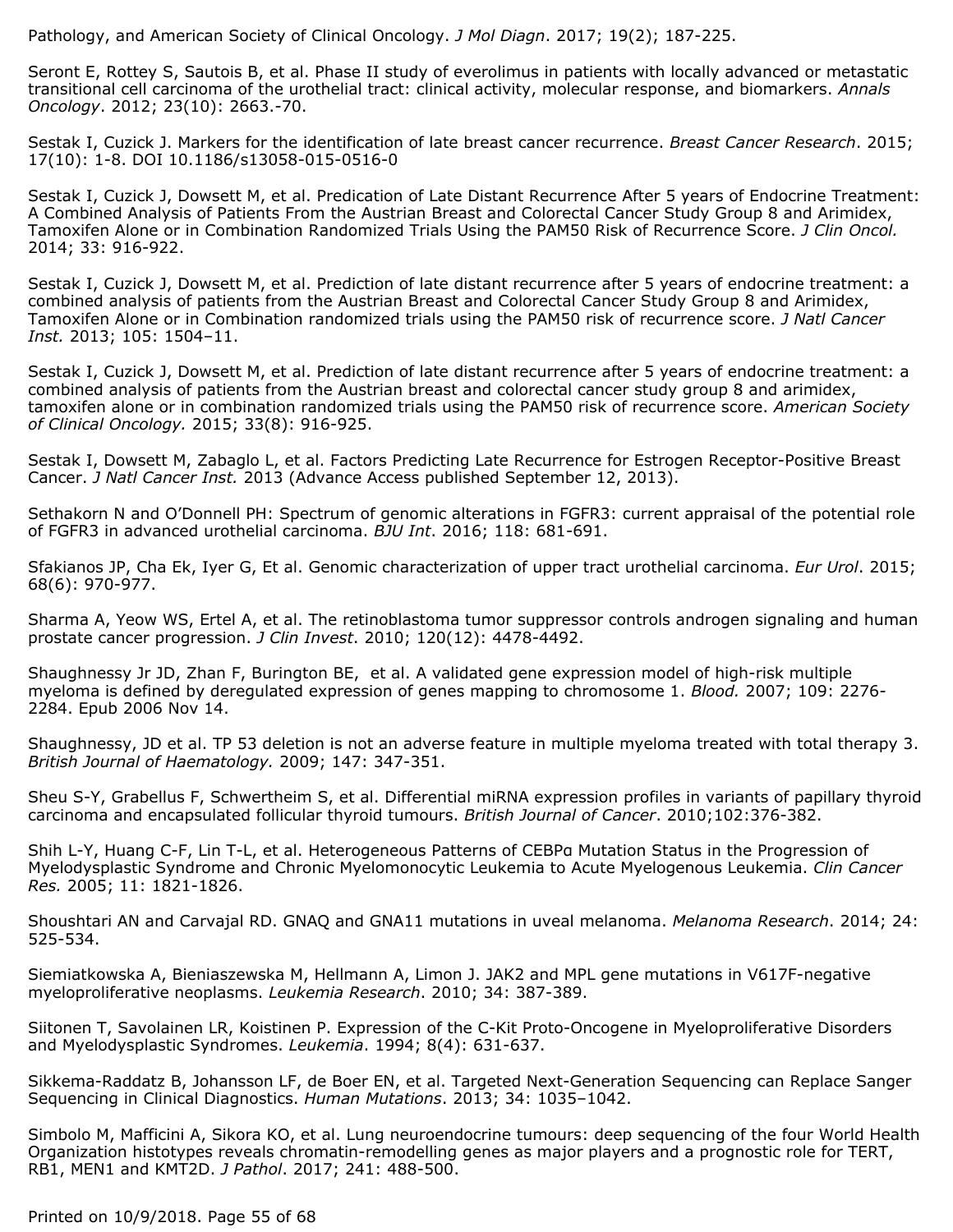Simon R. Lost in Translation Problems and Pitfalls in Translating Laboratory Observations to Clinical Utility. *Eur J Cancer.* 2008; 44(18): 2707-2713.

Simon R. Moving from correlative science to predictive oncology. *EPMA Journal.* 2010; 1: 377-387.

Simon R, Paik S, Hayes D. Use of Archived specimens in evaluation or prognostic and predictive biomarkers. *Commentaries JNCI.* 2009; 101(21): 1446-1452.

Simon R, Richter J, Wagner U, et al. High-throughput tissue microarray analysis of 3p25 (RAF1) and 8p12 (FGFR1) copy number alterations in urinary bladder cancer. *Cancer Res*. 2001; 61: 4514-4519.

Skowronska A, Parker A, Ahmed G, et al. Biallelic ATM Inactivation Significantly Reduces Survival in Patients Treated on the United Kingdom Leukemia Research Fund Chronic Lymphocytic Leukemia 4 Trial. *Journal of Clinical Oncology.* 2012; 30 (36): 4524-4532.

Smith DL, Lamy A, Beaudenon-Huibregtse S, et al. A Multiplex Technology Platform for the Rapid Analysis of Clinically Actionable Genetic Alterations and Validation for BRAF p.V600E Detection in 1549 Cytologic and Histologic Specimens. *Archives of Pathology Laboratory Medicine*. 2014; 138: 371–378.

Sokol L, Caceres G, Rocha K, Stockero KJ, Dewald DW, List AF. JAK2V617F mutation in myelodysplastic syndrome (MDS) with del(5q) arises in genetically discordant clones. *Leukemia Research.* 2010; 34: 821-823.

Sotlar K, Fridrich C, Mall A, et al. Detection of c-kit Point Mutation Asp-816 Val in Microdissected Pooled Single Mast Cells and Leukemic Cells in a Patient with Systemic Mastocytosis and Concomitant Chronic Myelomonocytic Leukemia. *Leukemia Research.* 2002; 26(11): 979-984.

Sorensen SV, Goh JW, Pan F, et al. Incidence-based cost-of-illness model for metastatic breast cancer in the United States. *International Journal of Technology Assessment in Health Care.* 2012; 28(1): 12-21.

Spano J, Lagorce C, Atlan D, et al. Impact of EGFR expression on colorectal cancer patient prognosis and survival. *Annals of Oncology*. 2005; 16; 102-108.

Spector Y, Fridman E, Rosenwald S, et al. Development and validation of a microRNA-based diagnostic assay for classification of renal cell carcinomas. *Molecular Oncology.* 2013; 7:732-738.

Starczynowski DT, Vercauteren S, Telenius A, et.al. High-resolution whole genome tiling path array CGH analysis of CD34+ cells from patients with low-risk myelodysplastic syndrome reveals cryptic copy number alterations and predicts overall and leukemia-free survival. *Blood.* 2008; 112(8): 3412-3424. doi: 10.1182/blood-2007-11- 122028

Stinchcombe TE, Roder J, Peterman AH, et al. A Retrospective Analysis Of VeriStrat Status on Outcome of a Randomized Phase II Trial of First-Line Therapy with Gemcitabine, Erlotinib, or the Combination in Elderly Patients (Age 70 Years or Older) with Stage IIIB/IV Non-Small-Cell Lung Cancer. *J Thorac Oncol.* 2013; 8(4): 443 -451.

Stokowy T, Wojtas B, Krajewska J, et.al. A two miRNA classifier differentiates follicular thyroid carcinomas from follicular thyroid adenomas. *Molecular Cell Endocrinology*. 2015; 399: 43-49.

Stoll SJ, Pitt SC, Liu J, et al. Thyroid Hormone Replacement after Thyroid Lobectomy. *Surgery*. 2009; 146(4): 554–560.

Strimbu K, Tavel JA. What are Biomarkers? *Current opinion in HIV and AIDS.* 2010; 5(6): 463-466. doi:10.1097/COH.0b013e32833ed177

Suh JH, Johnson A, Albacker L, et al. Comprehensive Genomic Profiling Facilitates Implementation of the National Comprehensive Cancer Network Guidelines for Lung Cancer Biomarker Testing and Identifies Patients Who May Benefit From Enrollment in Mechanism-Driven Clinical Trials. *Oncologist*. 2016; 21:684-691.

Sun Ch, Chang YH, Pan CC, et al. Activation of the PI3K/Akt/mTor pathway correlates with tumour progression and reduced survival in patients with urothelial carcinoma of the urinary bladder. *Histopathology*. 2011; 58(7): 1054-1063.

Surveillance, Epidemiology, and End Results (SEER). SEER Stat Fact Sheets: Colon and Rectum Cancer, 2015. Available at: http://seer.cancer.gov/statfacts/html/colorect.html

Surveillance, Epidemiology, and End Results (SEER) Program. Cancer statistics review 1975-2011. Section 26.

Printed on 10/9/2018. Page 56 of 68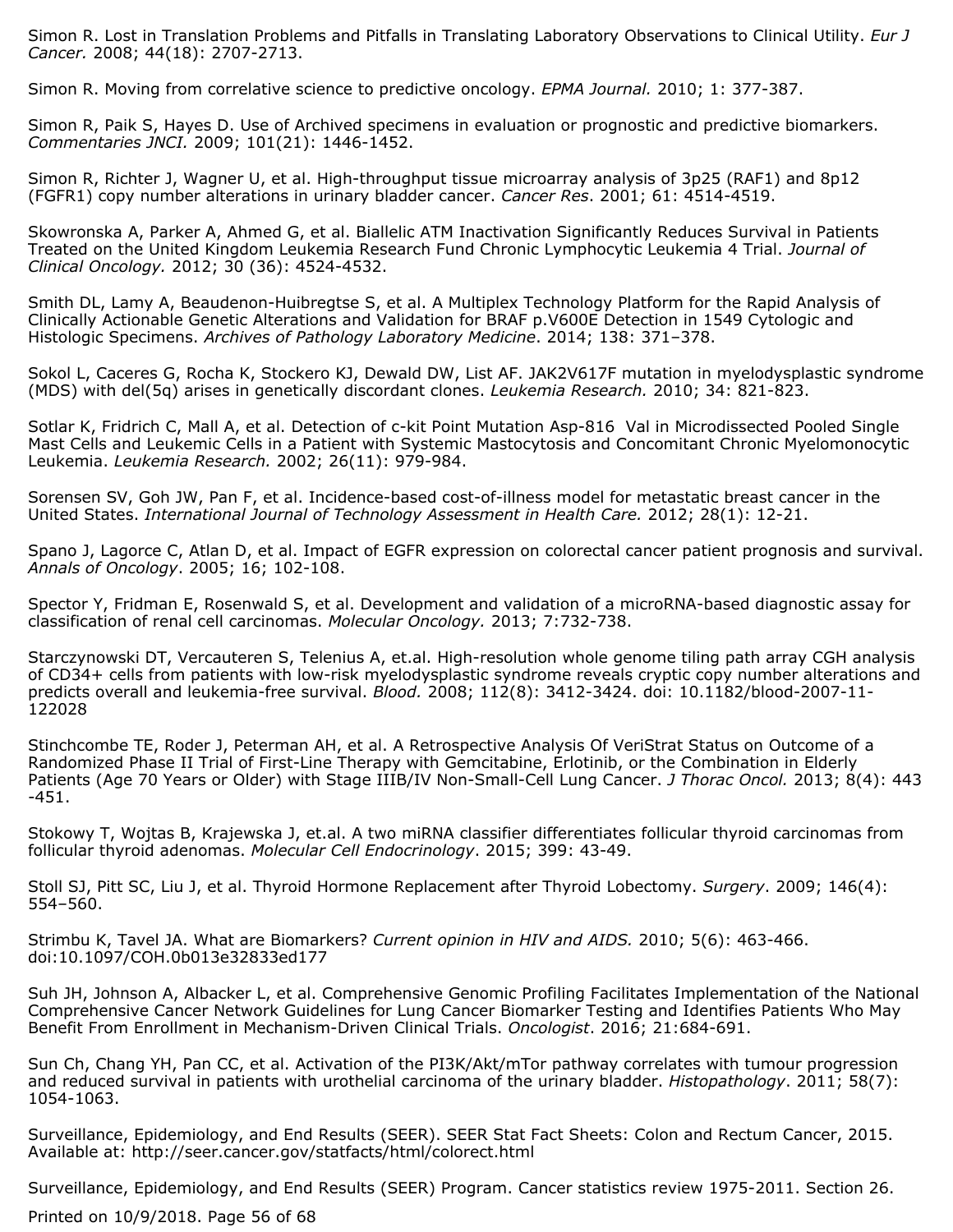thyroid. http://seer.cancer.gov/csr/1975\_2011 /browse\_csr.php?sectionSEL=26&pageSEL=sect\_26\_table.22.html. Accessed on February 12, 2015

Swierniak M, Wojcicka A, Czetwertynska M, et al. In-depth characterization of the microRNA transcriptome in normal thyroid and papillary thyroid carcinoma. *Journal of Clinical Endocrinology and Metabolism*. 2013; 98: E1401-1409.

Takahashi K, Jabbour E, Wang X, et al. Dynamic acquisition of FLT3 or RAS alterations drive a subset of patients with lower risk MDS to secondary AML. *Leukemia.* 2013; 27: 2081-2083.

Tan GH, Gharib H. Thyroid incidentalomas: management approaches to nonpalpable nodules discovered incidentally on thyroid imaging. *Annals of Internal Medicine*. 1997; 126(3): 226-31.

Tan HL, Sood A, Rhimi HA, et al. Rb Loss Is characteristic of prostatic small cell neuroendocrine carcinoma. *Clin Cancer Res*. 2014; 20(4): 890-903.

Tanaka S, Miyagi S, Sashida G, et al. Ezh2 Augments Leukemogenicity by Reinforcing Differentiation Blockage in Acute Myeloid Leukemia. *Blood.* 2012; 120 (5): 1107-1117.

Tasianakas A. Bohm MR, Getova V, et al. Skin metastases in metastatic uveal melanoma: GNAQ/GNA11 mutational analysis as a valuable tool. *British Journal of Dermatology*. 2013; 169: 160-163.

Taye A, Guirciullo D, Miles BA, et al. Clinical performance of a next-generation sequencing assay (ThyroSeq v2) in the evaluation of indeterminate thyroid nodules. *Surgery*. 2018; 163(1): 97-103

Technology Assessment on Genetic Testing or Molecular Pathology Testing of Cancers with Unknown Primary Site to Determine Origin

(http://www.cms.gov/ medicare-coverage-database/details/ technology-assessments-details.aspx?& MEDCACId=67&bc= AAAIAAAAAAAAAA&TAId=90&)

Tetzlaff MT, Liu A, Xu X, et al. Differential expression of miRNAs in papillary thyroid carcinoma compared to multinodular goiter using formalin fixed paraffin embedded tissues. *Endocrine Pathology*. 2007; 18: 163–173.

The Cancer Genome Atlas Research Network. Integrated Genomic Characterization of Papillary Thyroid Carcinoma. *Cell*. 2014; 159: 676–690.

Tournigand C, Andre T, Bonnetain F, et al: Adjuvant therapy with fluorouracil and oxaliplatin in stage II and elderly patients (between ages 70 and 75 years) with colon cancer: subgroup analyses of the Multicenter International Study of Oxaliplatin, Fluorouracil, and Leucovorin in the Adjuvant Treatment of Colon Cancer trial. *J Clin Oncol*. 2012; 30(27): 3353-3360.

Thyroid Cancer. American Thyroid Association's Clinical Thyroidology for the Public. 2017;10(8):12-13.

Tricoli JV, Gumerlock PH, Yao JL, et al. Alterations of the retinoblastoma gene in human prostate adenocarcinoma. *Genes Chromosomes Cancer*. 1996; 15: 108-114.

Tsianakas A, Bohm MR, Getova V, et al. Skin metastases in metastatic uveal melanoma: GNAQ/GNA11 mutational analysis as a valuable tool. *British Journal of Dermatology*. 2013; 169: 160-163.

Tufano RP, Teixeira GV, Bishop J, Carson KA, Xing M. BRAF Mutation in Papillary Thyroid Cancer and Its Value in Tailoring Initial Treatment: A Systematic Review and Meta-Analysis. *Medicine.* 2012; 91(5): 274-286.

Tunbridge,WM, Evered DC, Hall R, et al. The spectrum of thyroid disease in a community: The Whickham survey. *Clinical Endocrinology (Oxford)*. 1977; 7: 481-493.

Uegaki K, Kanamori Y, Kigawa J, et al. PTEN-positive and phosphorylated-Akt-negative expression is a predictor of survival for patients with advanced endometrial carcinoma. *Oncology Reports.* 2005; 14: 389-392.

Ueland FR, Desimone CP, Seamon LG, et al. Effectiveness of a Multivariate Index Assay in the Preoperative Assessment of Ovarian Tumors. *Obstet Gynecol.* 2011; 117(6): 1289-97.

Updated Clinical Utility Summary, dated 11/03/14 (Note: Original [or primary] study data is not presented in this summary, but just otherwise published results.)

Vaiman M, Nagibin A, Hagag P, et al. Hypothyroidism following partial thyroidectomy. *Otolaryngology: Head & Neck Surgery*. 2008; 138(1): 98-100.

Printed on 10/9/2018. Page 57 of 68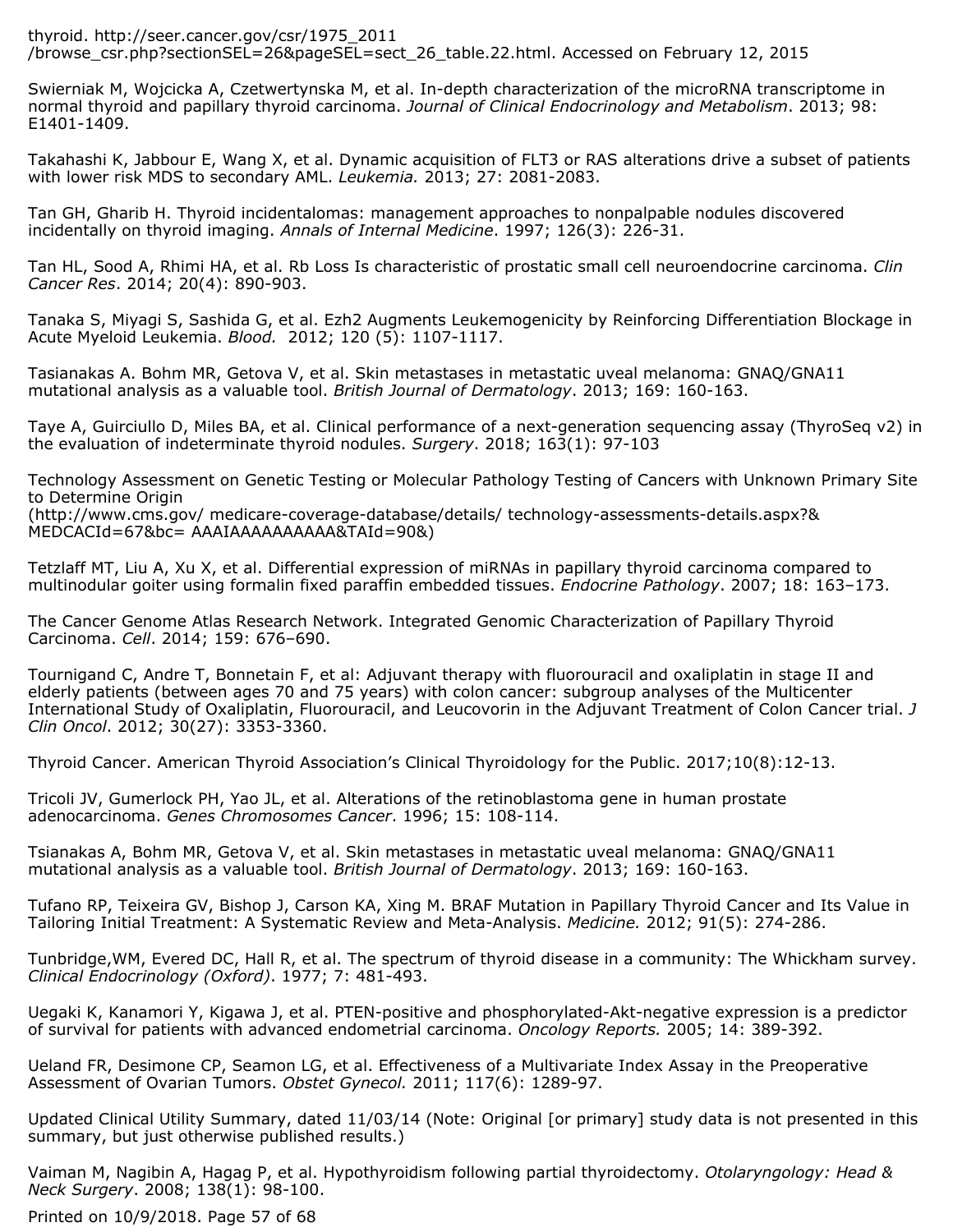Valderrabano P, Leon ME, Centeno BA, et al. Institutional prevalence of malignancy of indeterminate thyroid cytology is necessary but insufficient to accurately interpret molecular marker tests. *European Journal of Endocrinology*. 2016; 174(5): 621-629.

van Amerongen RA, Retel VP, Coupe VMH, et al. Next-generation sequencing in NSCLC and melanoma patients: a cost and budget impact analysis. *Ecancermedicalscience*. 2016; 10: 684: 1-16.

van Broekhoven DL, Verhoef C, Grunhagen DJ, et al. Prognostic value of CTNNB1 gene mutation in primary sporadic aggressive fibromatosis. *Ann Surg Oncol*. 2015; 22: 1467-70.

van den Bent M, Dubbink H, Yannick M, et al. IDH1 And IDH2 Mutations are Prognostic but not Predictive for Outcome in Anaplastic Oligodendroglial Tumors: A Report of the European Organization for Research and Treatment of Cancer Brain Tumor Group. *Clin Cancer Res.* 2010; 16(5): 1597-1604.

van den Bent M, Gravendeel L, Gorlia T, et al. A Hypermethylated Phenotype is a Better Predictor of Survival than MGMT Methylation in Anaplastic Oligodendroglial Brain Tumors: A Report from EORTC Study 26951. *Clin Cancer Res.* 2011; 17(22): 7148-7155.

Vander JB, Gaston EA, Dawber TR. The significance of nontoxic thyroid nodules. Final report of a 15-year study of the incidence of thyroid malignancy. *Annals of Internal Medicine*. 1968; 69: 537–540.

van Oers JM, Zwarthoff EC, Rehman I, et al. FGFR3 mutations indicate better survival in invasive upper urinary tract and bladder tumours. *Eur Urol*. 2009; 55: 650-658.

Van Raamsdonk CD, Bezrookove V, Green G, et al. Frequent somatic mutations of GNAQ in uveal melanoma and blue naevi. *Nature*. 2009; 457: 599-602.

Van Raamsdonk CD, Griewank KG, Crosby MB, et al. Mutations in GNA11 In uveal melanoma, *N Engl J Med*. 2010; 363(23):2191-2199.

Van Rhijn BW, Lurkin I, Radvanyi F, et al. The fibroblast growth factor receptor 3 (FGFR3) mutation Is a strong indicator of superficial bladder cancer with low recurrence rate. *Cancer Res*. 2001; 61: 1265-1268.

van Rhijn BW, van der Kwast TH, Liu L, et al. The FGFR2 mutation is related to favorable pT1 bladder cancer. *J Urol*. 2012; 187: 310-314.

Van Rhijn BW, Vis AN, van der Kwast TH, et al. Molecular Grading of Urothelial Cell Carcinoma With Fibroblast Growth Factor Receptor 3 and MIB-1 is Superior to Pathologic Grade for the Predication of Clinical Outcome. *J Clin Oncol*. 2003; 21(10): 1912-1921.

Varadhachary GR, Abbruzzese JL, Lenzi R. Diagnostic Strategies for Unknown Primary Cancer. *Cancer.* 2004; 100: 1776-85.

Varella-Garcia M, Brizard F, Roche J, et al. Aml1/ETO and Pml/RARA Rearrangements in a Case of AML-M2 Acute Myeloblastic Leukemia with t(15;17). *Leukemia and Lymphoma.* 1999; 33: 403-406.

Verbruggen MB, Sieben NLG, Roemen GMJM, et al. v-Raf Murine Sarcoma Viral Oncogene Mutation Status in Serous Borderline Ovarian Tumors and the Effect on Clinical Behavior. *Int J Gynecol Cancer.* 2009; 19: 1560- 1563.

Verstovsek S. Advanced Systemic Mastocytosis: the Impact of KIT Mutations in Diagnosis, Treatment and Progression. *European Journal of Haematology.* 2013; 90(2): 89-98.

Vijayvergia N, Boland PM, Handorf E, et al. Molecular profiling of neuroendocrine malignancies to identify prognostic and therapeutic markers: a Fox Chase Cancer Center pilot study. *British Journal of Cancer*. 2016; 115: 564-570.

Villaruz LC, Socinski MA, Abberbock, S, et al. Clinicopathologic features and outcomes of patients with lung adenocarcinomas harboring BRAF mutations in the Lung Cancer Mutation Consortium. *Cancer*. 2015; 121:448- 456.

Viola D, Valerio L, Molinaro E, et al. Treatment of advanced thyroid cancer with targeted therapies: ten years of experience. *Endocrine-Related Cancer*. 2016;23: R185-R205.

Viudez A, Carvalho FL, Maleki Z, et al. A new immunohistochemistry prognostic score (IPS) for recurrence and survival in resected pancreatic neuroendocrine tumors (PanNET). *Oncotarget*. 2016; 27(18): 24950-24961.

Printed on 10/9/2018. Page 58 of 68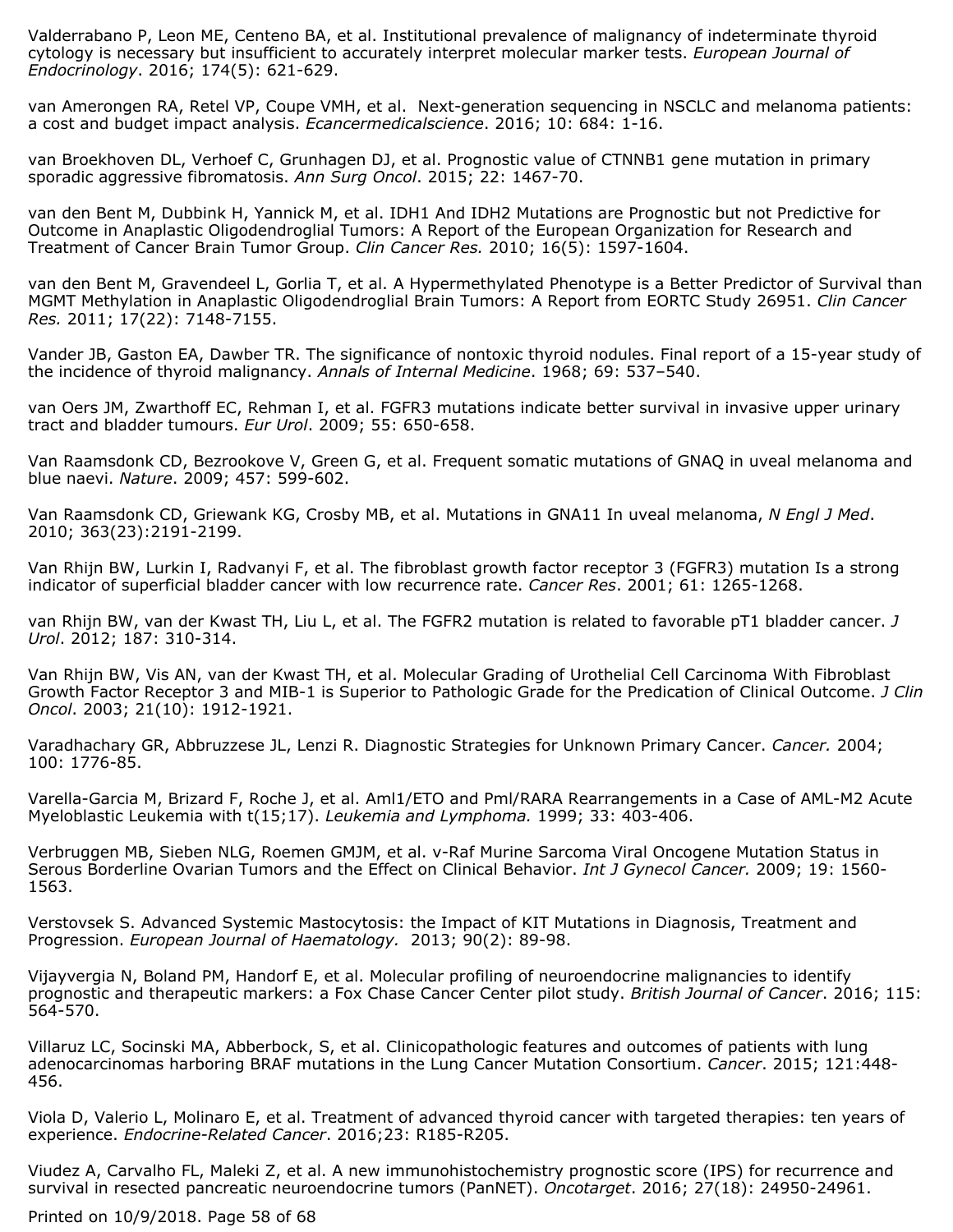Volante M, Rapa I, Gandhi M, et al. RAS Mutations Are the Predominant Molecular Alteration in Poorly Differentiated Thyroid Carcinomas and Bear Prognostic Impact. *J Clin Endocrinol Metab.* 2009; 94(12): 4735- 4741.

Wada H, Matsuda K, Akazawa Y, et al. Expression of somatostatin receptor type 2A and PTEN in neuroendocrine neoplasms is associated with tumor grade but not with site of origin. *Endocr Pathol*. 2016; 27: 179-187.

Wallden B, Storhoff J, Nielsen T, et al. Development and verification of the PAM50-based Prosigna breast cancer gene signature assay. *BMC Medical Genomics.* 2015; 8: 54. doi:10.1186/s12920-015-0129-6.

Walter M, Payton J, Ries R, et al. Acquired Copy Number Alterations in Adult Acute Myeloid Leukemia Genomes. *PNAS.* 2009; 106 (31): 12950-12955.

Walter MJ, Ding L, Shen D, et al. Recurrent DNMT3A mutations in patients with myelodysplastic syndromes. *Leukemia.* 2011; 25: 1153-1158.

Walter RFH, Vollbrecht C, Christoph D, et al. Massive parallel sequencing and digital gene expression analysis reveals potential mechanisms to overcome therapy resistance in pulmonary neuroendocrine tumors. *Journal of Cancer*. 2016; 7(15): 2165-2172.

Walter T, van Brakel B, Vercherat C, et al. 06-Methylguanine-DNA methyltransferase status in neuroendocrine tumours: prognostic relevance and association with response to alkylating agents. *British Journal of Cancer*. 2015; 112: 523-531.

Wang CC, Friedman L, Kennedy GC, et al. A large multicenter correlation study of thyroid nodule cytopathology and histopathology. *Thyroid*. 2011; 21:243–251.

Wang H, Tso V, Wong C, et al. Development and validation of a highly sensitive urine-based test to identify patients with colonic adenomatous polyps. *Clinical and Translational Gastroenterology*. 2014; 5(e54): 1-8. doi:10:1038/ctg.2014.2.

Wang L, Ignat A, and Axiotis CA. Differential expression of the PTEN tumor suppressor protein in fetal and adult neuroendocrine tissues and tumors: Progressive loss of PTEN expression in poorly differentiated neuroendocrine neoplasms. *Applied Immunohistochemistry & Molecular Morphology*. 2002; 10(2): 139-146.

Wang Y and Dai B. PTEN genomic deletion defines favorable prognostic biomarkers in localized prostate cancer: a systematic review and meta-analysis. *Int J Clin Exp Med*. 2015; 8(4): 5430-5437.

Wang X, Dai H, Wang Q, et al. EZH@ Mutations are Related to Low Blast Percentage in Bone Marrow and - 7/del(7q) in De Novo Acute Myeloid Leukemia. *PLOS ONE.* 2013; 8 (4): 1-6.

Ware Miller R, Smith A, DeSimone CP, et al. Performance of the American College of Obstetricians and Gynecologists' Ovarian Tumor Referral Guidelines With a Multivariate Index Assay. *Obstet Gynecol.* 2011; 117(6): 1298-306.

Watanabe Y, Ueda H, Etoh T, et al. A Change in Promoter Methylation of hMLH1 is a Cause of Acquired Resistance to Platinum-based Chemotherapy in Epithelial Ovarian Cancer. *Anticancer Research.* 2007; 27: 1449-1452.

Weisbrod AB, Zhang L, Jain M, et al. Altered PTEN, ATRX, CHGA, CHGB, and TP53 expression are associated with aggressive VHL- associated pancreatic neuroendocrine tumors. *Horm Cancer*. 2013; 4: 165-175.

Wells Jr SA, Asa SL, Dralle H, et al. Revised American Thyroid Association Guidelines for the management of medullary thyroid carcinoma. *Thyroid*. 2015;25(6): 567-610.

Wolff EM, Liang G and Jones PA. Mechanisms of disease: genetic and epigenetic alterations that drive bladder cancer. *Nature Clinical Practice Urology*. 2005; 2(10): 502-510

Xie H, Xie B, Lui C, et al. Association of PTEN expression with biochemical recurrence in prostate cancer: results based on previous reports. *Onco Targets and Therapy*. 2017; 10: 5089-5097.

Xing M. Molecular pathogenesis and mechanisms of thyroid cancer. *Nature Reviews: Cancer*. 2013; 13: 184-99.

Xiong W, Wu X, Starnes S, et al. An analysis of the clinical and biological significance of TP53 loss and the identification of potential novel transcriptional targets of TP 53 in multiple myeloma. *Blood.* 2008; 112(10): 4235- 46.

Printed on 10/9/2018. Page 59 of 68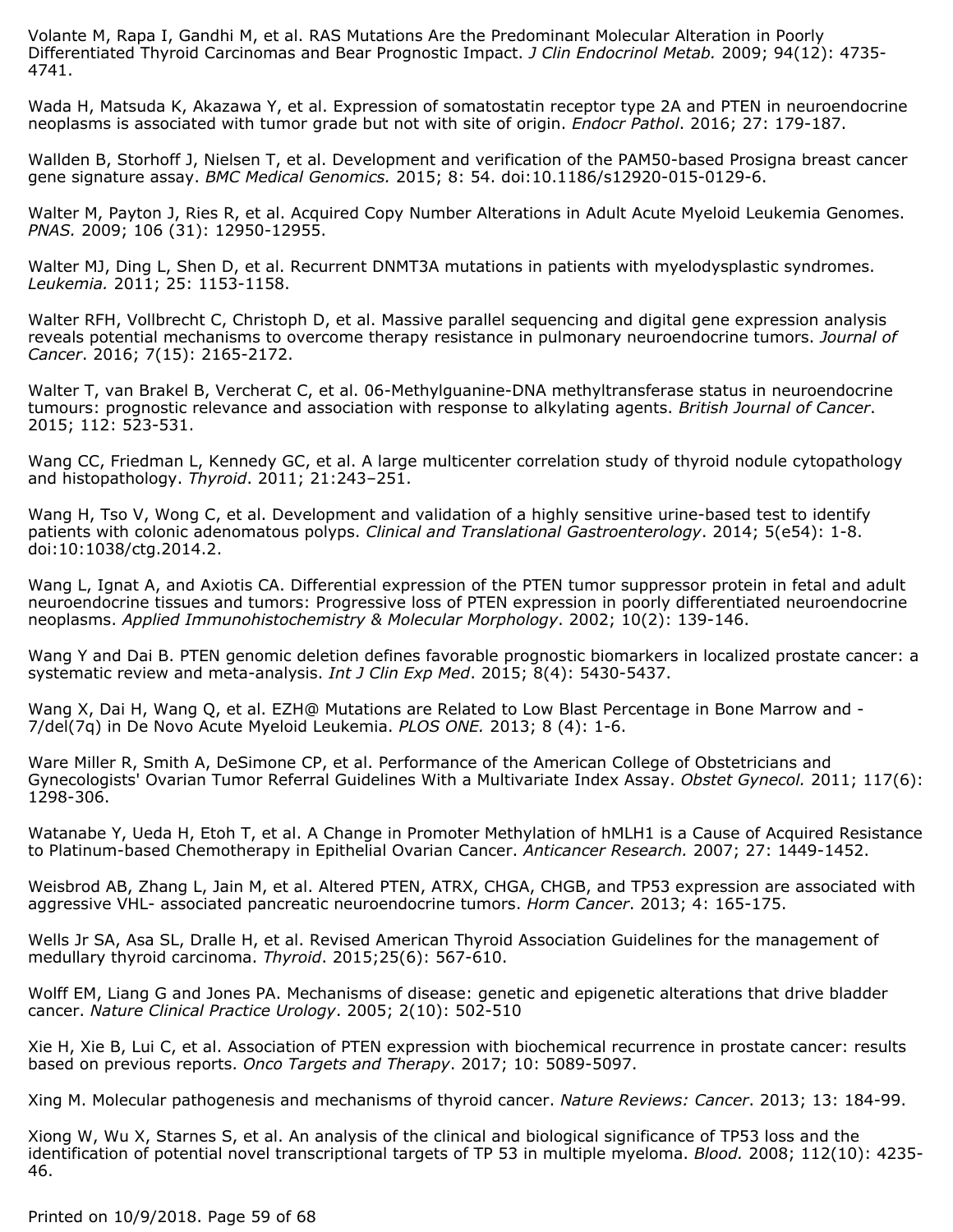Yakushina VD, Lerner LV and Lavrov AV. Gene fusions in thyroid cancer. *Thyroid*. 2018;28(2):158-167.

Yamada Y, Cancelas J. FIP1L1/PDGRa-Associated Systemic Mastocytosis. *Int Arch Allergy Immunol.* 2010; 152(suppl 1): 101-104.

Yang J, Schnadig V, Logrono R, et al. Fine-needle aspiration of thyroid nodules: A study of 4703 patients with histologic and clinical correlations. *Cancer (Cancer Cytopathology)*. 2007; 111(5): 306–15.

Yang S, Wang X, Jiang H, et al. Effective treatment of aggressive fibromatosis with celecoxib guided by genetic testing. *Cancer Biology & Therapy*. 2017; 18(10): 757-760.

Yang Y, Shao N, Luo G, et al. Mutations of PTEN Gene in Gliomas Correlate to Tumor Differentiation and Short-Term Survival Rate. *Anticancer Research.* 2010; 30(3): 981-986.

Yassa L, Cibas ES, Benson CB, et al. Long-term Assessment of a Multidisciplinary Approach to Thyroid Nodule Diagnostic Evaluation. *Cancer (Cancer Cytopathology)*. 2007; 111: 508–16.

Yeganeh MZ, Sheikholeslami S, and Hedayati M. RET proto oncogene mutation detection and medullary thyroid carcinoma prevention. *Asian Pac J Cancer Prev*. 2015;16(6): 2107-2117.

Yip L, Farris C, Kabaker AS, et al. Cost impact of molecular testing for indeterminate thyroid nodule fine-needle aspiration biopsies. *Journal of Clinical Endocrinology and Metabolism*. 2012; 97(6): 1905-12.

Yip L. Molecular Markers for Thyroid Cancer Diagnosis, Prognosis, and Targeted Therapy. *Journal of Surgical Oncology*. 2015; 111: 43–50.

Yip L, Wharry LI, Armstrong MJ, et al. A clinical algorithm for fine-needle aspiration molecular testing effectively guides the appropriate extent of initial thyroidectomy. *Annals of Surgery*. 2014; 260: 163–168.

Yoon S-Y, Li C-Y, Tefferi A. Megakaryocyte c-Mpl expression in chronic myeloproliferative disorders and the myelodysplastic syndrome: immunoperoxidase staining patterns and clinical correlates. *Eur J Haematol.* 2000; 65: 170-174.

Yuan ZM, Yang ZL, Zheng Q. Deregulation of microRNA expression in thyroid tumors. *Journal of Zhejiang University Sciences B*. 2014; 15: 212-224.

Yun CH, Mengwasser KE, Toms AV, et al. The T790M mutation in EGFR kinase causes drug resistance by increasing the affinity for ATP. *Proc Natl Acad Sci*. 2008; 105(6): 2070-2075.

Zeng W, Nakao S, Takamatsu H, et al. Characterization of T-Cell Repertoire of the bone Marrow in Immune-Mediated Aplastic Anemia: Evidence for the Involvement of Antigen-Driven T-Cell Response in Cyclosporine-Dependent Aplastic Anemia. *Blood.* 1999; 93 (9): 3008-3016.

Zenz T, Eichhorst B, Busch R, et al. TP53 Mutation and Survival in Chronic Lymphocytic Leukemia. *Journal of Clinical Oncology.* 2010; 28 (29): 4473-4479.

Zhan F, Barlogie B, Mulligan G, et al. High-risk myeloma: a gene expression based risk-stratification model for newly diagnosed multiple myeloma treated with high-dose therapy is predictive of outcome in relapsed disease treated with single-agent bortezomib or high-dose dexamethazsone. *Blood.* 2008; 111: 968-969.

Zhan F, Huang Y, Colla S, et al. The molecular classification of multiple myeloma. *Blood.* 2006; 108: 2020-2028.

Zhang GN, Liu H, Huang JM, et al. TP53 K351N mutation-associated platinum resistance after neoadjuvant chemotherapy in patients with advanced ovarian cancer. *Gynecologic Oncology.* 2014; 132(3): 752-757.

Zhang HY, Zhang PN, Sun H. Aberration of the PI3K/AKT/mTOR signaling in epithelial ovarian cancer and its implication in cisplatin-based chemotherapy. *European Journal of Obstetrics & Gynecology and Reproductive Biology.* 2009; 146: 81-86.

Zhang Z and Wang M. PI3K/AKT/mTOR pathway in pulmonary carcinoid tumours. *Oncology Letters*. 2017; 14: 1373-1378.

Zhou K, Jiang L, Shang Z, et al. Potential Application of *IDH1* and *IDH2* Mutations as Prognostic Indicators in Non -Promyelocytic Acute Myeloid Leukemia: a Meta-Analysis. *Leukemia & Lymphoma.* 2012; 53: 2423-2429.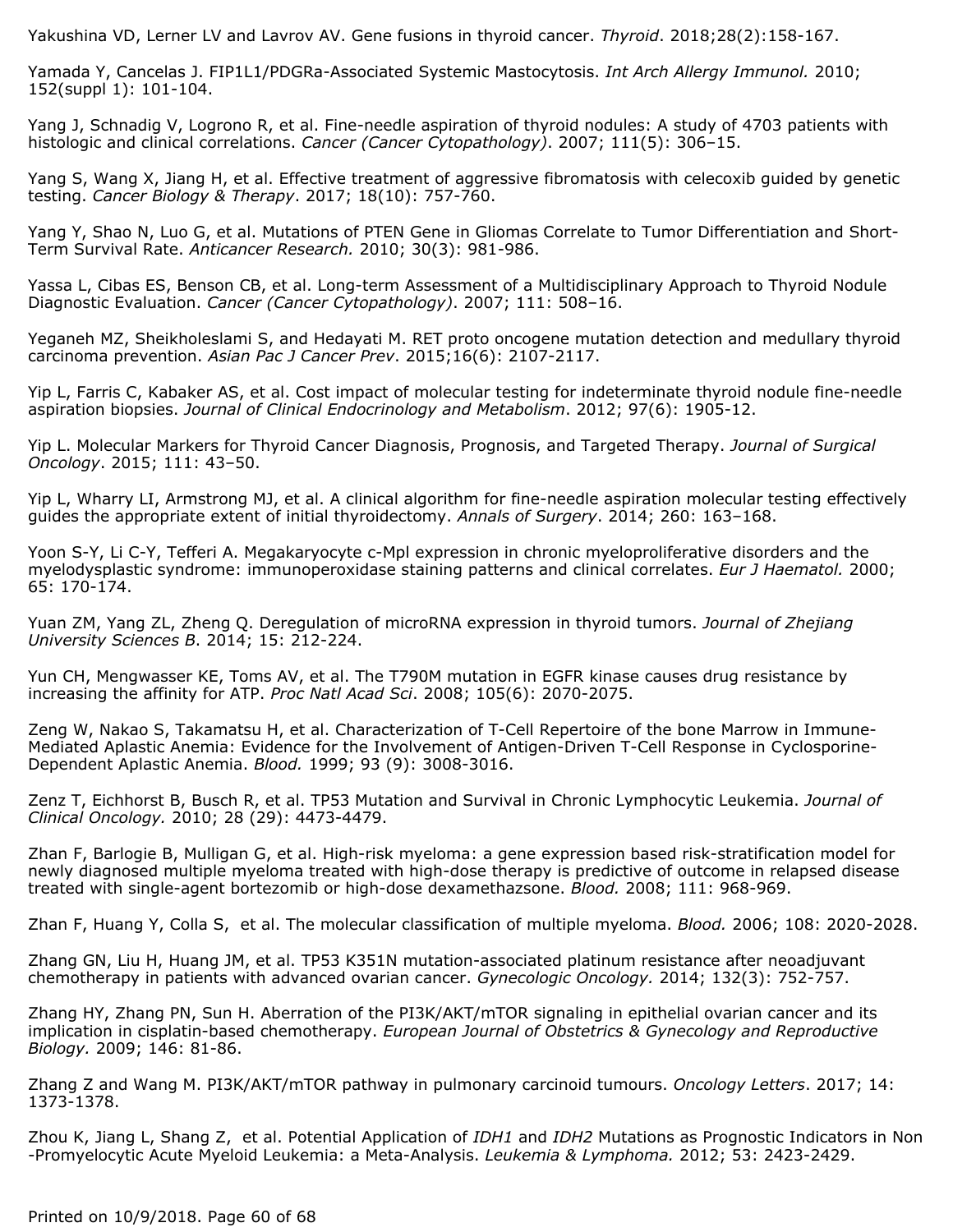Zhou Y, Barlogie B, Shaughnessy Jr JD. The molecular characterization and clinical management of multiple myeloma in the post genome era. Spotlight Review. *Leukemia.* 2009; 23: 1941-1956.

Zhong Y, Chen B, Feng J, et al. The Associations of Janus Kinase-2 (JAK2) A830G Polymorphism and the Treatment Outcomes in Patients with Acute Myeloid Leukemia. *Leukemia & Lymphoma.* 2010: 1115-1120.

Zucman-Rossi J, Jeannot E, Nhieu JT, et al. Geontype-phenotype correlation in hepatocellular adenoma: New classification and relationship with HCC. *Hepatology*. 2006; 43: 515-524.

http://www.accessdata.fda.gov/cdrh\_docs/reviews/K081754.pdf

http://www.accessdata.fda.gov/scripts/cdrh/ cfdocs/cftopic/pma/pma.cfm?num=p030052

http://www.asco.org/ASCOv2/Practice+%26+ Guidelines/Guidelines/Clinical+Practice+Guidelines/ American+Society+of+Clinical+Oncology+ Provisional+Clinical+Opinion%3A+Epidermal+ Growth+Factor+Receptor+ %28EGFR%29+Mutation+Testing +for+Patients+with+Advanced+Non-Small+ Cell+Lung+Cancer+ Considering+First-Line+EGFR+Tyrosine-Kinase+ Inhibitor+%28TKI%29+Therapy

http://www.cms.gov/medicare-coverage-database/ details/medcac-meeting-details.aspx? MEDCACId=67&bc=AAAIAAAAAAAAAA%3d%3d& (Minutes from this May 1, 2013 MEDCAC to be posted between July 1-September 1, 2013)

http://www.egappreviews.org/recommendations/colorectal.htm

http://www.fda.gov/MedicalDevices/Productsand MedicalProcedures/DeviceApprovalsand Clearances/Recently-ApprovedDevices/ ucm294907.htm

http://www.fda.gov/NewsEvents/Newsroom /PressAnnouncements/ucm268241.htm

http://www.fda.gov/NewsEvents/Newsroom /PressAnnouncements/ucm310899.htm

http://www.gen-probe.com/products-services/progensa-pca3

http://www.medscape.com/viewarticle/775368

http://www.nationalcmlsociety.org/ living-cml/monitoring-tests

http://www.nccn.org/professionals /biomarkers/default.asp

http://www.novitas-solutions.com/webcenter/faces/ oracle/webcenter/page/scopedMD/ sad78b265\_6797\_4ed0\_ a02f 81627913bc78/ Page41.jspx?wc.contextURL=%2Fspaces%2F MedicareJH&wc.originURL= %2Fspaces%2FMedicareJH%2Fpage%2F pagebyid&contentId =00024692&\_afrLoop= 2523822121000#%40%3F\_ afrLoop%3D2523822121000%26wc. originURL%3D%252Fspaces%252F MedicareJH%252Fpage% 252Fpagebyid%26 contentId%3D00024692%26wc. contextURL%3D%252 Fspaces%252F MedicareJH%26\_adf.ctrl-state %3Dxegaeqb38\_128

There were extensive in-person consultations with both CAC representatives and nationally-recognized experts in order to assist with the above medical necessity language and procedure-to-diagnosis code pairings.

Other Contractor Policies

Noridian Local Coverage Determination (LCD), DL36380 - MolDX: Breast Cancer Assay: Prosigna

Contractor Medical Directors

Bibliography

N/A

[Back to Top](#page-0-0)

# **Revision History Information**

Printed on 10/9/2018. Page 61 of 68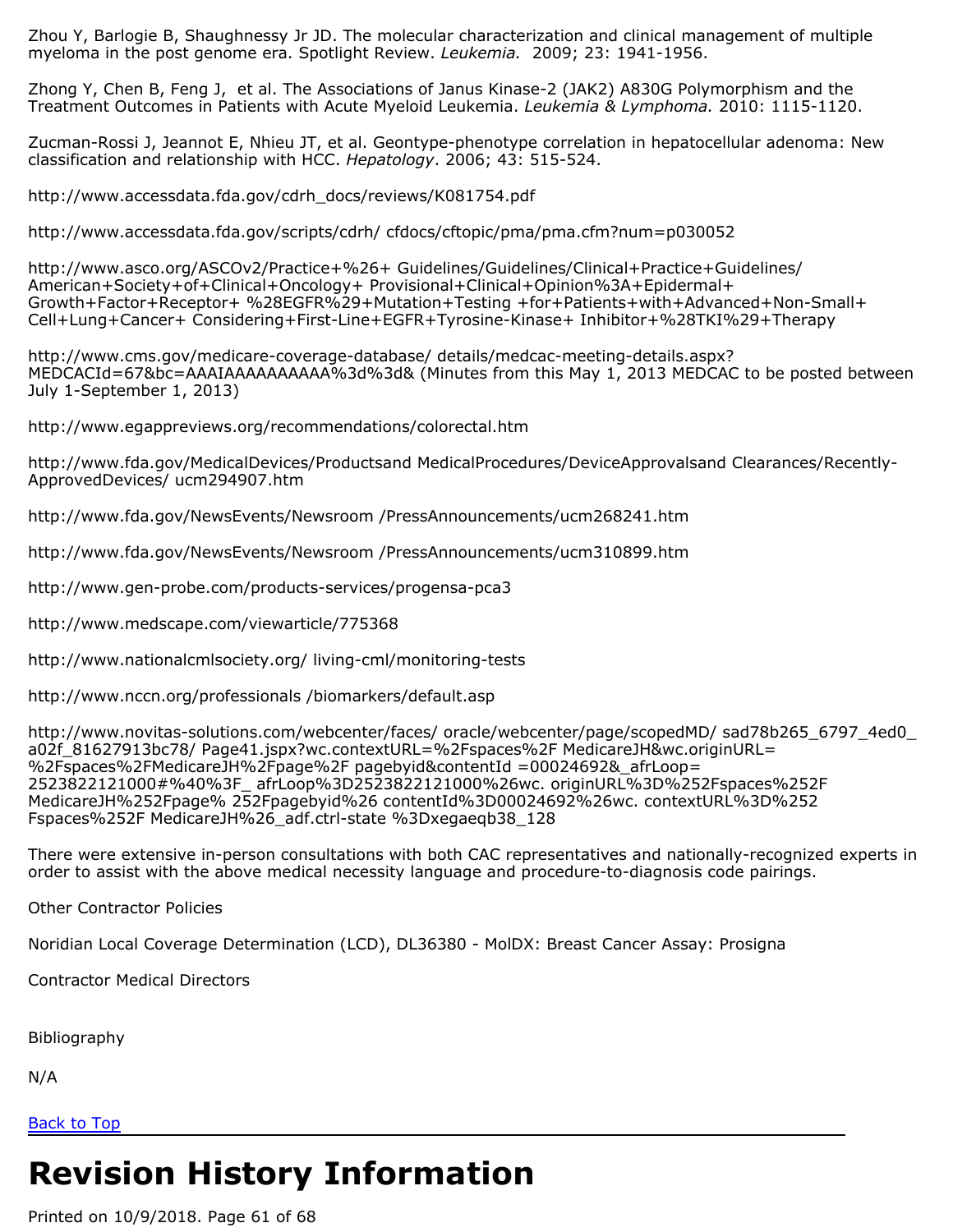10/04/2018 R24

## **Revision History Explanation Reason(s) for**

**Change**

LCD revised and published on 10/04/2018 to update the policy in response to inquiry and reconsideration requests; all literature reviewed and added to policy. Non-coverage reaffirmed for CPT codes 0012M and 0013M for CxBladder. Non-coverage reaffirmed for CPT code 0002U for PolypDx™ Assay and Algorithm. Effective for dates of service on and after 05/15/2018 the following changes have been made to the policy:

Covered Indications for Molecular Tests updated to include a new group (#4) for Uveal Melanoma with biomarkers GNAQ and GNA11. GNAQ is reported with CPT code 81403 and currently does not have ICD-10 diagnosis code pairing. The following ICD-10 diagnosis codes have been added for GNA11 reported with CPT code 81479 to ICD-10 Code Group 4: C69.01, C69.02, C69.11, C69.12, C69.21, C69.22, C69.31, C69.32, C69.41, C69.42, C69.51, C69.52, C69.61, C69.62, C69.81, C69.82.

ThyroSeq has been added to the thyroid test group (new group #6). CPT Code 0026U has been added to CPT Group 1 Codes. ThyroSeq for CPT code 0026U has been added to ICD-10 Code Group 6 (new) and added to the asterisk note indicating ICD-10 diagnosis codes C73 and D44.2 should not be reported for this test. Utilization Guidelines have been updated to include the ThyroSeq test once per lifetime per beneficiary.

Covered Indications for Molecular Tests updated to include biomarker FGFR3 as covered under Urinary Tract (new #9). FGFR3 is reported with CPT code 81404 and currently does not have ICD-10 code pairing.

Covered Indications for Molecular Tests updated to include biomarkers PTEN, RB1 and TP53 to Prostate (new group #10). TP53 is reported with CPT code 81405 and currently does not have ICD-10 code pairing. ICD-10 Code Group 9 (new) has been updated to include PTEN for CPT codes 81321, 81322, 81323 and RB1 for CPT code 81479.

Covered Indications for Molecular Tests updated to include biomarkers MGMT, PTEN, RB1, TP53 and TSC2 for Neuroendocrine tumors (new group #17). TP53 is reported with CPT code 81405 and currently does not have ICD-10 diagnosis code pairing. ICD-10 Code Group for neuroendocrine tumors (new #25) has been updated to include MGMT reported with CPT code 81287, PTEN reported with CPT codes 81321, 81322, or 81323; and RB1 or TSC2 reported with CPT code 81479.

Covered Indications for Molecular Tests updated to include biomarker CTNNB1 to Desmoid Fibromatosis (new group #19). CTNNB1 is reported with CPT code 81403 and currently does not have ICD-10 diagnosis code pairing.

Covered Indications for Molecular Tests updated to include biomarker CTNNB1 to Hepatic Adenoma (new group #20). CTNNB1 is reported with CPT code 81403 and currently does not have ICD-10 diagnosis code pairing.

- Revisions Due To ICD-10-CM Code Changes
- Reconsideration Request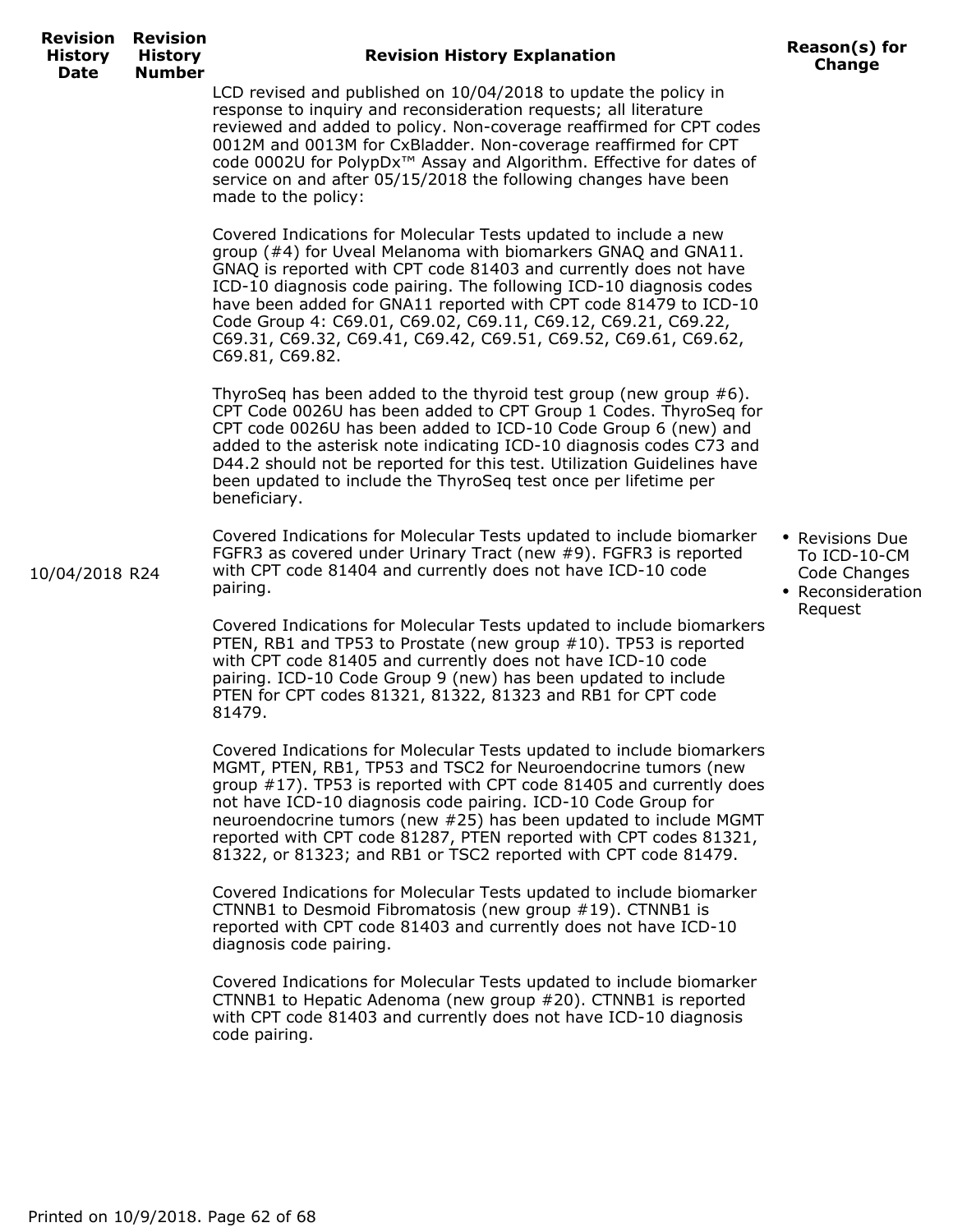## **Revision History Explanation Reason(s) for**

Covered Indications for Molecular Tests updated to include biomarkers CDKN2A, FGFR3, PIK3CA and TP53 for Bladder (new group #21). CDKN2A, FGFR3, PIK3CA and TP53 reported with CPT code 81404 or 81405 and currently does not have ICD-10 diagnosis code pairing. CPT codes 81321, 81322 and 81323 for biomarker PTEN and CPT code 81479 for biomarkers FGFR1, MTOR and RB1 added to new ICD-10 Diagnosis Code Group 27 for Bladder. The following ICD-10 diagnosis codes have been added to new ICD-10 Code Group 27: C67.0, C67.1, C67.2, C67.3, C67.4, C67.5, C67.6, C67.7, C67.8 and C67.9.

Effective for dates of service on and after 05/18/2018, CPT code 0022U added to CPT Group 1 Codes. Utilization Guidelines and ICD-10 Code Group 2 updated to reflect Oncomine DX CPT code changed from 81445 to 0022U.

Covered Indications for Molecular Tests (#1) updated to include ColonSeq® for Colorectal Cancer and (#2) LungSeq® for Non-Small Cell Lung Cancer. ICD-10 Code Group 1 updated to add ColonSeq® for CPT code 81445. ICD-10 Code Group 2 updated to add LungSeq® for CPT code 81445.

In response to the annual ICD-10 code update, effective for dates of service 10/1/2018 and after the following ICD-10 codes have been deleted from ICD-10 code group 3: C43.11, C43.12, D03.11 and D03.12 and the following ICD-10 codes have been added to ICD-10 code group 3: C43.111, C43.112, C43.121, C43.122, D03.111, D03.112, D03.121, D03.122.

At this time 21st Century Cures Act will apply to new and revised LCDs that restrict coverage which requires comment and notice. This revision is not a restriction to the coverage determination; therefore, not all the fields included on the LCD are applicable as noted in this policy.

LCD revised and published on 07/26/2018. The following revisions have been made in the covered indications section of the policy:

ThyGenX represented by CPT code 81445 has been added under Molecular Tests for Thyroid, ICD-10 Code Group Paragraph 5 and Utilization Guidelines effective for dates of service on and after 04/09/2018.

RosettaGX Reveal Thyroid miRNA has been added as a covered service under Molecular Tests for Thyroid, ICD-10 Code Group Paragraph 5 and Utilization Guidelines effective for dates of service on and after 04/09/2018. Literature submitted has been reviewed and added to the policy.

07/26/2018 R23

FLT3 D836 has been revised to FLT3 D835 under Molecular Tests for AML, CML/CMML and MDS covered indication sections. FLT3 D835 has also been removed from the following ICD-10 Code Group Paragraphs; Group 11, Group 16 and the newly numbered Group 21 (formerly group 22 before renumbering with this revision) since CPT 81246 does not have any diagnosis restrictions effective for dates of service 01/01/2015 and after.

Biomarker ATM listed under Molecular Tests for CLL covered indications has been removed from the LCD. This biomarker has also been removed from ICD-10 Code Group Paragraph 17 as there are no coverage restrictions for ATM at this time.

- Typographical Error
- Other (Recon, Inquiry)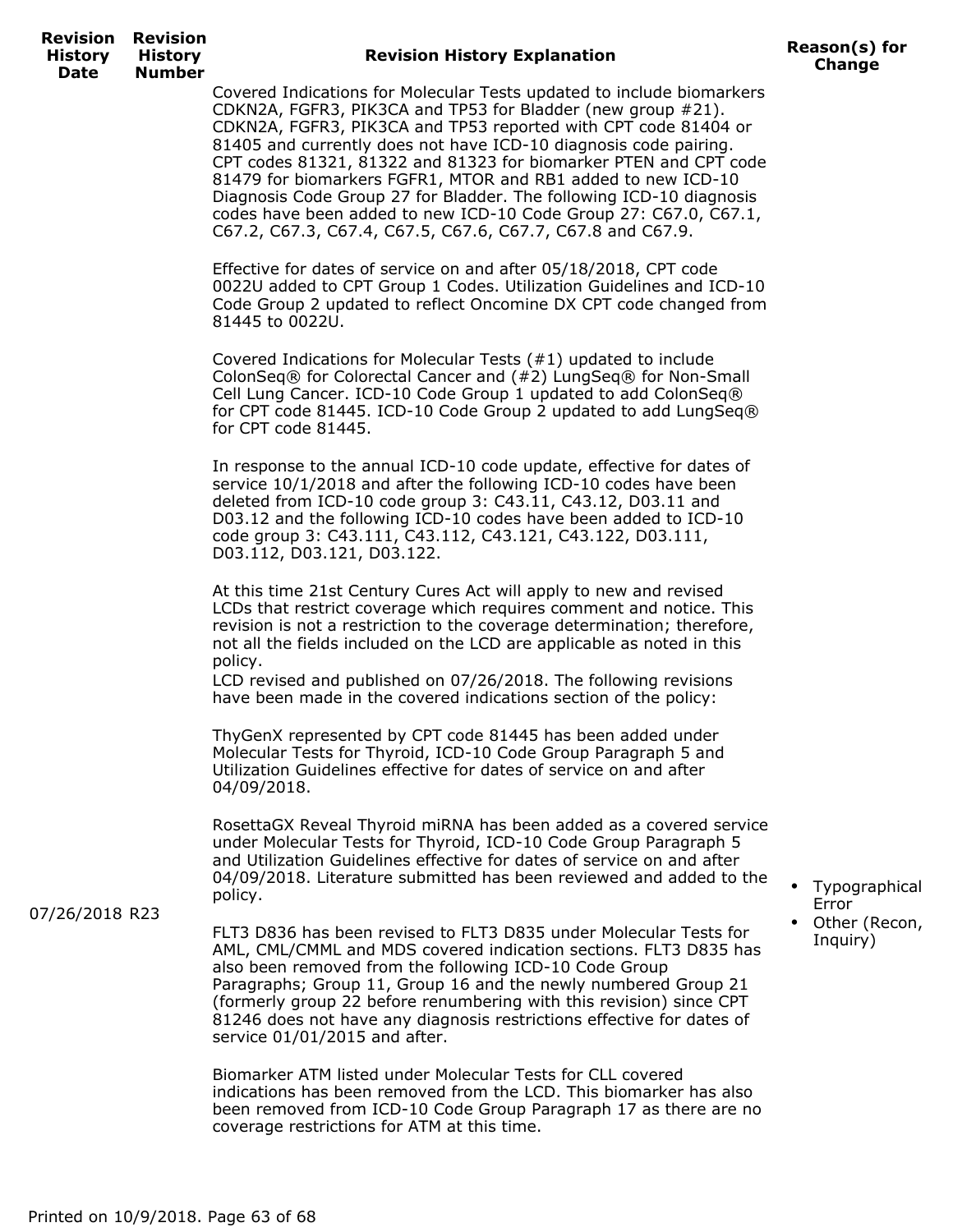## **Revision History Explanation Reason(s) for**

• Reconsideration Request • Other (Annual Review)

The CPT codes listed with IGH/BCL2 under Molecular Tests in the Follicular lymphoma section have been changed to 81401 and 81402. ICD-10 diagnosis code Group 18 has been deleted as 81401 and 81402 do not have any diagnosis limitations effective for dates of service on and after 01/01/2016. In response to removing Group 18 the ICD-10 code groups have been renumbered.

A clarifying statement has been added under the CPT Code Group 1 Paragraph to explain that these CPT codes do not have diagnosis limitations and providers should refer to the covered indications of the LCD for reasonable and necessary guidelines for biomarkers included in these CPT codes.

PIK3CA has been removed from the following ICD-10 Code Group Paragraphs list of biomarkers; Group 1, Group 4, Group 5 and Group 6 effective for dates of service on and after 01/01/2015.

Diagnosis codes C21.0, C21.2 and C21.8 have been added to ICD-10 Code Group 1 as covered diagnoses effective for dates of service on or after 12/01/2016.

Diagnosis code C55 has been added to ICD-10 Code Group 6 as a covered diagnosis effective for dates of service on or after 12/01/2016.

A typographical error was made during the ICD-9 to ICD-10 translation resulting in ICD-10 code C92.02 being placed in ICD-10 Code Group 10 instead of the correct ICD-10 code, C91.02. C92.02 is being deleted from ICD-10 Code Group 10 and C91.02 is being added effective for dates of service 12/01/2016 and after.

Diagnosis codes C93.10, C93.11 and C93.12 have been added to ICD-10 Code Group 16 as covered diagnoses effective for dates of service 12/01/2016 and after.

Diagnosis codes C91.60, C91.61 and C91.62 have been added to newly numbered ICD-10 Code Group 20 (formerly group 21 before renumbering with this revision) as covered diagnoses for T-cell leukemia effective for dates of service on or after 12/01/2016. LCD revised and published on 03/08/2018 effective for dates of service on and after 12/22/2017 to add limited coverage for Oncomine DX test reported with CPT code 81445 for Non-Small Cell Lung Cancer (NSCLC). Language has been added to #2 under Molecular Tests in the Covered Indications area and CPT code 81445 has been added to ICD-10 Group 2 Paragraph for NSCLC. Utilization guidelines have been added for the Oncomine DX test when reported with CPT code 81445. References received with a reconsideration request for the Oncomine DX test have been reviewed and added to the policy. Link to L36715- BRCA1 and BRCA2 Genetic Testing and L35062-Biomarkers Overview added to the Related Local Coverage Documents section. For provider education/guidance, per Annual Review, removed Bill Types 18x and 21x as those Bill Types are not for inpatient services claims; update to CFR listing per template.

03/08/2018 R22

At this time 21st Century Cures Act will apply to new and revised LCDs that restrict coverage which requires comment and notice. This revision is not a restriction to the coverage determination; therefore, not all the fields included on the LCD are applicable as noted in this policy.

01/01/2018 R21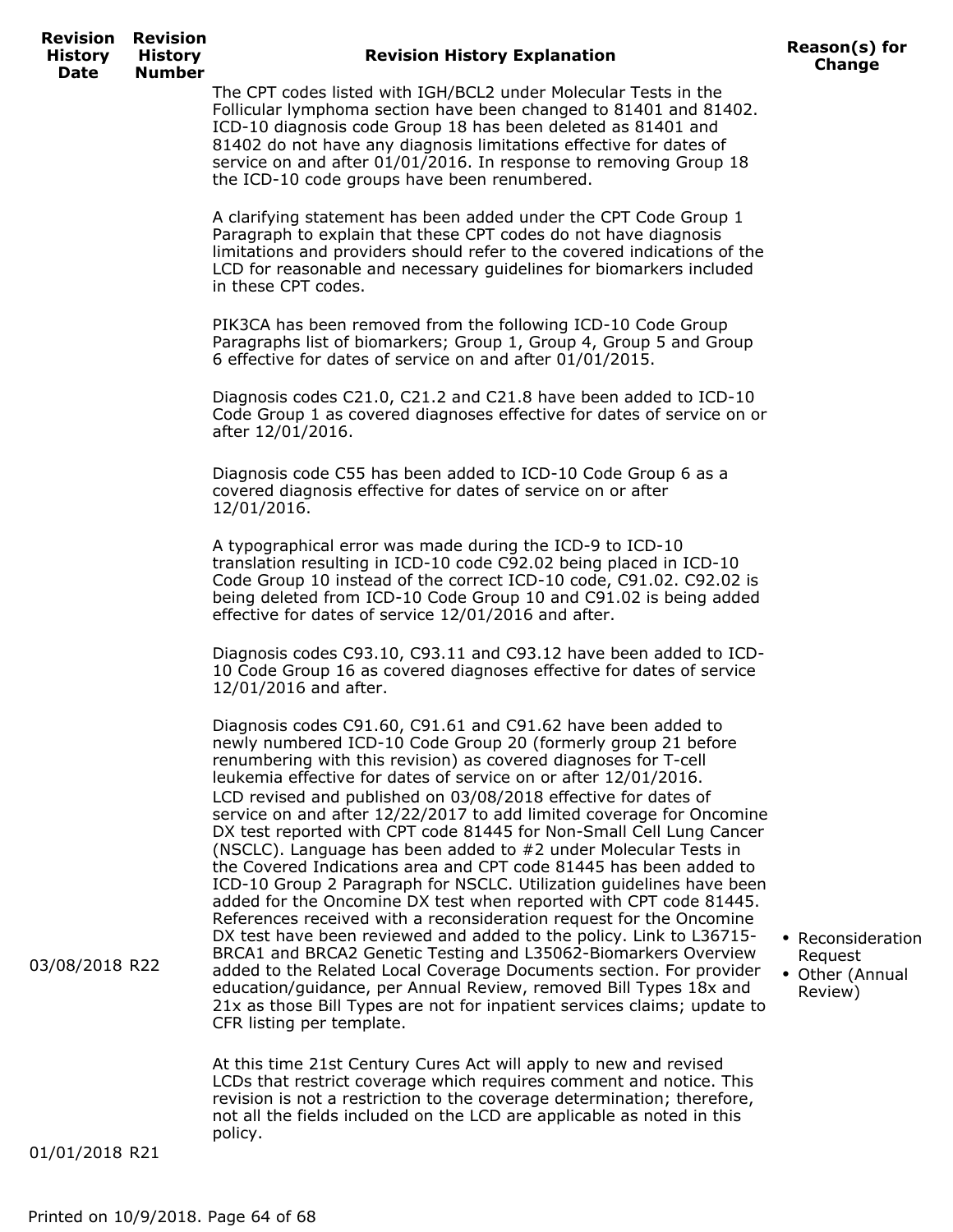| <b>Revision Revision</b><br><b>History</b><br><b>History</b><br><b>Number</b><br>Date | <b>Revision History Explanation</b>                                                                                                                                                                                                                                                                                                                                                                                                                                                                                                                                                                                                                                                                                                                                                                                                                                                                                                                                                                                                                                                                   | Reason(s) for<br><b>Change</b>                      |
|---------------------------------------------------------------------------------------|-------------------------------------------------------------------------------------------------------------------------------------------------------------------------------------------------------------------------------------------------------------------------------------------------------------------------------------------------------------------------------------------------------------------------------------------------------------------------------------------------------------------------------------------------------------------------------------------------------------------------------------------------------------------------------------------------------------------------------------------------------------------------------------------------------------------------------------------------------------------------------------------------------------------------------------------------------------------------------------------------------------------------------------------------------------------------------------------------------|-----------------------------------------------------|
|                                                                                       | LCD revised and published on 01/25/2018 effective for dates of<br>service on and after 01/01/2018 to reflect the annual CPT/HCPCS<br>code updates. For the following CPT/HCPCS codes either the short<br>description and/or the long description was changed: 81400, 81401,<br>81403, 81404, 81405, 81406. Depending on which description is used<br>in this LCD there may not be any change in how the code displays in<br>the document. The following CPT/HCPCS codes have been added to<br>CPT/HCPCS Code Group 1: 81120, 81121, 81175, 81176, 81334,<br>81520. The following CPT/HCPCS code has been deleted from CPT<br>code group 1: 0008M. To clarify coverage for the new CPT/HCPCS<br>code additions, ICD-10 Group Code Paragraphs have been updated as<br>follows: Group 4: IDH1 (81120) and IDH2 (81121); Group 10: RUNX1<br>(81334); Group 11: ASXL1 (81175, 81176), IDH1 (81120), IDH2<br>(81121) and RUNX1 (81334); Group 15: ASXL1 (81175, 81176);<br>Group 22: ASXL1 (81175, 81176), IDH1 (81120) and IDH2 (81121);<br>and Group 24: 81520 has been added and 0008M has been deleted. | Revisions<br>Due To<br>CPT/HCPCS<br>Code<br>Changes |
|                                                                                       | At this time 21st Century Cures Act will apply to new and revised<br>LCDs that restrict coverage which requires comment and notice. This<br>revision is not a restriction to the coverage determination; therefore,<br>not all the fields included on the LCD are applicable as noted in this<br>policy.                                                                                                                                                                                                                                                                                                                                                                                                                                                                                                                                                                                                                                                                                                                                                                                              |                                                     |
| 11/09/2017 R20                                                                        | LCD revised and published on 11/09/2017 effective for dates of<br>service on and after 08/01/2017 to add the following new CPT/HCPCS<br>codes for Proprietary Laboratory Analyses (PLA) to Group 2<br>CPT/HCPCS Codes as non-covered: 0009U, 0013U, 0014U, 0016U,<br>and 0017U. LCD revised with effective dates of service on and after<br>10/02/2017 to reflect the 4Q17 CPT/HCPCS code updates. For the<br>following CPT/HCPCS code(s) either the short description and/or the<br>long description was changed: 81405 and 0002U. Depending on which<br>description is used in this LCD, there may not be any change in how<br>the code displays in the document.                                                                                                                                                                                                                                                                                                                                                                                                                                   | Revisions<br>Due To<br>CPT/HCPCS<br>Code<br>Changes |
|                                                                                       | At this time 21st Century Cures Act will apply to new and revised<br>LCDs that restrict coverage which requires comment and notice. This<br>revision is not a restriction to the coverage determination; therefore,<br>not all the fields included on the LCD are applicable as noted in this<br>policy.                                                                                                                                                                                                                                                                                                                                                                                                                                                                                                                                                                                                                                                                                                                                                                                              |                                                     |
|                                                                                       | LCD revised and published on 10/05/2017 effective for dates of<br>service on and after 10/01/2017 to reflect the ICD-10 Annual Code<br>Updates. The following ICD-10 code has been deleted from Group 20<br>codes: C96.2. The following ICD-10 codes have been added to Group<br>20 codes: C96.20, C96.22, C96.29.                                                                                                                                                                                                                                                                                                                                                                                                                                                                                                                                                                                                                                                                                                                                                                                    | Revisions<br>Due To ICD                             |
| 10/01/2017 R19                                                                        | At this time 21st Century Cures Act will apply to new and revised<br>LCDs that restrict coverage which requires comment and notice. This<br>revision is not a restriction to the coverage determination; therefore,<br>not all the fields included on the LCD are applicable as noted in this<br>policy.                                                                                                                                                                                                                                                                                                                                                                                                                                                                                                                                                                                                                                                                                                                                                                                              | $-10 - CM$<br>Code<br>Changes                       |
|                                                                                       | LCD revised and published on 08/10/2017 effective for dates of<br>service on and after 05/01/2017 to add the following CPT code as non<br>-covered to Group 2 Codes: 0005U.                                                                                                                                                                                                                                                                                                                                                                                                                                                                                                                                                                                                                                                                                                                                                                                                                                                                                                                           | Revisions<br>Due To                                 |
| 08/10/2017 R18                                                                        | At this time 21st Century Cures Act will apply to new and revised<br>LCDs that restrict coverage which requires comment and notice. This<br>revision is not a restriction to the coverage determination; and,<br>therefore not all the fields included on the LCD are applicable as noted<br>in this policy.                                                                                                                                                                                                                                                                                                                                                                                                                                                                                                                                                                                                                                                                                                                                                                                          | CPT/HCPCS<br>Code<br>Changes                        |
| 02/01/2017 R17                                                                        |                                                                                                                                                                                                                                                                                                                                                                                                                                                                                                                                                                                                                                                                                                                                                                                                                                                                                                                                                                                                                                                                                                       | • Reconsideration<br>Request                        |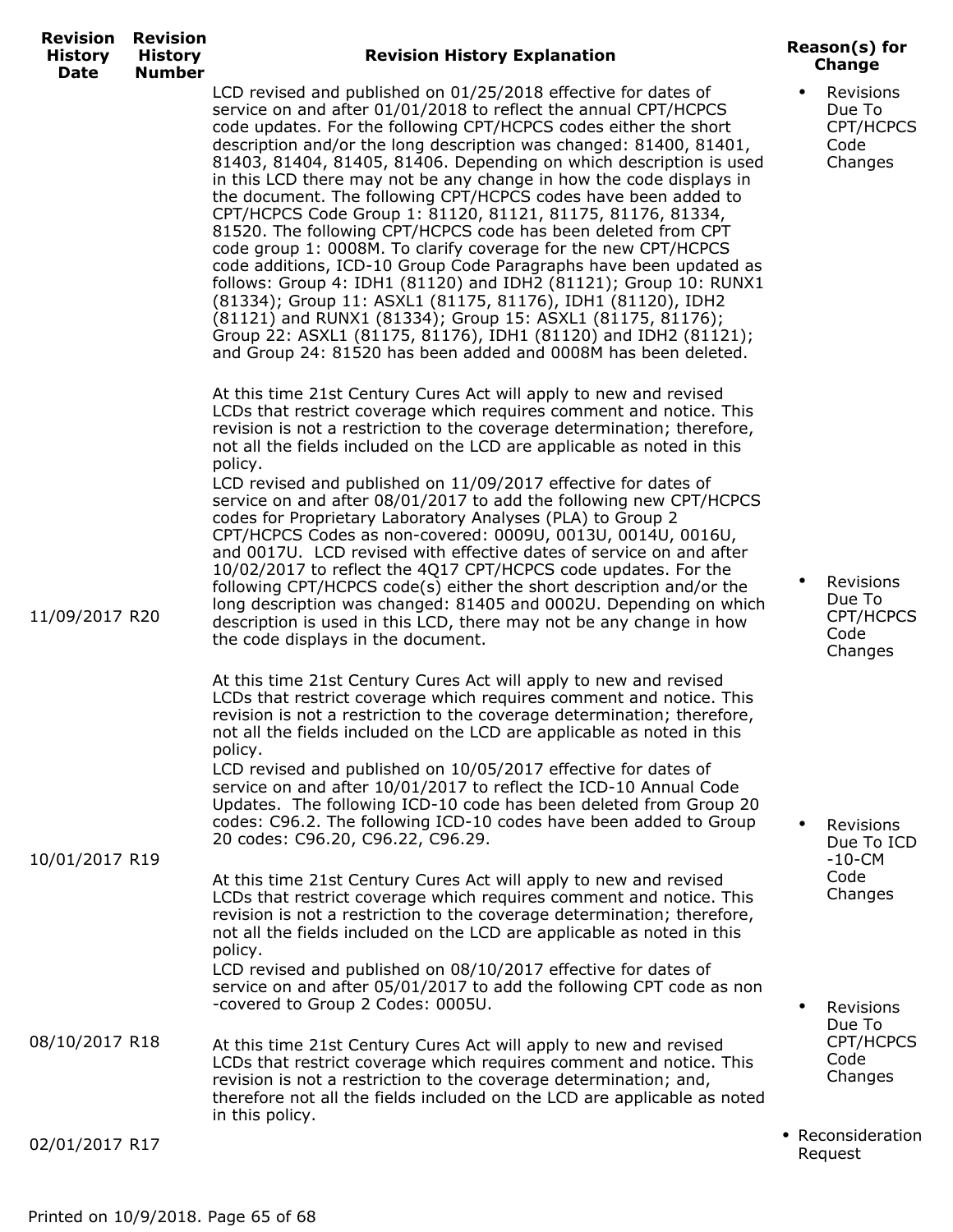| <b>Revision</b><br><b>History</b><br><b>Date</b> | <b>Revision</b><br><b>History</b><br><b>Number</b> | <b>Revision History Explanation</b>                                                                                                                                                                                                                                                                                                                                                                                                                                                                                                                                                                                                                                                                                                                                                                                         | Reason(s) for<br><b>Change</b>                                                |
|--------------------------------------------------|----------------------------------------------------|-----------------------------------------------------------------------------------------------------------------------------------------------------------------------------------------------------------------------------------------------------------------------------------------------------------------------------------------------------------------------------------------------------------------------------------------------------------------------------------------------------------------------------------------------------------------------------------------------------------------------------------------------------------------------------------------------------------------------------------------------------------------------------------------------------------------------------|-------------------------------------------------------------------------------|
|                                                  |                                                    | LCD revised and published on 07/13/2017 to add references received<br>with a reconsideration request for CxBladder coverage. After review of<br>the submitted literature it has been determined that non-coverage of<br>CxBladder will remain. No substantial changes are being made to the<br>LCD at this time.                                                                                                                                                                                                                                                                                                                                                                                                                                                                                                            |                                                                               |
|                                                  |                                                    | At this time 21st Century Cures Act will apply to new and revised<br>LCDs that restrict coverage which requires comment and notice. This<br>revision is not a restriction to the coverage determination; and,<br>therefore not all the fields included on the LCD are applicable as noted<br>in this policy.                                                                                                                                                                                                                                                                                                                                                                                                                                                                                                                |                                                                               |
| 02/01/2017 R16                                   |                                                    | LCD revised and published on 05/11/2017 effective for dates of<br>service on and after 02/01/2017 to add the following CPT codes as<br>non-covered to Group 2 Codes: 0002U and 0003U. An explanation of<br>non-coverage for these codes has been added to the Limitation<br>section of the policy.                                                                                                                                                                                                                                                                                                                                                                                                                                                                                                                          | Revisions<br>Due To<br>CPT/HCPCS<br>Code<br>Changes                           |
| 01/01/2017 R15                                   |                                                    | LCD revised and published on 01/12/2017 effective for dates of<br>service on and after 01/01/2017 to reflect the annual CPT/HCPCS<br>code updates. For the following CPT/HCPCS codes either the short<br>description and/or the long description was changed. Depending on<br>which description is used in this LCD, there may not be any change in<br>how the code displays in the document: 81402 and 81407. The<br>following CPT/HCPCS code 81327 has been added to group 1 CPT<br>codes and Group 1 Paragraph for ICD-10 codes of the LCD.                                                                                                                                                                                                                                                                              | Revisions<br>Due To<br>CPT/HCPCS<br>Code<br>Changes                           |
| 12/01/2016 R14                                   |                                                    | LCD posted for notice on 10/13/2016. LCD becomes effective for dates<br>of service and after 12/01/2016.<br>05/19/2016 DL35396 Draft LCD posted for comment.                                                                                                                                                                                                                                                                                                                                                                                                                                                                                                                                                                                                                                                                | Automated<br>Edits to<br>Enforce<br>Reasonable &<br>Necessary<br>Requirements |
| 10/01/2016 R13                                   |                                                    | LCD revised and published on 09/29/2016 effective for dates of<br>service on and after 10/01/2016 to reflect the ICD-10 Annual Code<br>Updates. The following ICD-10 codes have been added to the list of<br>Group 8 diagnosis codes: N42.31, N42.32 and N42.39. The following<br>ICD-10 codes have been added to Group 9 diagnosis codes: C49.A0,<br>C49.A1, C49.A2, C49.A3, C49.A4, C49.A5 and C49.A9. The following<br>Group 8 ICD-10 codes have undergone a descriptor change: N40.0<br>and N40.1.                                                                                                                                                                                                                                                                                                                      | Revisions<br>Due To ICD<br>$-10 - CM$<br>Code<br>Changes                      |
| 01/22/2016 R12                                   |                                                    | LCD revised and published on 05/12/2016 to correct source for<br>Starczynowski.                                                                                                                                                                                                                                                                                                                                                                                                                                                                                                                                                                                                                                                                                                                                             | Typographical<br>Error                                                        |
| 01/22/2016 R11                                   |                                                    | LCD revised and published on 04/14/2016, effective for dates of<br>service 01/22/2016, to add limited coverage for Prosigna upon<br>additional reconsideration request. A new Group for CPT/HCPCS code<br>0008M was created for the following ICD-10 codes for 0008M:<br>C50.011, C50.012, C50.019, C50.111, C50.112, C50.119, C50.211,<br>C50.212, C50.219, C50.311, C50.312, C50.319, C50.411, C50.412,<br>C50.419, C50.511, C50.512, C50.519, C50.611, C50.612, C50.619,<br>C50.811, C50.812, C50.819, C50.911, C50.912, C50.919. Submitted<br>sources have been added to the LCD. Please note: The content of<br>this LCD version remains the same as the prior version (R10) except<br>that additional codes have been added to the Revision History for this<br>version to accurately reflect all the code additions. | • Reconsideration<br>Request                                                  |
| 01/22/2016 R10                                   |                                                    | LCD revised and published on 04/14/2016, effective for dates of<br>service on and after 01/22/2016, to add limited coverage for Prosigna<br>upon additional reconsideration request. A new Group for CPT/HCPCS<br>code 0008M was created for the following ICD-10 codes for 0008M:<br>C50.011, C50.012, C50.111, C50.112, C50.211, C50.212, C50.311,<br>C50.312, C50.411, C50.412, C50.511, C50.512, C50.611, C50.612,<br>C50.811, C50.812, C50.911, C50.912. Submitted sources have been<br>added to the LCD.                                                                                                                                                                                                                                                                                                              | • Reconsideration<br>Request                                                  |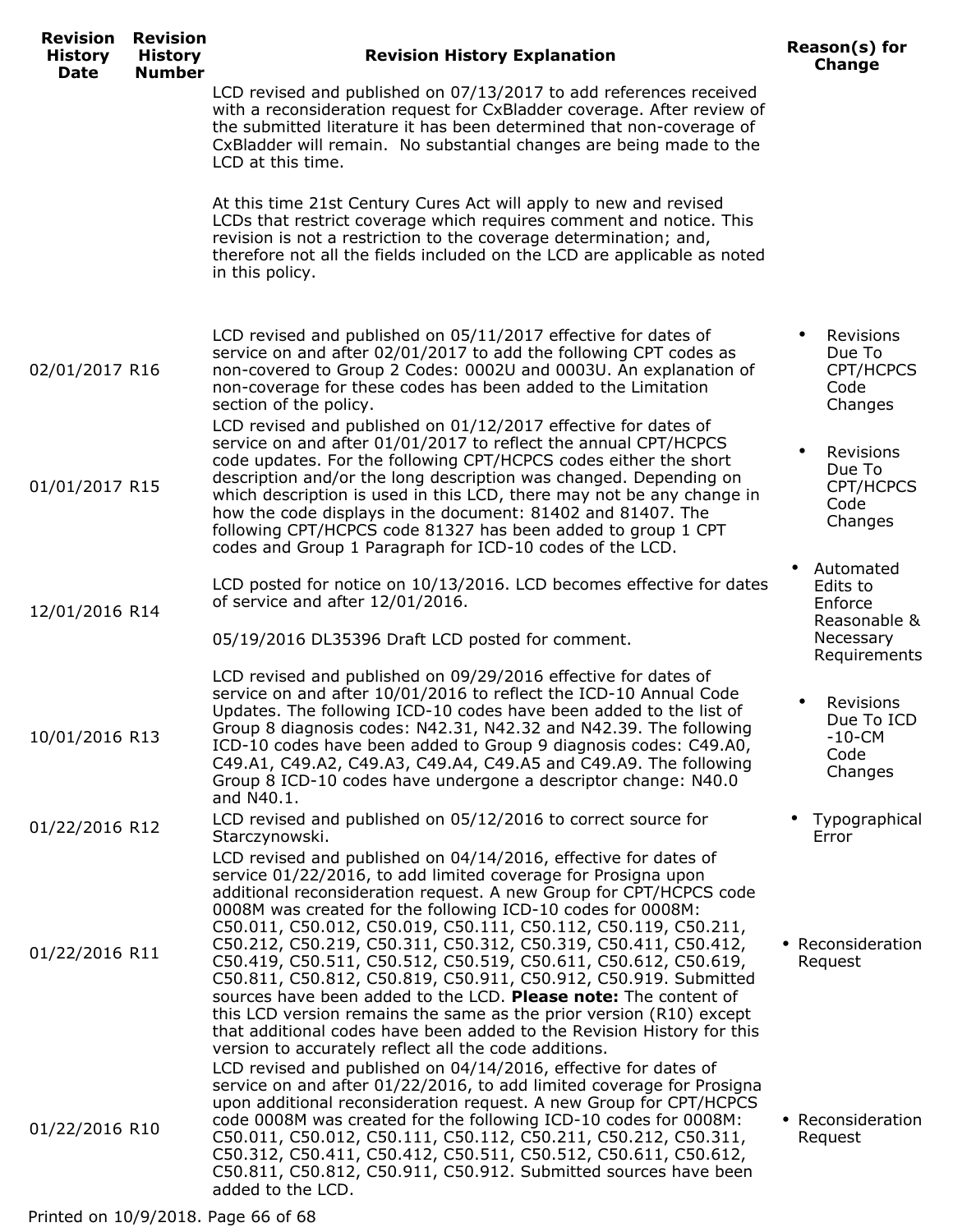| <b>Revision</b><br><b>History</b><br>Date | <b>Revision</b><br><b>History</b><br><b>Number</b> | <b>Revision History Explanation</b>                                                                                                                                                                                                                                                                                                                                                                                                                                                                                                                                                                                                                                                                                                                                                                                                                                                                                                                                                                                                                                                                                                                                                                                                                                                                                                                                                                                                                                                                                                                                                               | Reason(s) for<br><b>Change</b>                                                      |
|-------------------------------------------|----------------------------------------------------|---------------------------------------------------------------------------------------------------------------------------------------------------------------------------------------------------------------------------------------------------------------------------------------------------------------------------------------------------------------------------------------------------------------------------------------------------------------------------------------------------------------------------------------------------------------------------------------------------------------------------------------------------------------------------------------------------------------------------------------------------------------------------------------------------------------------------------------------------------------------------------------------------------------------------------------------------------------------------------------------------------------------------------------------------------------------------------------------------------------------------------------------------------------------------------------------------------------------------------------------------------------------------------------------------------------------------------------------------------------------------------------------------------------------------------------------------------------------------------------------------------------------------------------------------------------------------------------------------|-------------------------------------------------------------------------------------|
| 01/01/2016 R9<br>01/01/2016 R8            |                                                    | LCD revised and published on 02/11/2016, effective for dates of<br>service 12/14/2015 and after, to add coverage for ThyraMIR services<br>reported with CPT code 81479. The following ICD-10 codes have been<br>added to Group 5 for ThyraMIR: E01.0, E01.2, E04.0, E04.8, E04.9.<br>LCD revised and published on 01/28/2016 to reflect the annual<br>CPT/HCPCS code updates. For the following CPT/HCPCS codes, either<br>the short description or the long description was changed. Depending<br>on which description is used in this LCD, there may not be any change<br>in how the code displays in the document: 81210, 81275, 81402,<br>81435, 81436, 81445, 81450. The following code has been added to<br>CPT group 2 as NON-COVERED; 81595 as the service represented by<br>this code is currently non-covered per the LCD under the non-<br>conventional methods of NGS limitation. CPT code 81170 has been<br>added to groups 10 and 16 to replace 81403 for reporting ABL1. CPT<br>code 81218 has been added to groups 11 and 23 to replace 81403 for<br>CEBPA. CPT code 81272 has been added to groups 3 and 9 to replace<br>81404 for KIT. CPT 81273 has been added to groups 11, 16, 19, 21,<br>and 23 to replace 81402 for KIT. CPT 81276 has been added to<br>groups 1, 2, 5, 6, 11, 16, and 23. CPT code 81311 has been added to<br>groups 1, 3, 5, 11, 16, and 23 to replace 81404 associated with NRAS.<br>CPT code 81314 has been added to group 9 to replace 81404<br>associated with PDGFRA. CPT code 81538 has been added for<br>VeriStrat® testing to group 2 diagnosis. | • Reconsideration<br>Request<br>Revisions<br>Due To<br>CPT/HCPCS<br>Code<br>Changes |
| 10/01/2015 R7                             |                                                    | LCD revised and published on 11/13/2015 to add ICD-10 diagnosis<br>codes with higher specificity to Group 5 effective for dates of service<br>on and after 10/01/2015. Diagnosis codes added to Group 5: D44.2,<br>D44.9, E01.1. Sources from reconsideration requests have been<br>reviewed and added to the LCD sources. No substantial changes have<br>been made based on the reconsiderations.                                                                                                                                                                                                                                                                                                                                                                                                                                                                                                                                                                                                                                                                                                                                                                                                                                                                                                                                                                                                                                                                                                                                                                                                | • Reconsideration<br>Request<br>• Other<br>(Clarification)                          |
| 10/01/2015 R6                             |                                                    | LCD revised and published on 10/08/2015 to reflect that OVA1 should<br>be reported with CPT 81503 rather than 84999 effective for dates of<br>service on and after 10/01/2015.                                                                                                                                                                                                                                                                                                                                                                                                                                                                                                                                                                                                                                                                                                                                                                                                                                                                                                                                                                                                                                                                                                                                                                                                                                                                                                                                                                                                                    | Revisions<br>Due To<br>CPT/HCPCS<br>Code<br>Changes                                 |
| 10/01/2015 R5                             |                                                    | LCD revised and published on 08/13/2015 to add multiple sources<br>submitted with several reconsideration requests regarding Prosigna,<br>molecular kidney cancer testing and bladder cancer testing. All<br>literature was reviewed. No changes to the policy were made based on<br>these reconsideration requests.                                                                                                                                                                                                                                                                                                                                                                                                                                                                                                                                                                                                                                                                                                                                                                                                                                                                                                                                                                                                                                                                                                                                                                                                                                                                              | • Reconsideration<br>Request                                                        |
| 10/01/2015 R4                             |                                                    | LCD revised and published on 01/23/2015 to reflect the annual<br>CPT/HCPCS code updates For the following CPT/HCPCS code(s) either<br>the short description and/or the long description was changed.<br>Depending on which description is used in this LCD, there may not be<br>any change in how the code displays in the document: 81245; 81402;<br>81403; 81404; 81405. The following codes have been added to CPT<br>group 2 as NON-COVERED; 81445, 81450 and 81455. The following<br>codes have been added to the LCD but will not have any diagnosis to<br>procedure code editing at this time; 81246; 81435; and 81436.CPT<br>code 81313 has been added to group 8 to replace 81479 for reporting<br>PROGENSA® PCA3 Assay. Original and subsequent decisions to non-<br>cover Prosigna are reaffirmed upon additional reconsideration request.<br>Submitted sources have been added to the LCD.<br>LCD revised and published on 10/09/2014, effective for dates of<br>service on or after 10/01/2015. Non-coverage for Prosigna reaffirmed                                                                                                                                                                                                                                                                                                                                                                                                                                                                                                                                                 | • Revisions Due<br>To CPT/HCPCS<br>Code Changes<br>• Reconsideration<br>Request     |
| 10/01/2015 R3                             |                                                    | upon reconsideration request. LCD revised to add ICD-10-CM codes<br>under group 5 for indeterminate malignancy, as well as presumed or<br>documented malignancy of the thyroid gland per a reconsideration<br>request. LCD also revised to add limited coverage for MyPRS multiple<br>myeloma testing.                                                                                                                                                                                                                                                                                                                                                                                                                                                                                                                                                                                                                                                                                                                                                                                                                                                                                                                                                                                                                                                                                                                                                                                                                                                                                            | • Reconsideration<br>Request                                                        |
| 10/01/2015 R2                             |                                                    |                                                                                                                                                                                                                                                                                                                                                                                                                                                                                                                                                                                                                                                                                                                                                                                                                                                                                                                                                                                                                                                                                                                                                                                                                                                                                                                                                                                                                                                                                                                                                                                                   | Typographical<br>Error                                                              |